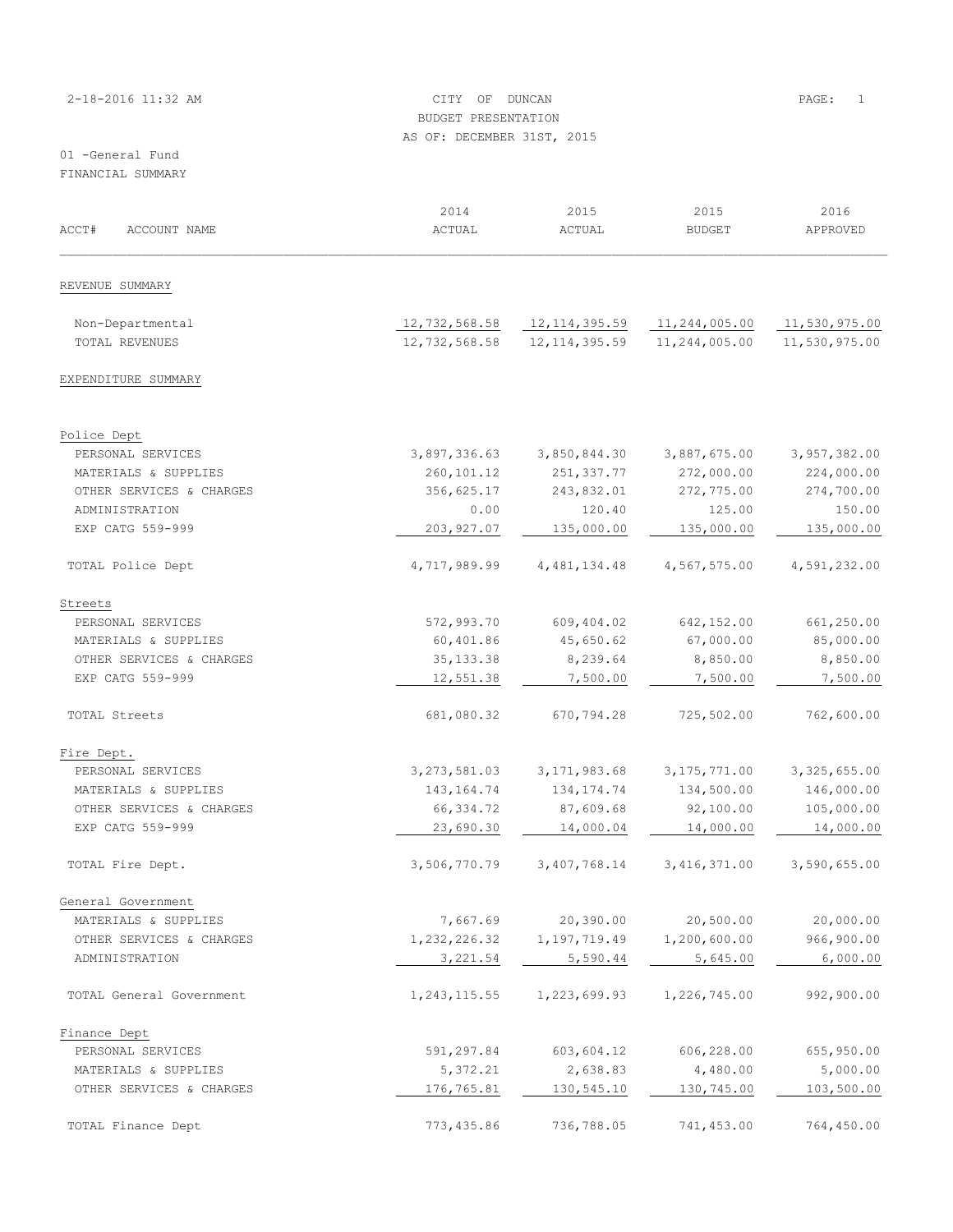# 2-18-2016 11:32 AM CITY OF DUNCAN PAGE: 2 BUDGET PRESENTATION AS OF: DECEMBER 31ST, 2015

| ACCT#<br>ACCOUNT NAME    | 2014                            | 2015        | 2015          | 2016        |  |
|--------------------------|---------------------------------|-------------|---------------|-------------|--|
|                          | ACTUAL                          | ACTUAL      | <b>BUDGET</b> | APPROVED    |  |
| Cemetery                 |                                 |             |               |             |  |
| PERSONAL SERVICES        | 323, 719.73                     | 321,250.34  | 327,963.00    | 330,710.00  |  |
| MATERIALS & SUPPLIES     | 37,822.21                       | 33,559.29   | 41,000.00     | 46,200.00   |  |
| OTHER SERVICES & CHARGES | 16,957.78                       | 17,995.19   | 20,275.00     | 26,700.00   |  |
| ADMINISTRATION           | 0.00                            | 144.34      | 175.00        | 100.00      |  |
| EXP CATG 559-999         | 1,739.28                        | 999.96      | 1,000.00      | 2,000.00    |  |
|                          |                                 |             |               |             |  |
| TOTAL Cemetery           | 380,239.00                      | 373,949.12  | 390, 413.00   | 405,710.00  |  |
| Library                  |                                 |             |               |             |  |
| PERSONAL SERVICES        | 467,842.24                      | 493,095.40  | 493,393.00    | 517,810.00  |  |
| MATERIALS & SUPPLIES     | 20,824.33                       | 20,058.78   | 20,750.00     | 24,000.00   |  |
| OTHER SERVICES & CHARGES | 93,543.54                       | 105,966.65  | 106,350.00    | 119,430.00  |  |
| ADMINISTRATION           | 0.00                            | 126.46      | 175.00        | 125.00      |  |
| TOTAL Library            | 582, 210.11                     | 619,247.29  | 620,668.00    | 661,365.00  |  |
| Parks                    |                                 |             |               |             |  |
| PERSONAL SERVICES        | 385,504.52                      | 384,610.47  | 388,470.00    | 430,903.00  |  |
| MATERIALS & SUPPLIES     | 69,651.94                       | 62,930.05   | 67,000.00     | 79,000.00   |  |
| OTHER SERVICES & CHARGES | 54,643.08                       | 65, 416.76  | 66,000.00     | 66,200.00   |  |
| EXP CATG 559-999         | 31, 277.41                      | 15,999.96   | 16,000.00     | 16,000.00   |  |
| TOTAL Parks              | 541,076.95                      | 528,957.24  | 537,470.00    | 592,103.00  |  |
| City Manager             |                                 |             |               |             |  |
| PERSONAL SERVICES        | 257, 234.59                     | 282,765.71  | 282,850.00    | 375,451.00  |  |
| MATERIALS & SUPPLIES     | 656.86                          | 580.32      | 750.00        | 1,150.00    |  |
| OTHER SERVICES & CHARGES | 12,916.68                       | 13,254.79   | 13,900.00     | 14,100.00   |  |
| EXP CATG 559-999         | ${\bf 0}$ . ${\bf 0}$ ${\bf 0}$ | 0.00        | 0.00          | 1,000.00    |  |
| TOTAL City Manager       | 270,808.13                      | 296,600.82  | 297,500.00    | 391,701.00  |  |
| City Engineer            |                                 |             |               |             |  |
| PERSONAL SERVICES        | 281, 478.62                     | 271,679.92  | 276,011.00    | 294,768.00  |  |
| MATERIALS & SUPPLIES     | 2,441.55                        | 2,831.85    | 3,155.00      | 8,300.00    |  |
| OTHER SERVICES & CHARGES | 12, 414.54                      | 42, 915.39  | 45,450.00     | 32,250.00   |  |
| TOTAL City Engineer      | 296,334.71                      | 317, 427.16 | 324,616.00    | 335, 318.00 |  |
| Code Enforcement         |                                 |             |               |             |  |
| PERSONAL SERVICES        | 191,608.70                      | 196,797.10  | 199,293.00    | 240,620.00  |  |
| MATERIALS & SUPPLIES     | 14,082.92                       | 8,807.51    | 11,150.00     | 13,800.00   |  |
| OTHER SERVICES & CHARGES | 67,330.70                       | 63,582.40   | 66,200.00     | 69,500.00   |  |
| EXP CATG 559-999         | 0.00                            | 0.00        | 0.00          | 1,000.00    |  |
| TOTAL Code Enforcement   | 273,022.32                      | 269,187.01  | 276,643.00    | 324,920.00  |  |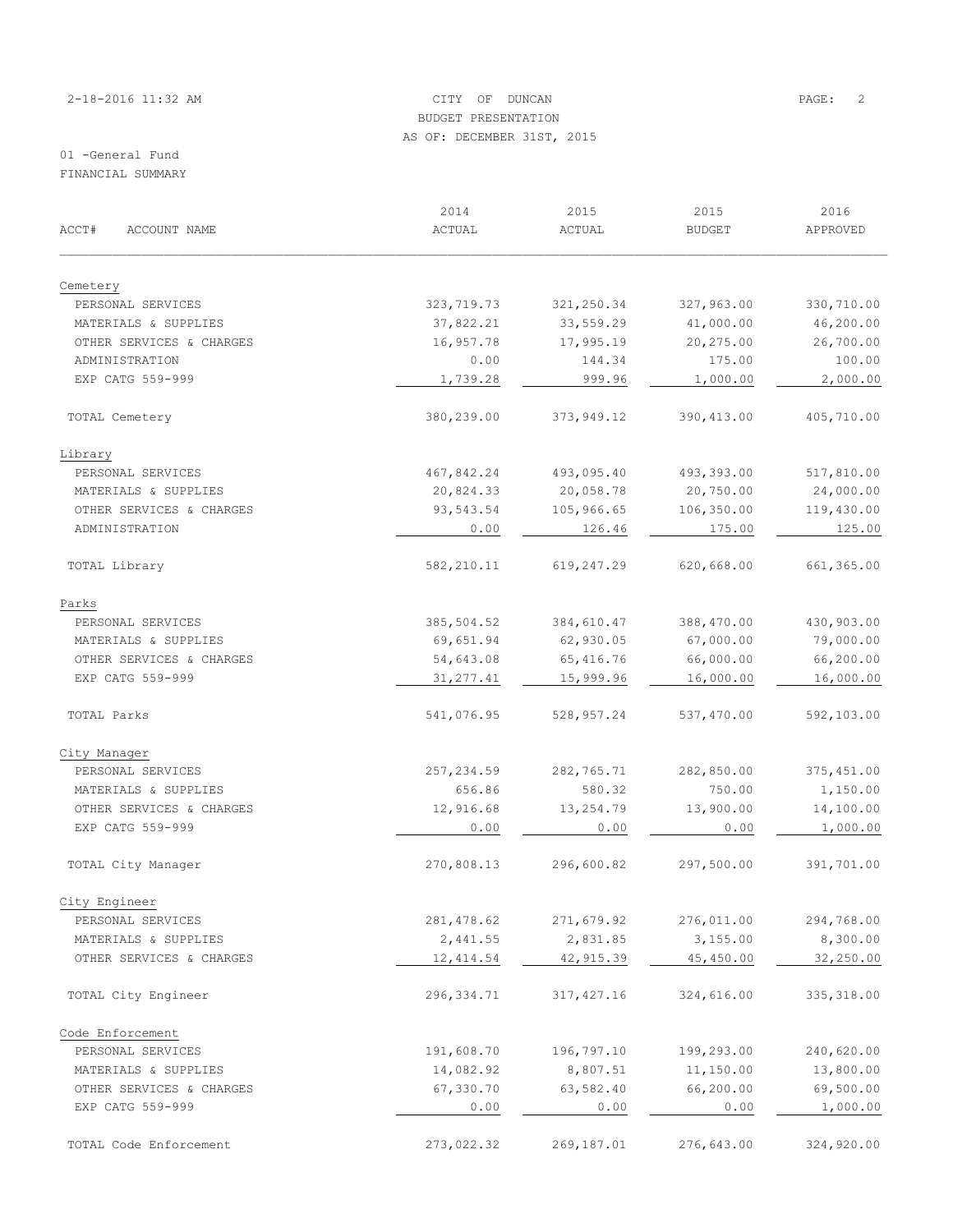# 2-18-2016 11:32 AM CITY OF DUNCAN PAGE: 3 BUDGET PRESENTATION AS OF: DECEMBER 31ST, 2015

| ACCT#<br>ACCOUNT NAME       | 2014<br><b>ACTUAL</b> | 2015<br>ACTUAL | 2015<br><b>BUDGET</b> | 2016<br>APPROVED |
|-----------------------------|-----------------------|----------------|-----------------------|------------------|
| City Attorney               |                       |                |                       |                  |
| OTHER SERVICES & CHARGES    | 130, 437.34           | 138,398.62     | 138,550.00            | 118,950.00       |
| TOTAL City Attorney         | 130, 437.34           | 138,398.62     | 138,550.00            | 118,950.00       |
| Municipal Court             |                       |                |                       |                  |
| PERSONAL SERVICES           | 168,647.80            | 170,383.87     | 178,535.00            | 170,884.00       |
| MATERIALS & SUPPLIES        | 6,228.39              | 5,075.61       | 5,650.00              | 7,000.00         |
| OTHER SERVICES & CHARGES    | 57,656.23             | 59,949.56      | 60,700.00             | 71,200.00        |
| ADMINISTRATION              | 2,446.53              | 2,334.21       | 2,500.00              | 1,500.00         |
| TOTAL Municipal Court       | 234,978.95            | 237,743.25     | 247,385.00            | 250,584.00       |
| Equipment Services          |                       |                |                       |                  |
| PERSONAL SERVICES           | 141,160.66            | 168,837.76     | 180,290.00            | 188,635.00       |
| MATERIALS & SUPPLIES        | 19,185.17             | 16,871.98      | 19,800.00             | 18,800.00        |
| OTHER SERVICES & CHARGES    | 13,983.05             | 15,015.11      | 17,995.00             | 16,300.00        |
| EXP CATG 559-999            | 10,850.77             | 6,000.00       | 6,000.00              | 6,000.00         |
| TOTAL Equipment Services    | 185, 179.65           | 206,724.85     | 224,085.00            | 229,735.00       |
| Swimming Pools              |                       |                |                       |                  |
| PERSONAL SERVICES           | 49,587.40             | 38, 117.75     | 39,350.00             | 50,050.00        |
| MATERIALS & SUPPLIES        | 12,509.86             | 10,012.93      | 11,000.00             | 15,000.00        |
| OTHER SERVICES & CHARGES    | 30,837.47             | 26, 276.15     | 30,500.00             | 35,400.00        |
| EXP CATG 559-999            | 518.70                | 249.96         | 250.00                | 500.00           |
| TOTAL Swimming Pools        | 93, 453. 43           | 74,656.79      | 81,100.00             | 100,950.00       |
| Community Labor             |                       |                |                       |                  |
| PERSONAL SERVICES           | 165, 337.72           | 179, 431.08    | 179,560.00            | 189,070.00       |
| MATERIALS & SUPPLIES        | 24, 457.46            | 18,190.52      | 21,650.00             | 27,900.00        |
| OTHER SERVICES & CHARGES    | 8,589.06              | 9,342.51       | 9,450.00              | 9,000.00         |
| EXP CATG 559-999            | 88,560.14             | 50,000.04      | 50,000.00             | 50,000.00        |
| TOTAL Community Labor       | 286, 944.38           | 256,964.15     | 260,660.00            | 275,970.00       |
| Planning                    |                       |                |                       |                  |
| PERSONAL SERVICES           | 207,712.26            | 217,081.88     | 223,030.00            | 225,002.00       |
| MATERIALS & SUPPLIES        | 814.10                | 161.06         | 1,000.00              | 1,500.00         |
| OTHER SERVICES & CHARGES    | 9,204.90              | 8,880.79       | 10,200.00             | 10,800.00        |
| EXP CATG 559-999            | 0.00                  | 0.00           | 0.00                  | 500.00           |
| TOTAL Planning              | 217,731.26            | 226, 123.73    | 234,230.00            | 237,802.00       |
| Senior Citizen Center       |                       |                |                       |                  |
| MATERIALS & SUPPLIES        | 7,584.77              | 2,816.30       | 6,900.00              | 10,000.00        |
| OTHER SERVICES & CHARGES    | 44,827.27             | 50,852.56      | 50,855.00             | 47,000.00        |
| TOTAL Senior Citizen Center | 52, 412.04            | 53,668.86      | 57,755.00             | 57,000.00        |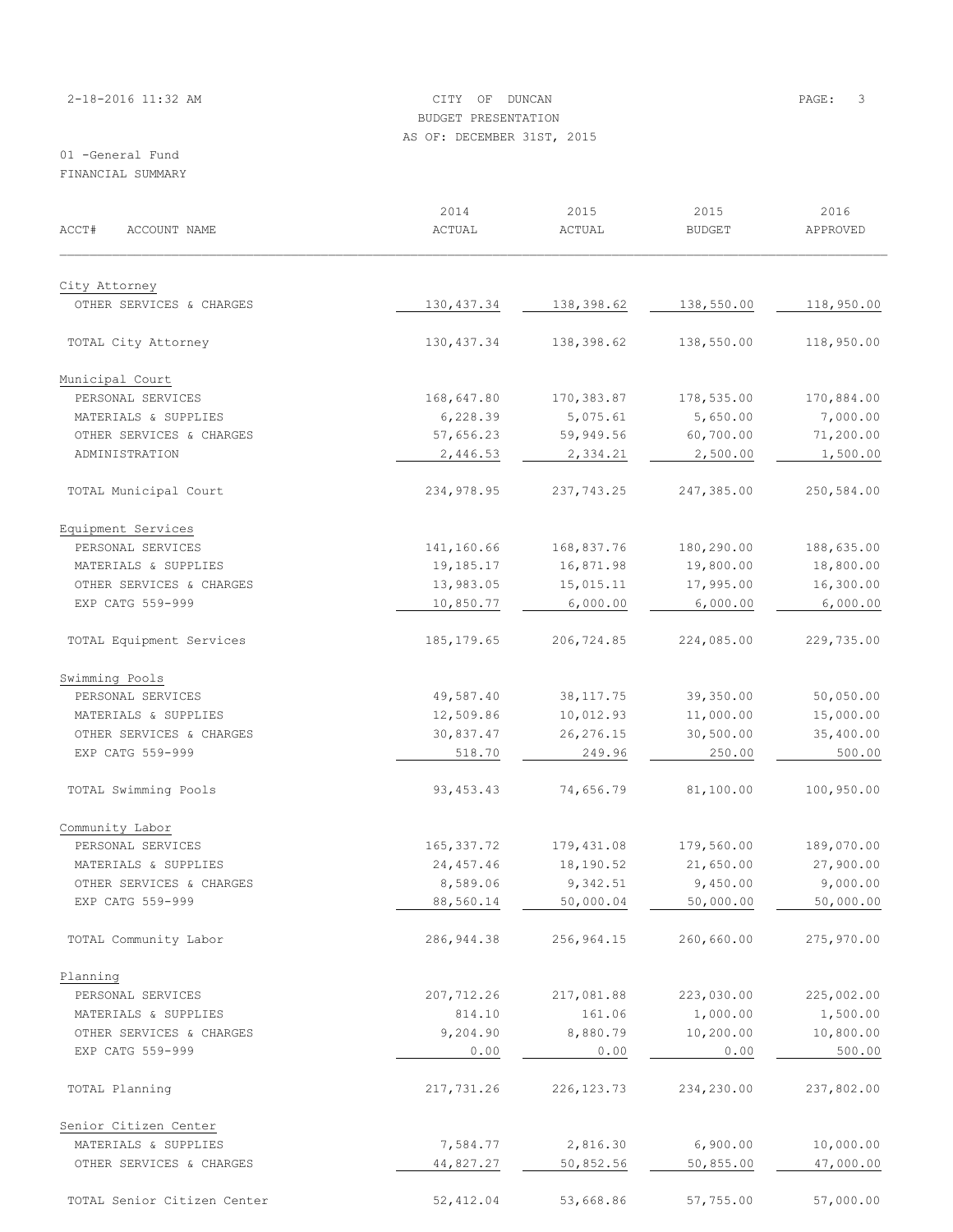# 2-18-2016 11:32 AM CITY OF DUNCAN PAGE: 4 BUDGET PRESENTATION AS OF: DECEMBER 31ST, 2015

| ACCT#<br>ACCOUNT NAME                 | 2014<br><b>ACTUAL</b> | 2015<br>ACTUAL                                                              | 2015<br><b>BUDGET</b>      | 2016<br>APPROVED |
|---------------------------------------|-----------------------|-----------------------------------------------------------------------------|----------------------------|------------------|
|                                       |                       |                                                                             |                            |                  |
| Information Technology                |                       |                                                                             |                            |                  |
| PERSONAL SERVICES                     | 163,955.58            | 179,725.65                                                                  | 179,920.00                 | 170,380.00       |
| MATERIALS & SUPPLIES                  | 2,106.04              | 2,055.15                                                                    | 2,100.00                   | 4,000.00         |
| OTHER SERVICES & CHARGES              | 7,453.99              | 9,026.50                                                                    | 14,000.00                  | 16,500.00        |
| TOTAL Information Technology          | 173,515.61            | 190,807.30                                                                  | 196,020.00                 | 190,880.00       |
| Personnel Services                    |                       |                                                                             |                            |                  |
| PERSONAL SERVICES                     | 221,984.24            | 236,280.28                                                                  | 237,060.00                 | 235, 175.00      |
| MATERIALS & SUPPLIES                  | 1,757.35              | 1,187.04                                                                    | 1,800.00                   | 1,800.00         |
| OTHER SERVICES & CHARGES              | 60,719.94             | 78,437.18                                                                   | 89,800.00                  | 66,800.00        |
| TOTAL Personnel Services              | 284,461.53            | 315,904.50                                                                  | 328,660.00                 | 303,775.00       |
| 911 Dispatch                          |                       |                                                                             |                            |                  |
| PERSONAL SERVICES                     | 407,718.98            | 416, 434.17                                                                 | 417,285.00                 | 404,502.00       |
| MATERIALS & SUPPLIES                  | 1,395.02              | 2,763.06                                                                    | 3,150.00                   | 4,500.00         |
| OTHER SERVICES & CHARGES              | 12,471.06             | 9,704.47                                                                    | 16,000.00                  | 36,500.00        |
| TOTAL 911 Dispatch                    | 421,585.06            | 428,901.70                                                                  | 436,435.00                 | 445,502.00       |
| Animal Control                        |                       |                                                                             |                            |                  |
| PERSONAL SERVICES                     | 207,021.56            | 221,587.25                                                                  | 221,855.00                 | 218,001.00       |
| MATERIALS & SUPPLIES                  | 11,564.53             | 12,375.16                                                                   | 14,500.00                  | 14,500.00        |
| OTHER SERVICES & CHARGES              | 22,368.84             | 22,670.85                                                                   | 23,150.00                  | 23,350.00        |
| EXP CATG 559-999                      | 0.00                  | 0.00                                                                        | 0.00                       | 1,000.00         |
| TOTAL Animal Control                  | 240, 954.93           | 256,633.26                                                                  | 259,505.00                 | 256,851.00       |
| TOTAL EXPENDITURES                    | 15,587,737.91         | 15, 312, 080.53                                                             | 15,589,341.00              | 15,880,953.00    |
| REVENUES OVER/ (UNDER) EXPENDITURES   |                       | $(2, 855, 169.33)$ $(3, 197, 684.94)$ $(4, 345, 336.00)$ $(4, 349, 978.00)$ |                            |                  |
| OTHER FINANCING SOURCES               | 7,590,381.49          | 4,707,911.00                                                                | 4,707,911.00               | 5,735,000.00     |
| OTHER FINANCING USES                  | 2,426,214.96          | 1,360,741.73                                                                | 1,369,075.00               | 1,320,000.00     |
| NET OTHER SOURCES & USES              | 5, 164, 166. 53       | 3, 347, 169. 27                                                             | 3,338,836.00               | 4,415,000.00     |
| REVENUE & OTHER SOURCES OVER/ (UNDER) |                       |                                                                             |                            |                  |
| EXPENDITURES & OTHER USES             | 2,308,997.20          |                                                                             | 149,484.33 ( 1,006,500.00) | 65,022.00        |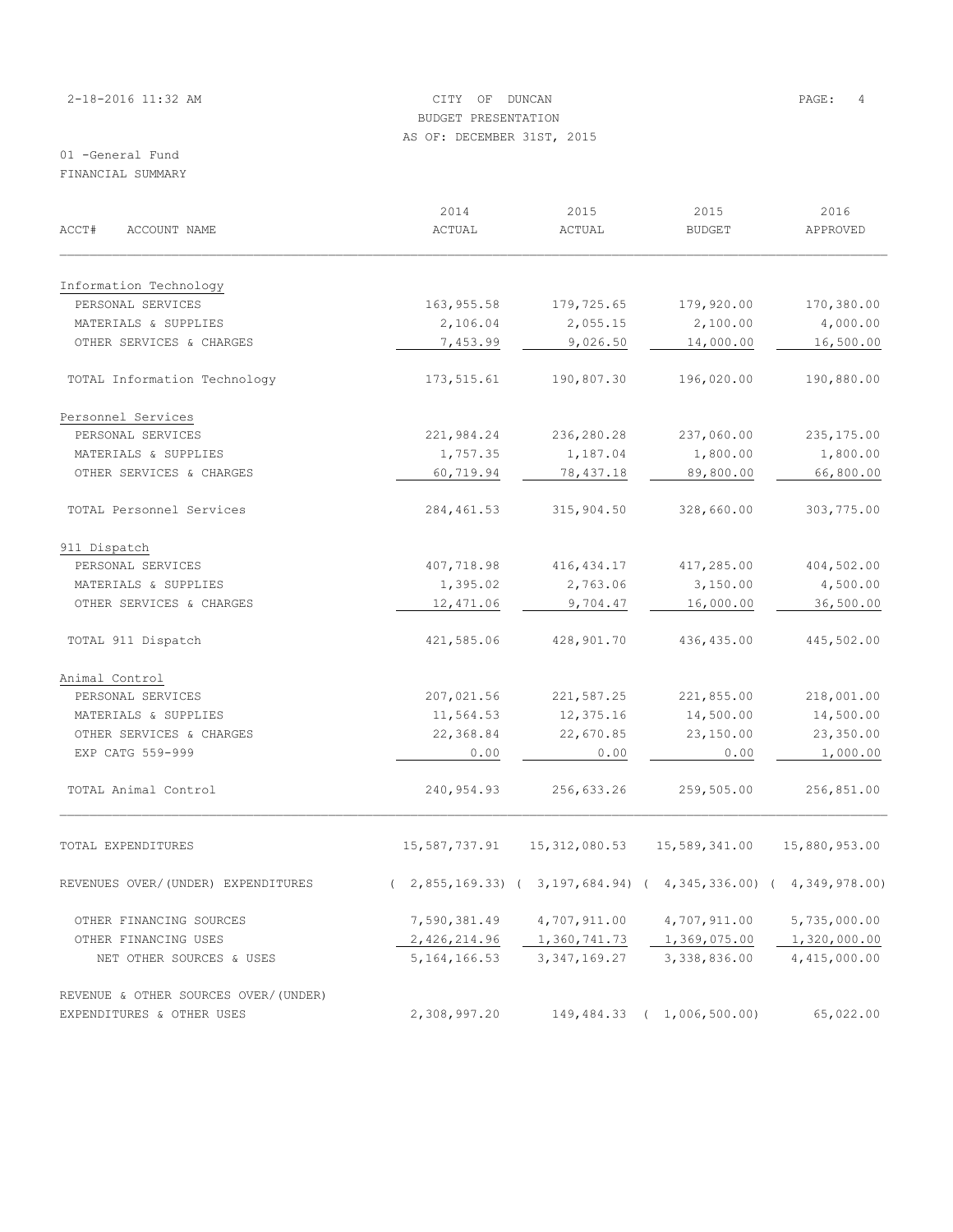# 2-18-2016 11:32 AM CITY OF DUNCAN PAGE: 5 BUDGET PRESENTATION AS OF: DECEMBER 31ST, 2015

| <b>REVENUES</b>                              | 2014<br>ACTUAL  | 2015<br>ACTUAL | 2015<br><b>BUDGET</b> | 2016<br>APPROVED |
|----------------------------------------------|-----------------|----------------|-----------------------|------------------|
|                                              |                 |                |                       |                  |
| Non-Departmental                             |                 |                |                       |                  |
| ================                             |                 |                |                       |                  |
|                                              |                 |                |                       |                  |
| LICENSES<br>01-00-440100 Licenses - Electric | 3,600.00        | 2,125.00       |                       | 2,500.00         |
| 01-00-440200 Licenses - Mechanical           | 2,725.00        | 2,175.00       | 4,010.00<br>4,600.00  | 3,000.00         |
| 01-00-440300 Licenses - Plumbing             | 3,529.50        | 2,100.00       | 3,890.00              | 2,000.00         |
| 01-00-440400 Licenses - Residential          | 3,925.00        | 2,270.00       | 3,470.00              | 2,000.00         |
| 01-00-440500 Licenses - Food Manager         | 3,055.00        | 3,290.00       | 3,300.00              | 3,200.00         |
| 01-00-440600 Licenses - Food Service         | 3,395.00        | 3,430.00       | 3,480.00              | 3,300.00         |
| $01-00-440800$ Licenses - Beer               | 4,330.00        | 1,600.00       | 1,820.00              | 1,600.00         |
| 01-00-440900 Licenses - Miscellaneous        | 150.00          | 100.00         | 60.00                 | 100.00           |
| 01-00-441300 Licenses - Amusement            | 580.00          | 90.00          | 400.00                | 100.00           |
| 01-00-441500 Licenses - Pawn Broker          | 105.00          | 70.00          | 160.00                | 300.00           |
| $01-00-441600$ Licenses - Taxi               | 95.00           | 320.00         | 20.00                 | 300.00           |
| 01-00-441800 Licenses - Merchant             | 1,210.00        | 1,900.00       | 3,740.00              | 1,500.00         |
| 01-00-441900 Licenses - Peddler              | 5,500.00        | 5,760.00       | 5,850.00              | 5,400.00         |
| 01-00-442100 Licenses - Mixed Beverage       | 9,800.00        | 9,630.00       | 6,660.00              | 9,500.00         |
| 01-00-442300 Licenses - Liquor               | 1,800.00        | 3,000.00       | 5,240.00              | 3,000.00         |
| 01-00-442500 Licenses - Burn Permit          | 200.00          | 600.00         | 770.00                | 200.00           |
| TOTAL LICENSES                               | 43,999.50       | 38,460.00      | 47,470.00             | 38,000.00        |
|                                              |                 |                |                       |                  |
| TAXES                                        |                 |                |                       |                  |
| 01-00-450100 Taxes - Gas Franchise           | 143,705.21      | 136, 436.23    | 126,000.00            | 140,000.00       |
| 01-00-450200 Taxes - PSO Electric Franchise  | 82,085.30       | 82, 242.87     | 75,000.00             | 80,000.00        |
| 01-00-450300 Taxes - Cotton Electric Franch  | 48,687.75       | 41,561.23      | 44,000.00             | 49,000.00        |
| 01-00-450400 Taxes - Cablevision             | 218,719.00      | 214,302.00     | 240,000.00            | 230,000.00       |
| 01-00-450500 Taxes - Payment In Lieu         | 3,715.07        | 2,947.80       | 3,735.00              | 3,000.00         |
| 01-00-450600 Taxes - Telephone Franchise     | 0.00            | 0.00           | 24,500.00             | 24,500.00        |
| 01-00-450700 Taxes - Alcoholic Beverage      | 96,610.65       | 111, 414.39    | 100,000.00            | 100,000.00       |
| $01-00-451100$ Taxes - Hotel/Motel           | 491,037.43      | 433,760.01     | 435,000.00            | 438,000.00       |
| $01 - 00 - 451300$ Taxes - Sales             | 6, 261, 412.37  | 6,104,301.88   | 5,300,000.00          | 5,900,000.00     |
| 01-00-451301 Sales Tax-Street Debt           | 2, 494, 595.51  | 2, 315, 424.67 | 2,600,000.00          | 2,250,000.00     |
| 01-00-451400 Taxes - Cigarette/Tobacco       | 201,260.81      | 178,899.03     | 0.00                  | 190,000.00       |
| 01-00-451500 City Use Tax                    | 1,195,306.06    | 1,287,275.97   | 1,100,000.00          | 1,100,000.00     |
| 01-00-455500 Administrative Fees             | 162.50          | 239.00         | 270.00                | 200.00           |
| TOTAL TAXES                                  | 11, 237, 297.66 | 10,908,805.08  | 10,048,505.00         | 10,504,700.00    |
| RENTALS                                      |                 |                |                       |                  |
| 01-00-460100 Rentals - Oil & Gas             | 11,608.99       | 6,676.07       | 15,000.00             | 5,000.00         |
| 01-00-460400 Rentals - Miscellaneous         | 11.00           | 3,762.00       | 20.00                 | 25.00            |
| 01-00-460800 Rentals - Senior Citizen Bld    | 710.00          | 980.00         | 750.00                | 750.00           |
| TOTAL RENTALS                                | 12,329.99       | 11,418.07      | 15,770.00             | 5,775.00         |
| INTEREST                                     |                 |                |                       |                  |
| 01-00-470100 Interest - Investments          | 0.00            | 233.26         | 0.00                  | 0.00             |
| 01-00-470200 Interest - Bank Account         | 573.03          | 2,478.98       | 20.00                 | 3,000.00         |
| TOTAL INTEREST                               | 573.03          | 2,712.24       | 20.00                 | 3,000.00         |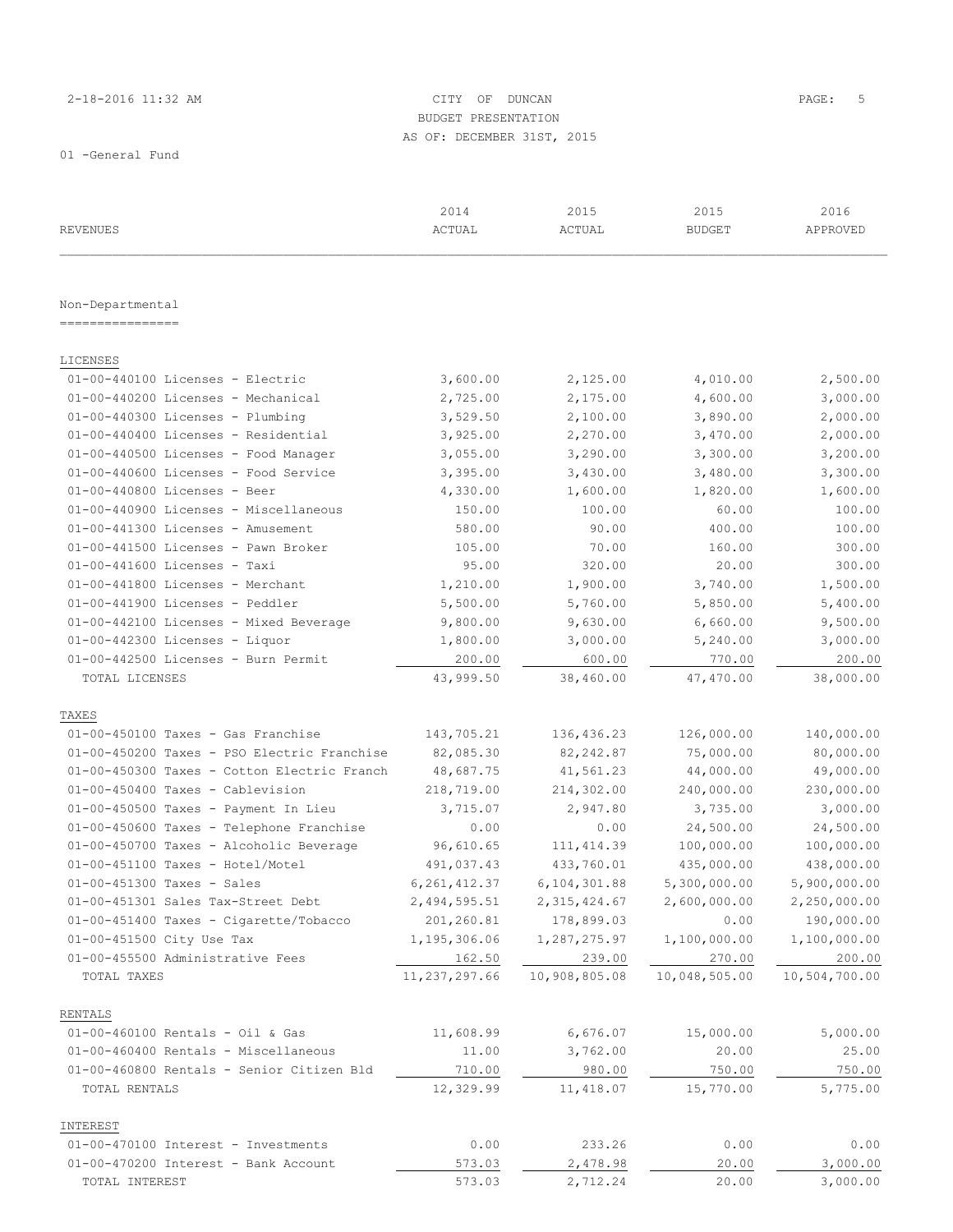#### 2-18-2016 11:32 AM CITY OF DUNCAN PAGE: 6 BUDGET PRESENTATION AS OF: DECEMBER 31ST, 2015

|                                            | 2014          | 2015            | 2015          | 2016          |
|--------------------------------------------|---------------|-----------------|---------------|---------------|
| REVENUES                                   | ACTUAL        | ACTUAL          | <b>BUDGET</b> | APPROVED      |
| PERMITS                                    |               |                 |               |               |
| 01-00-480100 Permits - Building            | 22,788.99     | 23,420.50       | 25,000.00     | 15,000.00     |
| 01-00-480200 Permits - Inspection          | 264.50        | 2,738.50        | 1,000.00      | 2,000.00      |
| 01-00-480300 Permits - House Moving        | 2,309.50      | 2,531.89        | 2,500.00      | 2,000.00      |
| 01-00-480500 Permits - Drilling            | 60.00         | 0.00            | 100.00        | 0.00          |
| 01-00-480600 Permits - Parade/Assemble     | 335.00        | 350.00          | 500.00        | 400.00        |
| 01-00-480700 Nuisance Abatements           | 7,944.10      | 6,776.70        | 6,000.00      | 5,000.00      |
| TOTAL PERMITS                              | 33,702.09     | 35,817.59       | 35,100.00     | 24,400.00     |
| COURT                                      |               |                 |               |               |
| $01 - 00 - 481100$ Court - Fines           | 859,135.08    | 680, 814.48     | 700,000.00    | 700,000.00    |
| 01-00-481200 Court - Driving Course        | 950.00        | 1,000.00        | 1,000.00      | 800.00        |
| 01-00-481600 Police Dog Pound              | 11,483.00     | 10,596.00       | 11,000.00     | 10,000.00     |
| $01-00-481700$ Fines - Jail Fund Fee       | 157,872.00    | 99,503.00       | 100,000.00    | 92,000.00     |
| TOTAL COURT                                | 1,029,440.08  | 791, 913.48     | 812,000.00    | 802,800.00    |
| CEMETERY                                   |               |                 |               |               |
| 01-00-482000 Cemetery - Open and Close     | 16,097.50     | 13,861.75       | 20,000.00     | 15,000.00     |
| 01-00-482100 Cemetery - Lots               | 32,025.00     | 27,562.50       | 30,000.00     | 25,000.00     |
| 01-00-482200 Cemetery - Vaults and Boxes   | 37,493.75     | 33,668.75       | 30,000.00     | 30,000.00     |
| 01-00-482300 Cemetery - Monuments          | 130.00        | 390.00          | 1,000.00      | 500.00        |
| TOTAL CEMETERY                             | 85,746.25     | 75,483.00       | 81,000.00     | 70,500.00     |
|                                            |               |                 |               |               |
| LIBRARY                                    |               |                 |               |               |
| $01-00-483100$ Library - Fines             | 12,712.47     | 11,680.66       | 13,300.00     | 11,000.00     |
| $01-00-483300$ Library - Copies            | 8,152.84      | 8,509.99        | 8,000.00      | 8,000.00      |
| 01-00-483500 Library - Collections         | 130.00        | 60.00           | 120.00        | 100.00        |
| TOTAL LIBRARY                              | 20,995.31     | 20,250.65       | 21,420.00     | 19,100.00     |
| OTHER REVENUE                              |               |                 |               |               |
| 01-00-490200 Insufficient Checks           | 4,576.82      | 4,858.18        | 4,400.00      | 4,000.00      |
| 01-00-490400 Copies                        | 443.82        | 469.00          | 820.00        | 350.00        |
| 01-00-490700 MPC Application               | 1,920.50      | 1,091.00        | 2,000.00      | 750.00        |
| 01-00-490750 Refunds                       | 126.22        | 797.23          | 2,000.00      | 500.00        |
| 01-00-490800 Restitution                   | 504.00        | 456.09          | 500.00        | 100.00        |
| 01-00-491000 EOD - Police Mileage/Drug Inv | 3,700.10      | 7,037.93        | 5,000.00      | 5,000.00      |
| 01-00-491500 Sale of Surplus               | 42,375.15     | 425.00          | 0.00          | 0.00          |
| 01-00-491700 Reimbursements                | 31, 317.11    | 48,647.07       | 15,000.00     | 20,000.00     |
| 01-00-491701 Security-Police Contracts     | 161,904.66    | 132,956.73      | 120,000.00    | 0.00          |
| 01-00-491800 Miscellaneous Revenue         | 12,192.64     | 19,337.28       | 10,000.00     | 10,000.00     |
| 01-00-492200 Swimming Pool                 | 7,592.59      | 7,040.34        | 8,000.00      | 7,000.00      |
| 01-00-492400 Insurance Proceeds - Fire     | 1,831.06      | 0.00            | 0.00          | 0.00          |
| 01-00-493600 Grants - Federal              | 0.00          | 0.00            | 15,000.00     | 0.00          |
| 01-00-493620 Grants Federal DEA OT         | 0.00          | 6,419.63        | 0.00          | 15,000.00     |
| TOTAL OTHER REVENUE                        | 268,484.67    | 229,535.48      | 182,720.00    | 62,700.00     |
| TOTAL Non-Departmental                     | 12,732,568.58 | 12, 114, 395.59 | 11,244,005.00 | 11,530,975.00 |
|                                            |               |                 |               |               |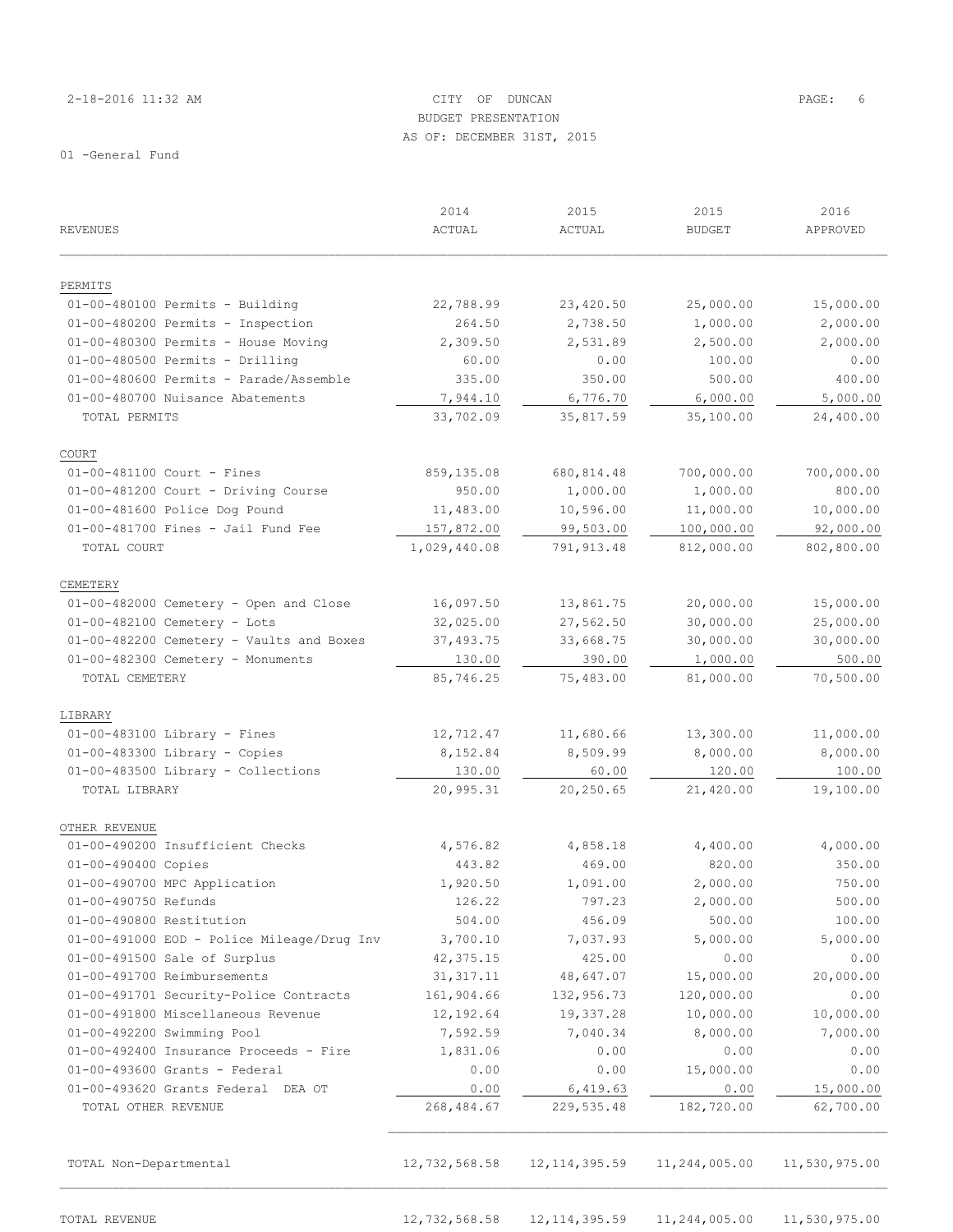# 2-18-2016 11:32 AM CITY OF DUNCAN PAGE: 7 BUDGET PRESENTATION AS OF: DECEMBER 31ST, 2015

| EXPENDITURES                                                | 2014<br>ACTUAL | 2015<br>ACTUAL         | 2015<br><b>BUDGET</b> | 2016<br>APPROVED |
|-------------------------------------------------------------|----------------|------------------------|-----------------------|------------------|
|                                                             |                |                        |                       |                  |
| Police Dept                                                 |                |                        |                       |                  |
| ------------                                                |                |                        |                       |                  |
|                                                             |                |                        |                       |                  |
| PERSONAL SERVICES                                           |                |                        |                       |                  |
| 01-01-510100 Salaries & Wages                               | 2,618,260.28   | 2,502,534.20           | 2,607,720.00          | 2,593,095.00     |
| 01-01-510101 Overtime                                       | 246,506.94     | 269,466.93             | 250,000.00            | 200,000.00       |
| 01-01-510102 Longevity                                      | 41,641.80      | 43,522.97              | 43, 415.00            | 41,341.00        |
| 01-01-510200 FICA/Medicare Employer                         | 62,006.36      | 59,962.37              | 57,221.00             | 54,766.00        |
| 01-01-510300 Police Pension - Employer                      | 301,330.87     | 288,707.34             | 312,218.00            | 300,000.00       |
| 01-01-510400 Employee Pension - Employer                    | 51,724.20      | 69,812.54              | 72,000.00             | 80,000.00        |
| 01-01-510600 Group Insurance - Employer                     | 502,051.22     | 531,129.09             | 458,347.00            | 600,000.00       |
| 01-01-510700 Life Insurance Premiums                        | 3,062.35       | 2,885.02               | 3,374.00              | 3,500.00         |
| 01-01-510900 Employee Physical                              | 475.00         | 4,005.00               | 1,200.00              | 2,500.00         |
| 01-01-511100 Cleaning Allowance                             | 32,340.00      | 32,340.00              | 32,340.00             | 32,340.00        |
| 01-01-511101 Uniform Allowance                              | 27,285.00      | 30,135.00              | 32,340.00             | 32,340.00        |
| 01-01-511105 Badge & Patch                                  | 1,282.23       | 2,414.90               | 2,500.00              | 2,500.00         |
| 01-01-511200 Damaged Uniform/Equipment                      | 370.38         | 128.94                 | 1,000.00              | 1,000.00         |
| 01-01-511400 Christmas Bonus                                | 0.00           | 4,800.00               | 5,000.00              | 5,000.00         |
| 01-01-511500 Vehicle Allowance                              | 6,600.00       | 6,600.00               | 6,600.00              | 6,600.00         |
| 01-01-511700 Cell Phone Allowance                           | 2,400.00       | 2,400.00               | 2,400.00              | 2,400.00         |
| TOTAL PERSONAL SERVICES                                     | 3,897,336.63   | 3,850,844.30           | 3,887,675.00          | 3,957,382.00     |
|                                                             |                |                        |                       |                  |
| MATERIALS & SUPPLIES<br>01-01-521100 Repair and Maintenance | 45,243.24      | 47,358.17              | 47,200.00             | 45,000.00        |
| 01-01-521200 Gas and Oil                                    | 137,725.33     | 91,561.47              | 111,900.00            | 100,000.00       |
| 01-01-521300 Tires and Tubes                                | 7,023.52       | 9,030.63               | 9,000.00              | 9,000.00         |
|                                                             |                |                        |                       |                  |
| 01-01-521400 Materials and Supplies                         | 28,000.39      | 28,384.80<br>68,506.44 | 28,400.00             | 25,000.00        |
| 01-01-521401 Police Amo                                     | 37,814.84      |                        | 69,000.00             | 40,000.00        |
| 01-01-521403 Materials - Firing Range                       | 4,293.80       | 6,496.26               | 6,500.00              | 5,000.00         |
| TOTAL MATERIALS & SUPPLIES                                  | 260, 101.12    | 251,337.77             | 272,000.00            | 224,000.00       |
| OTHER SERVICES & CHARGES                                    |                |                        |                       |                  |
| 01-01-521500 Travel                                         | 9,935.71       | 8,019.33               | 7,500.00              | 8,000.00         |
| 01-01-521600 Employee Recognition                           | 974.75         | 306.96                 | 500.00                | 500.00           |
| 01-01-521700 Feeding/Care of Prisoners                      | 212,432.38     | 75,676.62              | 115,950.00            | 100,000.00       |
|                                                             |                |                        |                       |                  |
| 01-01-522100 Equipment Rental                               | 5,256.80       | 5,001.66               | 7,500.00              | 5,000.00         |
| 01-01-522500 Police Reserve Uniform/Eqiup.                  | 2,398.62       | 1,445.50               | 3,000.00              | 1,000.00         |
| 01-01-522501 Ford, Danny                                    | 417.11         | 111.83                 | 0.00                  | 0.00             |
| 01-01-522526 Walker, Joseph ("Bo")                          | 1,252.76       | 593.75                 | 0.00                  | 0.00             |
| 01-01-522573 Archer, Christian (New Officer                 | 1,741.83       | 0.00                   | 0.00                  | 0.00             |
| 01-01-522599 New Hires                                      | 0.00           | 0.00                   | 5,000.00              | 7,000.00         |
| 01-01-522800 Telephone & Equipment                          | 24,951.64      | 30,938.07              | 22,500.00             | 25,000.00        |
| 01-01-523400 Janitorial Services                            | 11,745.81      | 12,277.11              | 12,000.00             | 12,000.00        |
| 01-01-523500 Publications, Legal, Audit                     | 0.00           | 200.00                 | 1,000.00              | 1,000.00         |
| 01-01-523800 Postage                                        | 25.00          | 65.75                  | 500.00                | 500.00           |
| 01-01-523900 Computer Rental                                | 1,822.65       | 2,013.82               | 5,000.00              | 3,000.00         |
| 01-01-524200 Contract Services                              | 37, 113.20     | 39,031.51              | 44,000.00             | 44,000.00        |
| 01-01-524201 Chaplain Expenses                              | 0.00           | 182.00                 | 1,000.00              | 1,000.00         |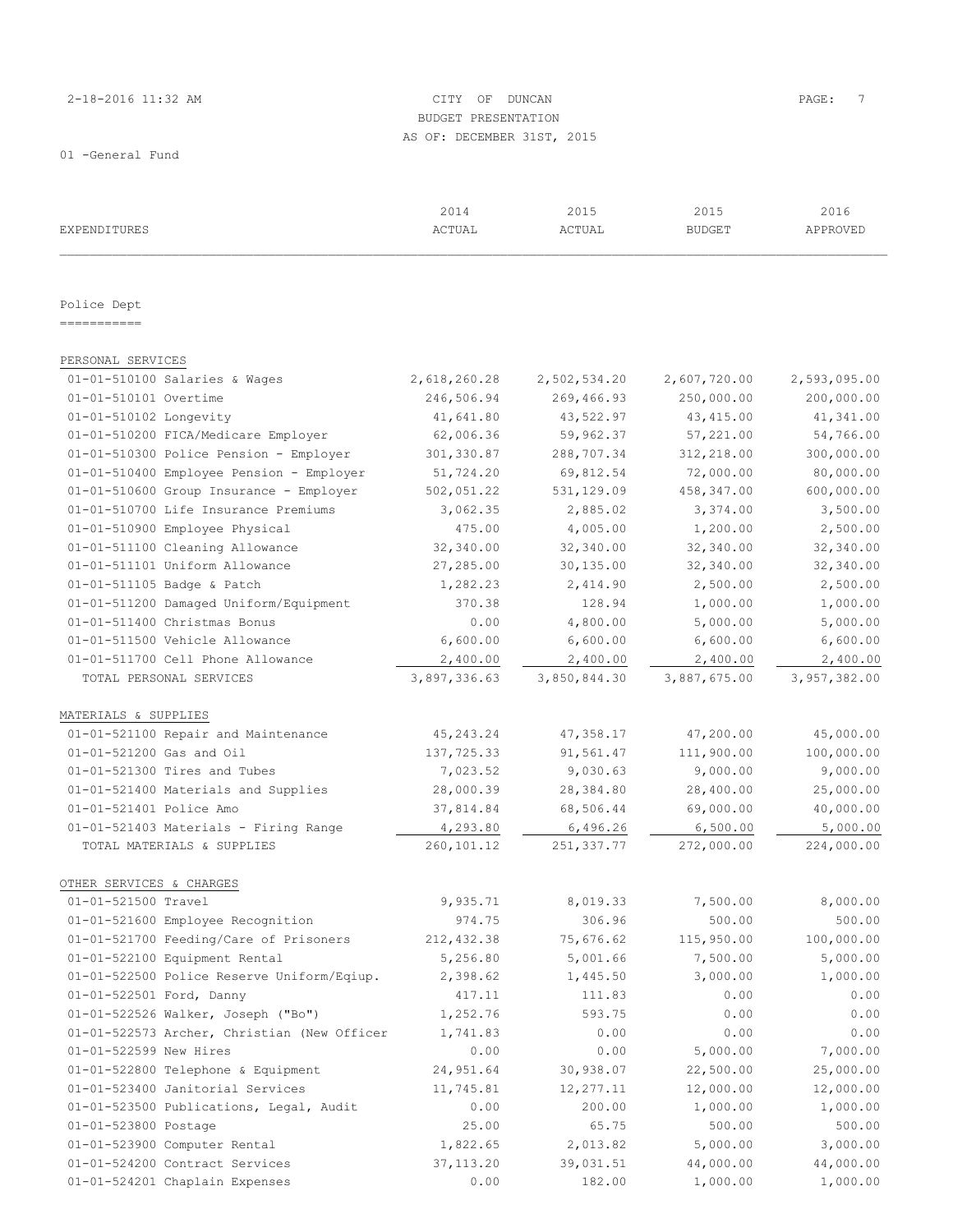#### 2-18-2016 11:32 AM CITY OF DUNCAN PAGE: 8 BUDGET PRESENTATION AS OF: DECEMBER 31ST, 2015

|                                                         | 2014                  | 2015                  | 2015                  | 2016                  |
|---------------------------------------------------------|-----------------------|-----------------------|-----------------------|-----------------------|
| EXPENDITURES                                            | <b>ACTUAL</b>         | <b>ACTUAL</b>         | <b>BUDGET</b>         | APPROVED              |
|                                                         | 0.00                  |                       |                       |                       |
| 01-01-525500 Civilian Academy<br>01-01-526200 Utilities | 29,046.98             | 1,378.10<br>50,126.46 | 1,200.00<br>27,000.00 | 1,200.00<br>45,000.00 |
| 01-01-526400 Special Fees                               | 408.85                | 795.50                | 700.00                | 1,000.00              |
|                                                         |                       | 7,112.01              | 8,000.00              |                       |
| 01-01-527700 Training & Materials                       | 9,807.77              |                       |                       | 9,000.00              |
| 01-01-527900 Protective Clothing                        | 2,071.92              | 3,196.00              | 3,000.00              | 3,000.00              |
| 01-01-528100 Police Dog Expense                         | 3,887.54              | 3,650.39              | 4,500.00              | 4,500.00              |
| 01-01-528200 Memberships & Dues                         | 930.00                | 1,336.75              | 1,000.00              | 1,000.00              |
| 01-01-529300 Books, Mateirals & Subscriptio             | 403.85                | 372.89                | 1,000.00              | 1,000.00              |
| 01-01-529700 Drug Investigation                         | 0.00                  | 0.00                  | 925.00                | 1,000.00              |
| TOTAL OTHER SERVICES & CHARGES                          | 356,625.17            | 243,832.01            | 272,775.00            | 274,700.00            |
| ADMINISTRATION                                          |                       |                       |                       |                       |
| 01-01-553100 Credit Card fees                           | 0.00                  | 120.40                | 125.00                | 150.00                |
| TOTAL ADMINISTRATION                                    | 0.00                  | 120.40                | 125.00                | 150.00                |
| EXP CATG 559-999                                        |                       |                       |                       |                       |
| 01-01-558314 Payments-Workers Comp                      | 203, 927.07           | 135,000.00            | 135,000.00            | 135,000.00            |
| TOTAL EXP CATG 559-999                                  | 203,927.07            | 135,000.00            | 135,000.00            | 135,000.00            |
|                                                         |                       |                       |                       |                       |
| TOTAL Police Dept                                       | 4,717,989.99          | 4, 481, 134.48        | 4,567,575.00          | 4,591,232.00          |
| Streets                                                 |                       |                       |                       |                       |
| --------                                                |                       |                       |                       |                       |
| PERSONAL SERVICES                                       |                       |                       |                       |                       |
| 01-02-510100 Salaries & Wages                           | 342,340.87            | 334, 389.67           | 399,360.00            | 379,360.00            |
| 01-02-510101 Overtime                                   | 4,495.70              | 2,323.01              | 7,100.00              | 3,000.00              |
| 01-02-510102 Longevity                                  | 4,680.00              | 5,040.00              | 5,040.00              | 5,400.00              |
| 01-02-510200 FICA/Medicare Employer                     | 26,229.82             | 25, 165. 13           | 32,140.00             | 32,140.00             |
| 01-02-510400 Employee Pension - Employer                | 104,383.27            | 136,467.95            | 79,869.00             | 125,000.00            |
| 01-02-510405 OMRF-ER                                    | 0.00                  | 678.72                | 0.00                  | 2,500.00              |
| 01-02-510600 Group Insurance - Employer                 | 88,209.44             | 101,677.34            | 114,623.00            | 110,000.00            |
| 01-02-510700 Life Insurance Premiums                    | 254.60                | 262.20                | 320.00                | 350.00                |
| 01-02-511400 Christmas Bonus                            | 0.00                  | 1,000.00              | 1,300.00              | 1,100.00              |
| 01-02-511700 Cell Phone Allowance                       | 2,400.00              | 2,400.00              | 2,400.00              | 2,400.00              |
| TOTAL PERSONAL SERVICES                                 | 572,993.70            | 609,404.02            | 642,152.00            | 661,250.00            |
| MATERIALS & SUPPLIES                                    |                       |                       |                       |                       |
| 01-02-521100 Repair and Maintenance                     | 24,438.93             | 19,719.16             | 25,000.00             | 30,000.00             |
| 01-02-521200 Gas and Oil                                | 32, 245.88            | 22,688.06             | 33,000.00             | 35,000.00             |
| 01-02-521300 Tires and Tubes                            | 1,885.67              | 1,515.51              | 4,000.00              | 5,000.00              |
| 01-02-521400 Materials and Supplies                     |                       |                       |                       | 15,000.00             |
| TOTAL MATERIALS & SUPPLIES                              | 1,831.38<br>60,401.86 | 1,727.89<br>45,650.62 | 5,000.00<br>67,000.00 | 85,000.00             |
|                                                         |                       |                       |                       |                       |
| OTHER SERVICES & CHARGES                                |                       |                       |                       |                       |
| 01-02-521500 Travel                                     | 20.65                 | 0.00                  | 50.00                 | 50.00                 |
| 01-02-522500 Uniform Allowance                          | 8,079.69              | 4,202.18              | 4,500.00              | 4,500.00              |
| 01-02-522800 Telephone & Radio                          | 2,950.94              | 3,305.06              | 3,000.00              | 3,000.00              |
| 01-02-523500 Publications, Legal, Audit                 | 207.51                | 206.69                | 500.00                | 500.00                |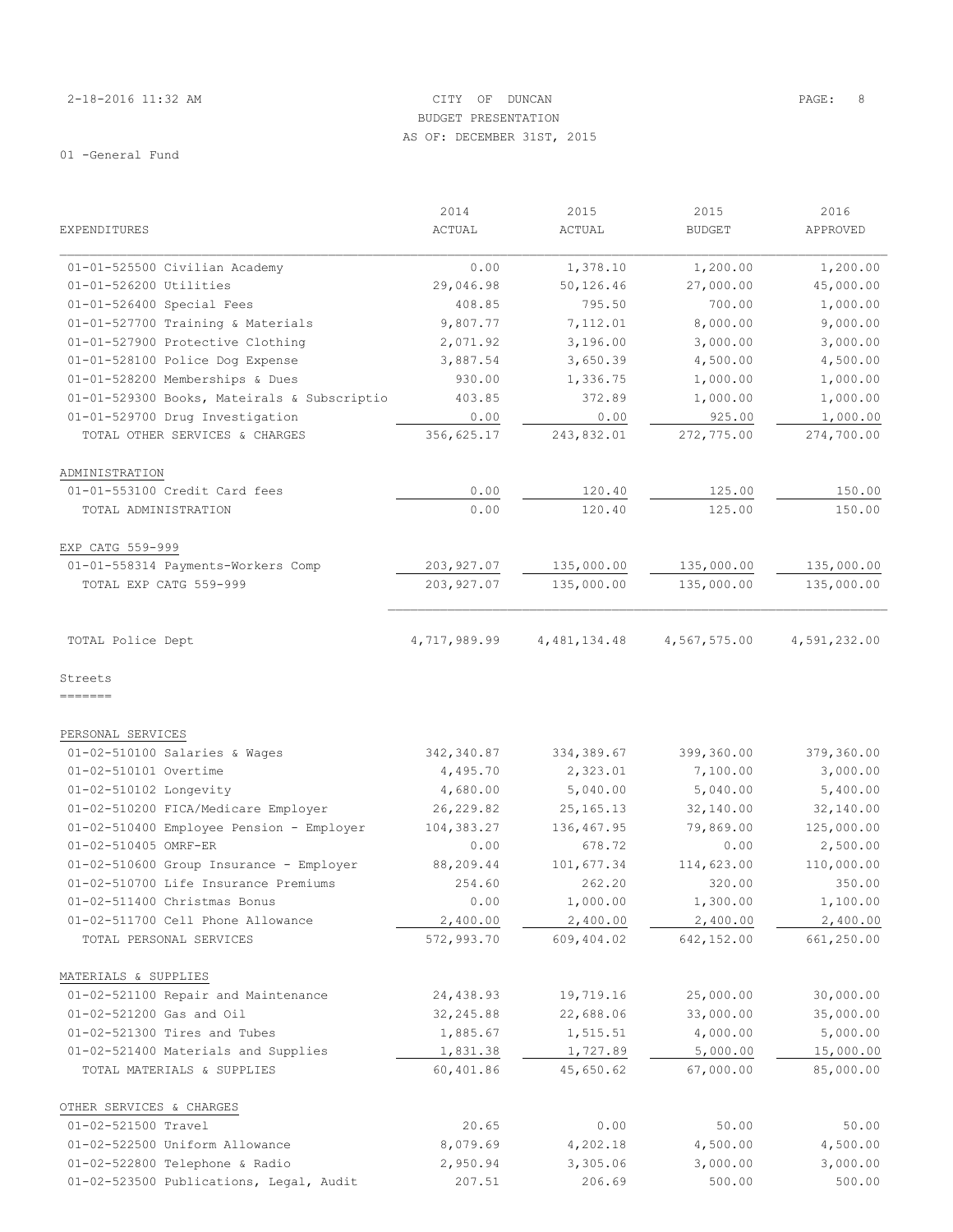# 2-18-2016 11:32 AM CITY OF DUNCAN PAGE: 9 BUDGET PRESENTATION AS OF: DECEMBER 31ST, 2015

|                                          | 2014           | 2015           | 2015           | 2016           |
|------------------------------------------|----------------|----------------|----------------|----------------|
| <b>EXPENDITURES</b>                      | ACTUAL         | ACTUAL         | <b>BUDGET</b>  | APPROVED       |
| 01-02-526200 Utilities - Street Lighting | 23,579.43      | 231.89         | 0.00           | 0.00           |
| 01-02-526400 Licenses, Misc.             | 159.50         | 159.00         | 200.00         | 300.00         |
| 01-02-527700 Training & Materials        | 0.00           | 0.00           | 300.00         | 0.00           |
| 01-02-527900 Protective Clothing         | 135.66         | 134.82         | 300.00         | 500.00         |
| TOTAL OTHER SERVICES & CHARGES           | 35, 133.38     | 8,239.64       | 8,850.00       | 8,850.00       |
| EXP CATG 559-999                         |                |                |                |                |
| 01-02-558314 Payments-Workers Comp       | 12,551.38      | 7,500.00       | 7,500.00       | 7,500.00       |
| TOTAL EXP CATG 559-999                   | 12,551.38      | 7,500.00       | 7,500.00       | 7,500.00       |
|                                          |                |                |                |                |
| TOTAL Streets                            | 681,080.32     | 670,794.28     | 725,502.00     | 762,600.00     |
| Fire Dept.                               |                |                |                |                |
| ==========                               |                |                |                |                |
| PERSONAL SERVICES                        |                |                |                |                |
| 01-04-510100 Salaries & Wages            | 2,205,703.61   | 2,050,972.75   | 2,090,973.00   | 2,153,878.00   |
| 01-04-510101 Overtime                    | 221,802.51     | 265, 198.23    | 214,000.00     | 205,000.00     |
| 01-04-510102 Longevity                   | 34,368.40      | 32, 221.08     | 31,775.00      | 32,844.00      |
| 01-04-510200 FICA/Medicare Employer      | 30,489.44      | 31,645.63      | 25,640.00      | 33, 383.00     |
| 01-04-510400 Employee Pension - Employer | 6,226.97       | 8,492.49       | 5,000.00       | 8,500.00       |
| 01-04-510600 Group Insurance - Employer  | 440,570.04     | 455,727.06     | 487, 951.00    | 562,000.00     |
| 01-04-510700 Life Insurance - Employer   | 1,043.10       | 967.10         | 1,140.00       | 1,150.00       |
| 01-04-510800 Firemen Pension - Employer  | 332,090.92     | 319,069.34     | 309,592.00     | 320,000.00     |
| 01-04-510900 Employee Physical           | 86.04          | 2,690.00       | 2,800.00       | 2,000.00       |
| 01-04-511400 Christmas Bonus             | 0.00           | 3,800.00       | 4,500.00       | 4,500.00       |
| 01-04-511700 Cell Phone Allowance        | 1,200.00       | 1,200.00       | 2,400.00       | 2,400.00       |
| TOTAL PERSONAL SERVICES                  | 3, 273, 581.03 | 3, 171, 983.68 | 3, 175, 771.00 | 3, 325, 655.00 |
| MATERIALS & SUPPLIES                     |                |                |                |                |
| 01-04-521100 Repair and Maintenance      | 76,925.82      | 74,267.89      | 74,000.00      | 80,000.00      |
| 01-04-521200 Gas and Oil                 | 30,747.68      | 19,320.84      | 20,600.00      | 25,000.00      |
| 01-04-521300 Tires and Tubes             | 4,824.68       | 5,363.70       | 6,000.00       | 5,000.00       |
| 01-04-521400 Materials and Supplies      | 22, 283.15     | 25,296.81      | 24,900.00      | 25,000.00      |
| 01-04-521401 EMS Supplies                | 8,383.41       | 9,925.50       | 9,000.00       | 11,000.00      |
| TOTAL MATERIALS & SUPPLIES               | 143, 164. 74   | 134, 174. 74   | 134,500.00     | 146,000.00     |
| OTHER SERVICES & CHARGES                 |                |                |                |                |
| 01-04-521500 Travel                      | 3,088.02       | 6,067.57       | 7,100.00       | 7,000.00       |
| 01-04-521600 Miscellaneous               | 1,648.63       | 1,325.57       | 1,500.00       | 3,000.00       |
| 01-04-522100 Equipment Rental            | 1,340.13       | 1,678.81       | 1,500.00       | 1,500.00       |
| 01-04-522800 Telephone & Radio           | 11,608.70      | 15,283.65      | 10,800.00      | 15,000.00      |
| 01-04-522900 Chemicals                   | 770.00         | 0.00           | 1,500.00       | 4,500.00       |
| 01-04-523300 General Insurance           | 319.00         | 325.00         | 0.00           | 1,000.00       |
| 01-04-523500 Publications, Legal, Audit  | 0.00           | 1,062.95       | 1,000.00       | 1,000.00       |
| 01-04-523800 Postage                     | 203.03         | 117.03         | 400.00         | 400.00         |
| 01-04-523900 Computer Rental/Purchase    | 0.00           | 0.00           | 1,000.00       | 1,000.00       |
| 01-04-524200 Contract Services           | 2,235.41       | 10, 157.01     | 9,500.00       | 2,500.00       |
| 01-04-526200 Utilities                   | 18,641.18      | 19, 147. 73    | 18,000.00      | 25,000.00      |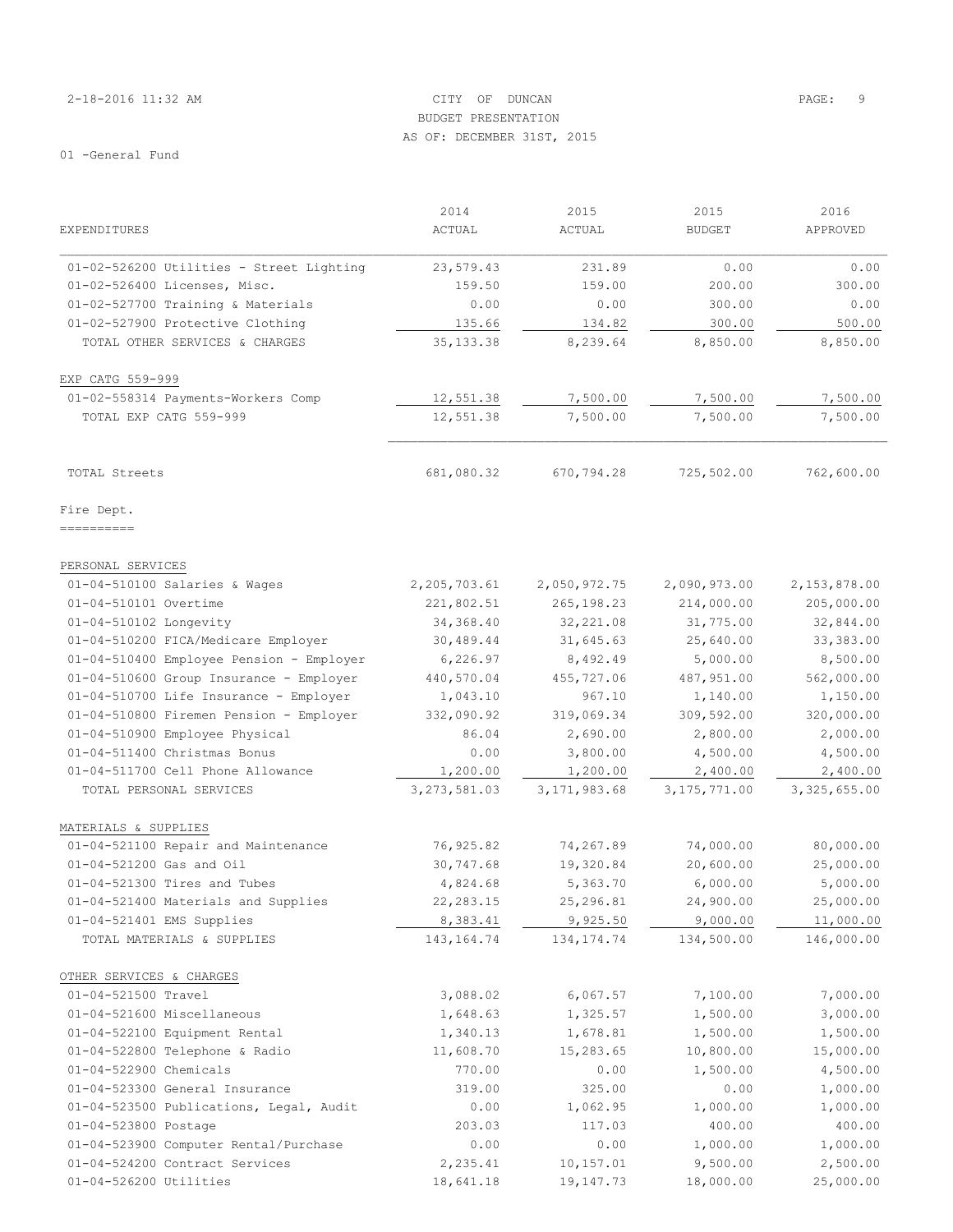#### 2-18-2016 11:32 AM CITY OF DUNCAN PAGE: 10 BUDGET PRESENTATION AS OF: DECEMBER 31ST, 2015

|                                             | 2014          | 2015           | 2015           | 2016         |
|---------------------------------------------|---------------|----------------|----------------|--------------|
| EXPENDITURES                                | <b>ACTUAL</b> | ACTUAL         | <b>BUDGET</b>  | APPROVED     |
| 01-04-526400 Special Fees                   | 12.00         | 0.00           | 100.00         | 300.00       |
| 01-04-527700 Training & Materials           | 14,397.52     | 19,036.48      | 20,000.00      | 20,000.00    |
| 01-04-527701 EMS/HAZMAT                     | 69.15         | 1,310.26       | 1,500.00       | 2,500.00     |
| 01-04-527800 Fire Prevention & Materials    | 3,511.48      | 4,398.26       | 6,000.00       | 7,000.00     |
| 01-04-527900 Protective Clothing            | 4,680.91      | 5, 114.95      | 8,900.00       | 10,000.00    |
| 01-04-528200 Memberships & Dues             | 2,292.60      | 2,113.50       | 2,800.00       | 2,800.00     |
| 01-04-529300 Books, Mateirals & Subscriptio | 1,516.96      | 470.91         | 500.00         | 500.00       |
| TOTAL OTHER SERVICES & CHARGES              | 66,334.72     | 87,609.68      | 92,100.00      | 105,000.00   |
| EXP CATG 559-999                            |               |                |                |              |
| 01-04-558314 Payments-Workers Comp          | 23,690.30     | 14,000.04      | 14,000.00      | 14,000.00    |
| TOTAL EXP CATG 559-999                      | 23,690.30     | 14,000.04      | 14,000.00      | 14,000.00    |
| TOTAL Fire Dept.                            | 3,506,770.79  | 3, 407, 768.14 | 3, 416, 371.00 | 3,590,655.00 |
| General Government                          |               |                |                |              |
| ==================                          |               |                |                |              |
| MATERIALS & SUPPLIES                        |               |                |                |              |
| 01-07-521100 Repair and Maintenance         | 4,444.86      | 4,551.08       | 4,500.00       | 5,000.00     |
| 01-07-521400 Materials and Supplies         | 3,222.83      | 15,838.92      | 16,000.00      | 15,000.00    |
| TOTAL MATERIALS & SUPPLIES                  | 7,667.69      | 20,390.00      | 20,500.00      | 20,000.00    |
| OTHER SERVICES & CHARGES                    |               |                |                |              |
| 01-07-521500 Travel                         | 1,906.24      | 1,710.13       | 1,500.00       | 2,500.00     |
| 01-07-522100 Equipment Rental               | 1,525.07      | 1,706.14       | 1,200.00       | 1,600.00     |
| 01-07-522800 Telephone & Internet           | 7,176.72      | 4,963.46       | 6,500.00       | 6,500.00     |
| 01-07-523100 Election Expense               | 8,218.44      | 6,812.06       | 9,000.00       | 9,000.00     |
| 01-07-523300 General Insurance              | 279,760.05    | 283,079.32     | 283,000.00     | 150,000.00   |
| 01-07-523400 Janitorial Services            | 7,500.00      | 12,324.39      | 12,000.00      | 20,000.00    |
| 01-07-523500 Publications, Legal, Audit     | 213, 412.23   | 206, 976.79    | 204,500.00     | 100,000.00   |
| 01-07-523800 Postage                        | 23, 279.95    | 17,928.11      | 21,000.00      | 21,000.00    |
| 01-07-524100 Court Cost-Filing Fees         | 13.00         | 0.00           | 50.00          | 100.00       |
| 01-07-524200 Contract Services              | 27,655.47     | 27,003.87      | 25,000.00      | 2,800.00     |
| 01-07-526200 Utilities                      | 10,727.04     | 12,438.31      | 9,000.00       | 12,000.00    |
| 01-07-526201 Utilities - Simmons Center     | 19,097.62     | 12,700.42      | 14,500.00      | 15,000.00    |
| 01-07-526202 Utilities - ASCOG Bldg         | 9,252.90      | 9,840.98       | 9,500.00       | 20,000.00    |
| 01-07-526203 Utilities-SC Youth Shelter     | 4,680.43      | 4,792.47       | 4,700.00       | 5,000.00     |
| 01-07-526204 Utilities - Stephens Co Museum | 3,547.27      | 4,210.44       | 4,000.00       | 4,500.00     |
| 01-07-526205 Utilities - CIC Building       | 8,680.94      | 9,158.91       | 8,000.00       | 10,000.00    |
| 01-07-526206 Utilities-905 Museum           | 3,029.69      | 3,589.01       | 3,000.00       | 3,500.00     |
| 01-07-526207 Utilities-Prairie House        | 2,241.63      | 2,289.34       | 2,200.00       | 2,300.00     |
| 01-07-526400 Special Fees                   | 510.00        | 0.00           | 600.00         | 600.00       |
| 01-07-527700 Training & Materials           | 711.67        | 1,155.73       | 500.00         | 3,000.00     |
| 01-07-528200 Memberships & Dues             | 0.00          | 0.00           | 100.00         | 1,000.00     |
| 01-07-528201 Main Street Program            | 20,000.00     | 15,000.00      | 20,000.00      | 20,000.00    |
| 01-07-528206 OK Municipal League            | 21,209.79     | 24,462.49      | 25,500.00      | 24,000.00    |
| 01-07-528207 National League of Cities      | 1,861.00      | 1,861.00       | 2,250.00       | 2,500.00     |
| 01-07-528210 Community Intervention Center  | 50,000.00     | 50,000.00      | 50,000.00      | 50,000.00    |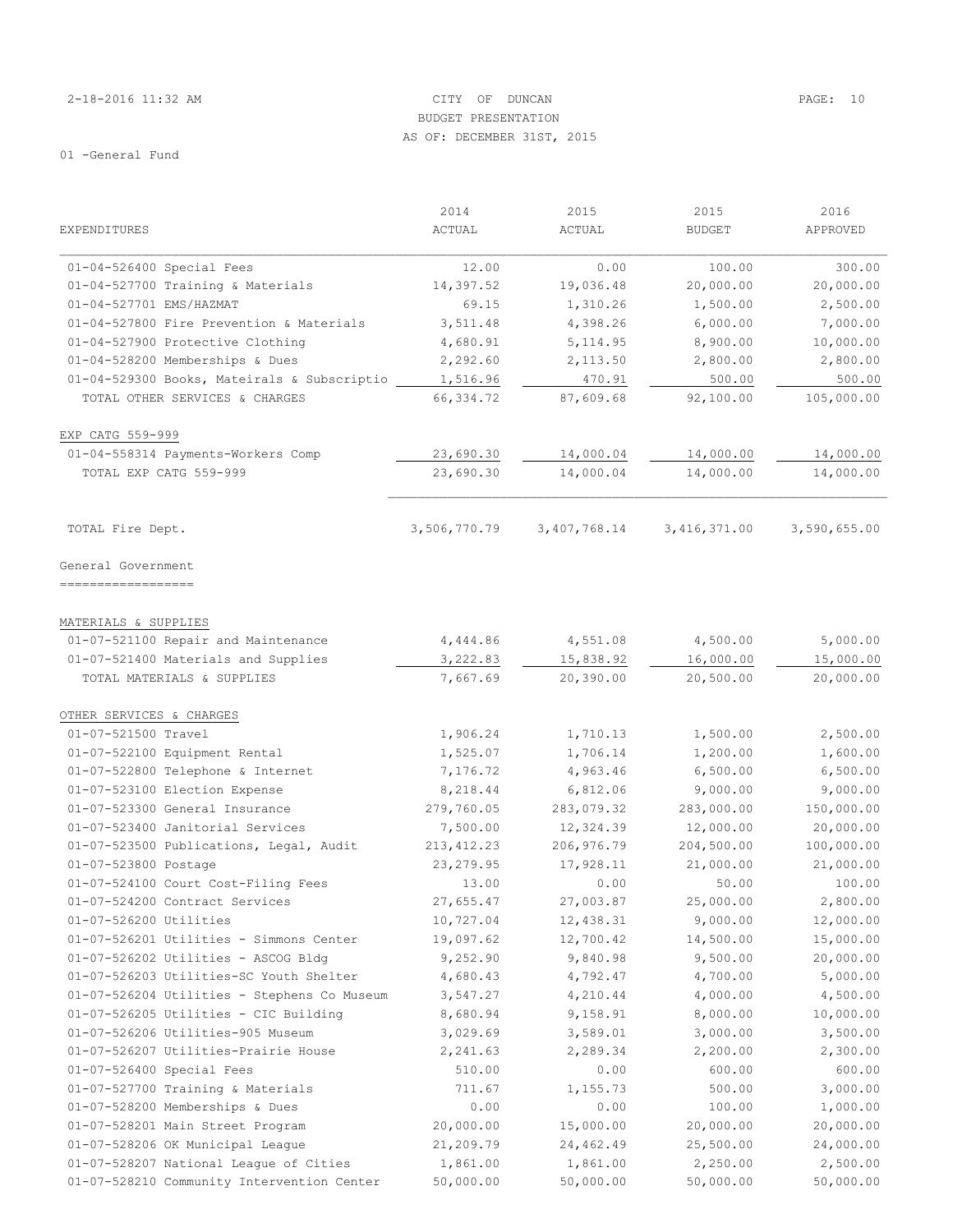| 2-18-2016 11:32 AM |  | CITY OF DUNCAN             | PAGE: 11 |  |
|--------------------|--|----------------------------|----------|--|
|                    |  | BUDGET PRESENTATION        |          |  |
|                    |  | AS OF: DECEMBER 31ST, 2015 |          |  |

|                                             | 2014           | 2015         | 2015          | 2016       |
|---------------------------------------------|----------------|--------------|---------------|------------|
| EXPENDITURES                                | ACTUAL         | ACTUAL       | <b>BUDGET</b> | APPROVED   |
| 01-07-528300 Simmons Center Contract        | 75,000.00      | 50,000.00    | 50,000.00     | 50,000.00  |
| 01-07-528301 Simmons Center-Hotel/Motel Tax | 431, 229.17    | 433,716.12   | 433,000.00    | 430,000.00 |
| TOTAL OTHER SERVICES & CHARGES              | 1,232,226.32   | 1,197,719.49 | 1,200,600.00  | 966,900.00 |
|                                             |                |              |               |            |
| ADMINISTRATION                              |                |              |               |            |
| 01-07-552500 Bank Svc Chqs/Fees             | 3,221.54       | 5,590.44     | 5,645.00      | 6,000.00   |
| TOTAL ADMINISTRATION                        | 3,221.54       | 5,590.44     | 5,645.00      | 6,000.00   |
| EXP CATG 559-999                            |                |              |               |            |
| TOTAL General Government                    |                |              | 1,226,745.00  |            |
|                                             | 1, 243, 115.55 | 1,223,699.93 |               | 992,900.00 |
| Finance Dept<br>============                |                |              |               |            |
| PERSONAL SERVICES                           |                |              |               |            |
| 01-08-510100 Salaries & Wages               | 375,143.00     | 362,082.06   | 362,775.00    | 415,000.00 |
| 01-08-510101 Overtime                       | 6,617.77       | 1,359.72     | 2,200.00      | 2,000.00   |
| 01-08-510102 Longevity                      | 3,660.00       | 4,260.00     | 4,260.00      | 4,800.00   |
| 01-08-510200 FICA/Medicare Employer         | 28,549.20      | 27,105.85    | 27,482.00     | 31,000.00  |
| 01-08-510400 Employee Pension - Employer    | 107,835.01     | 141,000.91   | 141,605.00    | 137,000.00 |
| 01-08-510600 Group Insurance - Employer     | 69,274.36      | 66,790.38    | 66,755.00     | 65,000.00  |
| 01-08-510700 Life Insurance Premiums        | 218.50         | 205.20       | 251.00        | 250.00     |
| 01-08-511400 Christmas Bonus                | 0.00           | 800.00       | 900.00        | 900.00     |
| TOTAL PERSONAL SERVICES                     | 591,297.84     | 603,604.12   | 606,228.00    | 655,950.00 |
| MATERIALS & SUPPLIES                        |                |              |               |            |
| 01-08-521100 Repair and Maintenance         | 475.00         | 0.00         | 500.00        | 1,000.00   |
| 01-08-521400 Materials and Supplies         | 4,897.21       | 2,638.83     | 3,980.00      | 4,000.00   |
| TOTAL MATERIALS & SUPPLIES                  | 5,372.21       | 2,638.83     | 4,480.00      | 5,000.00   |
| OTHER SERVICES & CHARGES                    |                |              |               |            |
| 01-08-521500 Travel                         | 1,101.99       | 374.53       | 340.00        | 2,000.00   |
| 01-08-522100 Equipment Rental               | 1,525.07       | 1,800.41     | 1,805.00      | 2,000.00   |
| 01-08-522800 Telephone & Internet           | 14,016.36      | 16,995.00    | 17,100.00     | 15,000.00  |
| 01-08-523300 General Insurance              | 450.00         | 1,670.00     | 1,700.00      | 1,000.00   |
| 01-08-523500 Publications, Legal, Audit     | 1,533.70       | 0.00         | 0.00          | 2,000.00   |
| 01-08-524200 Contract Services              | 154,715.87     | 105,404.80   | 105,400.00    | 75,000.00  |
| 01-08-526200 Utilities                      | 3,307.82       | 3,838.51     | 3,900.00      | 4,000.00   |
| 01-08-527700 Training & Materials           | 115.00         | 461.85       | 500.00        | 2,000.00   |
| 01-08-529300 Books, Materials & Subscriptio | 0.00           | 0.00         | 0.00          | 500.00     |
| TOTAL OTHER SERVICES & CHARGES              | 176,765.81     | 130,545.10   | 130,745.00    | 103,500.00 |
| TOTAL Finance Dept                          | 773, 435.86    | 736,788.05   | 741,453.00    | 764,450.00 |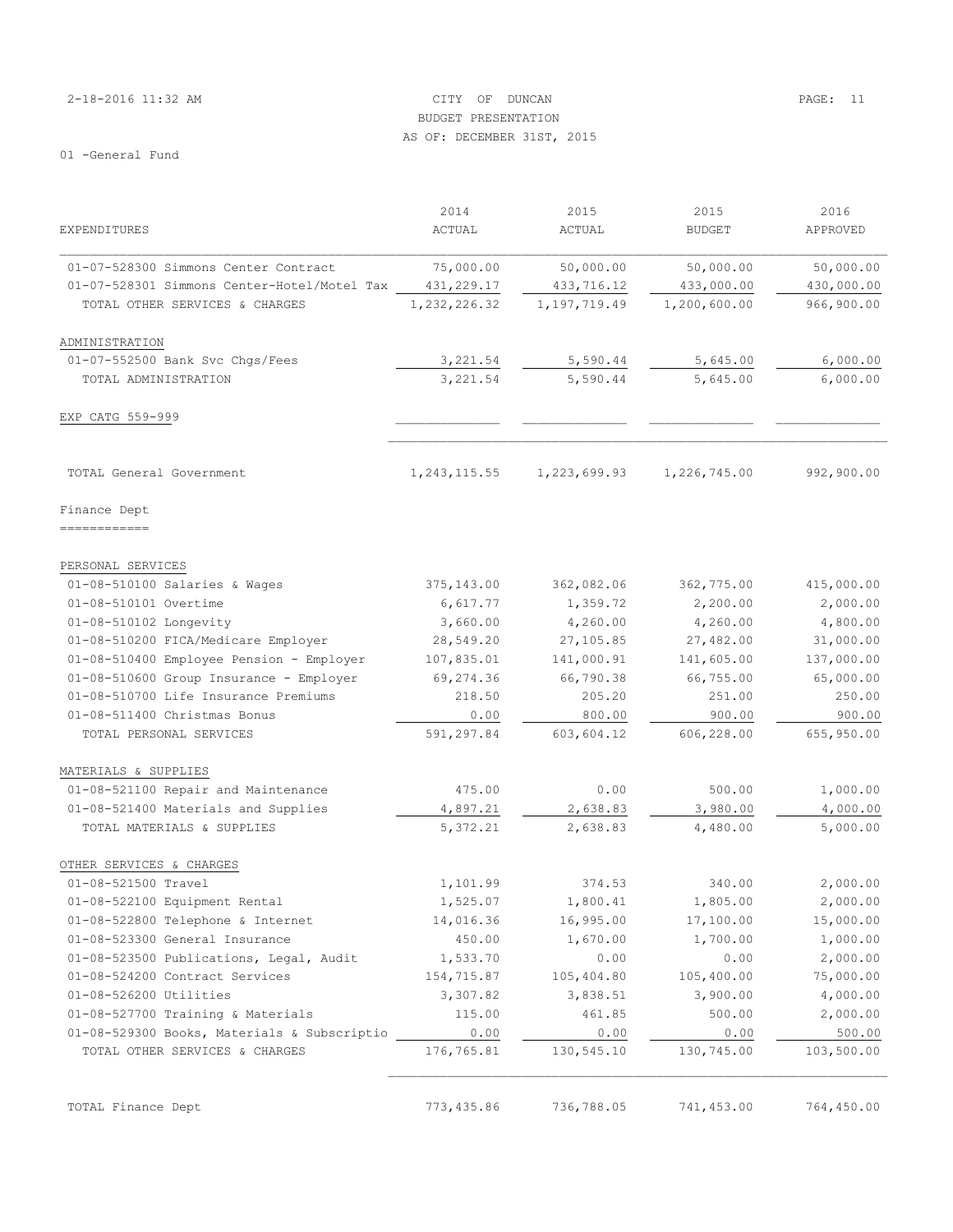# 2-18-2016 11:32 AM CITY OF DUNCAN PAGE: 12 BUDGET PRESENTATION AS OF: DECEMBER 31ST, 2015

| <b>EXPENDITURES</b>                                          | 2014<br><b>ACTUAL</b> | 2015<br>ACTUAL   | 2015<br><b>BUDGET</b> | 2016<br>APPROVED |
|--------------------------------------------------------------|-----------------------|------------------|-----------------------|------------------|
|                                                              |                       |                  |                       |                  |
| Cemetery<br>========                                         |                       |                  |                       |                  |
|                                                              |                       |                  |                       |                  |
| PERSONAL SERVICES                                            |                       |                  |                       |                  |
| 01-09-510100 Salaries & Wages                                | 194,081.06            | 176, 914.95      | 182,184.00            | 187,000.00       |
| 01-09-510101 Overtime                                        | 6,609.36              | 11,873.68        | 7,000.00              | 12,000.00        |
| 01-09-510102 Longevity                                       | 3,180.00              | 2,760.00         | 3,540.00              | 3,000.00         |
| 01-09-510200 FICA/Medicare Employer                          | 15,028.45             | 14, 146.37       | 16,074.00             | 14,500.00        |
| 01-09-510400 Employee Pension - Employer                     | 54,390.32             | 68,699.85        | 65,560.00             | 65,560.00        |
| 01-09-510405 OMRF-ER                                         | 0.00                  | 679.41           | 0.00                  | 2,600.00         |
| 01-09-510600 Group Insurance - Employer                      | 49,093.74             | 44,258.28        | 51,665.00             | 44,110.00        |
| 01-09-510700 Life Insurance Premiums                         | 136.80                | 117.80<br>600.00 | 140.00                | 140.00           |
| 01-09-511400 Christmas Bonus                                 | 0.00                  |                  | 600.00                | 600.00           |
| 01-09-511700 Cell Phone Allowance<br>TOTAL PERSONAL SERVICES | 1,200.00              | 1,200.00         | 1,200.00              | 1,200.00         |
|                                                              | 323,719.73            | 321,250.34       | 327,963.00            | 330,710.00       |
| MATERIALS & SUPPLIES                                         |                       |                  |                       |                  |
| 01-09-521100 Repair and Maintenance                          | 15,682.44             | 17,389.80        | 15,000.00             | 20,000.00        |
| 01-09-521200 Gas and Oil                                     | 18,554.25             | 12,670.35        | 22,000.00             | 18,000.00        |
| 01-09-521300 Tires and Tubes                                 | 1,097.00              | 1,608.27         | 1,500.00              | 3,200.00         |
| 01-09-521400 Materials and Supplies                          | 2,488.52              | 1,890.87         | 2,500.00              | 5,000.00         |
| TOTAL MATERIALS & SUPPLIES                                   | 37,822.21             | 33,559.29        | 41,000.00             | 46,200.00        |
| OTHER SERVICES & CHARGES                                     |                       |                  |                       |                  |
| 01-09-521500 Travel                                          | 0.00                  | 0.00             | 0.00                  | 200.00           |
| 01-09-522100 Equipment Rental-Copier                         | 1,093.66              | 1,200.71         | 1,000.00              | 1,000.00         |
| 01-09-522500 Uniform Allowance                               | 1,932.00              | 2,043.50         | 1,500.00              | 0.00             |
| 01-09-522900 Chemicals                                       | 0.00                  | 792.95           | 1,000.00              | 1,800.00         |
| 01-09-523500 Publications, Legal, Audit                      | 30.00                 | 0.00             | 100.00                | 0.00             |
| 01-09-524200 Contract Services                               | 348.00                | 355.50           | 500.00                | 500.00           |
| 01-09-524600 Landscaping                                     | 249.69                | 0.00             | 500.00                | 5,000.00         |
| 01-09-526200 Utilities                                       | 12,707.93             | 13,434.65        | 14,825.00             | 17,000.00        |
| 01-09-527700 Training & Materials                            | 497.50                | 0.00             | 500.00                | 500.00           |
| 01-09-527900 Protective Clothing                             | 0.00                  | 0.00             | 200.00                | 400.00           |
| 01-09-529300 Books, Mateirals & Subscriptio                  | 99.00                 | 167.88           | 150.00                | 300.00           |
| TOTAL OTHER SERVICES & CHARGES                               | 16,957.78             | 17,995.19        | 20,275.00             | 26,700.00        |
| ADMINISTRATION                                               |                       |                  |                       |                  |
| 01-09-553100 Credit Card Fees                                | 0.00                  | 144.34           | 175.00                | 100.00           |
| TOTAL ADMINISTRATION                                         | 0.00                  | 144.34           | 175.00                | 100.00           |
|                                                              |                       |                  |                       |                  |
| EXP CATG 559-999                                             |                       |                  |                       |                  |
| 01-09-558314 Payments-Workers Comp                           | 1,739.28              | 999.96           | 1,000.00              | 2,000.00         |
| TOTAL EXP CATG 559-999                                       | 1,739.28              | 999.96           | 1,000.00              | 2,000.00         |
|                                                              |                       |                  |                       |                  |
| TOTAL Cemetery                                               | 380,239.00            | 373,949.12       | 390, 413.00           | 405,710.00       |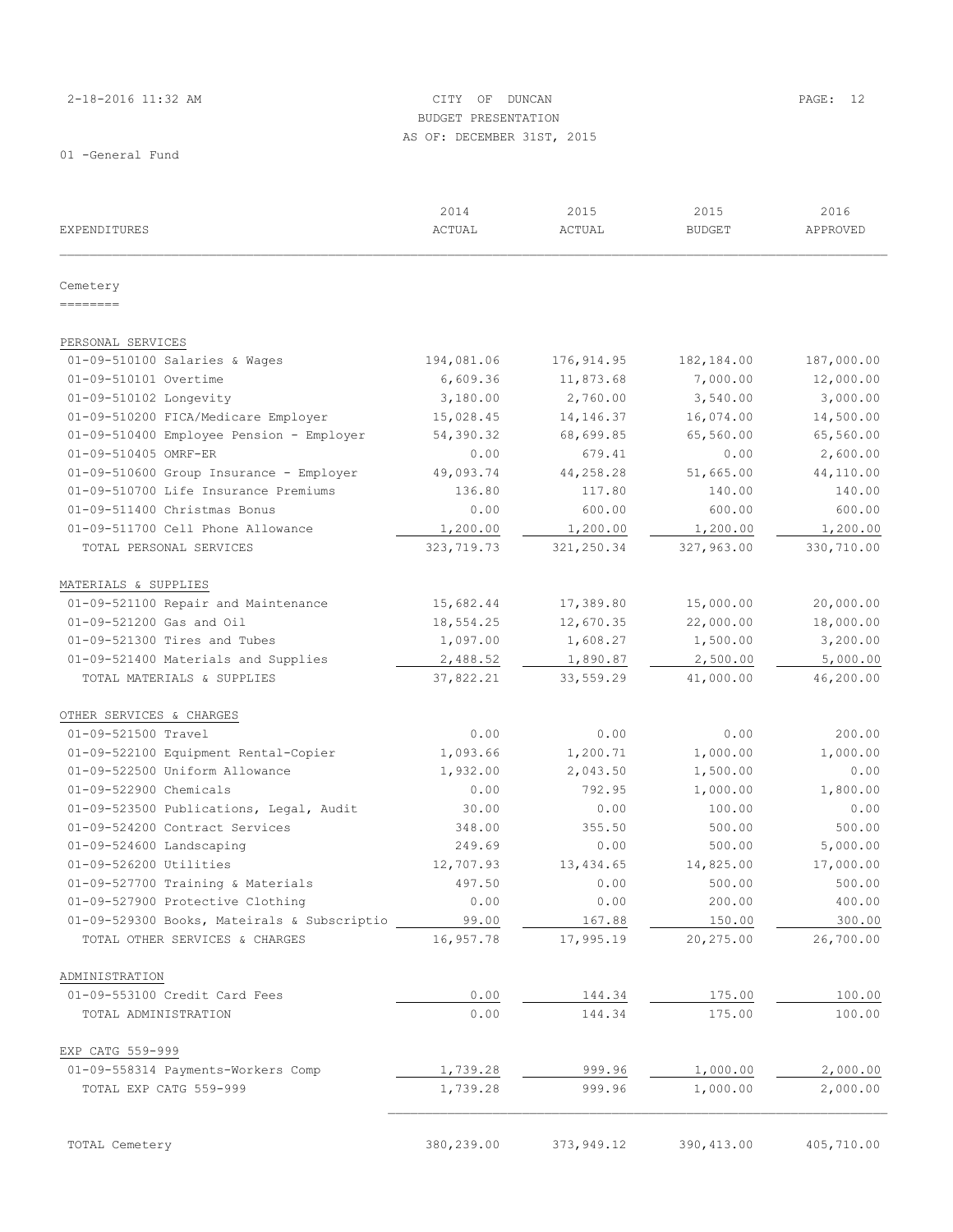# 2-18-2016 11:32 AM CITY OF DUNCAN PAGE: 13 BUDGET PRESENTATION AS OF: DECEMBER 31ST, 2015

| EXPENDITURES                                | 2014<br>ACTUAL | 2015<br>ACTUAL | 2015<br><b>BUDGET</b> | 2016<br>APPROVED |
|---------------------------------------------|----------------|----------------|-----------------------|------------------|
|                                             |                |                |                       |                  |
| Library<br>$=$ $=$ $=$ $=$ $=$ $=$          |                |                |                       |                  |
| PERSONAL SERVICES                           |                |                |                       |                  |
| 01-11-510100 Salaries & Wages               | 299,802.05     | 298, 154. 21   | 301,728.00            | 300,000.00       |
| 01-11-510101 Overtime                       | 10,778.65      | 9,132.61       | 10,000.00             | 7,100.00         |
| 01-11-510102 Longevity                      | 4,680.00       | 5,100.00       | 5,100.00              | 5,700.00         |
| 01-11-510200 FICA/Medicare Employer         | 23,556.18      | 23, 275. 28    | 24,390.00             | 24,000.00        |
| 01-11-510400 Employee Pension - Employer    | 77,146.72      | 101,213.72     | 100,320.00            | 125,000.00       |
| 01-11-510600 Group Insurance - Employer     | 51,673.44      | 55,014.38      | 50,650.00             | 54,800.00        |
| 01-11-510700 Life Insurance Premiums        | 205.20         | 205.20         | 205.00                | 210.00           |
| 01-11-511400 Christmas Bonus                | 0.00           | 1,000.00       | 1,000.00              | 1,000.00         |
| TOTAL PERSONAL SERVICES                     | 467,842.24     | 493,095.40     | 493,393.00            | 517,810.00       |
| MATERIALS & SUPPLIES                        |                |                |                       |                  |
| 01-11-521100 Repair and Maintenance         | 5,422.38       | 6,693.27       | 7,000.00              | 9,000.00         |
| 01-11-521400 Materials and Supplies         | 15,401.95      | 13,365.51      | 13,750.00             | 15,000.00        |
| TOTAL MATERIALS & SUPPLIES                  | 20,824.33      | 20,058.78      | 20,750.00             | 24,000.00        |
| OTHER SERVICES & CHARGES                    |                |                |                       |                  |
| 01-11-521500 Travel                         | 523.36         | 625.76         | 625.00                | 2,000.00         |
| 01-11-522100 Equipment Rental               | 3,922.94       | 4,232.96       | 4,000.00              | 5,000.00         |
| 01-11-522800 Telephone & Radio              | 1,787.20       | 1,943.28       | 1,800.00              | 2,600.00         |
| 01-11-523400 Janitorial Services            | 9,833.87       | 10,304.70      | 10,500.00             | 12,000.00        |
| 01-11-523500 Publications, Legal, Audit     | 0.00           | 0.00           | 250.00                | 400.00           |
| 01-11-523800 Postage                        | 197.73         | 38.05          | 250.00                | 500.00           |
| 01-11-523900 Computer Rental                | 1,311.75       | 0.00           | 0.00                  | 6,550.00         |
| 01-11-524200 Contract Services              | 7,124.76       | 6,560.80       | 7,500.00              | 9,180.00         |
| 01-11-524500 Computer Services              | 16,574.94      | 19,866.65      | 19,000.00             | 28,000.00        |
| 01-11-524600 Landscaping                    | 220.00         | 416.43         | 450.00                | 500.00           |
| 01-11-524800 Advertising & Promotions       | 456.00         | 397.00         | 550.00                | 400.00           |
| 01-11-526200 Utilities                      | 47,995.87      | 57, 341.76     | 57,400.00             | 47,000.00        |
| 01-11-526201 Utilities Historical Library   | 3,222.12       | 3,548.94       | 3,300.00              | 4,000.00         |
| 01-11-527700 Training & Materials           | 0.00           | 155.32         | 190.00                | 500.00           |
| 01-11-528200 Memberships & Dues             | 373.00         | 535.00         | 535.00                | 600.00           |
| 01-11-529300 Books, Materials & Subscriptio | 0.00           | 0.00           | 0.00                  | 200.00           |
| TOTAL OTHER SERVICES & CHARGES              | 93,543.54      | 105,966.65     | 106,350.00            | 119,430.00       |
| ADMINISTRATION                              |                |                |                       |                  |
| 01-11-553100 Credit Card Fees               | 0.00           | 126.46         | 175.00                | 125.00           |
| TOTAL ADMINISTRATION                        | 0.00           | 126.46         | 175.00                | 125.00           |
|                                             |                |                |                       |                  |
| TOTAL Library                               | 582,210.11     | 619,247.29     | 620,668.00            | 661,365.00       |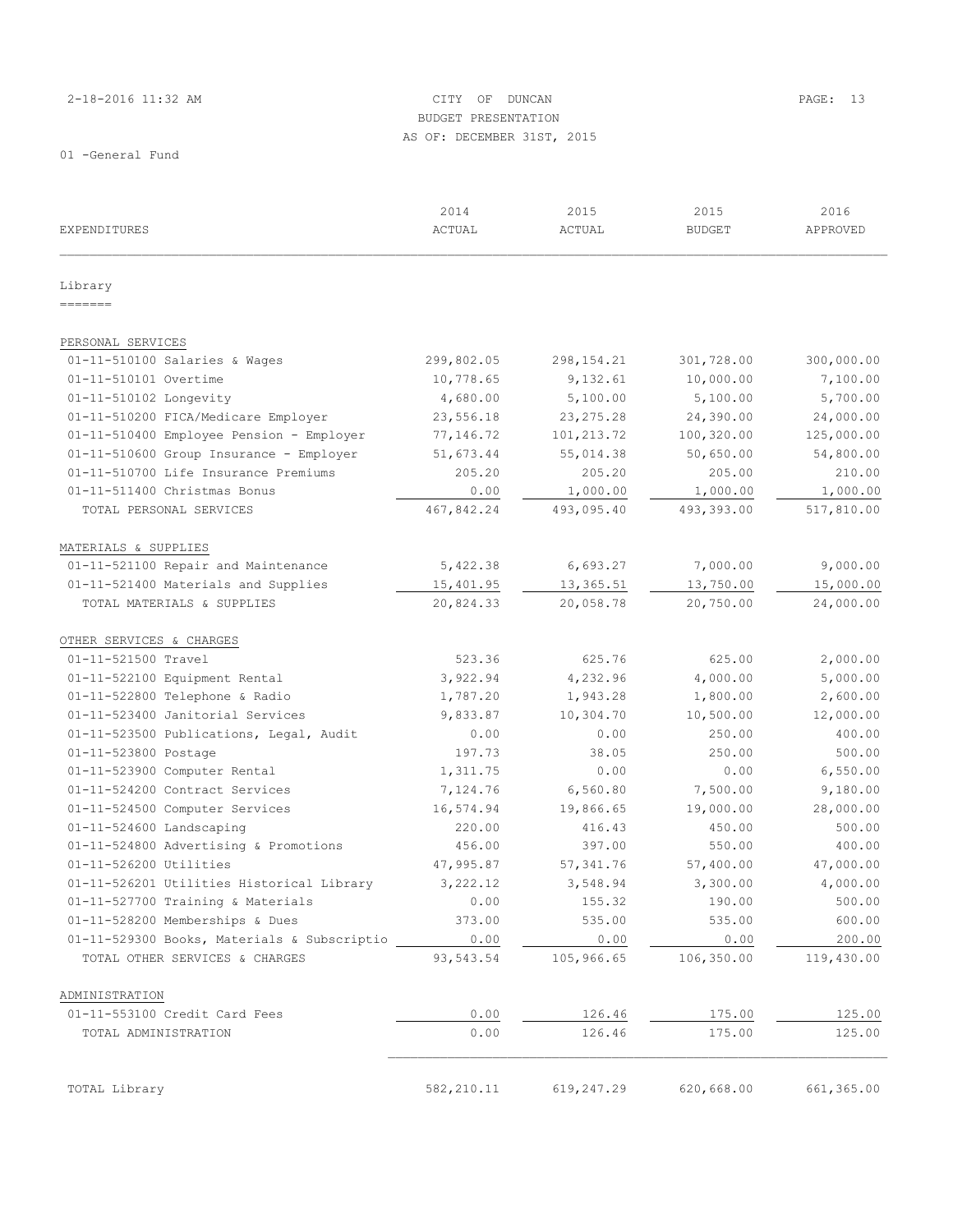# 2-18-2016 11:32 AM CITY OF DUNCAN PAGE: 14 BUDGET PRESENTATION AS OF: DECEMBER 31ST, 2015

| EXPENDITURES                                | 2014<br>ACTUAL | 2015<br>ACTUAL | 2015<br><b>BUDGET</b> | 2016<br>APPROVED |
|---------------------------------------------|----------------|----------------|-----------------------|------------------|
| Parks                                       |                |                |                       |                  |
| $=$ $=$ $=$ $=$                             |                |                |                       |                  |
| PERSONAL SERVICES                           |                |                |                       |                  |
| 01-12-510100 Salaries & Wages               | 232,057.78     | 208,691.10     | 212,250.00            | 245,000.00       |
| 01-12-510101 Overtime                       | 2,920.44       | 8,368.72       | 2,560.00              | 7,500.00         |
| 01-12-510102 Longevity                      | 1,560.00       | 1,980.00       | 1,980.00              | 2,160.00         |
| 01-12-510200 FICA/Medicare Employer         | 17,795.48      | 15,998.26      | 19,100.00             | 18,620.00        |
| 01-12-510400 Employee Pension - Employer    | 69,458.21      | 84,703.90      | 87,922.00             | 75,850.00        |
| 01-12-510405 Employer -OMRF                 | 0.00           | 2,937.47       | 0.00                  | 4,443.00         |
| 01-12-510600 Group Insurance - Employer     | 60,320.71      | 59,758.12      | 62,328.00             | 75,000.00        |
| 01-12-510700 Life Insurance Premiums        | 191.90         | 172.90         | 230.00                | 230.00           |
| 01-12-511400 Christmas Bonus                | 0.00           | 800.00         | 900.00                | 900.00           |
| 01-12-511700 Cell Phone Allowance           | 1,200.00       | 1,200.00       | 1,200.00              | 1,200.00         |
| TOTAL PERSONAL SERVICES                     | 385,504.52     | 384,610.47     | 388,470.00            | 430,903.00       |
| MATERIALS & SUPPLIES                        |                |                |                       |                  |
| 01-12-521100 Repair and Maintenance         | 32,731.25      | 35,038.85      | 32,000.00             | 40,000.00        |
| 01-12-521200 Gas and Oil                    | 26,600.42      | 18,899.15      | 25,000.00             | 25,000.00        |
| 01-12-521300 Tires and Tubes                | 4,782.56       | 2,830.71       | 3,000.00              | 4,000.00         |
| 01-12-521400 Materials and Supplies         | 5,537.71       | 6,161.34       | 7,000.00              | 10,000.00        |
| TOTAL MATERIALS & SUPPLIES                  | 69,651.94      | 62,930.05      | 67,000.00             | 79,000.00        |
| OTHER SERVICES & CHARGES                    |                |                |                       |                  |
| 01-12-521500 Travel                         | 95.10          | 784.89         | 150.00                | 500.00           |
| 01-12-522100 Equipment Rental               | 1,093.80       | 1,200.82       | 1,000.00              | 1,000.00         |
| 01-12-522500 Uniform Allowance              | 3,069.44       | 3, 141.91      | 2,700.00              | 2,800.00         |
| 01-12-522800 Telephone & Internet           | 1,690.88       | 1,934.45       | 1,600.00              | 1,800.00         |
| 01-12-522900 Chemicals                      | 2,548.08       | 2,410.95       | 3,000.00              | 5,000.00         |
| 01-12-523500 Publications, Legal, Audit     | 0.00           | 0.00           | 150.00                | 0.00             |
| 01-12-524200 Contract Services              | 348.00         | 355.50         | 350.00                | 600.00           |
| 01-12-524600 Landscaping                    | 999.68         | 696.25         | 2,500.00              | 5,000.00         |
| 01-12-526200 Utilities                      | 25, 453.95     | 33,987.35      | 28,000.00             | 27,000.00        |
| 01-12-526201 Utilities-Abe Raizen Park      | 18,161.66      | 19,504.78      | 25,000.00             | 20,000.00        |
| 01-12-527700 Training & Materials           | 927.50         | 977.92         | 1,000.00              | 1,500.00         |
| 01-12-527900 Protective Clothing            | 0.00           | 131.95         | 250.00                | 400.00           |
| 01-12-528200 Memberships & Dues             | 165.00         | 185.00         | 150.00                | 300.00           |
| 01-12-529300 Books, Mateirals & Subscriptio | 89.99          | 104.99         | 150.00                | 300.00           |
| TOTAL OTHER SERVICES & CHARGES              | 54,643.08      | 65, 416.76     | 66,000.00             | 66,200.00        |
| EXP CATG 559-999                            |                |                |                       |                  |
| 01-12-558314 Payments-Workers Comp          | 31, 277.41     | 15,999.96      | 16,000.00             | 16,000.00        |
| TOTAL EXP CATG 559-999                      | 31, 277.41     | 15,999.96      | 16,000.00             | 16,000.00        |
|                                             |                |                |                       |                  |
| TOTAL Parks                                 | 541,076.95     | 528, 957.24    | 537,470.00            | 592,103.00       |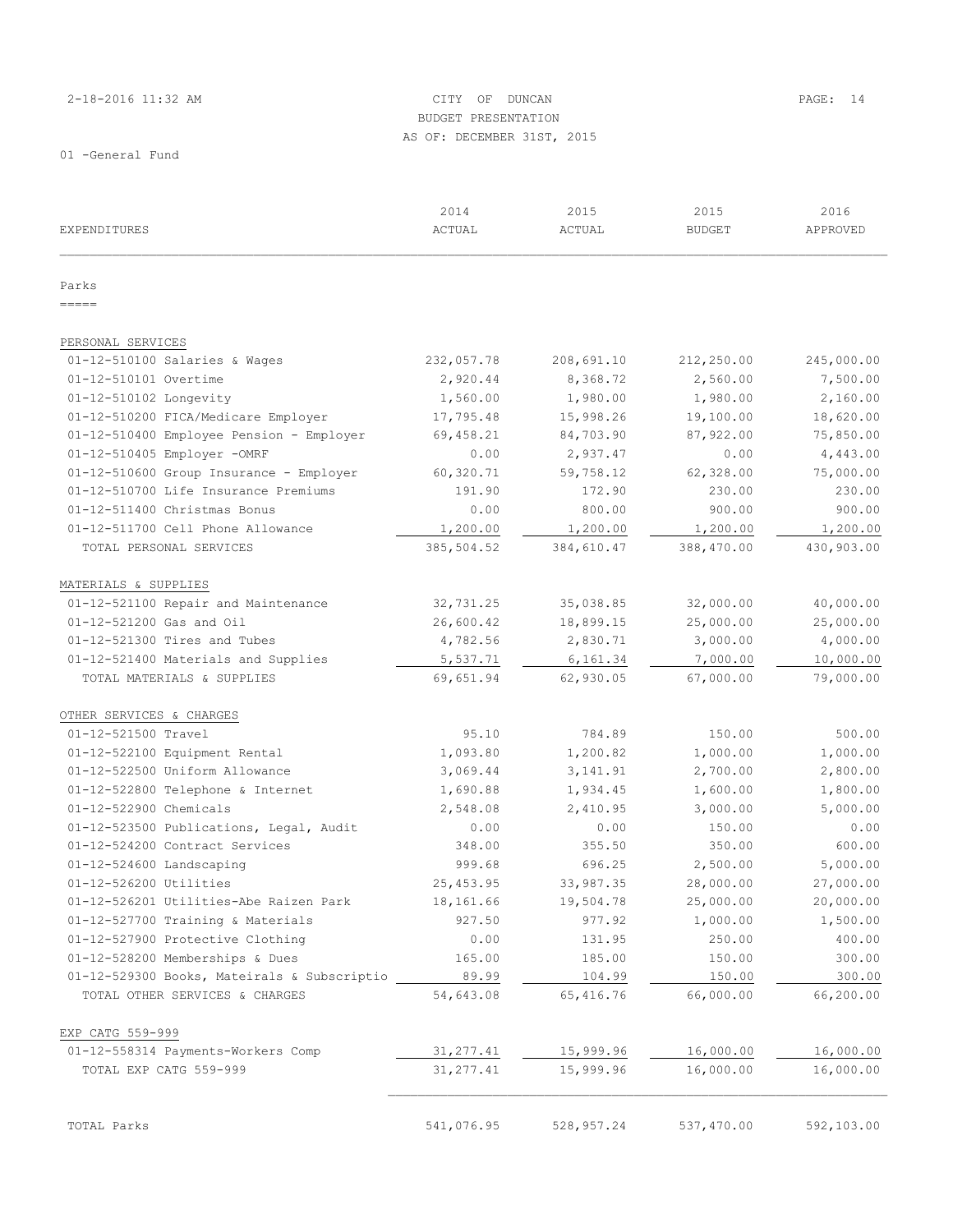# 2-18-2016 11:32 AM CITY OF DUNCAN PAGE: 15 BUDGET PRESENTATION AS OF: DECEMBER 31ST, 2015

| EXPENDITURES                                    | 2014<br>ACTUAL | 2015<br>ACTUAL | 2015<br><b>BUDGET</b> | 2016<br>APPROVED |
|-------------------------------------------------|----------------|----------------|-----------------------|------------------|
| City Manager                                    |                |                |                       |                  |
| ============                                    |                |                |                       |                  |
| PERSONAL SERVICES                               |                |                |                       |                  |
| 01-13-510100 Salaries & Wages                   | 175,188.02     | 180,632.55     | 180,735.00            | 276,000.00       |
| 01-13-510101 Overtime                           | 108.40         | 108.40         | 50.00                 | 150.00           |
| 01-13-510102 Longevity                          | 240.00         | 480.00         | 480.00                | 180.00           |
| 01-13-510200 FICA/Medicare Employer             | 12, 111.48     | 12,488.08      | 14,635.00             | 21,290.00        |
| 01-13-510400 Employee Pension - Employer        | 33,771.32      | 42,662.44      | 40,090.00             | 35,000.00        |
| 01-13-510600 Group Insurance - Employer         | 25,564.37      | 35, 939.44     | 31,905.00             | 28,031.00        |
| 01-13-510700 Life Insurance Premiums            | 651.00         | 654.80         | 5,155.00              | 5,000.00         |
| 01-13-511400 Christmas Bonus                    | 0.00           | 200.00         | 200.00                | 200.00           |
| 01-13-511500 Vehicle Allowance                  | 8,400.00       | 8,400.00       | 8,400.00              | 8,400.00         |
| 01-13-511700 Cell Phone Allowance               | 1,200.00       | 1,200.00       | 1,200.00              | 1,200.00         |
| TOTAL PERSONAL SERVICES                         | 257,234.59     | 282,765.71     | 282,850.00            | 375,451.00       |
| MATERIALS & SUPPLIES                            |                |                |                       |                  |
| 01-13-521100 Repair and Maintenance             | 0.00           | 0.00           | 150.00                | 150.00           |
| 01-13-521400 Materials and Supplies             | 656.86         | 580.32         | 600.00                | 1,000.00         |
| TOTAL MATERIALS & SUPPLIES                      | 656.86         | 580.32         | 750.00                | 1,150.00         |
|                                                 |                |                |                       |                  |
| OTHER SERVICES & CHARGES<br>01-13-521500 Travel | 331.12         | 581.02         | 1,000.00              | 500.00           |
| 01-13-521600 Miscellaneous                      | 0.00           | 0.00           | 0.00                  | 1,500.00         |
| 01-13-522100 Equipment Rental                   | 1,340.11       | 1,565.08       | 1,200.00              | 1,500.00         |
| 01-13-522800 Telephone & Radio                  | 4,209.51       | 5,011.62       | 4,000.00              | 4,300.00         |
| 01-13-523300 General Insurance                  | 175.00         | 175.00         | 0.00                  | 100.00           |
| 01-13-523500 Publications, Legal, Audit         | 0.00           | 30.59          | 250.00                | 0.00             |
| 01-13-524200 Contract Services                  | 161.46         | 144.30         | 100.00                | 200.00           |
| 01-13-526200 Utilities                          | 1,985.75       | 2,304.36       | 1,900.00              | 2,000.00         |
| 01-13-527700 Training & Materials               | 620.00         | 300.00         | 800.00                | 500.00           |
| 01-13-528200 Memberships & Dues                 | 3,562.23       | 3,142.82       | 4,000.00              | 3,000.00         |
| 01-13-529300 Books, Mateirals & Subscriptio     | 531.50         | 0.00           | 650.00                | 500.00           |
| TOTAL OTHER SERVICES & CHARGES                  | 12,916.68      | 13,254.79      | 13,900.00             | 14,100.00        |
| EXP CATG 559-999                                |                |                |                       |                  |
| 01-13-558314 Payments - Workers Comp            | 0.00           | 0.00           | 0.00                  | 1,000.00         |
| TOTAL EXP CATG 559-999                          | 0.00           | 0.00           | 0.00                  | 1,000.00         |
|                                                 |                |                |                       |                  |
| TOTAL City Manager                              | 270,808.13     | 296,600.82     | 297,500.00            | 391,701.00       |
| City Engineer                                   |                |                |                       |                  |
| _____________                                   |                |                |                       |                  |
| PERSONAL SERVICES                               |                |                |                       |                  |
| $01-14-510100$ Salaries & Wages                 | 191,314.66     | 187,106.40     | 155,400.00            | 195,583.00       |
| 01-14-510101 Overtime                           | 20.07          | 321.12         | 150.00                | 200.00           |
| 01-14-510102 Longevity                          | 1,980.00       | 1,351.43       | 2,280.00              | 1,140.00         |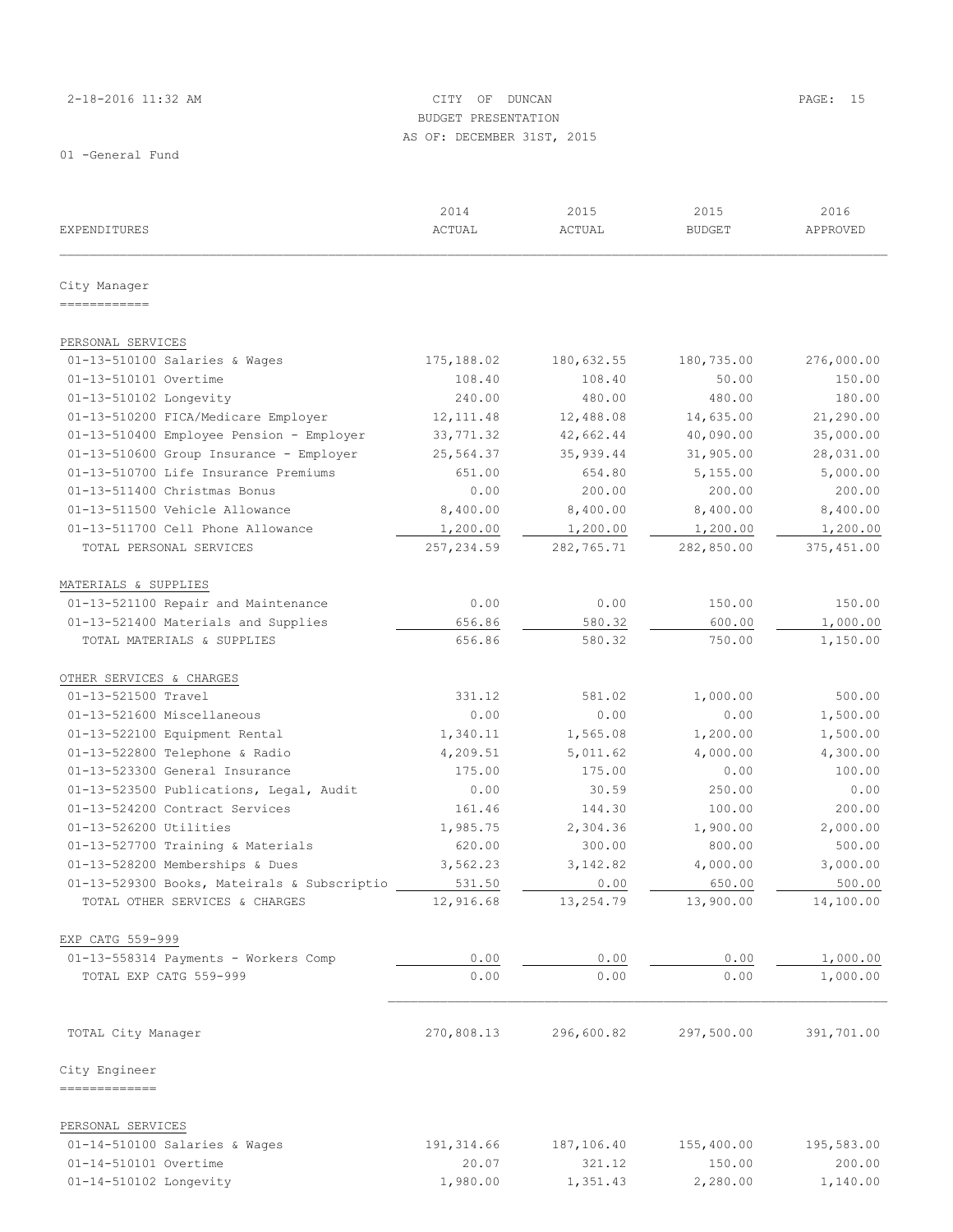#### 2-18-2016 11:32 AM CITY OF DUNCAN PAGE: 16 BUDGET PRESENTATION AS OF: DECEMBER 31ST, 2015

|                                             | 2014          | 2015        | 2015          | 2016        |
|---------------------------------------------|---------------|-------------|---------------|-------------|
| <b>EXPENDITURES</b>                         | <b>ACTUAL</b> | ACTUAL      | <b>BUDGET</b> | APPROVED    |
| 01-14-510200 FICA/Medicare Employer         | 15,058.50     | 14,485.43   | 15,751.00     | 15,050.00   |
| 01-14-510400 Employee Pension - Employer    | 45,698.49     | 50,057.51   | 73,875.00     | 50,000.00   |
| 01-14-510405 OMRF- ER                       | 0.00          | 2,443.88    | 2,400.00      | 4,800.00    |
| 01-14-510600 Group Insurance - Employer     | 18,315.70     | 12,995.75   | 19,685.00     | 24,000.00   |
| 01-14-510700 Life Insurance Premiums        | 91.20         | 68.40       | 70.00         | 95.00       |
| 01-14-511400 Christmas Bonus                | 0.00          | 300.00      | 400.00        | 300.00      |
| 01-14-511500 Vehicle Allowance              | 6,600.00      | 550.00      | 3,600.00      | 0.00        |
| 01-14-511700 Cell Phone Allowance           | 2,400.00      | 2,000.00    | 2,400.00      | 3,600.00    |
| TOTAL PERSONAL SERVICES                     | 281, 478.62   | 271,679.92  | 276,011.00    | 294,768.00  |
| MATERIALS & SUPPLIES                        |               |             |               |             |
| 01-14-521100 Repair and Maintenance         | 170.71        | 950.60      | 1,000.00      | 3,000.00    |
| 01-14-521200 Gas and Oil                    | 1,186.20      | 792.39      | 1,155.00      | 2,500.00    |
| 01-14-521300 Tires and Tubes                | 0.00          | 0.00        | 0.00          | 800.00      |
| 01-14-521400 Materials and Supplies         | 1,084.64      | 1,088.86    | 1,000.00      | 2,000.00    |
| TOTAL MATERIALS & SUPPLIES                  | 2,441.55      | 2,831.85    | 3,155.00      | 8,300.00    |
| OTHER SERVICES & CHARGES                    |               |             |               |             |
| 01-14-521500 Travel                         | 224.18        | 0.00        | 250.00        | 300.00      |
| 01-14-522100 Equipment Rental               | 2,240.36      | 2,202.37    | 4,000.00      | 3,000.00    |
| 01-14-522800 Telephone & Internet           | 4,209.52      | 5,011.62    | 4,000.00      | 5,000.00    |
| 01-14-523400 Janitorial Services            | 0.00          | 790.00      | 0.00          | 500.00      |
| 01-14-523500 Publications, Legal, Audit     | 0.00          | 134.95      | 300.00        | 300.00      |
| 01-14-524200 Contract Services              | 1,287.46      | 30,288.03   | 32,100.00     | 15,000.00   |
| 01-14-526200 Utilities                      | 3,729.02      | 4,428.42    | 3,650.00      | 4,000.00    |
| 01-14-527700 Training & Materials           | 275.00        | 60.00       | 500.00        | 2,500.00    |
| 01-14-528200 Memberships & Dues             | 449.00        | 0.00        | 550.00        | 550.00      |
| 01-14-529300 Books, Mateirals & Subscriptio | 0.00          | 0.00        | 100.00        | 1,100.00    |
| TOTAL OTHER SERVICES & CHARGES              | 12, 414.54    | 42, 915.39  | 45,450.00     | 32,250.00   |
| TOTAL City Engineer                         | 296,334.71    | 317, 427.16 | 324,616.00    | 335, 318.00 |
| Code Enforcement                            |               |             |               |             |
|                                             |               |             |               |             |
| PERSONAL SERVICES                           |               |             |               |             |
| 01-15-510100 Salaries & Wages               | 125,890.43    | 121,564.46  | 120,328.00    | 150,000.00  |
| 01-15-510101 Overtime                       | 2,412.76      | 3,042.65    | 4,800.00      | 2,000.00    |
| 01-15-510102 Longevity                      | 1,020.00      | 1,621.35    | 1,140.00      | 2,000.00    |
| 01-15-510200 FICA/Medicare Employer         | 9,731.40      | 9,510.26    | 5,636.00      | 10,000.00   |
| 01-15-510400 Employee Pension - Employer    | 30, 373.55    | 34,877.11   | 48,650.00     | 34,325.00   |
| 01-15-510405 OMRF-ER                        | 0.00          | 1,602.00    | 0.00          | 5,200.00    |
| 01-15-510600 Group Insurance - Employer     | 22, 113.66    | 24, 122. 27 | 18,244.00     | 36,500.00   |
| 01-15-510700 Life Insurance Premiums        | 66.90         | 57.00       | 95.00         | 95.00       |
| 01-15-511400 Christmas Bonus                | 0.00          | 400.00      | 400.00        | 500.00      |
| TOTAL PERSONAL SERVICES                     | 191,608.70    | 196,797.10  | 199,293.00    | 240,620.00  |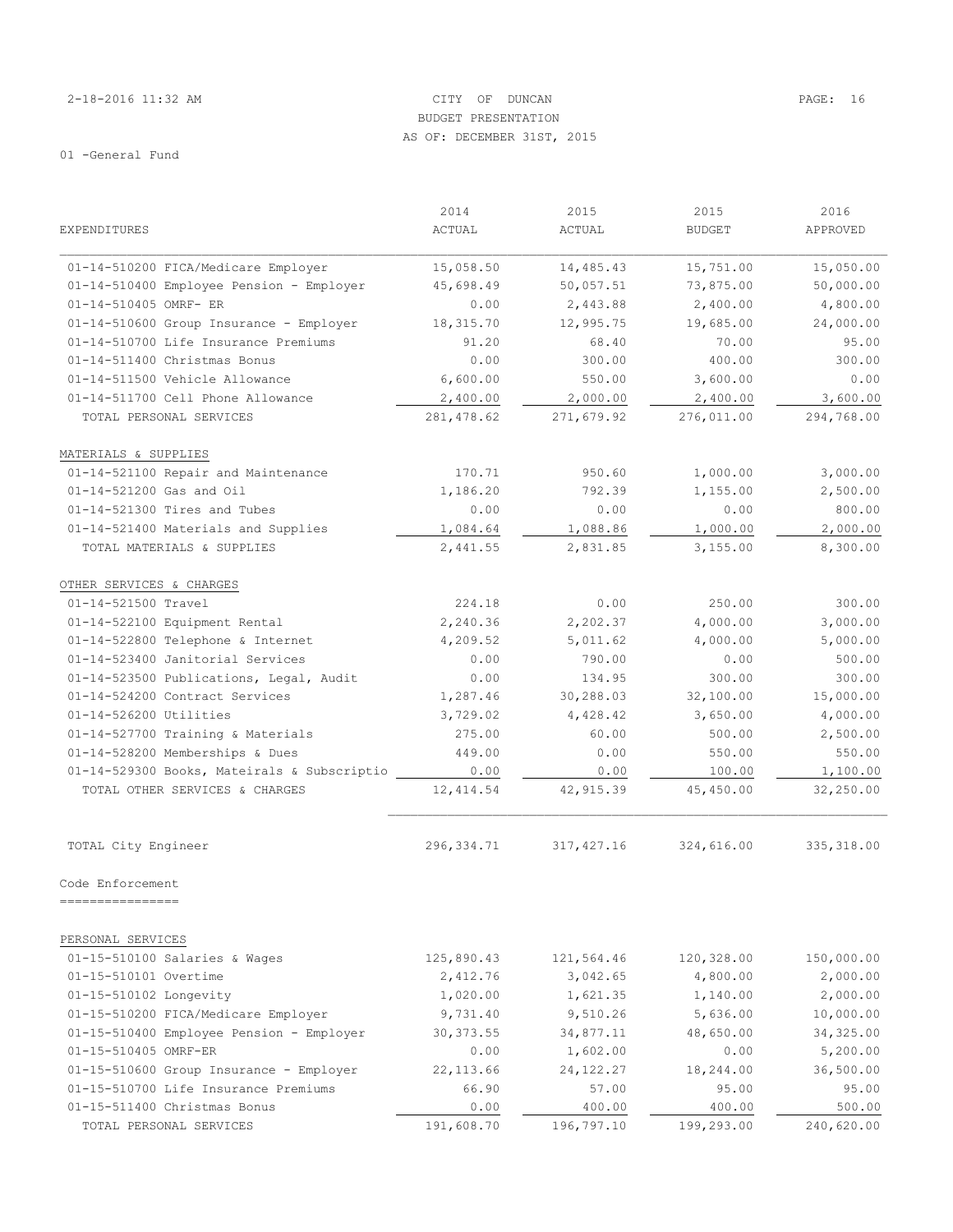#### 2-18-2016 11:32 AM CITY OF DUNCAN PAGE: 17 BUDGET PRESENTATION AS OF: DECEMBER 31ST, 2015

|                                             | 2014         | 2015       | 2015          | 2016       |
|---------------------------------------------|--------------|------------|---------------|------------|
| EXPENDITURES                                | ACTUAL       | ACTUAL     | <b>BUDGET</b> | APPROVED   |
| MATERIALS & SUPPLIES                        |              |            |               |            |
| 01-15-521100 Repair and Maintenance         | 3,741.84     | 1,789.68   | 3,300.00      | 4,500.00   |
| 01-15-521200 Gas and Oil                    | 5,741.45     | 3,207.67   | 4,000.00      | 4,000.00   |
| 01-15-521300 Tires and Tubes                | 898.03       | 0.00       | 350.00        | 300.00     |
| 01-15-521400 Materials and Supplies         | 3,701.60     | 3,810.16   | 3,500.00      | 5,000.00   |
| TOTAL MATERIALS & SUPPLIES                  | 14,082.92    | 8,807.51   | 11,150.00     | 13,800.00  |
| OTHER SERVICES & CHARGES                    |              |            |               |            |
| 01-15-521500 Travel                         | 709.21       | 402.73     | 700.00        | 1,000.00   |
| 01-15-522100 Equipment Rental               | 1,340.11     | 1,565.00   | 1,200.00      | 1,500.00   |
| 01-15-522500 Uniform Allowance              | 1,151.97     | 923.60     | 1,000.00      | 1,200.00   |
| 01-15-522800 Telephone & Internet           | 4,740.98     | 5,025.41   | 4,450.00      | 4,800.00   |
| 01-15-523500 Publications, Legal, Audit     | 207.85       | 311.30     | 300.00        | 500.00     |
| 01-15-523800 Postage                        | 12.98        | 0.00       | 0.00          | 0.00       |
| 01-15-524100 Court Cost-Filing Fees         | 390.00       | 0.00       | 750.00        | 500.00     |
| 01-15-524200 Contract Services              | 55,238.60    | 51,845.07  | 55,000.00     | 55,000.00  |
| 01-15-526200 Utilities                      | 1,985.55     | 2,304.29   | 1,800.00      | 2,500.00   |
| 01-15-527700 Training & Materials           | 1,454.45     | 0.00       | 700.00        | 1,500.00   |
| 01-15-528200 Memberships & Dues             | 0.00         | 1,205.00   | 150.00        | 500.00     |
| 01-15-529300 Books, Mateirals & Subscriptio | 99.00        | 0.00       | 150.00        | 500.00     |
| TOTAL OTHER SERVICES & CHARGES              | 67,330.70    | 63,582.40  | 66,200.00     | 69,500.00  |
| EXP CATG 559-999                            |              |            |               |            |
| 01-15-558314 Payments - Workers Comp        | 0.00         | 0.00       | 0.00          | 1,000.00   |
| TOTAL EXP CATG 559-999                      | 0.00         | 0.00       | 0.00          | 1,000.00   |
| TOTAL Code Enforcement                      | 273,022.32   | 269,187.01 | 276,643.00    | 324,920.00 |
| City Attorney                               |              |            |               |            |
| =============                               |              |            |               |            |
|                                             |              |            |               |            |
| OTHER SERVICES & CHARGES                    |              |            |               |            |
| 01-16-521500 Travel                         | 93.20        | 345.27     | 150.00        | 350.00     |
| 01-16-524200 Contract Services              | 130, 179. 14 | 138,053.35 | 138,200.00    | 118,100.00 |
| 01-16-527700 Training & Materials           | 165.00       | 0.00       | 200.00        | 500.00     |
| TOTAL OTHER SERVICES & CHARGES              | 130, 437.34  | 138,398.62 | 138,550.00    | 118,950.00 |
| TOTAL City Attorney                         | 130, 437.34  | 138,398.62 | 138,550.00    | 118,950.00 |
| Municipal Court                             |              |            |               |            |
| ________________                            |              |            |               |            |
| PERSONAL SERVICES                           |              |            |               |            |
| 01-17-510100 Salaries & Wages               | 98,288.12    | 97, 374.26 | 97,555.00     | 97,555.00  |
| 01-17-510101 Overtime                       | 10,254.21    | 2,855.53   | 9,500.00      | 2,500.00   |
| 01-17-510102 Longevity                      | 2,760.00     | 2,880.00   | 2,880.00      | 3,000.00   |
| 01-17-510200 FICA/Medicare Employer         | 7,893.20     | 7,302.21   | 8,440.00      | 7,700.00   |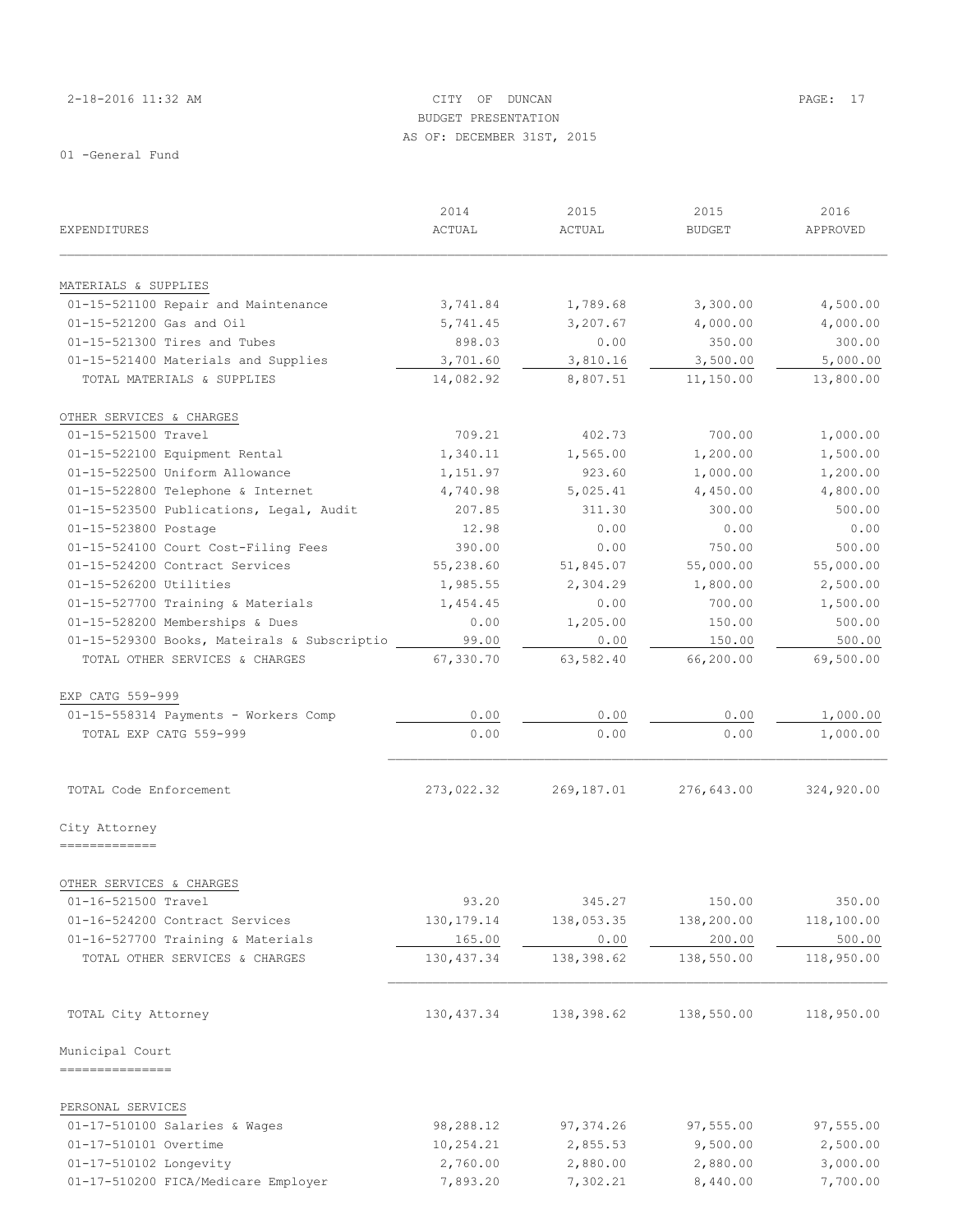#### 2-18-2016 11:32 AM CITY OF DUNCAN PAGE: 18 BUDGET PRESENTATION AS OF: DECEMBER 31ST, 2015

|                                             | 2014       | 2015          | 2015          | 2016       |
|---------------------------------------------|------------|---------------|---------------|------------|
| EXPENDITURES                                | ACTUAL     | <b>ACTUAL</b> | <b>BUDGET</b> | APPROVED   |
| 01-17-510400 Employee Pension - Employer    | 25,693.63  | 32, 252.33    | 32,435.00     | 37,579.00  |
| 01-17-510600 Group Insurance - Employer     | 23,713.04  | 27, 473.94    | 27,475.00     | 22,300.00  |
| 01-17-510700 Life Insurance Premiums        | 45.60      | 45.60         | 50.00         | 50.00      |
| 01-17-511400 Christmas Bonus                | 0.00       | 200.00        | 200.00        | 200.00     |
| TOTAL PERSONAL SERVICES                     | 168,647.80 | 170,383.87    | 178,535.00    | 170,884.00 |
| MATERIALS & SUPPLIES                        |            |               |               |            |
| 01-17-521100 Repair and Maintenance         | 928.47     | 710.23        | 950.00        | 1,000.00   |
| 01-17-521400 Materials and Supplies         | 5,299.92   | 4,365.38      | 4,700.00      | 6,000.00   |
| TOTAL MATERIALS & SUPPLIES                  | 6,228.39   | 5,075.61      | 5,650.00      | 7,000.00   |
| OTHER SERVICES & CHARGES                    |            |               |               |            |
| 01-17-521500 Travel                         | 395.43     | 272.53        | 450.00        | 500.00     |
| 01-17-522100 Equipment Rental               | 2,308.79   | 2,189.80      | 2,000.00      | 2,200.00   |
| 01-17-522800 Telephone & Internet           | 2,987.35   | 3,516.05      | 2,900.00      | 3,500.00   |
| 01-17-523400 Janitorial Services            | 4,112.22   | 2,138.36      | 3,000.00      | 4,800.00   |
| 01-17-523500 Publications, Legal, Audit     | 0.00       | 0.00          | 0.00          | 500.00     |
| 01-17-524100 Court Cost-Filing Fees         | 650.00     | 585.00        | 700.00        | 700.00     |
| 01-17-524200 Contract Services              | 29,875.67  | 40,927.21     | 40,900.00     | 37,500.00  |
| 01-17-524201 Associate Judge                | 7,687.00   | 0.00          | 0.00          | 1,000.00   |
| 01-17-526200 Utilities/Bldg- Muncipal Court | 7,894.40   | 7,603.56      | 7,000.00      | 16,000.00  |
| 01-17-527700 Training & Materials           | 215.00     | 1,310.23      | 1,900.00      | 2,000.00   |
| 01-17-527701 Training-DDC                   | 775.00     | 665.82        | 1,000.00      | 1,000.00   |
| 01-17-528200 Memberships & Dues             | 551.00     | 741.00        | 600.00        | 1,000.00   |
| 01-17-529300 Books, Mateirals & Subscriptio | 204.37     | 0.00          | 250.00        | 500.00     |
| TOTAL OTHER SERVICES & CHARGES              | 57,656.23  | 59,949.56     | 60,700.00     | 71,200.00  |
| ADMINISTRATION                              |            |               |               |            |
| 01-17-553100 Credit Card Fees               | 2,446.53   | 2,334.21      | 2,500.00      | 1,500.00   |
| TOTAL ADMINISTRATION                        | 2,446.53   | 2,334.21      | 2,500.00      | 1,500.00   |
|                                             |            |               |               |            |
| TOTAL Municipal Court                       | 234,978.95 | 237,743.25    | 247,385.00    | 250,584.00 |
| Equipment Services<br>===================   |            |               |               |            |
|                                             |            |               |               |            |
| PERSONAL SERVICES                           |            |               |               |            |
| 01-18-510100 Salaries & Wages               | 86,014.84  | 96,982.89     | 100,000.00    | 110,000.00 |
| 01-18-510101 Overtime                       | 2,051.03   | 1,584.95      | 1,800.00      | 1,600.00   |
| 01-18-510102 Longevity                      | 900.00     | 1,020.00      | 1,020.00      | 1,140.00   |
| 01-18-510200 FICA/Medicare Employer         | 6,922.65   | 7,569.98      | 10,340.00     | 10,300.00  |
| 01-18-510400 Employee Pension - Employer    | 28,568.43  | 37,873.66     | 43,730.00     | 35,900.00  |
| 01-18-510405 OMRF-ER                        | 0.00       | 637.06        | 0.00          | 2,500.00   |
| 01-18-510600 Group Insurance - Employer     | 16,644.81  | 21,708.42     | 22,905.00     | 25,500.00  |
| 01-18-510700 Life Insurance Premiums        | 58.90      | 60.80         | 95.00         | 95.00      |
| 01-18-511400 Christmas Bonus                | 0.00       | 300.00        | 400.00        | 400.00     |
| 01-18-511700 Cell phone                     | 0.00       | 1,100.00      | 0.00          | 1,200.00   |
| TOTAL PERSONAL SERVICES                     | 141,160.66 | 168,837.76    | 180,290.00    | 188,635.00 |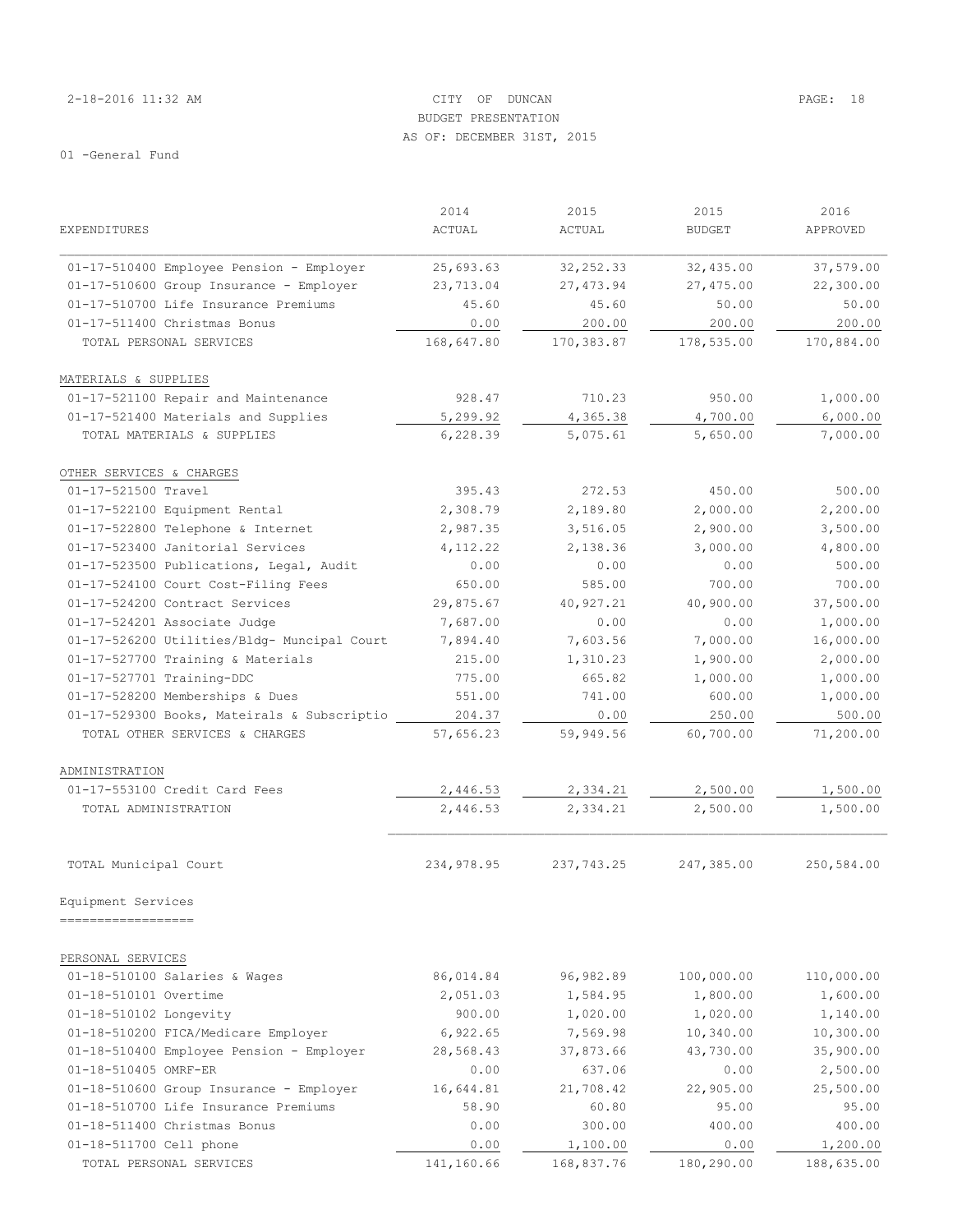# 2-18-2016 11:32 AM CITY OF DUNCAN PAGE: 19 BUDGET PRESENTATION AS OF: DECEMBER 31ST, 2015

|                                         | 2014        | 2015          | 2015          | 2016       |
|-----------------------------------------|-------------|---------------|---------------|------------|
| EXPENDITURES                            | ACTUAL      | <b>ACTUAL</b> | <b>BUDGET</b> | APPROVED   |
| MATERIALS & SUPPLIES                    |             |               |               |            |
| 01-18-521100 Repair and Maintenance     | 9,019.73    | 7,515.16      | 7,500.00      | 7,500.00   |
| 01-18-521200 Gas and Oil                | 3,037.16    | 1,857.52      | 4,000.00      | 3,000.00   |
| 01-18-521300 Tires and Tubes            | 0.00        | 0.00          | 800.00        | 800.00     |
| 01-18-521400 Materials and Supplies     | 7,128.28    | 7,499.30      | 7,500.00      | 7,500.00   |
| TOTAL MATERIALS & SUPPLIES              | 19,185.17   | 16,871.98     | 19,800.00     | 18,800.00  |
| OTHER SERVICES & CHARGES                |             |               |               |            |
| 01-18-521500 Travel                     | 0.00        | 0.00          | 50.00         | 100.00     |
| 01-18-522500 Uniform Allowance          | 1,006.84    | 1,191.90      | 1,145.00      | 1,100.00   |
| 01-18-522800 Telephone & Internet       | 1,755.96    | 2,020.32      | 1,700.00      | 2,000.00   |
| 01-18-523900 Computer Rental            | 0.00        | 0.00          | 300.00        | 0.00       |
| 01-18-524200 Contract Services          | 1,500.00    | 1,500.00      | 1,500.00      | 1,500.00   |
| 01-18-526200 Utilities                  | 9,651.28    | 10,302.89     | 11,500.00     | 9,800.00   |
| 01-18-527700 Training & Materials       | 0.00        | 0.00          | 1,500.00      | 1,500.00   |
| 01-18-527900 Protective Clothing        | 68.97       | 0.00          | 300.00        | 300.00     |
| TOTAL OTHER SERVICES & CHARGES          | 13,983.05   | 15,015.11     | 17,995.00     | 16,300.00  |
| EXP CATG 559-999                        |             |               |               |            |
| 01-18-558314 Payments-Workers Comp      | 10,850.77   | 6,000.00      | 6,000.00      | 6,000.00   |
| TOTAL EXP CATG 559-999                  | 10,850.77   | 6,000.00      | 6,000.00      | 6,000.00   |
| TOTAL Equipment Services                | 185, 179.65 | 206,724.85    | 224,085.00    | 229,735.00 |
| Swimming Pools                          |             |               |               |            |
| ===============                         |             |               |               |            |
| PERSONAL SERVICES                       |             |               |               |            |
| 01-19-510100 Salaries & Wages           | 46,063.52   | 35,408.97     | 35,800.00     | 46,500.00  |
| 01-19-510200 FICA/Medicare Employer     | 3,523.88    | 2,708.78      | 3,550.00      | 3,550.00   |
| TOTAL PERSONAL SERVICES                 | 49,587.40   | 38, 117.75    | 39,350.00     | 50,050.00  |
| MATERIALS & SUPPLIES                    |             |               |               |            |
| 01-19-521100 Repair and Maintenance     | 5,977.30    | 7,314.25      | 5,500.00      | 10,000.00  |
| 01-19-521400 Materials and Supplies     | 6,532.56    | 2,698.68      | 5,500.00      | 5,000.00   |
| TOTAL MATERIALS & SUPPLIES              | 12,509.86   | 10,012.93     | 11,000.00     | 15,000.00  |
| OTHER SERVICES & CHARGES                |             |               |               |            |
| 01-19-522800 Telephone & Radio          | 2,922.08    | 3,430.13      | 2,800.00      | 2,800.00   |
| 01-19-522900 Chemicals                  | 7,685.99    | 6,096.56      | 7,000.00      | 12,000.00  |
| 01-19-523500 Publications, Legal, Audit | 200.90      | 0.00          | 250.00        | 0.00       |
| 01-19-526200 Utilities                  | 19,615.88   | 16,434.66     | 20,000.00     | 20,000.00  |
| 01-19-527700 Training & Materials       | 264.30      | 150.00        | 300.00        | 400.00     |
| 01-19-527900 Protective Clothing        | 148.32      | 164.80        | 150.00        | 200.00     |
| TOTAL OTHER SERVICES & CHARGES          | 30,837.47   | 26,276.15     | 30,500.00     | 35,400.00  |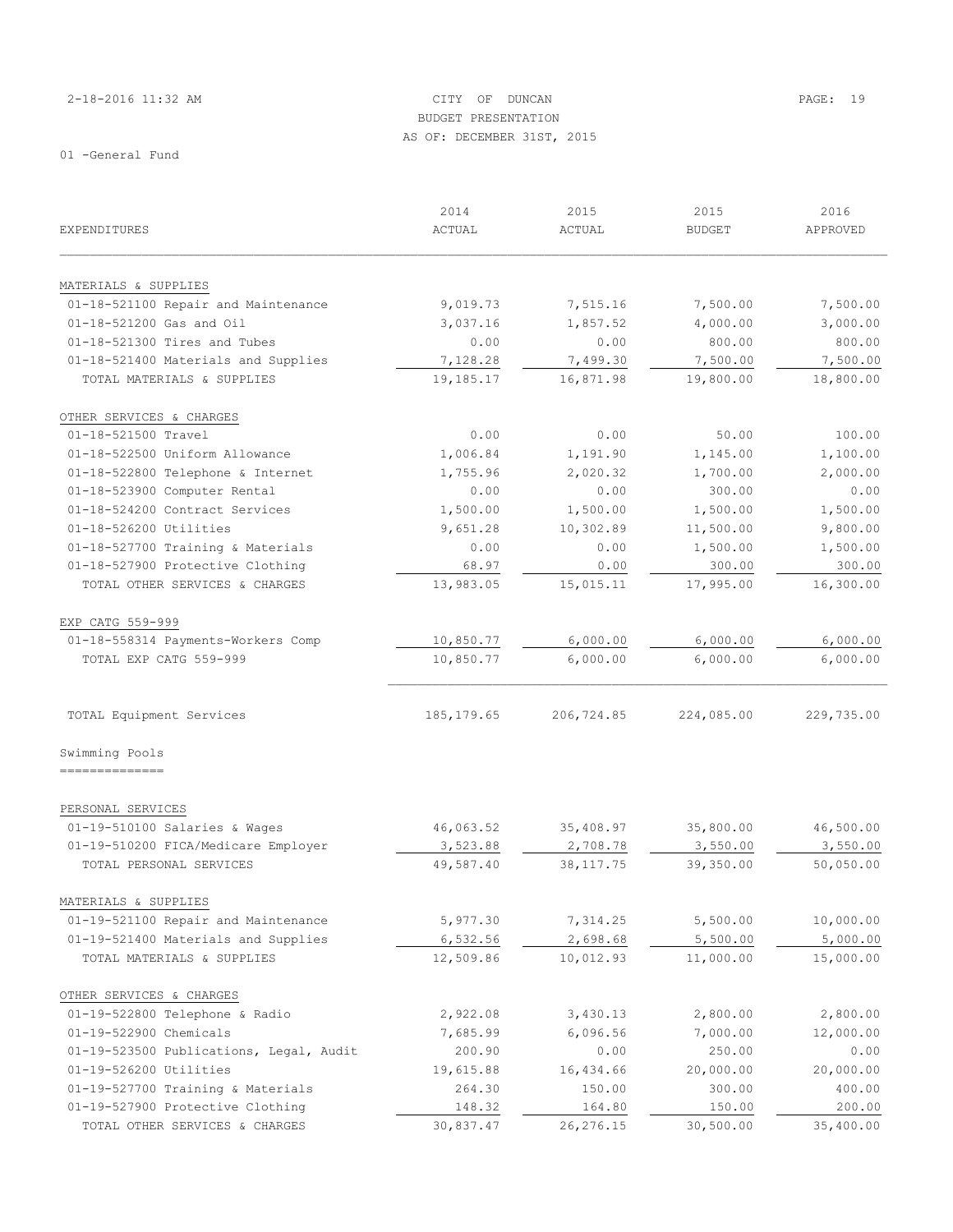|  |  |  | 2-18-2016 11:32 AM |  |  |  |
|--|--|--|--------------------|--|--|--|
|--|--|--|--------------------|--|--|--|

# CITY OF DUNCAN PAGE: 20 BUDGET PRESENTATION AS OF: DECEMBER 31ST, 2015

|                                          | 2014        | 2015          | 2015          | 2016       |
|------------------------------------------|-------------|---------------|---------------|------------|
| EXPENDITURES                             | ACTUAL      | <b>ACTUAL</b> | <b>BUDGET</b> | APPROVED   |
|                                          |             |               |               |            |
| EXP CATG 559-999                         |             |               |               |            |
| 01-19-558314 Payments-Workers Comp       | 518.70      | 249.96        | 250.00        | 500.00     |
| TOTAL EXP CATG 559-999                   | 518.70      | 249.96        | 250.00        | 500.00     |
| TOTAL Swimming Pools                     | 93, 453. 43 | 74,656.79     | 81,100.00     | 100,950.00 |
| Community Labor                          |             |               |               |            |
| ----------------                         |             |               |               |            |
| PERSONAL SERVICES                        |             |               |               |            |
| 01-22-510100 Salaries & Wages            | 93,665.21   | 92,982.79     | 93,270.00     | 94,000.00  |
| 01-22-510101 Overtime                    | 471.92      | 203.26        | 900.00        | 500.00     |
| 01-22-510102 Longevity                   | 2,280.00    | 2,460.00      | 2,460.00      | 2,400.00   |
| 01-22-510200 FICA/Medicare Employer      | 6,719.00    | 6,723.69      | 7,440.00      | 7,700.00   |
| 01-22-510400 Employee Pension - Employer | 26,563.63   | 35,082.28     | 33,510.00     | 51,300.00  |
| 01-22-510600 Group Insurance - Employer  | 35,569.56   | 41,610.66     | 41,610.00     | 32,800.00  |
| 01-22-510700 Life Insurance Premiums     | 68.40       | 68.40         | 70.00         | 70.00      |
| 01-22-511400 Christmas Bonus             | 0.00        | 300.00        | 300.00        | 300.00     |
| TOTAL PERSONAL SERVICES                  | 165, 337.72 | 179,431.08    | 179,560.00    | 189,070.00 |
| MATERIALS & SUPPLIES                     |             |               |               |            |
| 01-22-521100 Repair and Maintenance      | 6,523.30    | 6,351.10      | 6,500.00      | 10,000.00  |
| 01-22-521200 Gas and Oil                 | 14,669.35   | 9,199.44      | 11,900.00     | 12,000.00  |
| 01-22-521300 Tires and Tubes             | 455.36      | 337.52        | 750.00        | 900.00     |
| 01-22-521400 Materials and Supplies      | 2,809.45    | 2,302.46      | 2,500.00      | 5,000.00   |
| TOTAL MATERIALS & SUPPLIES               | 24,457.46   | 18,190.52     | 21,650.00     | 27,900.00  |
| OTHER SERVICES & CHARGES                 |             |               |               |            |
| 01-22-522500 Uniform Allowance           | 1,207.28    | 1,235.16      | 1,000.00      | 1,000.00   |
| 01-22-522800 Telephone & Internet        | 1,756.00    | 2,018.12      | 2,000.00      | 1,800.00   |
| 01-22-524200 Contract Services           | 4,933.50    | 5,503.93      | 5,600.00      | 5,000.00   |
| 01-22-526200 Utilities                   | 692.28      | 519.30        | 700.00        | 700.00     |
| 01-22-527900 Protective Clothing         | 0.00        | 66.00         | 150.00        | 500.00     |
| TOTAL OTHER SERVICES & CHARGES           | 8,589.06    | 9,342.51      | 9,450.00      | 9,000.00   |
| EXP CATG 559-999                         |             |               |               |            |
| 01-22-558314 Payments-Workers Comp       | 88,560.14   | 50,000.04     | 50,000.00     | 50,000.00  |
| TOTAL EXP CATG 559-999                   | 88,560.14   | 50,000.04     | 50,000.00     | 50,000.00  |
| TOTAL Community Labor                    | 286, 944.38 | 256,964.15    | 260,660.00    | 275,970.00 |
| Planning<br>========                     |             |               |               |            |
| PERSONAL SERVICES                        |             |               |               |            |
| 01-25-510100 Salaries & Wages            | 137,879.81  | 136,949.88    | 130,000.00    | 138,715.00 |
| 01-25-510101 Overtime                    | 1,075.99    | 1,134.04      | 1,000.00      | 1,000.00   |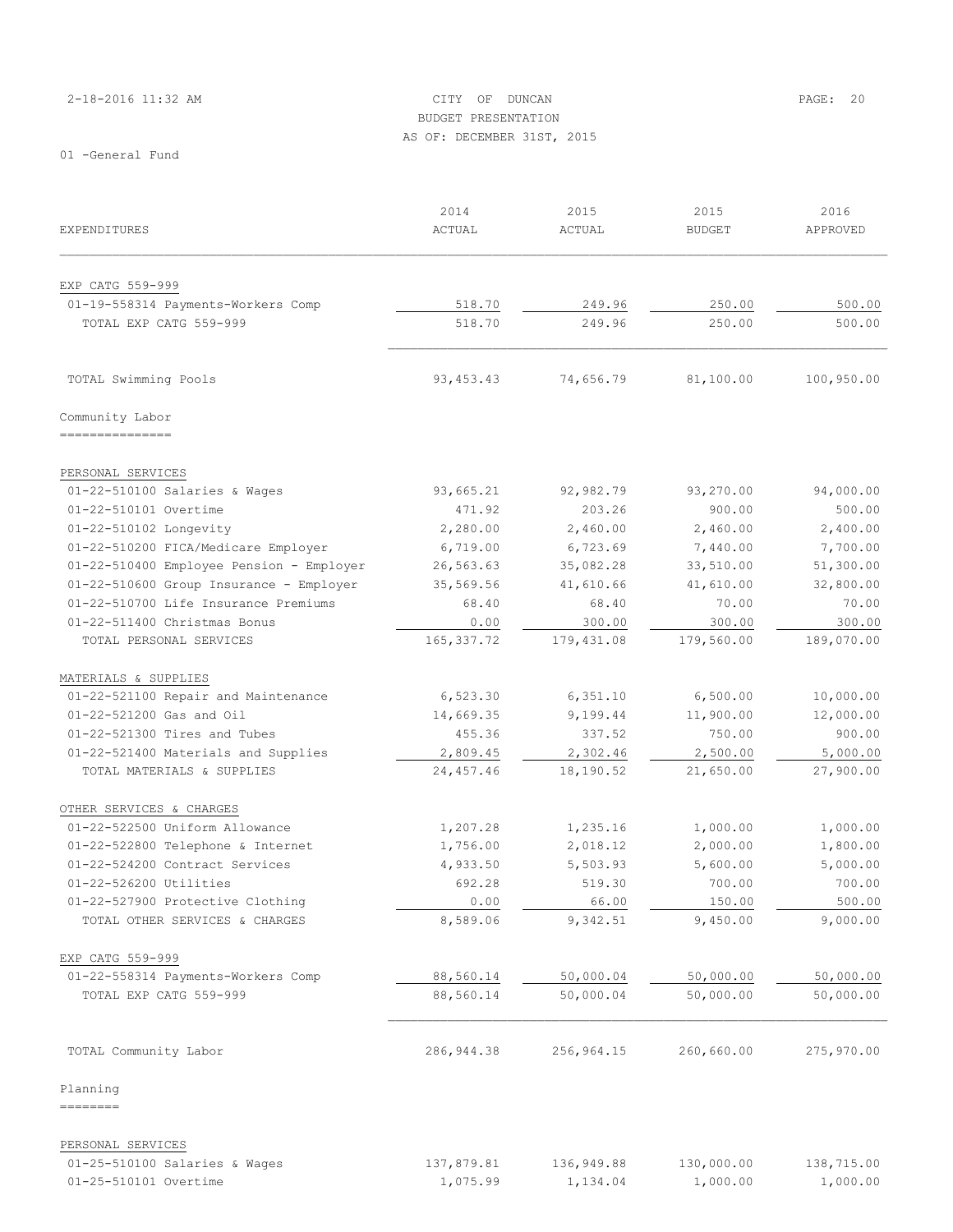# 2-18-2016 11:32 AM CITY OF DUNCAN PAGE: 21 BUDGET PRESENTATION AS OF: DECEMBER 31ST, 2015

|                                                                   | 2014                 | 2015                 | 2015                 | 2016                  |
|-------------------------------------------------------------------|----------------------|----------------------|----------------------|-----------------------|
| EXPENDITURES                                                      | ACTUAL               | ACTUAL               | <b>BUDGET</b>        | APPROVED              |
| 01-25-510102 Longevity                                            | 1,080.00             | 1,200.00             | 1,200.00             | 1,200.00              |
| 01-25-510200 FICA/Medicare Employer                               | 10,745.56            | 10,732.92            | 11,190.00            | 10,712.00             |
| 01-25-510400 Employee Pension - Employer                          | 26,549.46            | 32,989.20            | 45,560.00            | 39,000.00             |
| 01-25-510600 Group Insurance - Employer                           | 23,713.04            | 27,207.44            | 27,210.00            | 27,500.00             |
| 01-25-510700 Life Insurance Premiums                              | 68.40                | 68.40                | 70.00                | 75.00                 |
| 01-25-511400 Christmas Bonus                                      | 0.00                 | 200.00               | 200.00               | 200.00                |
| 01-25-511500 Vehicle Allowance                                    | 6,600.00             | 6,600.00             | 6,600.00             | 6,600.00              |
| TOTAL PERSONAL SERVICES                                           | 207,712.26           | 217,081.88           | 223,030.00           | 225,002.00            |
| MATERIALS & SUPPLIES                                              |                      |                      |                      |                       |
| 01-25-521100 Repair and Maintenance                               | 352.00               | 0.00                 | 500.00               | 500.00                |
| 01-25-521400 Materials and Supplies                               | 462.10               | 161.06               | 500.00               | 1,000.00              |
| TOTAL MATERIALS & SUPPLIES                                        | 814.10               | 161.06               | 1,000.00             | 1,500.00              |
| OTHER SERVICES & CHARGES                                          |                      |                      |                      |                       |
| 01-25-521500 Travel                                               | 0.00                 | 0.00                 | 100.00               | 500.00                |
| 01-25-522100 Equipment Rental                                     | 1,340.11             | 1,565.00             | 1,250.00             | 1,500.00              |
| 01-25-522800 Telephone & Internet                                 | 4,209.43             | 5,011.47             | 4,000.00             | 4,300.00              |
| 01-25-523300 General Insurance                                    | 1,500.00             | 0.00                 | 1,800.00             | 0.00                  |
| 01-25-523500 Publications, Legal, Audit                           | 0.00                 | 0.00                 | 250.00               | 250.00                |
| 01-25-526200 Utilities                                            | 1,985.36             | 2,304.32             | 1,800.00             | 2,500.00              |
| 01-25-527700 Training & Materials                                 | 0.00                 | 0.00                 | 500.00               | 1,000.00              |
| 01-25-528200 Memberships & Dues                                   | 170.00               | 0.00                 | 250.00               | 500.00                |
| 01-25-529300 Books, Materials & Subscriptio                       | 0.00                 | 0.00                 | 250.00               | 250.00                |
| TOTAL OTHER SERVICES & CHARGES                                    | 9,204.90             | 8,880.79             | 10,200.00            | 10,800.00             |
| EXP CATG 559-999                                                  |                      |                      |                      |                       |
| 01-25-558314 Payments - Workers Comp                              | 0.00                 | 0.00                 | 0.00                 | 500.00                |
| TOTAL EXP CATG 559-999                                            | 0.00                 | 0.00                 | 0.00                 | 500.00                |
|                                                                   |                      |                      |                      |                       |
| TOTAL Planning                                                    | 217,731.26           | 226, 123.73          | 234,230.00           | 237,802.00            |
| Senior Citizen Center                                             |                      |                      |                      |                       |
|                                                                   |                      |                      |                      |                       |
| MATERIALS & SUPPLIES                                              |                      |                      |                      |                       |
| 01-27-521100 Repair and Maintenance                               | 6, 162.03            | 1,681.88             | 5,400.00             | 8,000.00              |
| 01-27-521400 Materials and Supplies<br>TOTAL MATERIALS & SUPPLIES | 1,422.74<br>7,584.77 | 1,134.42<br>2,816.30 | 1,500.00<br>6,900.00 | 2,000.00<br>10,000.00 |
| OTHER SERVICES & CHARGES                                          |                      |                      |                      |                       |
| 01-27-523400 Janitorial Services                                  | 13,200.00            | 13,200.00            | 13,100.00            | 12,000.00             |
| 01-27-526200 Utilities                                            | 31,627.27            | 37,652.56            | 37,755.00            | 35,000.00             |
| TOTAL OTHER SERVICES & CHARGES                                    | 44,827.27            | 50,852.56            | 50,855.00            | 47,000.00             |
|                                                                   |                      |                      |                      |                       |
| TOTAL Senior Citizen Center                                       | 52,412.04            | 53,668.86            | 57,755.00            | 57,000.00             |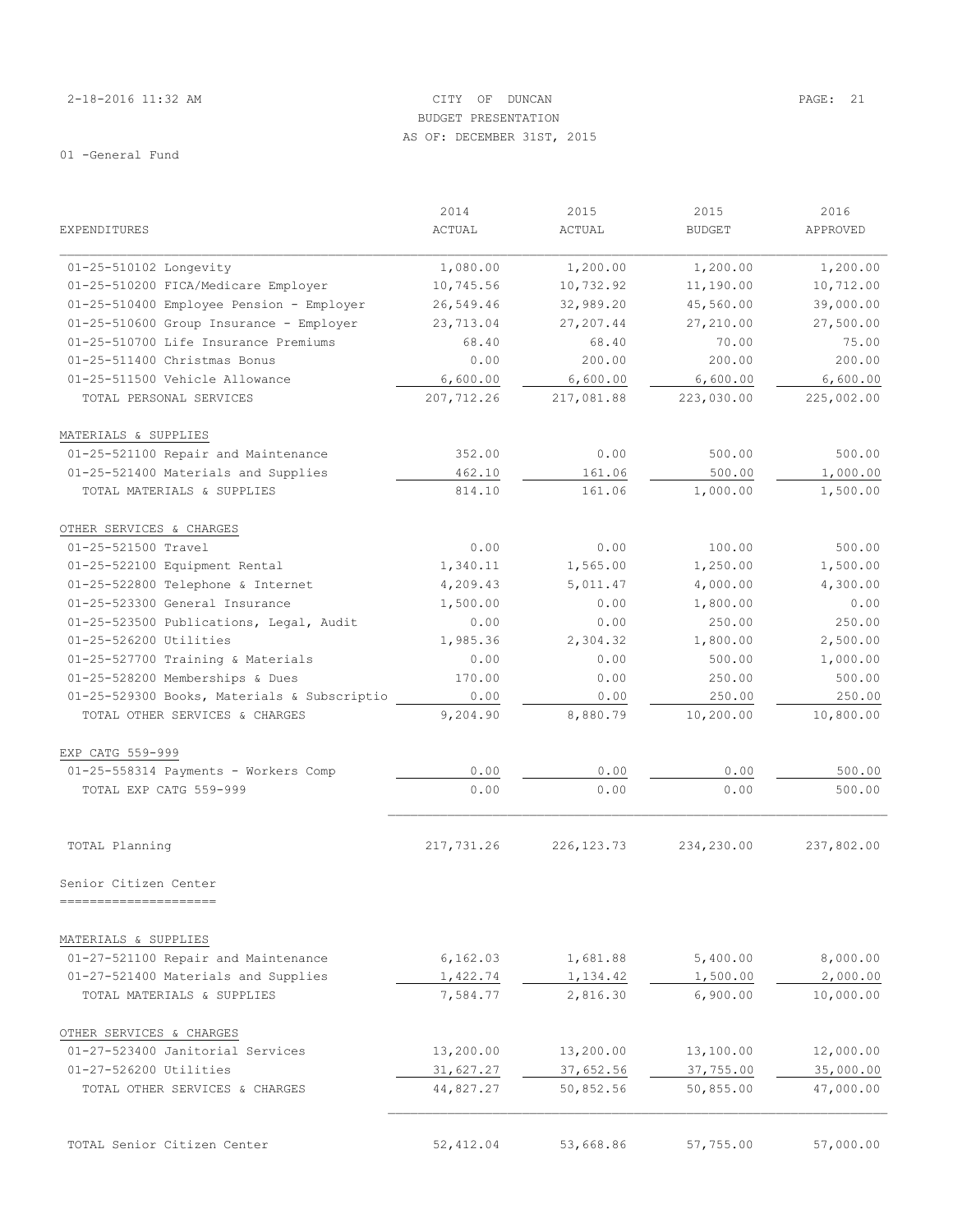# 2-18-2016 11:32 AM CITY OF DUNCAN PAGE: 22 BUDGET PRESENTATION AS OF: DECEMBER 31ST, 2015

| EXPENDITURES                             | 2014<br>ACTUAL | 2015<br>ACTUAL | 2015<br><b>BUDGET</b> | 2016<br>APPROVED |
|------------------------------------------|----------------|----------------|-----------------------|------------------|
| Information Technology                   |                |                |                       |                  |
| _______________________                  |                |                |                       |                  |
| PERSONAL SERVICES                        |                |                |                       |                  |
| 01-35-510100 Salaries & Wages            | 94,163.91      | 94, 212.98     | 94,350.00             | 94,500.00        |
| 01-35-510101 Overtime                    | 9,638.14       | 12,087.57      | 11,725.00             | 10,000.00        |
| 01-35-510102 Longevity                   | 660.00         | 780.00         | 780.00                | 780.00           |
| 01-35-510200 FICA/Medicare Employer      | 7,606.81       | 7,809.14       | 8,205.00              | 7,300.00         |
| 01-35-510400 Employee Pension-Employer   | 28,128.08      | 37,249.54      | 37,270.00             | 37,050.00        |
| 01-35-510600 Group Insurance-Employer    | 23,713.04      | 27,340.82      | 27,340.00             | 20,500.00        |
| 01-35-510700 Life Insurance Premiums     | 45.60          | 45.60          | 50.00                 | 50.00            |
| 01-35-511400 Christmas Bonus             | 0.00           | 200.00         | 200.00                | 200.00           |
| TOTAL PERSONAL SERVICES                  | 163,955.58     | 179,725.65     | 179,920.00            | 170,380.00       |
| MATERIALS & SUPPLIES                     |                |                |                       |                  |
| 01-35-521100 Repair and Maintenance      | 0.00           | 0.00           | 0.00                  | 1,500.00         |
| 01-35-521200 Gas & Oil                   | 510.73         | 795.37         | 700.00                | 1,000.00         |
| 01-35-521400 Materials & Supplies        | 1,595.31       | 1,259.78       | 1,400.00              | 1,500.00         |
| TOTAL MATERIALS & SUPPLIES               | 2,106.04       | 2,055.15       | 2,100.00              | 4,000.00         |
| OTHER SERVICES & CHARGES                 |                |                |                       |                  |
| 01-35-521500 Travel                      | 0.00           | 0.00           | 0.00                  | 500.00           |
| 01-35-522800 Telephone & Internet        | 4,144.45       | 4,925.68       | 4,000.00              | 5,000.00         |
| 01-35-524200 Contract Services           | 0.00           | 260.00         | 4,000.00              | 4,000.00         |
| 01-35-526200 Utilities                   | 3,309.54       | 3,840.82       | 3,000.00              | 4,000.00         |
| 01-35-527700 Training & Materials        | 0.00           | 0.00           | 3,000.00              | 3,000.00         |
| TOTAL OTHER SERVICES & CHARGES           | 7,453.99       | 9,026.50       | 14,000.00             | 16,500.00        |
|                                          |                |                |                       |                  |
| TOTAL Information Technology             | 173,515.61     | 190,807.30     | 196,020.00            | 190,880.00       |
| Personnel Services                       |                |                |                       |                  |
| -------------------                      |                |                |                       |                  |
| PERSONAL SERVICES                        |                |                |                       |                  |
| 01-38-510100 Salaries & Wages            | 146, 313.45    | 145, 273.59    | 145,765.00            | 147,358.00       |
| 01-38-510101 Overtime                    | 129.66         | 186.66         | 100.00                | 100.00           |
| 01-38-510102 Longevity                   | 2,340.00       | 2,460.00       | 2,460.00              | 2,581.00         |
| 01-38-510200 FICA/Medicare Employer      | 11,004.40      | 10,995.43      | 11,000.00             | 11,471.00        |
| 01-38-510400 Employee Pension - Employer | 38,923.63      | 51,408.14      | 51,165.00             | 48,465.00        |
| 01-38-510600 Group Insurance - Employer  | 18,315.70      | 19,684.86      | 21,000.00             | 17,500.00        |
| 01-38-510700 Life Insurance Premiums     | 68.40          | 112.10         | 70.00                 | 200.00           |
| 01-38-510900 Employee Physical           | 3,689.00       | 4,659.50       | 4,000.00              | 6,000.00         |
| 01-38-511400 Christmas Bonus             | 0.00           | 300.00         | 300.00                | 300.00           |
| 01-38-511700 Cell Phone Allowance        | 1,200.00       | 1,200.00       | 1,200.00              | 1,200.00         |
| TOTAL PERSONAL SERVICES                  | 221,984.24     | 236,280.28     | 237,060.00            | 235, 175.00      |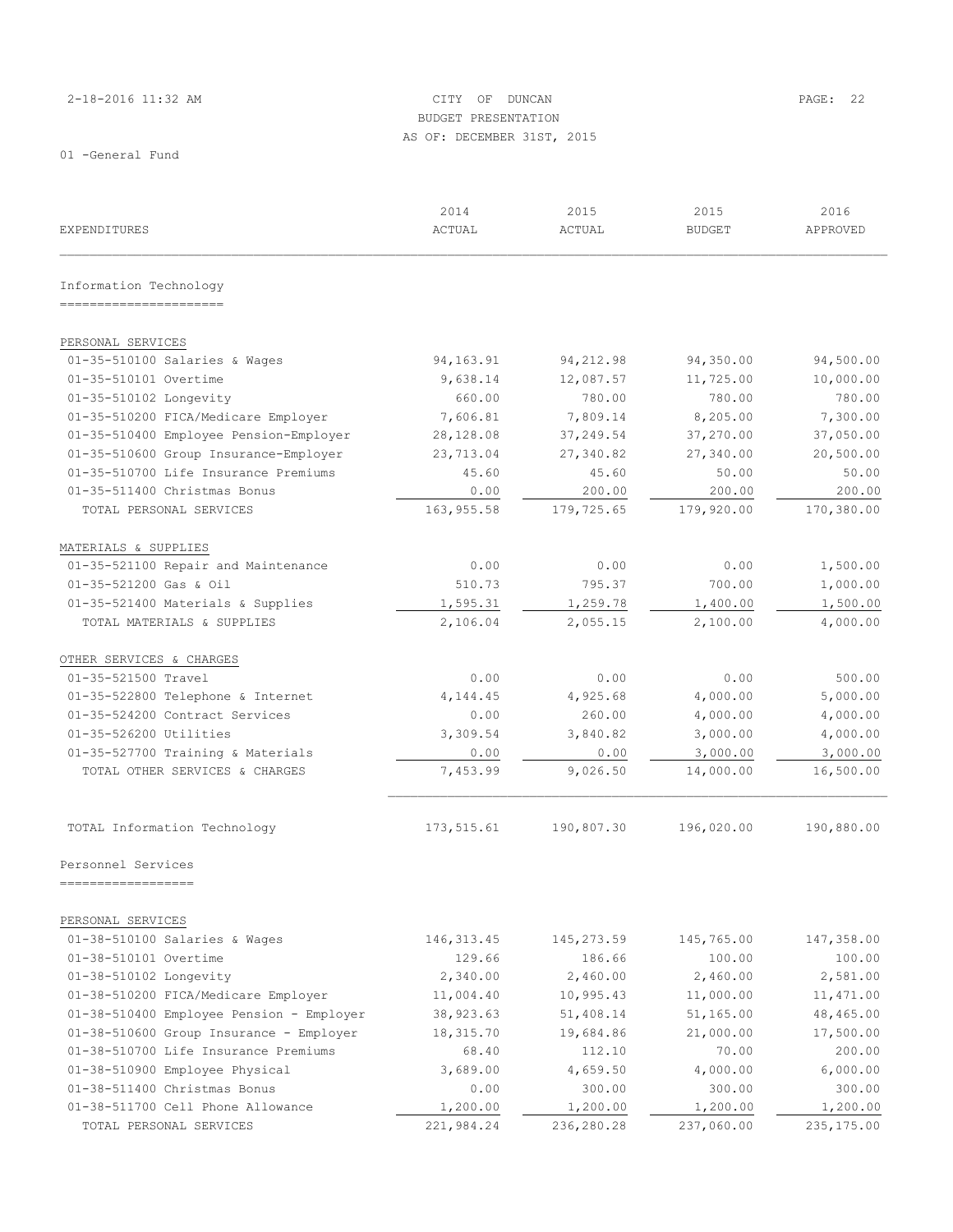# 2-18-2016 11:32 AM CITY OF DUNCAN PAGE: 23 BUDGET PRESENTATION AS OF: DECEMBER 31ST, 2015

|                                          | 2014          | 2015          | 2015          | 2016       |
|------------------------------------------|---------------|---------------|---------------|------------|
| <b>EXPENDITURES</b>                      | <b>ACTUAL</b> | <b>ACTUAL</b> | <b>BUDGET</b> | APPROVED   |
| MATERIALS & SUPPLIES                     |               |               |               |            |
| 01-38-521400 Materials and Supplies      | 1,757.35      | 1,187.04      | 1,800.00      | 1,800.00   |
| TOTAL MATERIALS & SUPPLIES               | 1,757.35      | 1,187.04      | 1,800.00      | 1,800.00   |
| OTHER SERVICES & CHARGES                 |               |               |               |            |
| 01-38-521500 Travel                      | 0.00          | 0.00          | 500.00        | 500.00     |
| 01-38-521600 Employee Christmas Banquet  | 0.00          | 0.00          | 7,500.00      | 0.00       |
| 01-38-522800 Telephone & Internet        | 2,987.30      | 3,515.93      | 3,000.00      | 4,000.00   |
| 01-38-523500 Publications, Legal, Audit  | 5,948.56      | 4,825.93      | 5,000.00      | 5,000.00   |
| 01-38-523800 Postage                     | 0.00          | 16.95         | 0.00          | 0.00       |
| 01-38-524200 Contract Services           | 36,955.22     | 55, 197.36    | 53,500.00     | 40,000.00  |
| 01-38-525200 Counseling Services         | 3,150.00      | 1,600.00      | 5,200.00      | 4,000.00   |
| 01-38-526200 Utilities                   | 1,985.54      | 2,304.17      | 1,800.00      | 2,500.00   |
| 01-38-526400 Special Fees                | 0.00          | 69.90         | 0.00          | 0.00       |
| 01-38-527700 Training & Materials        | 1,775.00      | 0.00          | 500.00        | 1,500.00   |
| 01-38-527800 Employee Service Pins       | 1,310.07      | 837.94        | 1,300.00      | 1,300.00   |
| 01-38-528200 Memberships & Dues          | 2,965.00      | 3,318.00      | 3,000.00      | 3,000.00   |
| 01-38-529500 Drug Testing                | 3,643.25      | 6,751.00      | 8,500.00      | 5,000.00   |
| TOTAL OTHER SERVICES & CHARGES           | 60,719.94     | 78,437.18     | 89,800.00     | 66,800.00  |
| EXP CATG 559-999                         |               |               |               |            |
|                                          |               |               |               |            |
| TOTAL Personnel Services                 | 284, 461.53   | 315,904.50    | 328,660.00    | 303,775.00 |
| 911 Dispatch<br>-------------            |               |               |               |            |
|                                          |               |               |               |            |
| PERSONAL SERVICES                        |               |               |               |            |
| 01-39-510100 Salaries & Wages            | 230, 211.44   | 222,569.59    | 229,280.00    | 231,462.00 |
| 01-39-510101 Overtime                    | 24,088.11     | 24, 205.84    | 18,500.00     | 20,000.00  |
| 01-39-510102 Longevity                   | 540.00        | 240.00        | 1,080.00      | 300.00     |
| 01-39-510200 FICA                        | 19,146.44     | 18,558.60     | 10,620.00     | 17,730.00  |
| 01-39-510400 Employee Pension - Employer | 73,987.91     | 90,738.35     | 90,740.00     | 68,000.00  |
| 01-39-510405 OMRF-Employer               | 0.00          | 3,339.73      | 3,340.00      | 6,800.00   |
| 01-39-510600 Group Insurance-Employer    | 59,555.08     | 55,711.06     | 62,520.00     | 60,000.00  |
| 01-39-510700 Life Insurance Premiums     | 190.00        | 171.00        | 205.00        | 210.00     |
| 01-39-511400 Christmas Bonus             | 0.00          | 900.00        | 1,000.00      | 0.00       |
| TOTAL PERSONAL SERVICES                  | 407,718.98    | 416, 434.17   | 417,285.00    | 404,502.00 |
| MATERIALS & SUPPLIES                     |               |               |               |            |
| 01-39-521100 Repairs and Maintance       | 357.04        | 406.33        | 1,000.00      | 1,000.00   |
| 01-39-521200 Gas and Oil                 | 627.68        | 315.99        | 150.00        | 1,500.00   |
| 01-39-521400 Materials & Supplies        | 410.30        | 2,040.74      | 2,000.00      | 2,000.00   |
| TOTAL MATERIALS & SUPPLIES               | 1,395.02      | 2,763.06      | 3,150.00      | 4,500.00   |
| OTHER SERVICES & CHARGES                 |               |               |               |            |
| 01-39-521500 Travel                      | 0.00          | 0.00          | 500.00        | 500.00     |
| 01-39-522500 Uniform Allowance           | 0.00          | 0.00          | 500.00        | 0.00       |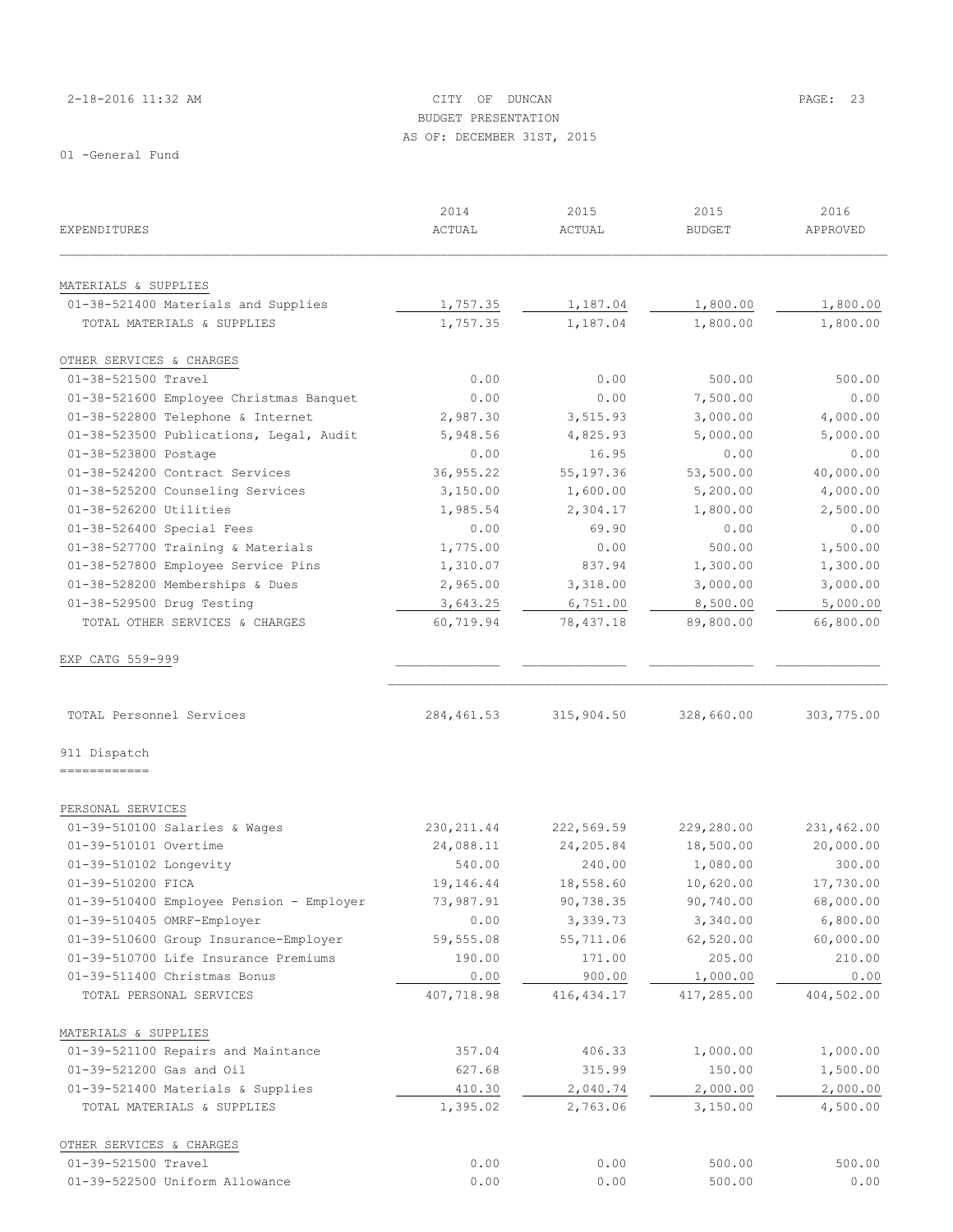# 2014 2015 2015 2016 EXPENDITURES ACTUAL ACTUAL BUDGET APPROVED  $\mathcal{L}_\text{max} = \mathcal{L}_\text{max} = \mathcal{L}_\text{max} = \mathcal{L}_\text{max} = \mathcal{L}_\text{max} = \mathcal{L}_\text{max} = \mathcal{L}_\text{max} = \mathcal{L}_\text{max} = \mathcal{L}_\text{max} = \mathcal{L}_\text{max} = \mathcal{L}_\text{max} = \mathcal{L}_\text{max} = \mathcal{L}_\text{max} = \mathcal{L}_\text{max} = \mathcal{L}_\text{max} = \mathcal{L}_\text{max} = \mathcal{L}_\text{max} = \mathcal{L}_\text{max} = \mathcal{$  01-39-523500 Publications, Legal, Audit 0.00 0.00 500.00 0.00 01-39-524200 Contract Services 12,471.06 9,704.47 14,500.00 35,000.00 01-39-527700 Training and Materials 0.00 0.00 0.00 1,000.00 TOTAL OTHER SERVICES & CHARGES 12,471.06 9,704.47 16,000.00 36,500.00 EXP CATG 559-999  $\mathcal{L}_\text{max}$  TOTAL 911 Dispatch 421,585.06 428,901.70 436,435.00 445,502.00 Animal Control ============== PERSONAL SERVICES 01-41-510100 Salaries & Wages 104,469.07 103,198.54 103,315.00 103,315.00 01-41-510101 Overtime 24,748.31 24,932.17 24,500.00 20,000.00 01-41-510102 Longevity 1,620.00 1,800.00 1,800.00 1,980.00 01-41-510200 FICA/Medicare Employer 9,487.98 9,527.42 9,965.00 8,100.00 01-41-510400 Employee Pension - Employer 36,455.58 48,205.64 48,350.00 53,836.00 01-41-510600 Group Insurance - Employer 30,172.22 33,555.08 33,555.00 30,400.00 01-41-510700 Life Insurance Premiums 68.40 68.40 70.00 70.00 01-41-511400 Christmas Bonus 0.00 300.00 300.00 300.00 TOTAL PERSONAL SERVICES 207,021.56 221,587.25 221,855.00 218,001.00 MATERIALS & SUPPLIES 01-41-521100 Repair and Maintenance  $1,528.53$  2,297.33 3,500.00 3,500.00 01-41-521200 Gas and Oil 5,901.64 6,404.50 7,000.00 7,000.00 01-41-521300 Tires and Tubes 0.00 508.04 500.00 500.00 01-41-521400 Materials and Supplies  $4,134.36$   $3,165.29$   $3,500.00$   $3,500.00$  TOTAL MATERIALS & SUPPLIES 11,564.53 12,375.16 14,500.00 14,500.00 OTHER SERVICES & CHARGES 01-41-521500 Travel 467.37 732.46 1,000.00 1,000.00 01-41-521800 Euthanasia-Animal Shelter 1,093.79 927.78 1,000.00 2,000.00 01-41-522599 Uniforms & Equipment 378.04 1,021.67 1,000.00 1,500.00 01-41-522800 Telephone & Radio 1,755.68 2,018.24 1,750.00 1,750.00 01-41-523800 Postage 617.00 800.90 500.00 500.00 01-41-526200 Utilities-Shelter 9,743.89 8,474.37 8,500.00 8,500.00 01-41-526201 Utilities-Humane Society 7,978.07 7,851.81 8,500.00 7,500.00 01-41-527700 Training & Materials 300.00 500.00 500.00 500.00 01-41-527900 Protective Clothing 0.00 343.62 300.00 0.00 01-41-528200 Memberships & Dues 35.00 0.00 100.00 100.00 TOTAL OTHER SERVICES & CHARGES 22,368.84 22,670.85 23,150.00 23,350.00 EXP CATG 559-999 01-41-558314 Payments - Workers Comp 0.00 0.00 0.00 1,000.00 TOTAL EXP CATG 559-999 0.00 0.00 0.00 1,000.00  $\mathcal{L}_\text{max}$

TOTAL Animal Control 240,954.93 256,633.26 259,505.00 256,851.00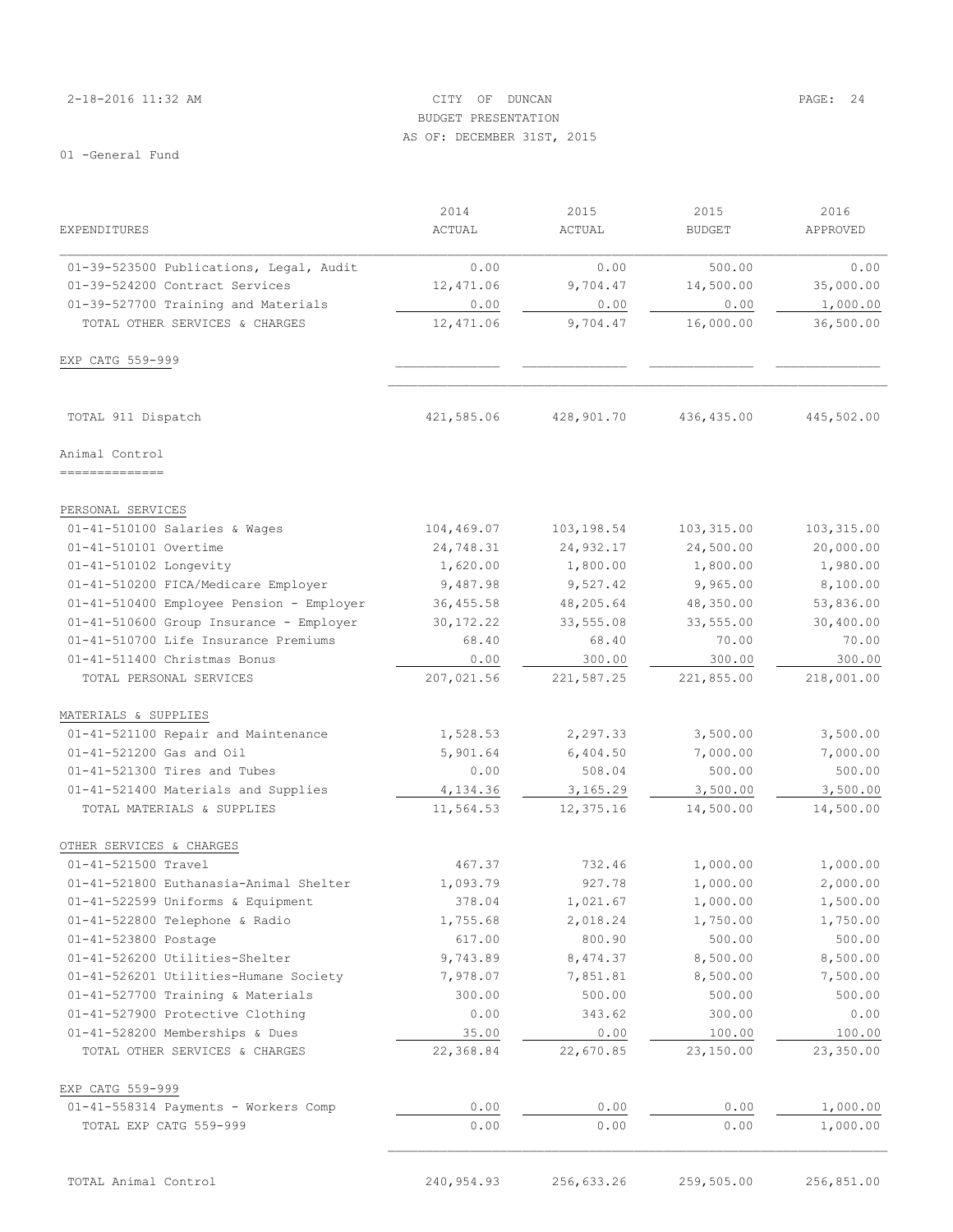2-18-2016 11:32 AM CITY OF DUNCAN PAGE: 25 BUDGET PRESENTATION AS OF: DECEMBER 31ST, 2015

|                                                                    | 2014<br>ACTUAL  | 2015<br>ACTUAL | 2015<br><b>BUDGET</b>                                                           | 2016<br>APPROVED |
|--------------------------------------------------------------------|-----------------|----------------|---------------------------------------------------------------------------------|------------------|
| FUND TOTAL REVENUE                                                 |                 |                | 12,732,568.58  12,114,395.59  11,244,005.00                                     | 11,530,975.00    |
| FUND TOTAL EXPENDITURES                                            | 15,587,737.91   | 15,312,080.53  | 15,589,341.00                                                                   | 15,880,953.00    |
| REVENUE OVER/(UNDER) EXPENDITURES                                  |                 |                | $(2, 855, 169, 33)$ $(3, 197, 684, 94)$ $(4, 345, 336, 00)$ $(4, 349, 978, 00)$ |                  |
| OTHER FINANCING SOURCES & USES<br>-------------------------        |                 |                |                                                                                 |                  |
| OTHER FINANCING SOURCES                                            |                 |                |                                                                                 |                  |
| 01-00-487215 Transfer From Capital Improvem                        | 0.00            | 0.00           | 0.00                                                                            | 1,320,000.00     |
| 01-00-487230 Trans from Police Firing Range                        | 33.98           | 0.00           | 0.00                                                                            | 0.00             |
| 01-00-487237 Transfer from Police Reserve                          | 598.40          | 0.00           | 0.00                                                                            | 0.00             |
| 01-00-487240 Transfer from DARE Fund                               | 1,004.12        | 0.00           | 0.00                                                                            | 0.00             |
| 01-00-487241 Transfer from 911 Telephone                           | 193,132.50      | 215,730.00     | 215,730.00                                                                      | 215,000.00       |
| 01-00-487244 Transfer from Comm Trust                              | 77,192.21       | 0.00           | 0.00                                                                            | 0.00             |
| 01-00-487245 Transfer from Stimulus Grant                          | 1,515.67        | 0.00           | 0.00                                                                            | 0.00             |
| 01-00-487261 Transfer From Other Utilities                         | 3,093,204.61    | 0.00           | 0.00                                                                            | 0.00             |
| 01-00-487262 Transfers From Electric                               | 4,223,700.00    | 4,492,181.00   | 4,492,181.00                                                                    | 4,200,000.00     |
| OTHER FINANCING SOURCES                                            | 7,590,381.49    | 4,707,911.00   | 4,707,911.00                                                                    | 5,735,000.00     |
| OTHER FINANCING USES                                               |                 |                |                                                                                 |                  |
| 01-01-554335Transfer To Uniform Allow Poli                         | 14,216.34       | 0.00           | 0.00                                                                            | 0.00             |
| 01-04-554336Transfer To Uniform Allow Fire                         | 0.00            | 29,075.04      | 29,075.00                                                                       | 0.00             |
| 01-07-554312Transfer To Self Insurance                             | 0.00            | 11,666.69      | 20,000.00                                                                       | 0.00             |
| $01-07-554361$ Transfer to $61$ - Street Improv 2,411,998.62       |                 | 1,320,000.00   | 1,320,000.00                                                                    | 1,320,000.00     |
| OTHER FINANCING USES                                               | 2,426,214.96    | 1,360,741.73   | 1,369,075.00                                                                    | 1,320,000.00     |
| NET OTHER SOURCES & USES                                           | 5, 164, 166. 53 | 3,347,169.27   | 3,338,836.00                                                                    | 4,415,000.00     |
| REVENUES & OTHER SOURCES OVER/(UNDER)<br>EXPENDITURES & OTHER USES | 2,308,997.20    |                | 149,484.33 ( 1,006,500.00)                                                      | 65,022.00        |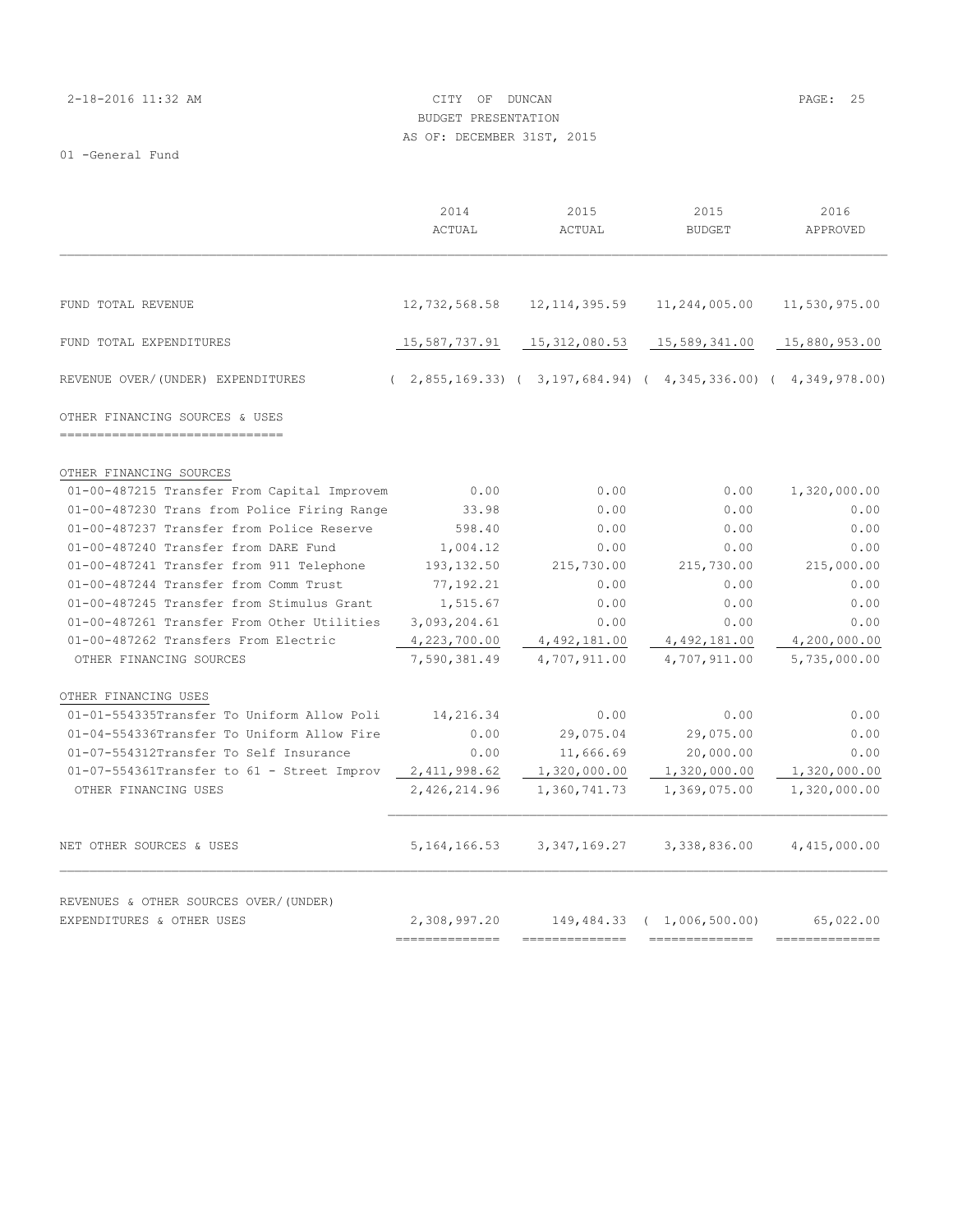| 2-18-2016 11:32 AM | CITY OF DUNCAN             | PAGE: 1 |  |
|--------------------|----------------------------|---------|--|
|                    | BUDGET PRESENTATION        |         |  |
|                    | AS OF: DECEMBER 31ST, 2015 |         |  |
| 03 -Street & Alley |                            |         |  |

FINANCIAL SUMMARY

|                                      | 2014       | 2015        | 2015          | 2016       |
|--------------------------------------|------------|-------------|---------------|------------|
| ACCT#<br>ACCOUNT NAME                | ACTUAL     | ACTUAL      | <b>BUDGET</b> | APPROVED   |
| REVENUE SUMMARY                      |            |             |               |            |
| Non-Departmental                     | 228,471.09 | 219,474.02  | 212,000.00    | 220,000.00 |
| TOTAL REVENUES                       | 228,471.09 | 219, 474.02 | 212,000.00    | 220,000.00 |
| EXPENDITURE SUMMARY                  |            |             |               |            |
| Streets                              |            |             |               |            |
| MATERIALS & SUPPLIES                 | 195,032.21 | 109,988.59  | 112,000.00    | 95,000.00  |
| OTHER SERVICES & CHARGES             | 0.00       | 140,268.00  | 100,000.00    | 125,000.00 |
| TOTAL Streets                        | 195,032.21 | 250, 256.59 | 212,000.00    | 220,000.00 |
| TOTAL EXPENDITURES                   | 195,032.21 | 250,256.59  | 212,000.00    | 220,000.00 |
| REVENUES OVER/(UNDER) EXPENDITURES   | 33,438.88  | 30, 782.57) | 0.00          | 0.00       |
| REVENUE & OTHER SOURCES OVER/(UNDER) |            |             |               |            |
| EXPENDITURES & OTHER USES            | 33,438.88  | 30, 782.57) | 0.00          | 0.00       |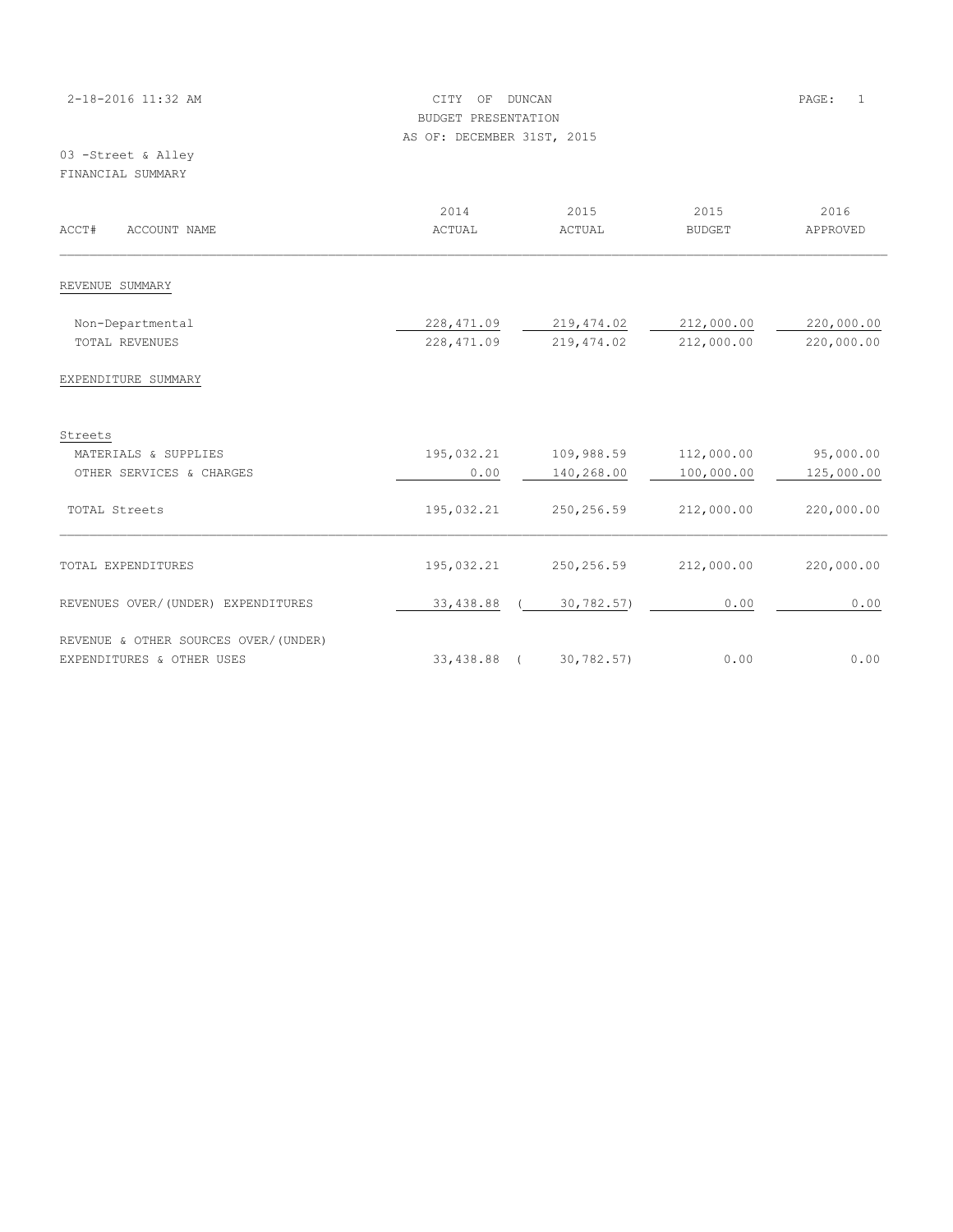| 2-18-2016 11:32 AM | CITY OF DUNCAN             | PAGE: 2 |  |
|--------------------|----------------------------|---------|--|
|                    | BUDGET PRESENTATION        |         |  |
|                    | AS OF: DECEMBER 31ST, 2015 |         |  |

03 -Street & Alley

| <b>REVENUES</b>                    | 2014<br>ACTUAL | 2015<br>ACTUAL | 2015<br><b>BUDGET</b> | 2016<br>APPROVED |
|------------------------------------|----------------|----------------|-----------------------|------------------|
|                                    |                |                |                       |                  |
| Non-Departmental                   |                |                |                       |                  |
|                                    |                |                |                       |                  |
| TAXES                              |                |                |                       |                  |
| 03-00-450900 Taxes - Motor Vehicle | 178,074.12     | 177,089.76     | 170,000.00            | 170,000.00       |
| $03-00-450901$ Taxes - Gasoline    | 50,396.97      | 42,384.26      | 42,000.00             | 50,000.00        |
| TOTAL TAXES                        | 228,471.09     | 219,474.02     | 212,000.00            | 220,000.00       |
| TOTAL Non-Departmental             | 228,471.09     | 219,474.02     | 212,000.00            | 220,000.00       |
| TOTAL REVENUE                      | 228,471.09     | 219,474.02     | 212,000.00            | 220,000.00       |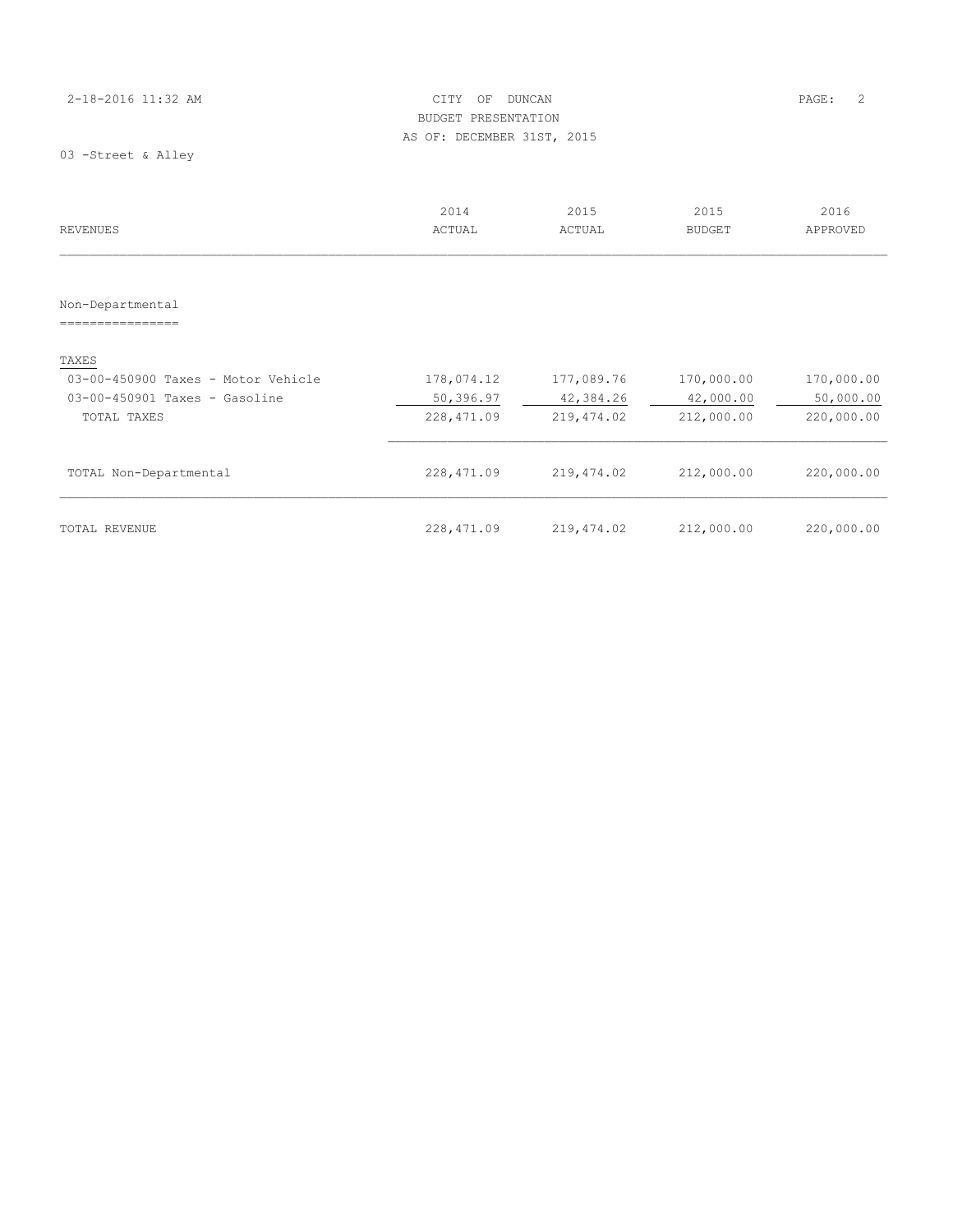# 2-18-2016 11:32 AM CITY OF DUNCAN PAGE: 3 BUDGET PRESENTATION AS OF: DECEMBER 31ST, 2015

03 -Street & Alley

| EXPENDITURES                        | 2014<br>ACTUAL | 2015<br>ACTUAL | 2015<br><b>BUDGET</b> | 2016<br>APPROVED |
|-------------------------------------|----------------|----------------|-----------------------|------------------|
|                                     |                |                |                       |                  |
| Streets                             |                |                |                       |                  |
|                                     |                |                |                       |                  |
| MATERIALS & SUPPLIES                |                |                |                       |                  |
| 03-02-521400 Materials and Supplies | 195,032.21     | 109,988.59     | 112,000.00            | 95,000.00        |
| TOTAL MATERIALS & SUPPLIES          | 195,032.21     | 109,988.59     | 112,000.00            | 95,000.00        |
| OTHER SERVICES & CHARGES            |                |                |                       |                  |
| 03-02-526200 Utilities              | 0.00           | 140,268.00     | 100,000.00            | 125,000.00       |
| TOTAL OTHER SERVICES & CHARGES      | 0.00           | 140,268.00     | 100,000.00            | 125,000.00       |
|                                     |                |                |                       |                  |
| TOTAL Streets                       | 195,032.21     | 250,256.59     | 212,000.00            | 220,000.00       |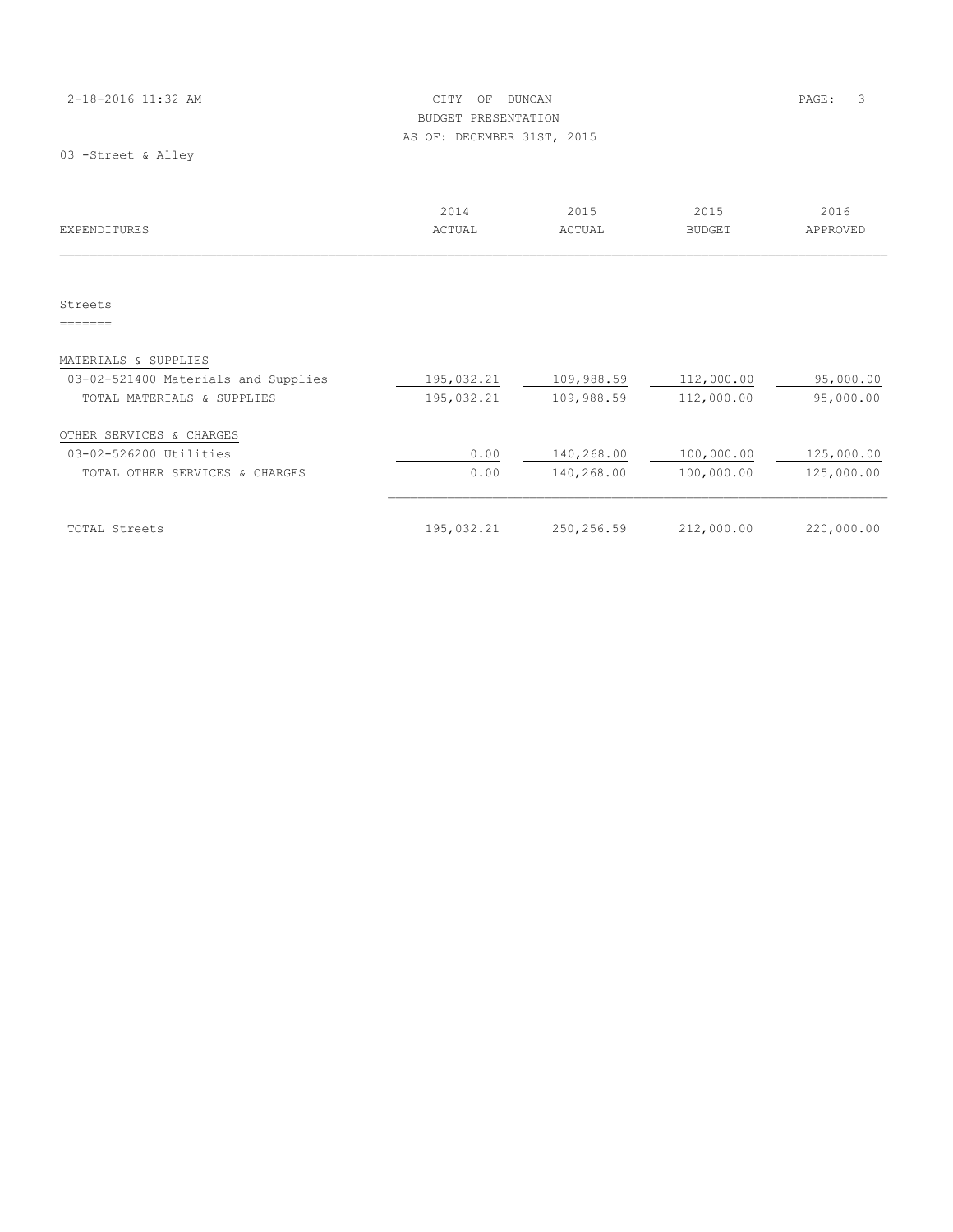| 2-18-2016 11:32 AM | CITY OF DUNCAN             | PAGE: 4 |  |
|--------------------|----------------------------|---------|--|
|                    | BUDGET PRESENTATION        |         |  |
|                    | AS OF: DECEMBER 31ST, 2015 |         |  |
| 03 -Street & Alley |                            |         |  |

|                                   | 2014       | 2015                  | 2015          | 2016       |
|-----------------------------------|------------|-----------------------|---------------|------------|
|                                   | ACTUAL     | ACTUAL                | <b>BUDGET</b> | APPROVED   |
|                                   |            |                       |               |            |
| FUND TOTAL REVENUE                | 228,471.09 | 219,474.02            | 212,000.00    | 220,000.00 |
| FUND TOTAL EXPENDITURES           | 195,032.21 | 250,256.59            | 212,000.00    | 220,000.00 |
| REVENUE OVER/(UNDER) EXPENDITURES |            | 33,438.88 (30,782.57) | 0.00          | 0.00       |
| OTHER FINANCING SOURCES & USES    |            |                       |               |            |
|                                   |            |                       |               |            |
| OTHER FINANCING SOURCES           |            |                       |               |            |
| OTHER FINANCING USES              |            |                       |               |            |
|                                   |            |                       |               |            |
|                                   |            |                       |               |            |

REVENUES & OTHER SOURCES OVER/(UNDER)

EXPENDITURES & OTHER USES 33,438.88 ( 30,782.57) 0.00 0.00 ============== ============== ============== ==============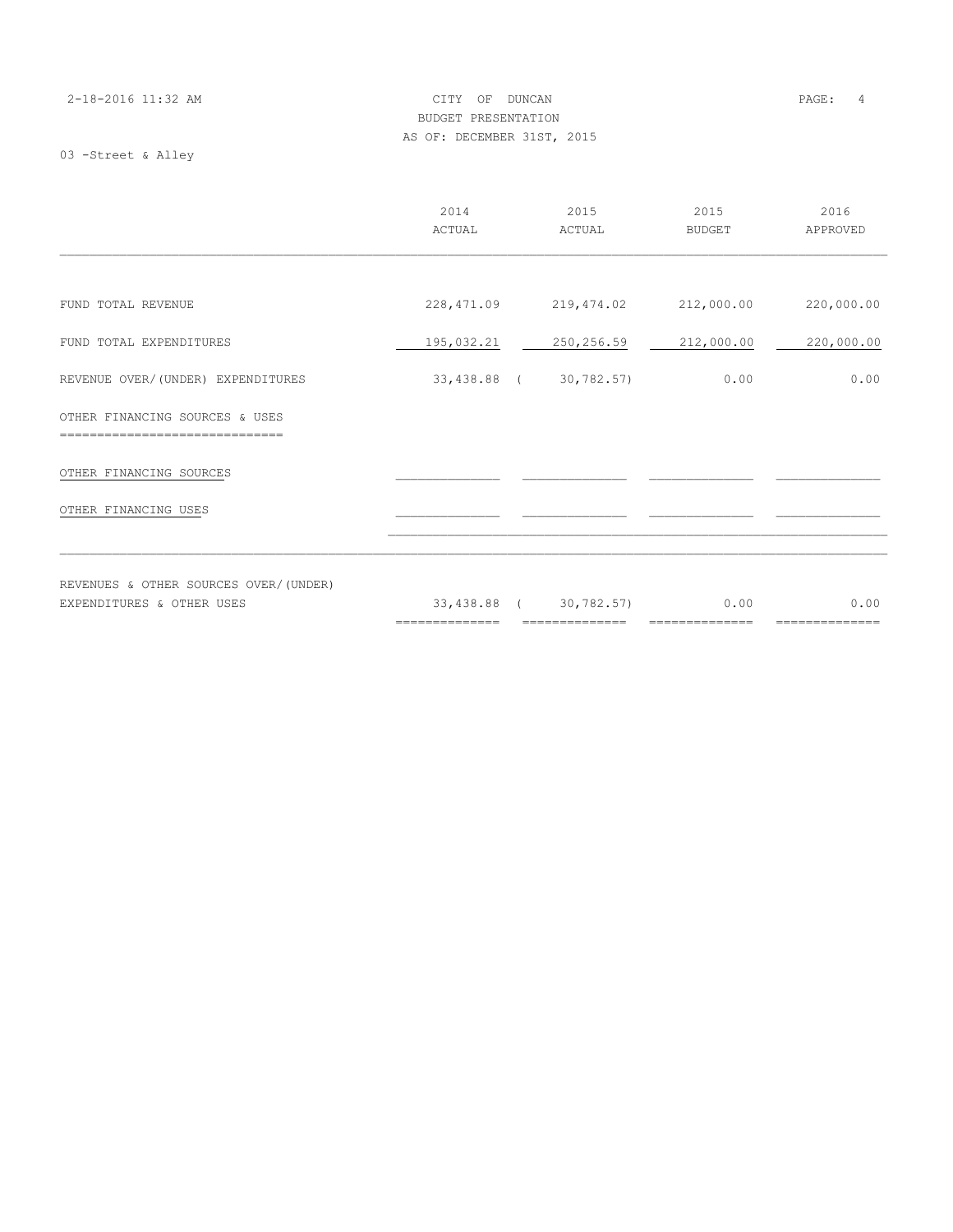| 2-18-2016 11:32 AM<br>OF DUNCAN<br>CITY<br>BUDGET PRESENTATION<br>AS OF: DECEMBER 31ST, 2015 |                |                                            |               | PAGE:<br>$\mathbf{1}$ |  |
|----------------------------------------------------------------------------------------------|----------------|--------------------------------------------|---------------|-----------------------|--|
| 08 -Employee Retirement                                                                      |                |                                            |               |                       |  |
| FINANCIAL SUMMARY                                                                            |                |                                            |               |                       |  |
|                                                                                              | 2014           | 2015                                       | 2015          | 2016                  |  |
| ACCT#<br>ACCOUNT NAME                                                                        | ACTUAL         | ACTUAL                                     | <b>BUDGET</b> | APPROVED              |  |
| REVENUE SUMMARY                                                                              |                |                                            |               |                       |  |
| Revenues                                                                                     | 2,147,608.71   | 1,907,071.31                               | 1,750,000.00  | 1,875,000.00          |  |
| TOTAL REVENUES                                                                               | 2, 147, 608.71 | 1,907,071.31                               | 1,750,000.00  | 1,875,000.00          |  |
| EXPENDITURE SUMMARY                                                                          |                |                                            |               |                       |  |
| Revenues                                                                                     |                |                                            |               |                       |  |
| Employee Retirement                                                                          |                |                                            |               |                       |  |
| PERSONAL SERVICES                                                                            |                | 1,479,311.43   1,397,732.97   1,650,000.00 |               | 1,775,000.00          |  |
| OTHER SERVICES & CHARGES                                                                     | 156,195.08     | 33, 254.48                                 | 100,000.00    | 100,000.00            |  |
| TOTAL Employee Retirement                                                                    | 1,635,506.51   | 1,430,987.45                               | 1,750,000.00  | 1,875,000.00          |  |
| TOTAL EXPENDITURES                                                                           |                | 1,635,506.51  1,430,987.45  1,750,000.00   |               | 1,875,000.00          |  |
| REVENUES OVER/(UNDER) EXPENDITURES                                                           | 512,102.20     | 476,083.86                                 | 0.00          | 0.00                  |  |
| REVENUE & OTHER SOURCES OVER/(UNDER)                                                         |                |                                            |               |                       |  |
| EXPENDITURES & OTHER USES                                                                    | 512,102.20     | 476,083.86                                 | 0.00          | 0.00                  |  |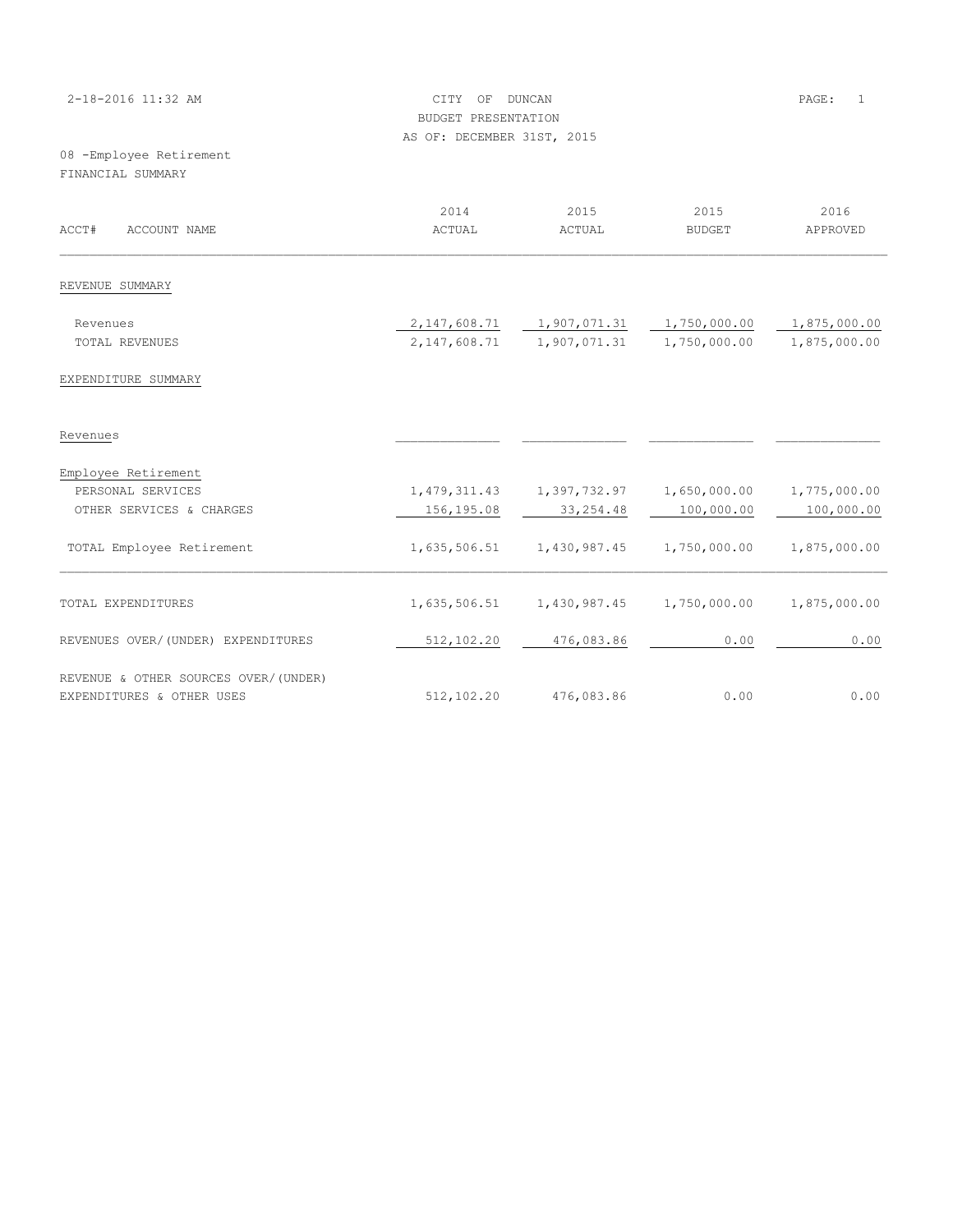# 2-18-2016 11:32 AM CITY OF DUNCAN PAGE: 2 BUDGET PRESENTATION AS OF: DECEMBER 31ST, 2015

08 -Employee Retirement

| <b>REVENUES</b>                         | 2014<br>ACTUAL | 2015<br>ACTUAL                  | 2015<br><b>BUDGET</b> | 2016<br>APPROVED |
|-----------------------------------------|----------------|---------------------------------|-----------------------|------------------|
|                                         |                |                                 |                       |                  |
| Revenues                                |                |                                 |                       |                  |
| ========                                |                |                                 |                       |                  |
| INTEREST                                |                |                                 |                       |                  |
| 08-00-470100 Interest - Investments     | 215,494.90     | 259,763.08                      | 200,000.00            | 100,000.00       |
| 08-00-471500 Gain on Sale of Investment | 90,160.98      | 523,750.68                      | 0.00                  | 0.00             |
| 08-00-471600 Unrealized Gain (Loss) FMV | 37, 148.32     | 907, 232.11)                    | 0.00                  | 0.00             |
| TOTAL INTEREST                          | 342,804.20     | 123,718.35)                     | 200,000.00            | 100,000.00       |
| OTHER REVENUE                           |                |                                 |                       |                  |
| 08-00-493100 Employee Contribution      | 368, 321.50    | 306,965.25                      | 50,000.00             | 275,000.00       |
| 08-00-493200 City Contribution          |                | 1,436,483.01 1,723,824.41       | 1,500,000.00          | 1,500,000.00     |
| TOTAL OTHER REVENUE                     | 1,804,804.51   | 2,030,789.66                    | 1,550,000.00          | 1,775,000.00     |
| <b>TOTAL Revenues</b>                   |                | 2, 147, 608. 71 1, 907, 071. 31 | 1,750,000.00          | 1,875,000.00     |
|                                         |                |                                 |                       |                  |
| <b>TOTAL REVENUE</b>                    | 2, 147, 608.71 | 1,907,071.31                    | 1,750,000.00          | 1,875,000.00     |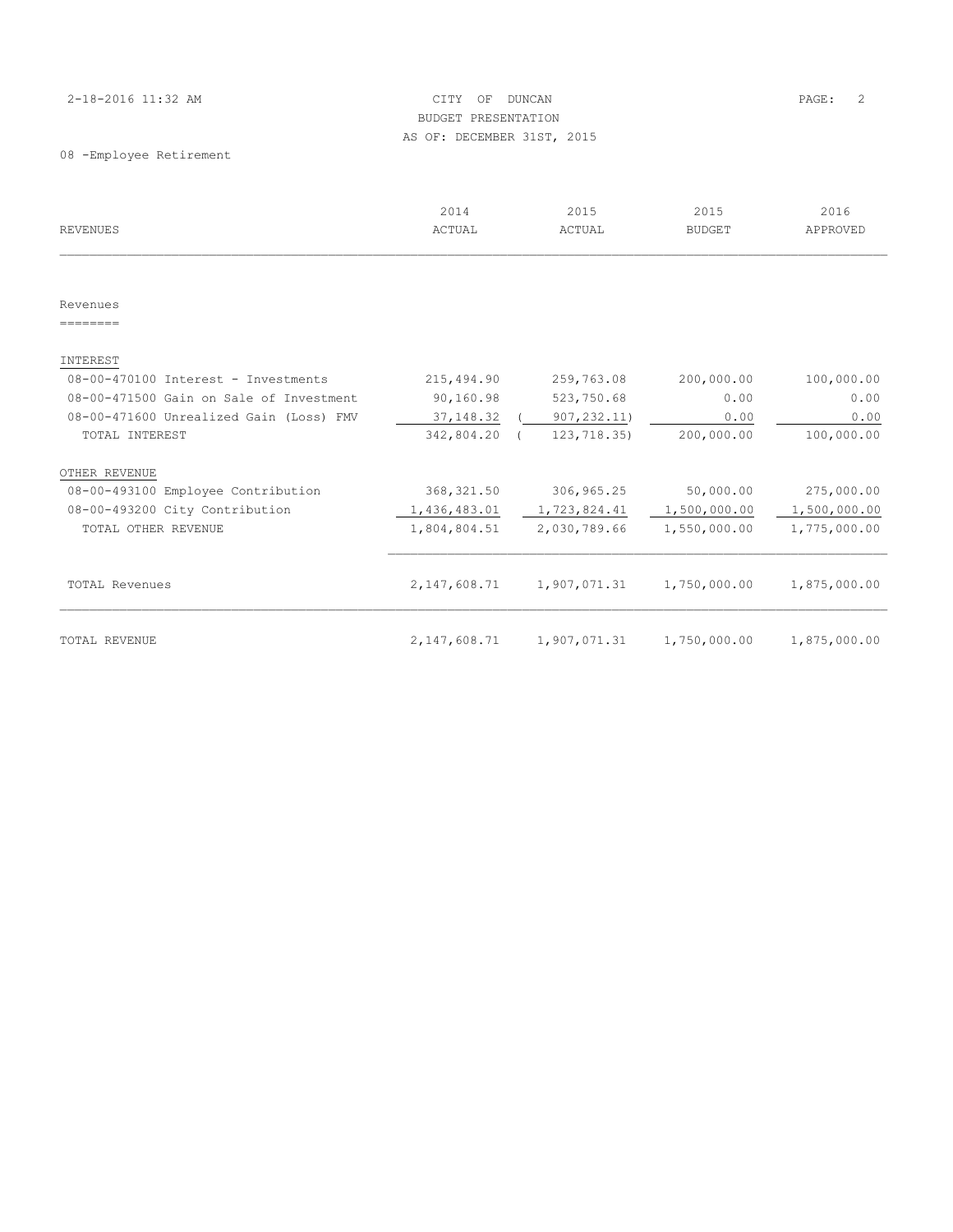|  | 2-18-2016 11:32 AM |  |  |
|--|--------------------|--|--|
|  |                    |  |  |

CITY OF DUNCAN PAGE: 3 BUDGET PRESENTATION AS OF: DECEMBER 31ST, 2015

08 -Employee Retirement

| <b>EXPENDITURES</b>                        | 2014<br>ACTUAL | 2015<br>ACTUAL                                            | 2015<br><b>BUDGET</b> | 2016<br>APPROVED |
|--------------------------------------------|----------------|-----------------------------------------------------------|-----------------------|------------------|
|                                            |                |                                                           |                       |                  |
| Revenues                                   |                |                                                           |                       |                  |
| ========                                   |                |                                                           |                       |                  |
| PERSONAL SERVICES                          |                |                                                           |                       |                  |
| Employee Retirement<br>------------------- |                |                                                           |                       |                  |
| PERSONAL SERVICES                          |                |                                                           |                       |                  |
| 08-50-510400 Employee Pension - Employer   |                | 1,479,311.43   1,397,732.97   1,650,000.00   1,775,000.00 |                       |                  |
| TOTAL PERSONAL SERVICES                    |                | 1,479,311.43 1,397,732.97                                 | 1,650,000.00          | 1,775,000.00     |
| OTHER SERVICES & CHARGES                   |                |                                                           |                       |                  |
| 08-50-524200 Contract Services             | 50,356.98      | 32,068.40                                                 | 50,000.00             | 50,000.00        |
| 08-50-527000 Emp Contributions Refunded    | 105,838.10     | 1,186.08                                                  | 50,000.00             | 50,000.00        |
| TOTAL OTHER SERVICES & CHARGES             | 156,195.08     | 33, 254.48                                                | 100,000.00            | 100,000.00       |
| TOTAL Employee Retirement                  |                | 1,635,506.51  1,430,987.45  1,750,000.00                  |                       | 1,875,000.00     |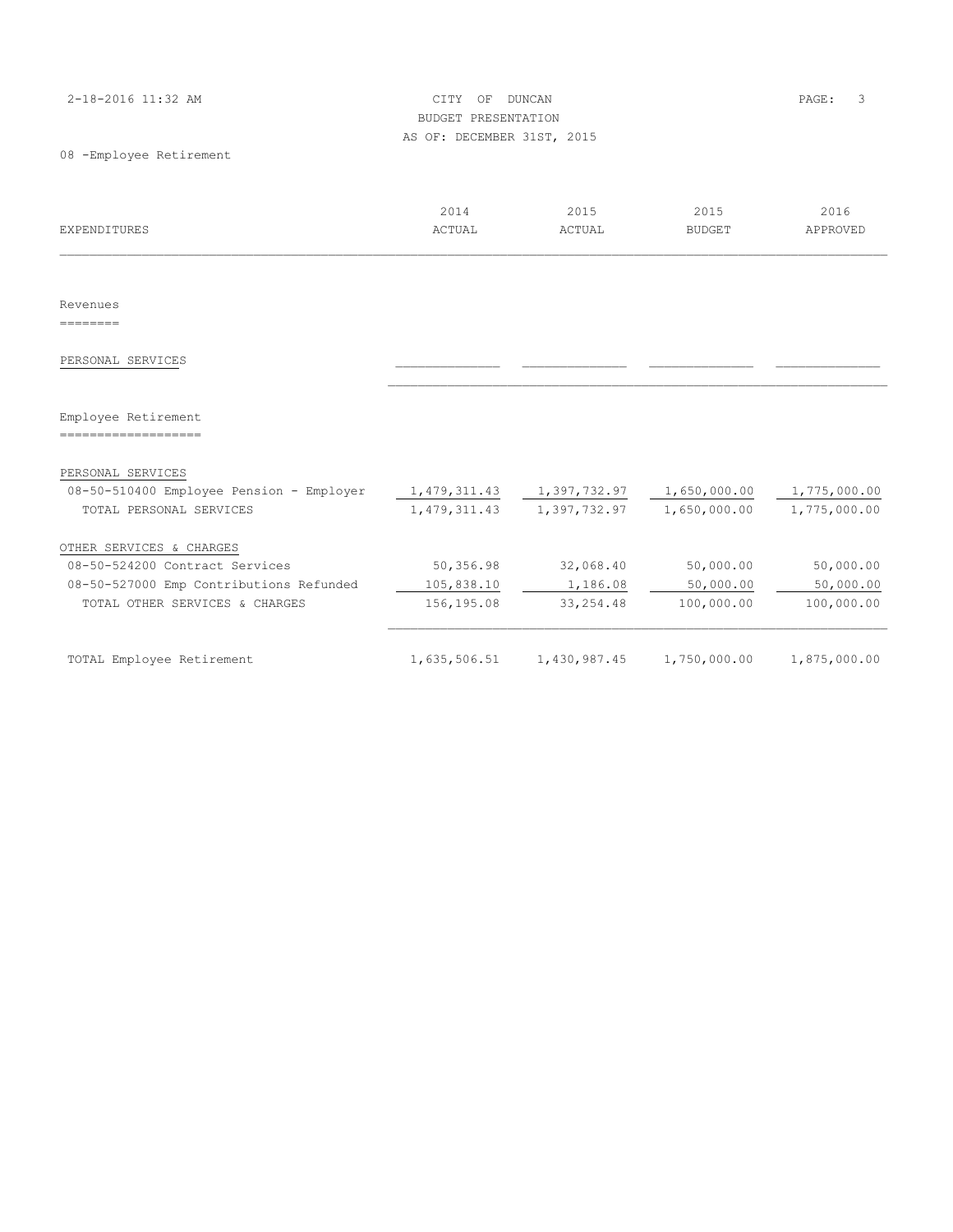| 2-18-2016 11:32 AM     | CITY OF DUNCAN             | 4<br>PAGE: |  |
|------------------------|----------------------------|------------|--|
|                        | BUDGET PRESENTATION        |            |  |
|                        | AS OF: DECEMBER 31ST, 2015 |            |  |
| 00 Building Billyon at |                            |            |  |

08 -Employee Retirement

|                                   | 2014<br>ACTUAL | 2015<br>ACTUAL | 2015<br><b>BUDGET</b>                                                | 2016<br>APPROVED |
|-----------------------------------|----------------|----------------|----------------------------------------------------------------------|------------------|
|                                   |                |                |                                                                      |                  |
| FUND TOTAL REVENUE                |                |                | 2, 147, 608.71    1, 907, 071.31    1, 750, 000.00    1, 875, 000.00 |                  |
| FUND TOTAL EXPENDITURES           |                |                | $1,635,506.51$ $1,430,987.45$ $1,750,000.00$ $1,875,000.00$          |                  |
| REVENUE OVER/(UNDER) EXPENDITURES | 512,102.20     | 476,083.86     | 0.00                                                                 | 0.00             |
| OTHER FINANCING SOURCES & USES    |                |                |                                                                      |                  |
| OTHER FINANCING SOURCES           |                |                |                                                                      |                  |
| OTHER FINANCING USES              |                |                |                                                                      |                  |
|                                   |                |                |                                                                      |                  |
|                                   |                |                |                                                                      |                  |

REVENUES & OTHER SOURCES OVER/(UNDER) EXPENDITURES & OTHER USES 6 0.00 ============== ============== ============== ==============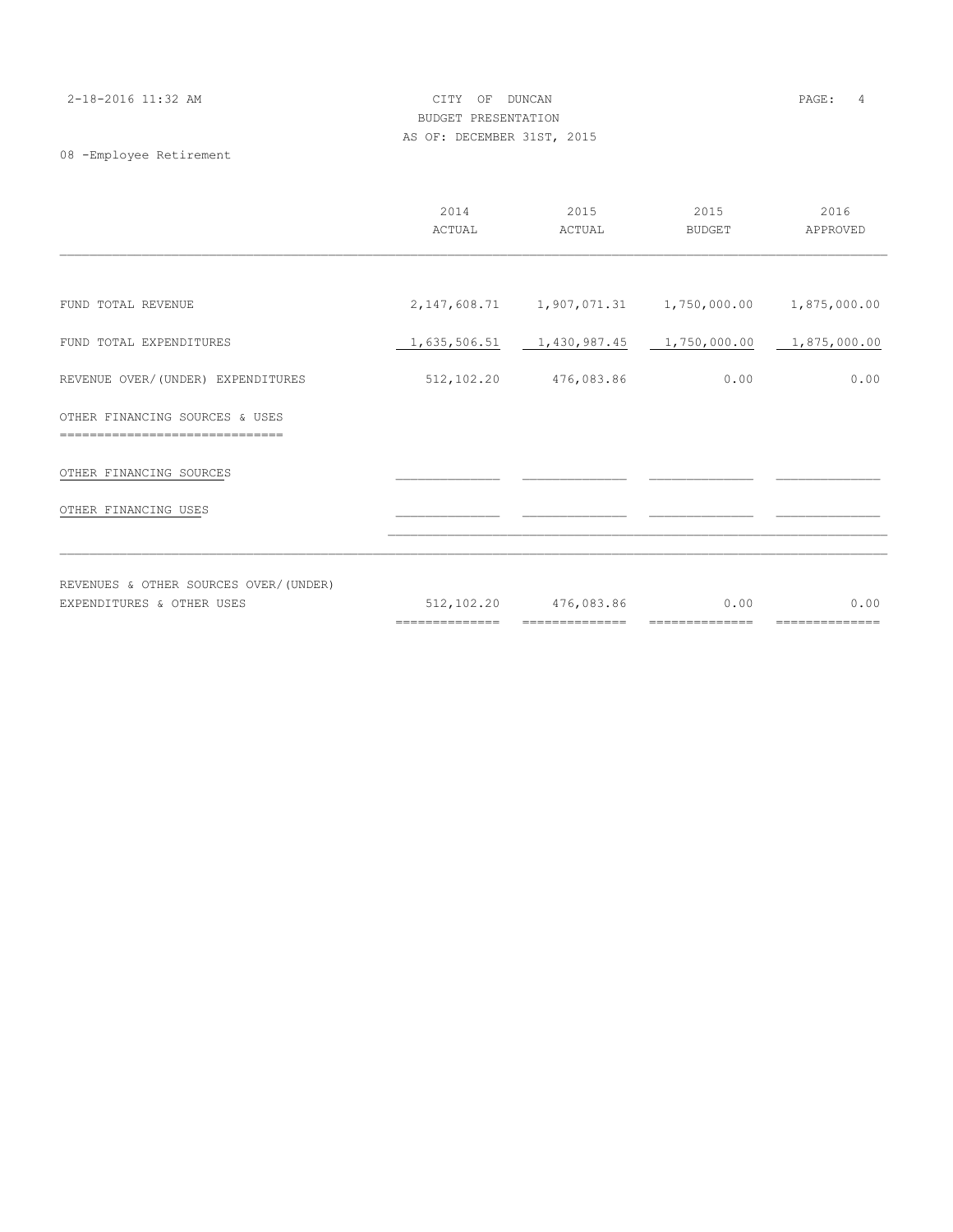| 2-18-2016 11:32 AM | CITY OF DUNCAN             | PAGE: 1 |  |
|--------------------|----------------------------|---------|--|
|                    | BUDGET PRESENTATION        |         |  |
|                    | AS OF: DECEMBER 31ST, 2015 |         |  |
| 10 -Cemetery Care  |                            |         |  |

FINANCIAL SUMMARY

| ACCT#<br>ACCOUNT NAME                                             | 2014<br>ACTUAL         | 2015<br>ACTUAL         | 2015<br><b>BUDGET</b>  | 2016<br>APPROVED       |
|-------------------------------------------------------------------|------------------------|------------------------|------------------------|------------------------|
| REVENUE SUMMARY                                                   |                        |                        |                        |                        |
| Non-Departmental<br>TOTAL REVENUES                                | 12,939.35<br>12,939.35 | 13,343.40<br>13,343.40 | 12,700.00<br>12,700.00 | 11,600.00<br>11,600.00 |
| EXPENDITURE SUMMARY                                               |                        |                        |                        |                        |
| Cemetery<br>OTHER SERVICES & CHARGES                              | 100.00                 | 0.00                   | 2,400.00               | 100.00                 |
| TOTAL Cemetery                                                    | 100.00                 | 0.00                   | 2,400.00               | 100.00                 |
| TOTAL EXPENDITURES                                                | 100.00                 | 0.00                   | 2,400.00               | 100.00                 |
| REVENUES OVER/(UNDER) EXPENDITURES                                | 12,839.35              | 13,343.40              | 10,300.00              | 11,500.00              |
| REVENUE & OTHER SOURCES OVER/(UNDER)<br>EXPENDITURES & OTHER USES | 12,839.35              | 13,343.40              | 10,300.00              | 11,500.00              |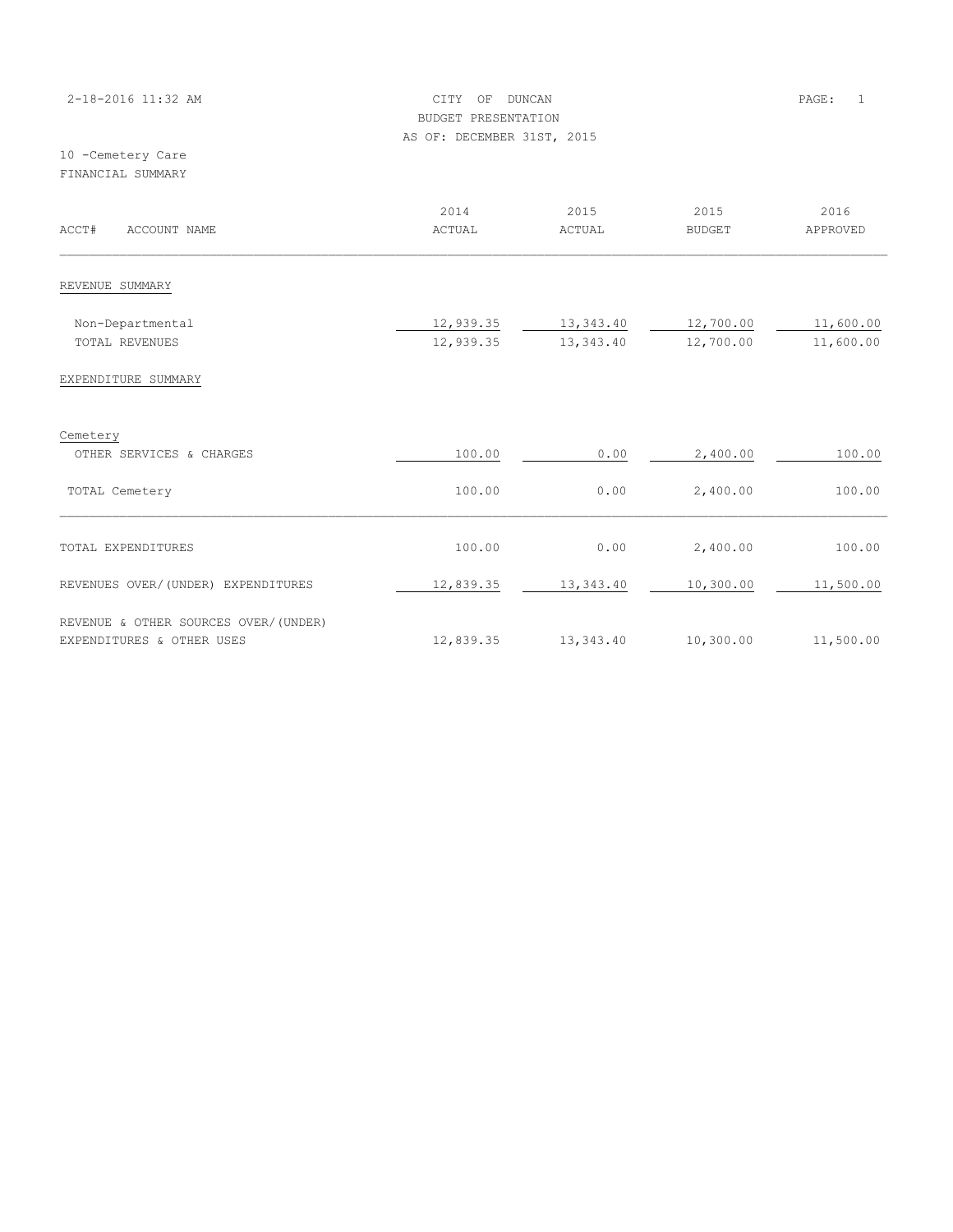# 2-18-2016 11:32 AM CITY OF DUNCAN PAGE: 2 BUDGET PRESENTATION AS OF: DECEMBER 31ST, 2015

10 -Cemetery Care

|                                          | 2014      | 2015      | 2015          | 2016      |
|------------------------------------------|-----------|-----------|---------------|-----------|
| <b>REVENUES</b>                          | ACTUAL    | ACTUAL    | <b>BUDGET</b> | APPROVED  |
|                                          |           |           |               |           |
| Non-Departmental                         |           |           |               |           |
| ---------------                          |           |           |               |           |
| CEMETERY                                 |           |           |               |           |
| 10-00-482000 Cemetery - Open and Close   | 2,607.00  | 1,988.25  | 4,000.00      | 2,000.00  |
| 10-00-482100 Cemetery - Lots             | 4,456.25  | 3,937.50  | 4,500.00      | 3,700.00  |
| 10-00-482200 Cemetery - Vaults and Boxes | 4,465.50  | 4,456.25  | 3,000.00      | 3,900.00  |
| TOTAL CEMETERY                           | 11,528.75 | 10,382.00 | 11,500.00     | 9,600.00  |
| OTHER REVENUE                            |           |           |               |           |
| 10-00-490800 Restitution                 | 1,345.00  | 2,925.00  | 1,200.00      | 2,000.00  |
| 10-00-491500 Sale of Surplus Property    | 65.60     | 36.40     | 0.00          | 0.00      |
| TOTAL OTHER REVENUE                      | 1,410.60  | 2,961.40  | 1,200.00      | 2,000.00  |
| TOTAL Non-Departmental                   | 12,939.35 | 13,343.40 | 12,700.00     | 11,600.00 |
| TOTAL REVENUE                            | 12,939.35 | 13,343.40 | 12,700.00     | 11,600.00 |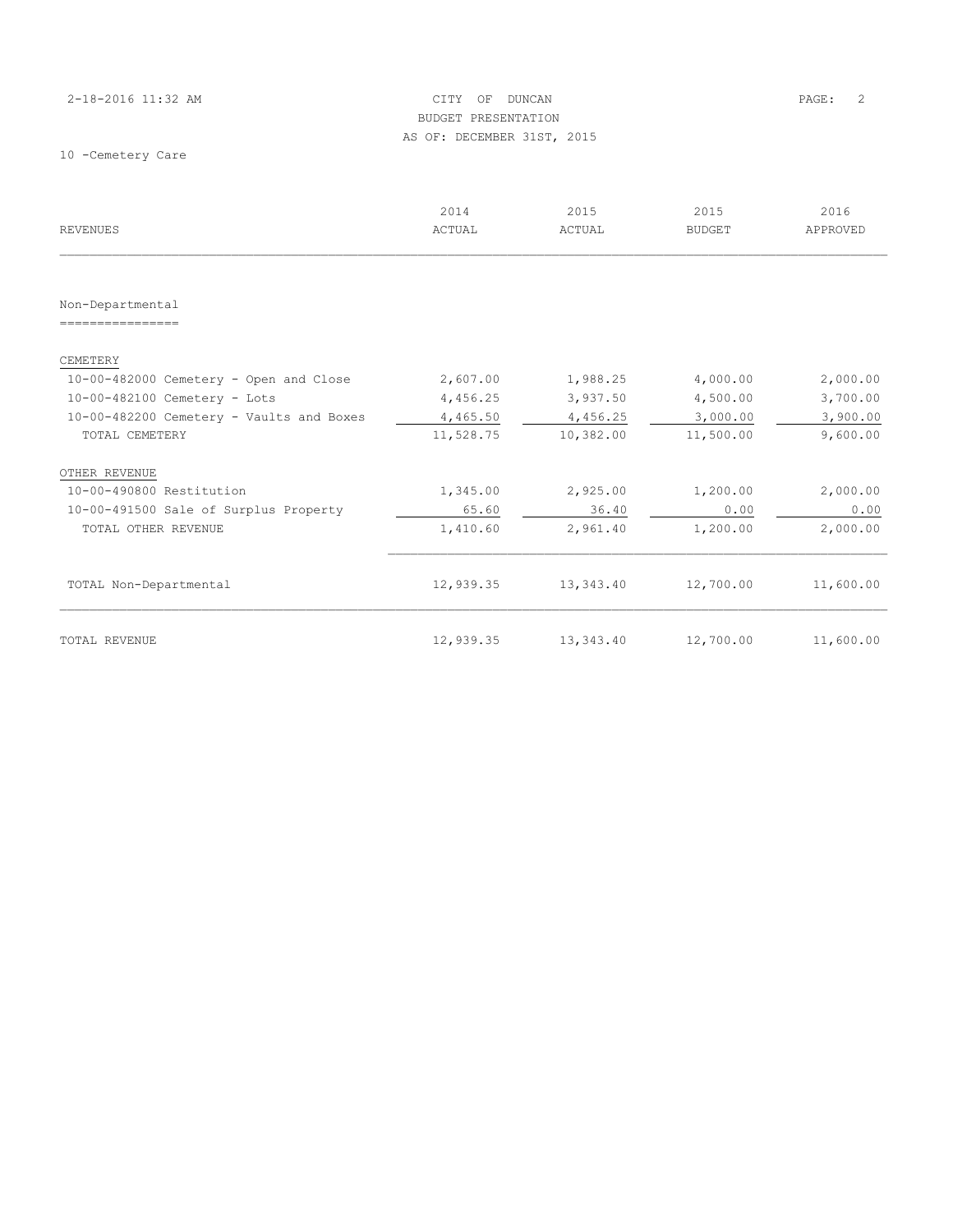| 2-18-2016 11:32 AM | CITY OF DUNCAN             | PAGE: 3 |  |
|--------------------|----------------------------|---------|--|
|                    | BUDGET PRESENTATION        |         |  |
|                    | AS OF: DECEMBER 31ST, 2015 |         |  |

10 -Cemetery Care

| EXPENDITURES                   | 2014<br>ACTUAL | 2015<br>ACTUAL | 2015<br><b>BUDGET</b> | 2016<br>APPROVED |
|--------------------------------|----------------|----------------|-----------------------|------------------|
|                                |                |                |                       |                  |
| Cemetery                       |                |                |                       |                  |
|                                |                |                |                       |                  |
| OTHER SERVICES & CHARGES       |                |                |                       |                  |
| 10-09-523700 Lot Repurchase    | 100.00         | 0.00           | 2,400.00              | 100.00           |
| TOTAL OTHER SERVICES & CHARGES | 100.00         | 0.00           | 2,400.00              | 100.00           |
|                                |                |                |                       |                  |
| TOTAL Cemetery                 | 100.00         | 0.00           | 2,400.00              | 100.00           |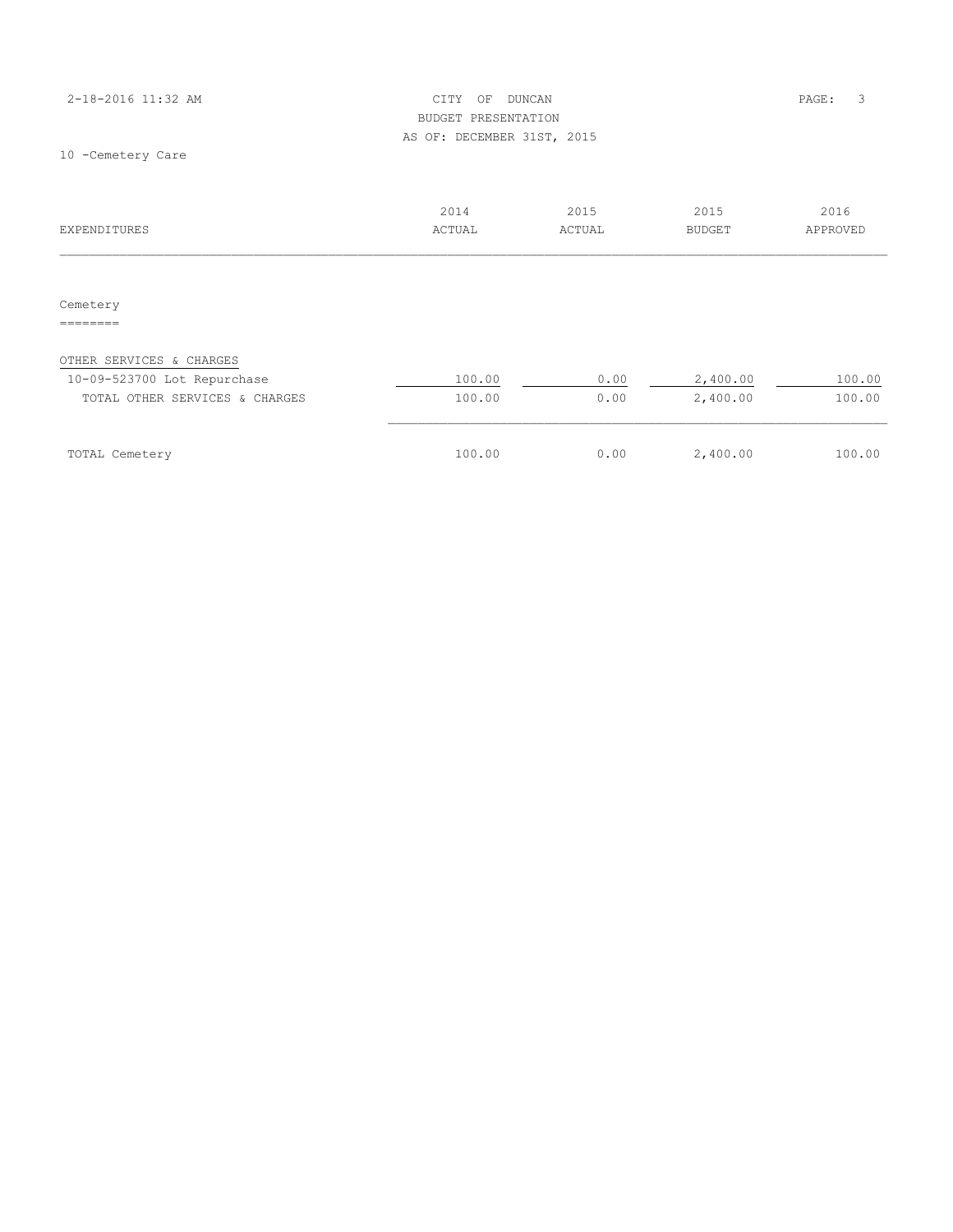| 2-18-2016 11:32 AM | CITY OF DUNCAN             | 4<br>$\texttt{PAGE}$ : |  |
|--------------------|----------------------------|------------------------|--|
|                    | BUDGET PRESENTATION        |                        |  |
|                    | AS OF: DECEMBER 31ST, 2015 |                        |  |
|                    |                            |                        |  |

10 -Cemetery Care

|                                                                    | 2014<br>ACTUAL | 2015<br>ACTUAL                | 2015<br><b>BUDGET</b> | 2016<br>APPROVED |
|--------------------------------------------------------------------|----------------|-------------------------------|-----------------------|------------------|
|                                                                    |                |                               |                       |                  |
| FUND TOTAL REVENUE                                                 |                | 12,939.35 13,343.40 12,700.00 |                       | 11,600.00        |
| FUND TOTAL EXPENDITURES                                            | 100.00         | 0.00                          | 2,400.00              | 100.00           |
| REVENUE OVER/(UNDER) EXPENDITURES                                  |                | 12,839.35 13,343.40           | 10,300.00             | 11,500.00        |
| OTHER FINANCING SOURCES & USES                                     |                |                               |                       |                  |
| OTHER FINANCING SOURCES                                            |                |                               |                       |                  |
| OTHER FINANCING USES                                               |                |                               |                       |                  |
|                                                                    |                |                               |                       |                  |
| REVENUES & OTHER SOURCES OVER/(UNDER)<br>EXPENDITURES & OTHER USES |                | 12,839.35 13,343.40 10,300.00 |                       | 11,500.00        |

============== ============== ============== ==============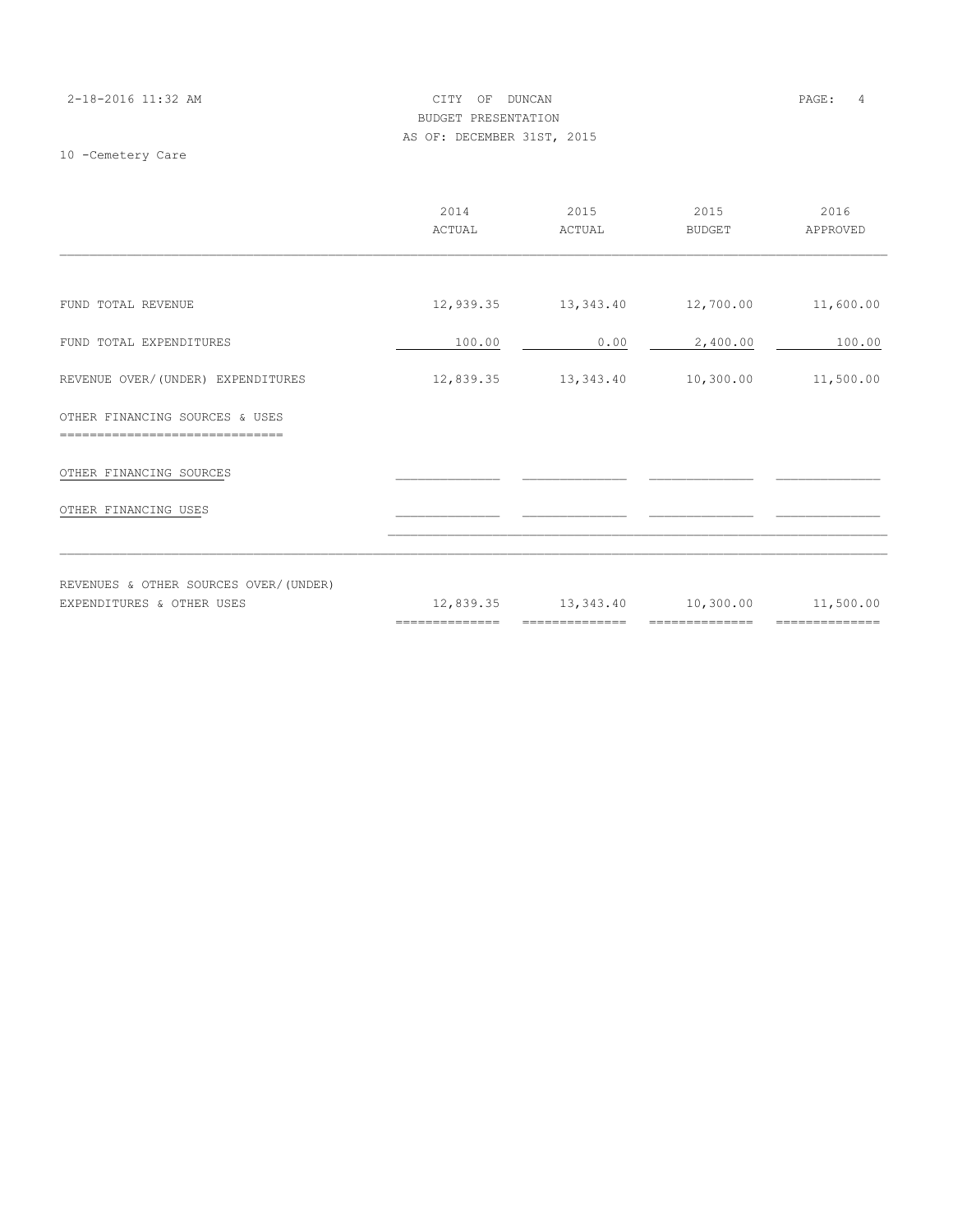|                                  | BUDGET PRESENTATION        |                               |                           |            |
|----------------------------------|----------------------------|-------------------------------|---------------------------|------------|
|                                  | AS OF: DECEMBER 31ST, 2015 |                               |                           |            |
| 13 -Employee Insurance           |                            |                               |                           |            |
| FINANCIAL SUMMARY                |                            |                               |                           |            |
|                                  |                            |                               |                           |            |
|                                  | 2014                       | 2015                          | 2015                      | 2016       |
| ACCT#<br>ACCOUNT NAME            | ACTUAL                     | ACTUAL                        | <b>BUDGET</b>             | APPROVED   |
|                                  |                            |                               |                           |            |
|                                  |                            |                               |                           |            |
| REVENUE SUMMARY                  |                            |                               |                           |            |
| Non-Departmental                 | 2,734,703.11               | $2,629,944.21$ $3,128,900.00$ |                           | 500,000.00 |
| TOTAL REVENUES                   | 2,734,703.11               |                               | 2,629,944.21 3,128,900.00 | 500,000.00 |
|                                  |                            |                               |                           |            |
| EXPENDITURE SUMMARY              |                            |                               |                           |            |
|                                  |                            |                               |                           |            |
|                                  |                            |                               |                           |            |
| Non-Departmental                 |                            |                               |                           |            |
| General Government               |                            |                               |                           |            |
| PERSONAL SERVICES                | 52,310.37                  |                               | 92,869.25 3,128,750.00    | 500,000.00 |
| ADMINISTRATION                   | 0.00                       | 0.00                          | 150.00                    | 0.00       |
|                                  |                            |                               |                           |            |
| TOTAL General Government         | 52,310.37                  | 92,869.25                     | 3,128,900.00              | 500,000.00 |
|                                  |                            |                               |                           |            |
| Retirees                         |                            |                               |                           |            |
| PERSONAL SERVICES                | 406,080.56                 | 394,200.75                    | 0.00                      | 0.00       |
|                                  |                            |                               |                           |            |
| TOTAL Retirees                   | 406,080.56                 | 394,200.75                    | 0.00                      | 0.00       |
|                                  |                            |                               |                           |            |
| <b>BCBS</b><br>PERSONAL SERVICES | 2,445,286.10               | 2,307,584.87                  | 0.00                      | 0.00       |
|                                  |                            |                               |                           |            |
| TOTAL BCBS                       |                            | 2,445,286.10 2,307,584.87     | 0.00                      | 0.00       |
|                                  |                            |                               |                           |            |
| COBRA Participants               |                            |                               |                           |            |
| PERSONAL SERVICES                | 6,972.61                   | 14,527.19                     | 0.00                      | 0.00       |

TOTAL COBRA Participants  $6,972.61$   $14,527.19$  0.00 0.00  $\mathcal{L}_\text{max} = \mathcal{L}_\text{max} = \mathcal{L}_\text{max} = \mathcal{L}_\text{max} = \mathcal{L}_\text{max} = \mathcal{L}_\text{max} = \mathcal{L}_\text{max} = \mathcal{L}_\text{max} = \mathcal{L}_\text{max} = \mathcal{L}_\text{max} = \mathcal{L}_\text{max} = \mathcal{L}_\text{max} = \mathcal{L}_\text{max} = \mathcal{L}_\text{max} = \mathcal{L}_\text{max} = \mathcal{L}_\text{max} = \mathcal{L}_\text{max} = \mathcal{L}_\text{max} = \mathcal{$ 

TOTAL EXPENDITURES 2,910,649.64 2,809,182.06 3,128,900.00 500,000.00

REVENUES OVER/(UNDER) EXPENDITURES (175,946.53) (179,237.85) 0.00 0.00 0.00

EXPENDITURES & OTHER USES ( 175,946.53) ( 179,237.85) 0.00 0.00

REVENUE & OTHER SOURCES OVER/(UNDER)

2-18-2016 11:32 AM CITY OF DUNCAN PAGE: 1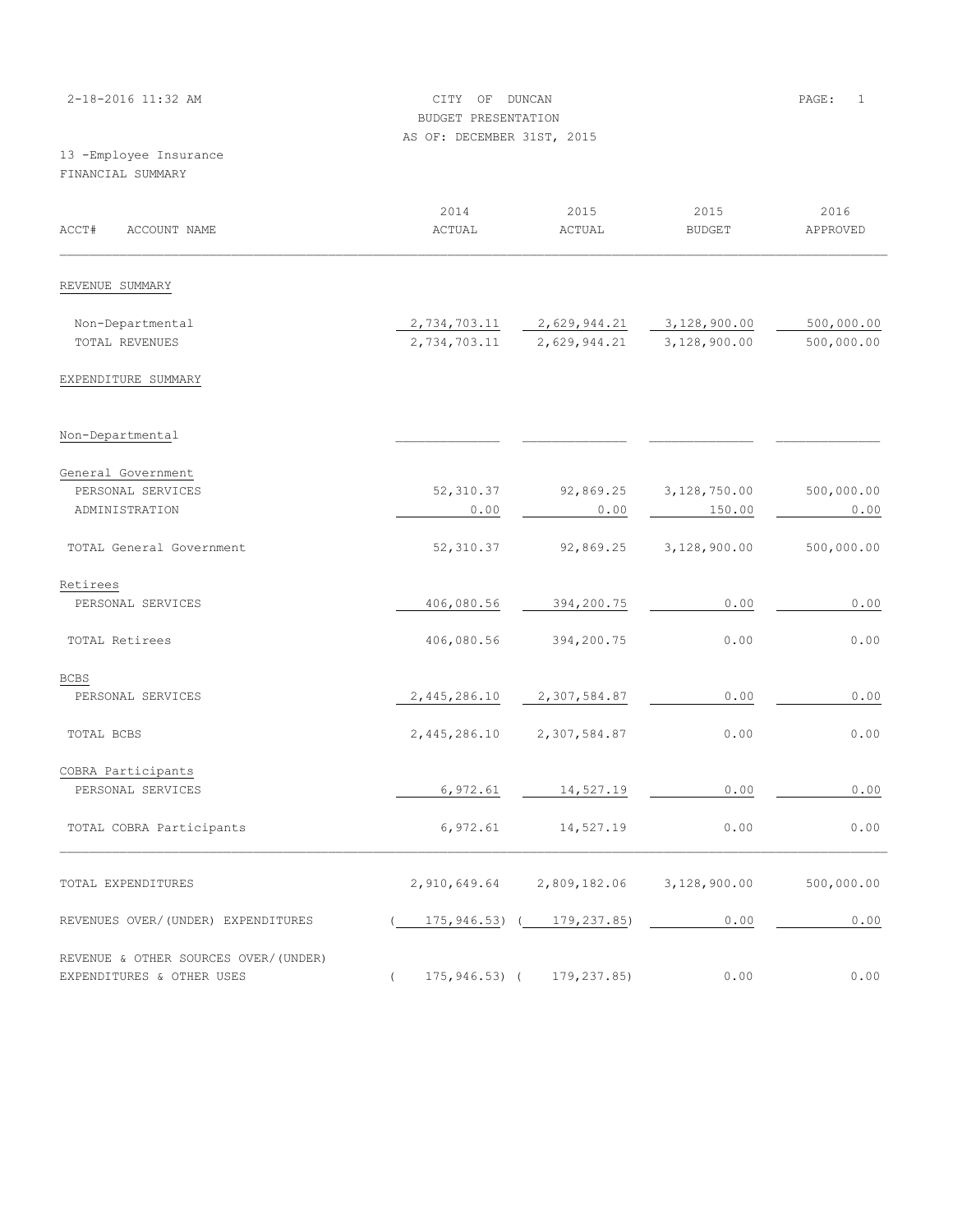#### 2-18-2016 11:32 AM CITY OF DUNCAN PAGE: 2 BUDGET PRESENTATION AS OF: DECEMBER 31ST, 2015

13 -Employee Insurance

|                                     | 2014         | 2015         | 2015          | 2016       |
|-------------------------------------|--------------|--------------|---------------|------------|
| <b>REVENUES</b>                     | ACTUAL       | ACTUAL       | <b>BUDGET</b> | APPROVED   |
|                                     |              |              |               |            |
| Non-Departmental                    |              |              |               |            |
| ===============                     |              |              |               |            |
| OTHER REVENUE                       |              |              |               |            |
| 13-00-491700 Reimbursements         | 9,062.55     | 3,837.51     | 0.00          | 0.00       |
| 13-00-491705 COBRA Payments         | 7,234.44     | 3,134.79     | 6,475.00      | 0.00       |
| 13-00-493100 Employer Contributions | 2,185,638.19 | 2,127,323.88 | 2,637,950.00  | 500,000.00 |
| 13-00-493200 Employee Contributions | 321,092.33   | 279,238.32   | 350,605.00    | 0.00       |
| 13-00-493300 Retiree Contributions  | 186,973.88   | 190,506.95   | 133,870.00    | 0.00       |
| 13-00-493400 Rx Credits - BCBS      | 24,701.72    | 25,902.76    | 0.00          | 0.00       |
| TOTAL OTHER REVENUE                 | 2,734,703.11 | 2,629,944.21 | 3,128,900.00  | 500,000.00 |
| TOTAL Non-Departmental              | 2,734,703.11 | 2,629,944.21 | 3,128,900.00  | 500,000.00 |
|                                     |              |              |               |            |
| <b>TOTAL REVENUE</b>                | 2,734,703.11 | 2,629,944.21 | 3,128,900.00  | 500,000.00 |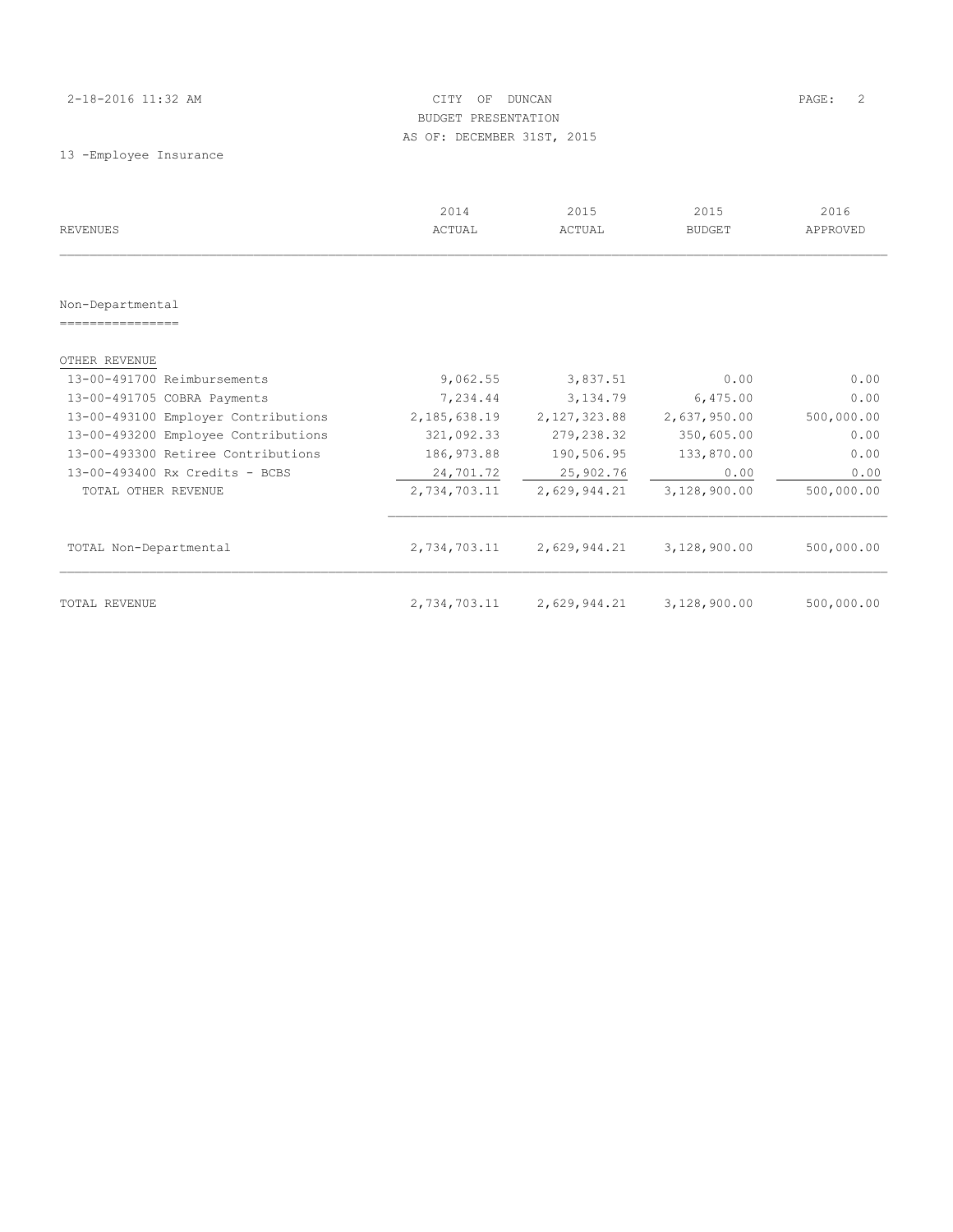| 2-18-2016 11:32 AM |  |  |  |  |  |  |  |
|--------------------|--|--|--|--|--|--|--|
|--------------------|--|--|--|--|--|--|--|

CITY OF DUNCAN PAGE: 3 BUDGET PRESENTATION AS OF: DECEMBER 31ST, 2015

13 -Employee Insurance

| EXPENDITURES                                       | 2014<br>ACTUAL           | 2015<br>ACTUAL          | 2015<br><b>BUDGET</b> | 2016<br>APPROVED |
|----------------------------------------------------|--------------------------|-------------------------|-----------------------|------------------|
|                                                    |                          |                         |                       |                  |
| Non-Departmental<br>----------------               |                          |                         |                       |                  |
|                                                    |                          |                         |                       |                  |
| PERSONAL SERVICES                                  |                          |                         |                       |                  |
| General Government<br>------------------           |                          |                         |                       |                  |
| PERSONAL SERVICES                                  |                          |                         |                       |                  |
| 13-07-510600 Employee/Retiree Insurance            | 51,485.37                | 50,880.75               | 418,940.00            | 0.00             |
| 13-07-510695 Claims - Kempton                      | 0.00                     | 0.00                    | 2,667,865.00          | 485,000.00       |
| 13-07-510696 Administrative Fees                   | 825.00                   | 41,988.50               | 41,845.00             | 15,000.00        |
| 13-07-510697 Office Supplies-Kempton               | 0.00                     | 0.00                    | 100.00                | 0.00             |
| TOTAL PERSONAL SERVICES                            | 52,310.37                | 92,869.25               | 3,128,750.00          | 500,000.00       |
| OTHER SERVICES & CHARGES                           |                          |                         |                       |                  |
| ADMINISTRATION                                     |                          |                         |                       |                  |
| 13-07-552500 Bank Svc Chgs-Kempton                 | 0.00                     | 0.00                    | 150.00                | 0.00             |
| TOTAL ADMINISTRATION                               | 0.00                     | 0.00                    | 150.00                | 0.00             |
| TOTAL General Government                           | 52,310.37                | 92,869.25               | 3,128,900.00          | 500,000.00       |
| Retirees                                           |                          |                         |                       |                  |
| ---------                                          |                          |                         |                       |                  |
| PERSONAL SERVICES                                  |                          |                         |                       |                  |
| 13-50-510690 Dental Claims                         | 15,207.20                | 26,501.18               | 0.00                  | 0.00             |
| 13-50-510691 Rx Claims                             | 94,803.93                | 94,028.55               | 0.00                  | 0.00             |
| 13-50-510695 Health Claims                         | 258,644.88               | 240,162.17              | 0.00                  | 0.00             |
| 13-50-510696 Admin Fees<br>TOTAL PERSONAL SERVICES | 37, 424.55<br>406,080.56 | 33,508.85<br>394,200.75 | 0.00<br>0.00          | 0.00<br>0.00     |
| TOTAL Retirees                                     | 406,080.56               | 394,200.75              | 0.00                  | 0.00             |
|                                                    |                          |                         |                       |                  |
| <b>BCBS</b><br>====                                |                          |                         |                       |                  |
| PERSONAL SERVICES                                  |                          |                         |                       |                  |
| 13-57-510690 Dental Claims-BCBS                    | 96,979.25                | 98,345.30               | 0.00                  | 0.00             |
| 13-57-510691 Rx Claims-BCBS                        | 454,719.64               | 501,414.30              | 0.00                  | 0.00             |
| 13-57-510695 Health Claims - BCBS                  | 1,517,466.18             | 1, 211, 440.70          | 0.00                  | 0.00             |
| 13-57-510696 Admin Fees - BCBS                     | 238,832.41               | 190,040.32              | 0.00                  | 0.00             |
| 13-57-510698 Stop Loss - BCBS                      | 137,288.62               | 306, 344.25             | 0.00                  | 0.00             |
| TOTAL PERSONAL SERVICES                            | 2,445,286.10             | 2,307,584.87            | 0.00                  | 0.00             |

 $\mathcal{L}_\text{max}$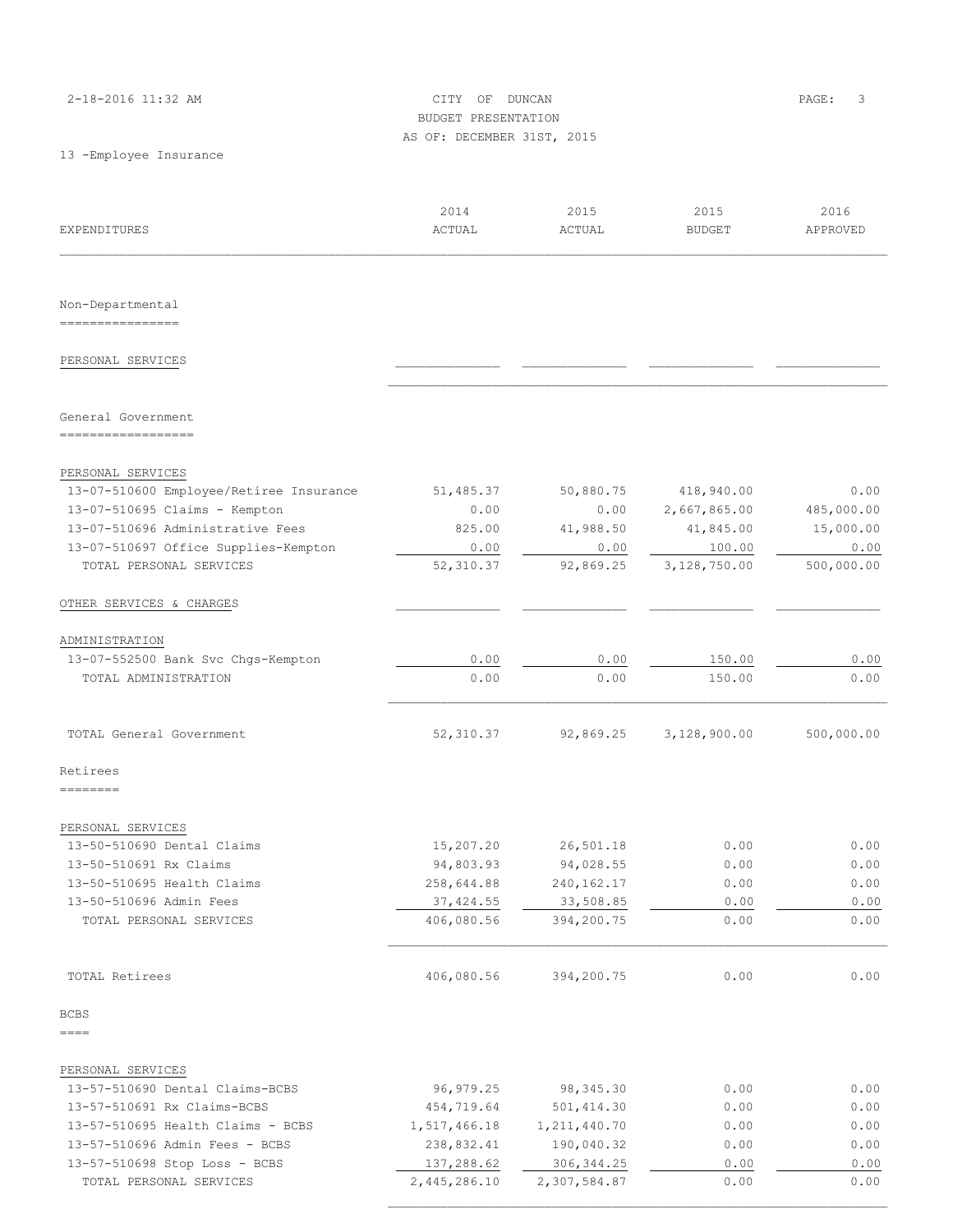# 2-18-2016 11:32 AM CITY OF DUNCAN PAGE: 4 BUDGET PRESENTATION AS OF: DECEMBER 31ST, 2015

13 -Employee Insurance

| <b>EXPENDITURES</b>        | 2014<br>ACTUAL | 2015<br>ACTUAL | 2015<br><b>BUDGET</b> | 2016<br>APPROVED |
|----------------------------|----------------|----------------|-----------------------|------------------|
|                            |                |                |                       |                  |
| COBRA Participants         |                |                |                       |                  |
|                            |                |                |                       |                  |
| PERSONAL SERVICES          |                |                |                       |                  |
| 13-99-510690 Dental Claims | 1,419.40       | 704.40         | 0.00                  | 0.00             |
| 13-99-510691 Rx Claims     | 2,288.99       | 9,150.55       | 0.00                  | 0.00             |
| 13-99-510695 Health Claims | 1,664.83       | 4,197.82       | 0.00                  | 0.00             |
| 13-99-510696 Admin Fees    | 1,599.39       | 474.42         | 0.00                  | 0.00             |
| TOTAL PERSONAL SERVICES    | 6,972.61       | 14,527.19      | 0.00                  | 0.00             |
| TOTAL COBRA Participants   | 6,972.61       | 14,527.19      | 0.00                  | 0.00             |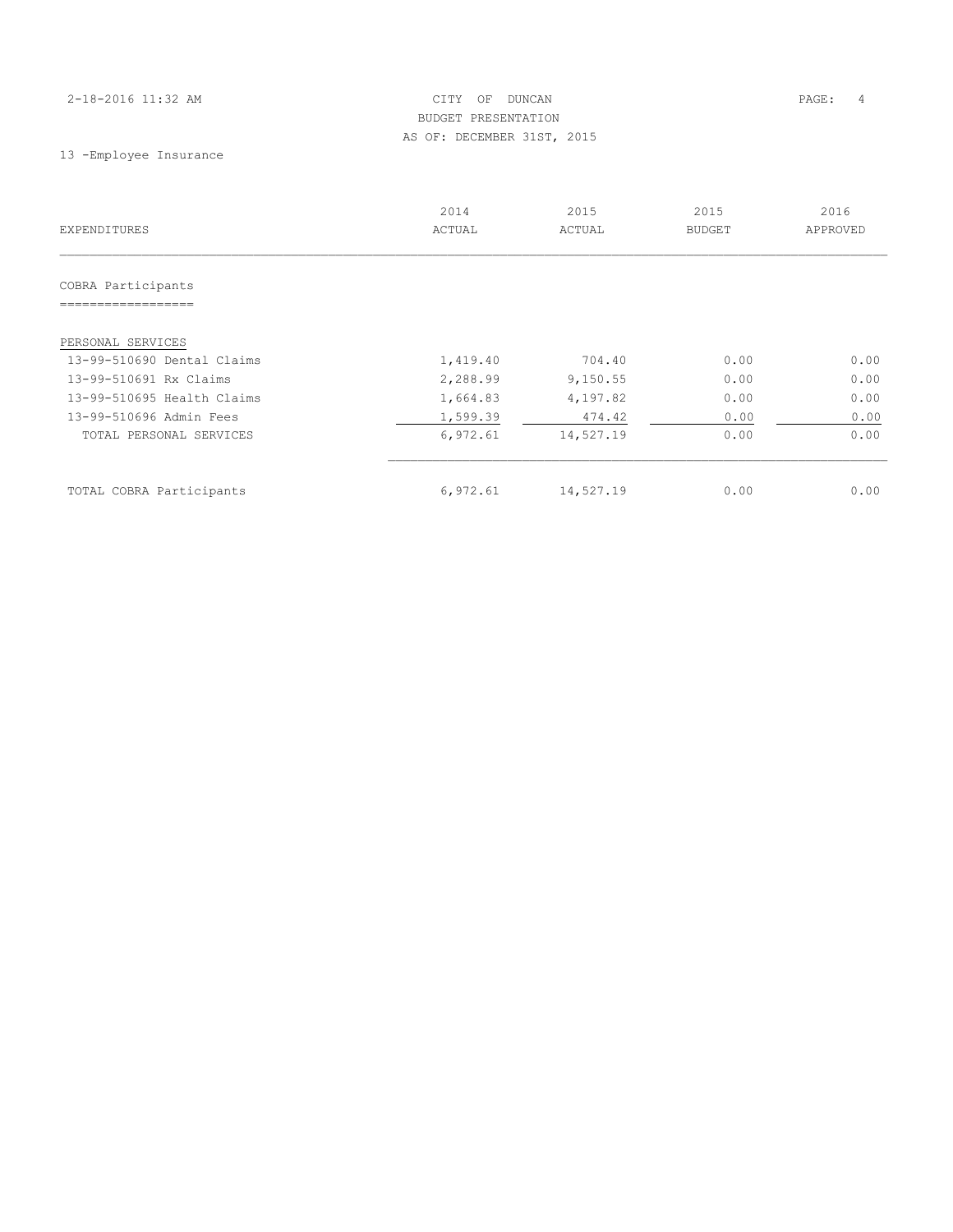| 2-18-2016 11:32 AM | CITY OF DUNCAN             | PAGE: 5 |  |
|--------------------|----------------------------|---------|--|
|                    | BUDGET PRESENTATION        |         |  |
|                    | AS OF: DECEMBER 31ST, 2015 |         |  |

13 -Employee Insurance

|                                       | 2014<br>ACTUAL                  | 2015<br>ACTUAL                                    | 2015<br>BUDGET | 2016<br>APPROVED |
|---------------------------------------|---------------------------------|---------------------------------------------------|----------------|------------------|
|                                       |                                 |                                                   |                |                  |
| FUND TOTAL REVENUE                    |                                 | 2, 734, 703.11 2, 629, 944.21 3, 128, 900.00      |                | 500,000.00       |
| FUND TOTAL EXPENDITURES               |                                 | 2,910,649.64 2,809,182.06 3,128,900.00 500,000.00 |                |                  |
| REVENUE OVER/(UNDER) EXPENDITURES     | $(175, 946.53)$ $(179, 237.85)$ |                                                   | 0.00           | 0.00             |
| OTHER FINANCING SOURCES & USES        |                                 |                                                   |                |                  |
| OTHER FINANCING SOURCES               |                                 |                                                   |                |                  |
| OTHER FINANCING USES                  |                                 |                                                   |                |                  |
|                                       |                                 |                                                   |                |                  |
| REVENUES & OTHER SOURCES OVER/(UNDER) |                                 |                                                   |                |                  |

|                           | ___ | -------------<br>______________ | _____<br>______________           | ___<br>______________ |      |
|---------------------------|-----|---------------------------------|-----------------------------------|-----------------------|------|
| EXPENDITURES & OTHER USES |     |                                 | $175, 946, 53$ ( $179, 237, 85$ ) | 0.00                  | 0.00 |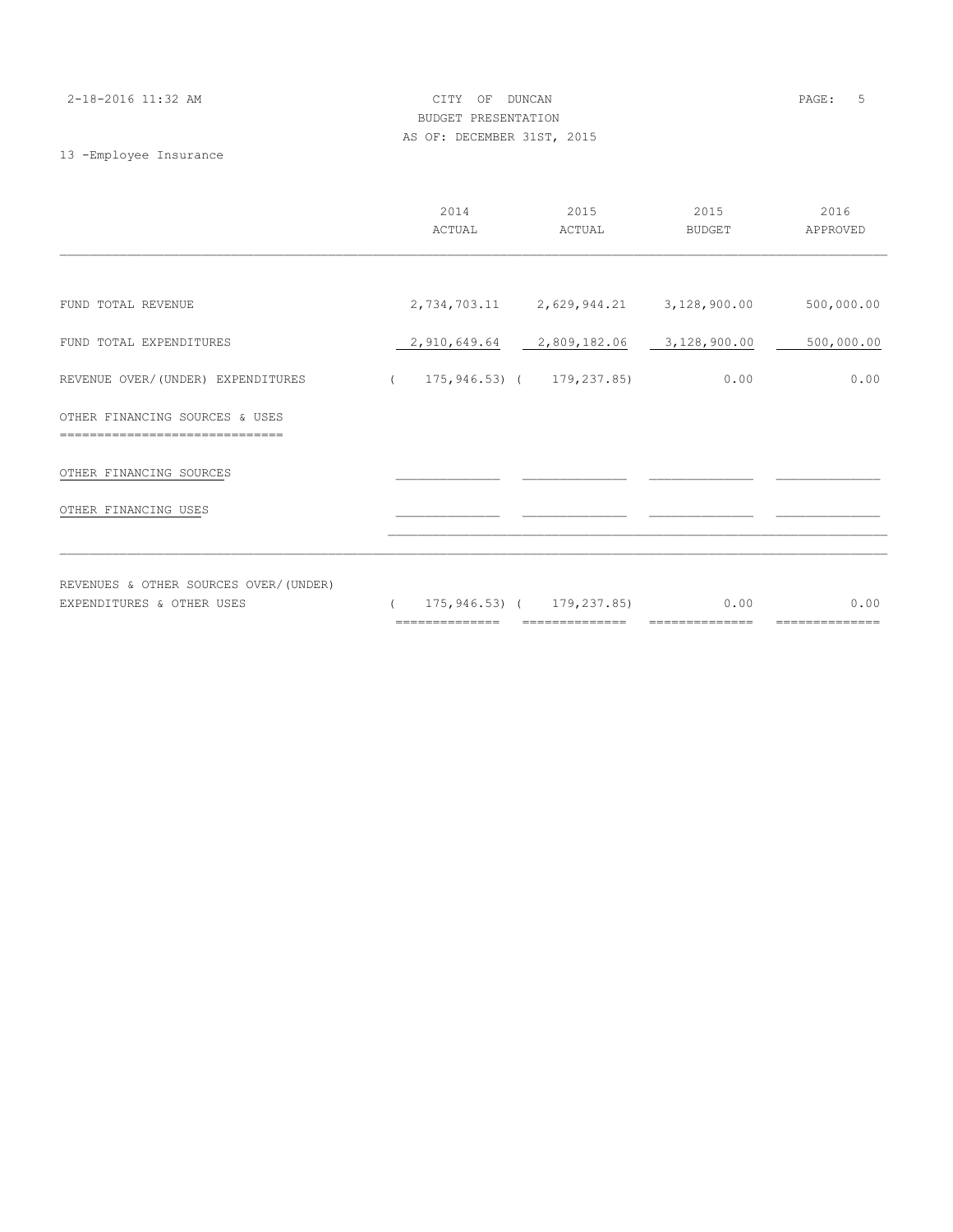|                                                | BUDGET PRESENTATION        |             |               |            |
|------------------------------------------------|----------------------------|-------------|---------------|------------|
|                                                | AS OF: DECEMBER 31ST, 2015 |             |               |            |
| 14 -Worker's Compensation<br>FINANCIAL SUMMARY |                            |             |               |            |
|                                                |                            |             |               |            |
|                                                | 2014                       | 2015        | 2015          | 2016       |
| ACCT#<br>ACCOUNT NAME                          | ACTUAL                     | ACTUAL      | <b>BUDGET</b> | APPROVED   |
|                                                |                            |             |               |            |
| REVENUE SUMMARY                                |                            |             |               |            |
| Non-Departmental                               | 626,085.72                 | 381,944.51  | 451,090.00    | 393,500.00 |
| TOTAL REVENUES                                 | 626,085.72                 | 381, 944.51 | 451,090.00    | 393,500.00 |
|                                                |                            |             |               |            |
| EXPENDITURE SUMMARY                            |                            |             |               |            |
| Non-Departmental                               |                            |             |               |            |
| Police Dept                                    |                            |             |               |            |
| WORKERS COMPENSATION                           | 100,851.82                 | 99,680.16   | 0.00          | 0.00       |
| TOTAL Police Dept                              | 100,851.82                 | 99,680.16   | 0.00          | 0.00       |
| Streets                                        |                            |             |               |            |
| WORKERS COMPENSATION                           | 45,298.90                  | 21, 263.38  | 0.00          | 0.00       |
| TOTAL Streets                                  | 45,298.90                  | 21, 263.38  | 0.00          | 0.00       |
| Fire Dept                                      |                            |             |               |            |
| WORKERS COMPENSATION                           | 16,525.36                  | 31, 227.67  | 0.00          | 0.00       |
| TOTAL Fire Dept                                | 16,525.36                  | 31, 227.67  | 0.00          | 0.00       |
| Water Distribution                             |                            |             |               |            |
| WORKERS COMPENSATION                           | 9,360.30                   | 21,301.27   | 10,945.00     | 0.00       |
| TOTAL Water Distribution                       | 9,360.30                   | 21,301.27   | 10,945.00     | 0.00       |
| Water Production                               |                            |             |               |            |
| WORKERS COMPENSATION                           | 12,569.57                  | 38, 123.83  | 9,027.00      | 0.00       |
| TOTAL Water Production                         | 12,569.57                  | 38, 123.83  | 9,027.00      | 0.00       |
| General Government                             |                            |             |               |            |
| OTHER SERVICES & CHARGES                       | 79,228.51                  | 108,047.11  | 115,000.00    | 105,100.00 |
| WORKERS COMPENSATION                           | 3,918.83                   | 25,638.04   | 271,491.00    | 288,400.00 |
| ADMINISTRATION                                 | 149.82                     | 0.00        | 0.00          | 0.00       |
| TOTAL General Government                       | 83,297.16                  | 133,685.15  | 386, 491.00   | 393,500.00 |
| Cemetery                                       |                            |             |               |            |
| Pollution Control                              |                            |             |               |            |

WORKERS COMPENSATION  $\underbrace{\hspace{1.5cm}0.00}_{0.00}$  0.00  $\underbrace{\hspace{1.5cm}295.39}_{0.00}$  0.00 0.00

2-18-2016 11:32 AM CITY OF DUNCAN PAGE: 1

TOTAL Pollution Control 0.00 295.39 0.00 0.00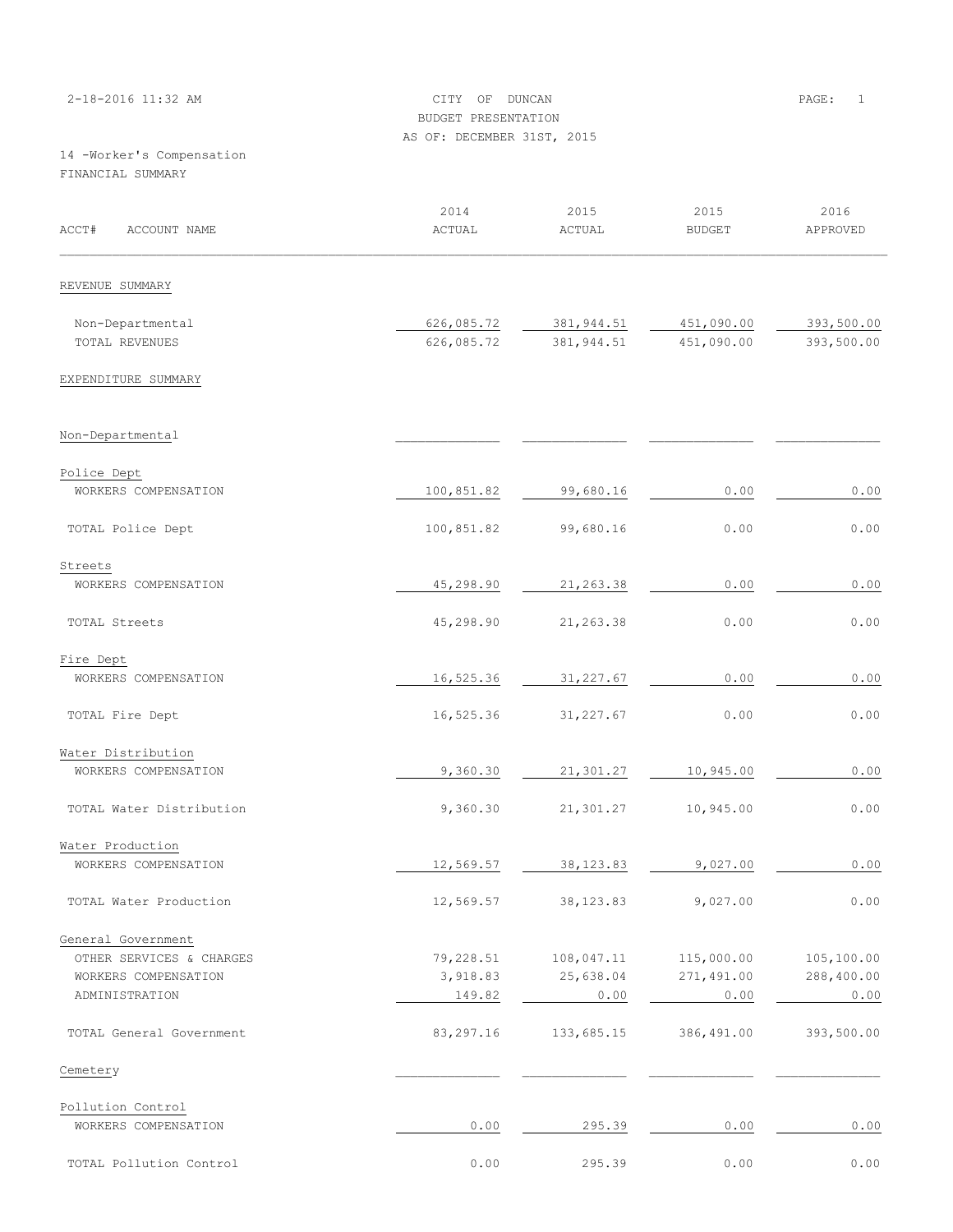|  |  |  | 2-18-2016 11:32 AM |  |  |  |
|--|--|--|--------------------|--|--|--|
|--|--|--|--------------------|--|--|--|

# CITY OF DUNCAN PAGE: 2 BUDGET PRESENTATION AS OF: DECEMBER 31ST, 2015

14 -Worker's Compensation FINANCIAL SUMMARY

| ACCT#<br>ACCOUNT NAME                                             | 2014<br>ACTUAL           | 2015<br>ACTUAL           | 2015<br><b>BUDGET</b>    | 2016<br>APPROVED         |
|-------------------------------------------------------------------|--------------------------|--------------------------|--------------------------|--------------------------|
| Library                                                           |                          |                          |                          |                          |
| WORKERS COMPENSATION                                              | 530.52                   | 1,736.39                 | 0.00                     | 0.00                     |
| TOTAL Library                                                     | 530.52                   | 1,736.39                 | 0.00                     | 0.00                     |
| Parks<br>WORKERS COMPENSATION                                     | 19,745.23                | 20,949.27                | 11,652.00                | 0.00                     |
| TOTAL Parks                                                       | 19,745.23                | 20,949.27                | 11,652.00                | 0.00                     |
| Code Enforcement<br>WORKERS COMPENSATION                          | 1,861.71                 | 15,012.71                | 0.00                     | 0.00                     |
| TOTAL Code Enforcement                                            | 1,861.71                 | 15,012.71                | 0.00                     | 0.00                     |
| Equipment Services<br>WORKERS COMPENSATION                        | 20,466.35                | 13,031.80                | 13,570.00                | 0.00                     |
| TOTAL Equipment Services                                          | 20,466.35                | 13,031.80                | 13,570.00                | 0.00                     |
| Lakes<br>WORKERS COMPENSATION                                     | 305.56                   | 0.00                     | 0.00                     | 0.00                     |
| TOTAL Lakes                                                       | 305.56                   | 0.00                     | 0.00                     | 0.00                     |
| Electric<br>WORKERS COMPENSATION                                  | 105,242.96               | 158,570.61               | 19,405.00                | 0.00                     |
| TOTAL Electric                                                    | 105,242.96               | 158,570.61               | 19,405.00                | 0.00                     |
| Community Labor<br>WORKERS COMPENSATION                           | 1,391.74                 | 29,902.92                | 0.00                     | 0.00                     |
| TOTAL Community Labor                                             | 1,391.74                 | 29,902.92                | 0.00                     | 0.00                     |
| Utility Billing<br>WORKERS COMPENSATION                           | 0.00                     | 337.98                   | 0.00                     | 0.00                     |
| TOTAL Utility Billing                                             | 0.00                     | 337.98                   | 0.00                     | 0.00                     |
| TOTAL EXPENDITURES                                                | 417, 447.18              | 585, 118.53              | 451,090.00               | 393,500.00               |
| REVENUES OVER/(UNDER) EXPENDITURES                                |                          | 208,638.54 ( 203,174.02) | 0.00                     | 0.00                     |
| OTHER FINANCING SOURCES<br>NET OTHER SOURCES & USES               | 601,656.38<br>601,656.38 | 368,749.92<br>368,749.92 | 418,750.00<br>418,750.00 | 373,500.00<br>373,500.00 |
| REVENUE & OTHER SOURCES OVER/(UNDER)<br>EXPENDITURES & OTHER USES | 810,294.92               | 165,575.90               | 418,750.00               | 373,500.00               |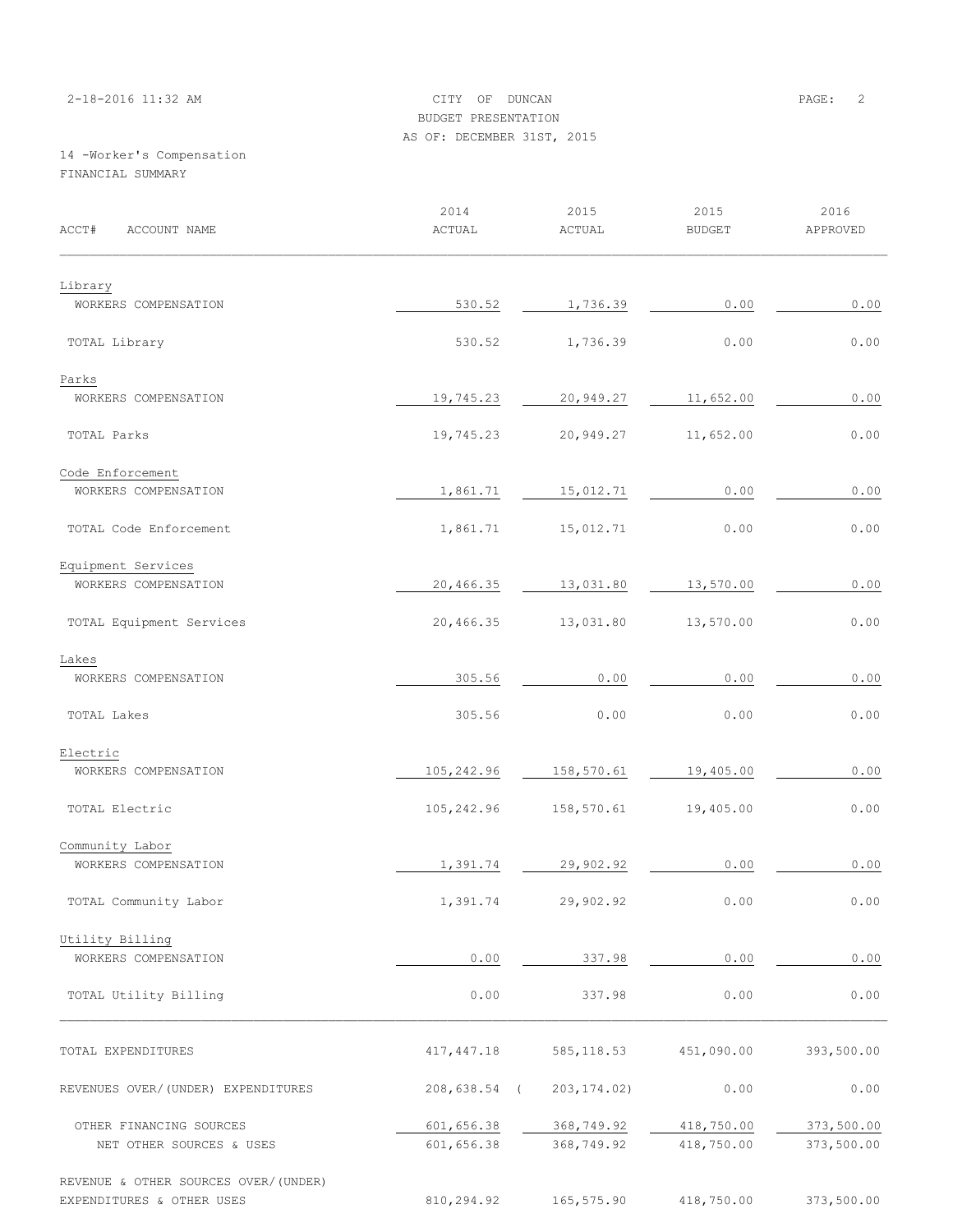# 2-18-2016 11:32 AM CITY OF DUNCAN PAGE: 3 BUDGET PRESENTATION AS OF: DECEMBER 31ST, 2015

| <b>REVENUES</b>                      | 2014<br>ACTUAL | 2015<br>ACTUAL | 2015<br><b>BUDGET</b> | 2016<br>APPROVED |
|--------------------------------------|----------------|----------------|-----------------------|------------------|
|                                      |                |                |                       |                  |
| Non-Departmental                     |                |                |                       |                  |
| ================                     |                |                |                       |                  |
| INTEREST                             |                |                |                       |                  |
| 14-00-470100 Interest - Investments  | 327.63         | 135.11         | 0.00                  | 0.00             |
| 14-00-470200 Interest - Bank Account | 0.00           | 14.48          | 0.00                  | 0.00             |
| TOTAL INTEREST                       | 327.63         | 149.59         | 0.00                  | 0.00             |
| OTHER REVENUE                        |                |                |                       |                  |
| 14-00-491700 Annuity Payments        | 13,057.04      | 13,045.00      | 22,340.00             | 20,000.00        |
| 14-00-491800 Miscellaneous Revenue   | 11,044.67      | 0.00           | 10,000.00             | 0.00             |
| TOTAL OTHER REVENUE                  | 24,101.71      | 13,045.00      | 32,340.00             | 20,000.00        |
| TOTAL Non-Departmental               | 24,429.34      | 13,194.59      | 32,340.00             | 20,000.00        |
|                                      |                |                |                       |                  |
| TOTAL REVENUE                        | 24,429.34      | 13,194.59      | 32,340.00             | 20,000.00        |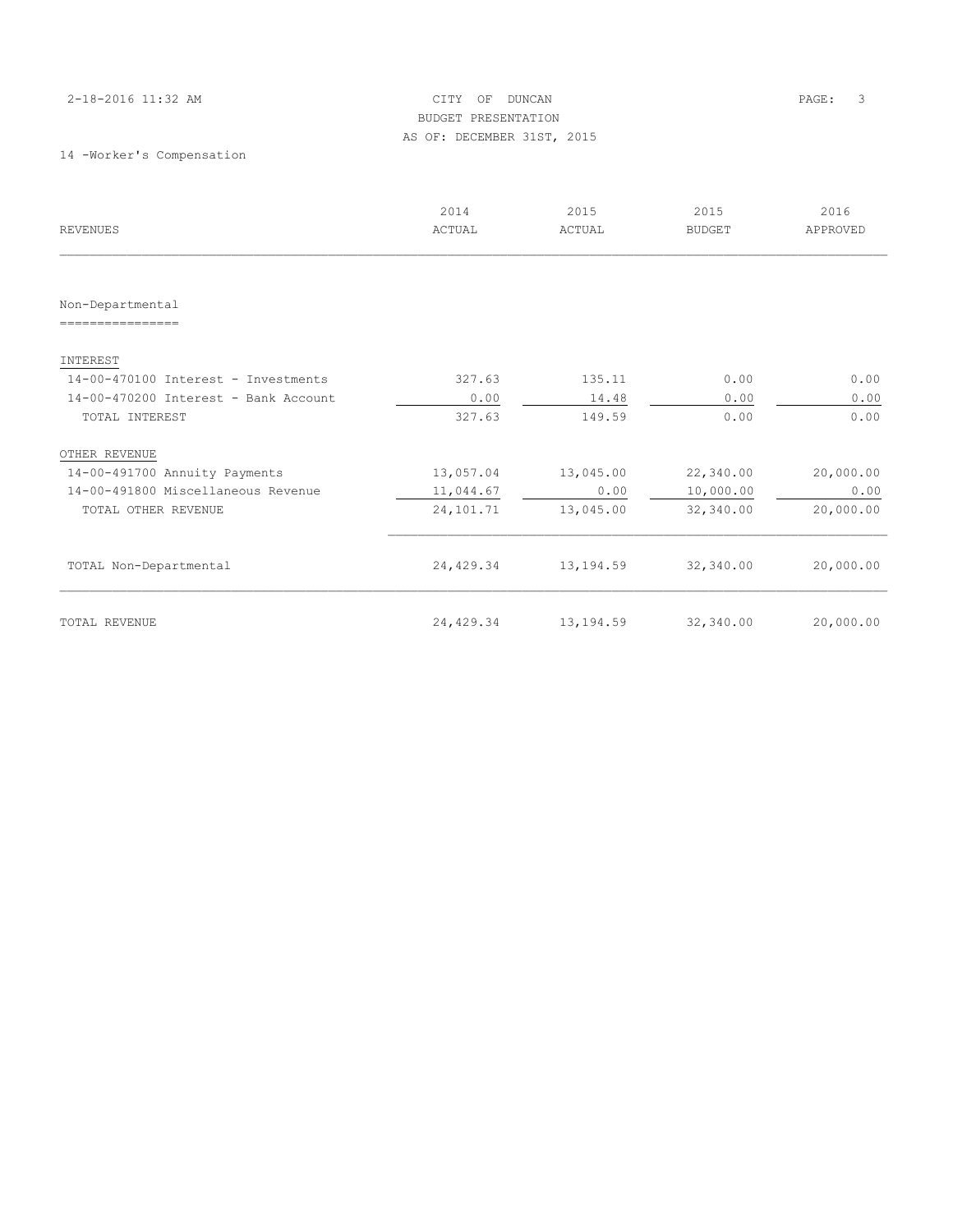# 2-18-2016 11:32 AM CITY OF DUNCAN PAGE: 4 BUDGET PRESENTATION AS OF: DECEMBER 31ST, 2015

| EXPENDITURES                                | 2014<br>ACTUAL | 2015<br>ACTUAL | 2015<br><b>BUDGET</b> | 2016<br>APPROVED |
|---------------------------------------------|----------------|----------------|-----------------------|------------------|
|                                             |                |                |                       |                  |
| Non-Departmental<br>================        |                |                |                       |                  |
|                                             |                |                |                       |                  |
| PERSONAL SERVICES                           |                |                |                       |                  |
| Police Dept<br>===========                  |                |                |                       |                  |
| WORKERS COMPENSATION                        |                |                |                       |                  |
| 14-01-540000 Worker's Compensation Judgemen | 47,289.04      | 62,985.00      | 0.00                  | 0.00             |
| 14-01-540100 Worker's Comp Hospital         | 18,576.15      | 12,896.09      | 0.00                  | 0.00             |
| 14-01-540200 Worker's Comp Prescriptions    | 1,454.08       | 1,368.89       | 0.00                  | 0.00             |
| 14-01-540300 Worker's Comp Medical Service  | 21,941.60      | 14,013.59      | 0.00                  | 0.00             |
| 14-01-540400 Worker's Comp Benefits         | 517.15         | 0.00           | 0.00                  | 0.00             |
| 14-01-540500 Worker's Comp Reimbursements   | 3,133.10       | 4,182.34       | 0.00                  | 0.00             |
| 14-01-540600 Worker's Comp Attorney Fees    | 6,119.79       | 2,592.49       | 0.00                  | 0.00             |
| 14-01-540700 Worker's Comp Tax              | 1,820.91       | 1,641.76       | 0.00                  | 0.00             |
| TOTAL WORKERS COMPENSATION                  | 100,851.82     | 99,680.16      | 0.00                  | 0.00             |
| TOTAL Police Dept                           | 100,851.82     | 99,680.16      | 0.00                  | 0.00             |
| Streets<br>--------                         |                |                |                       |                  |
|                                             |                |                |                       |                  |
| WORKERS COMPENSATION                        |                |                |                       |                  |
| 14-02-540000 Worker's Compensation Judgemen | 0.00           | 16,924.23      | 0.00                  | 0.00             |
| 14-02-540100 Worker's Comp Hospital         | $6, 125.05$ (  | 603.01)        | 0.00                  | 0.00             |
| 14-02-540200 Worker's Comp Prescriptions    | 507.75         | 0.00           | 0.00                  | 0.00             |
| 14-02-540300 Worker's Comp Medical Service  | 12,484.29      | 2,934.18       | 0.00                  | 0.00             |
| 14-02-540400 Worker's Comp Benefits         | $18,542.21$ (  | $305.56$ )     | 0.00                  | 0.00             |
| 14-02-540500 Worker's Comp Reimbursements   | 2,024.65       | 0.00           | 0.00                  | 0.00             |
| 14-02-540600 Worker's Comp Attorney Fees    | 5,614.95       | 1,729.60       | 0.00                  | 0.00             |
| 14-02-540700 Worker's Comp Tax              | 0.00           | 583.94         | 0.00                  | 0.00             |
| TOTAL WORKERS COMPENSATION                  | 45,298.90      | 21,263.38      | 0.00                  | 0.00             |
| TOTAL Streets                               | 45,298.90      | 21,263.38      | 0.00                  | 0.00             |
| Fire Dept                                   |                |                |                       |                  |
| =========                                   |                |                |                       |                  |
| WORKERS COMPENSATION                        |                |                |                       |                  |
| 14-04-540100 Worker's Comp Hospital         | 10,643.02      | 6,719.31       | 0.00                  | 0.00             |
| 14-04-540200 Worker's Comp Prescriptions    | 2,528.67       | 2,368.60       | 0.00                  | 0.00             |
| 14-04-540300 Worker's Comp Medical Service  | 2,486.41       | 20,205.64      | 0.00                  | 0.00             |
| 14-04-540400 Worker's Comp Benefits         | 308.86         | 0.00           | 0.00                  | 0.00             |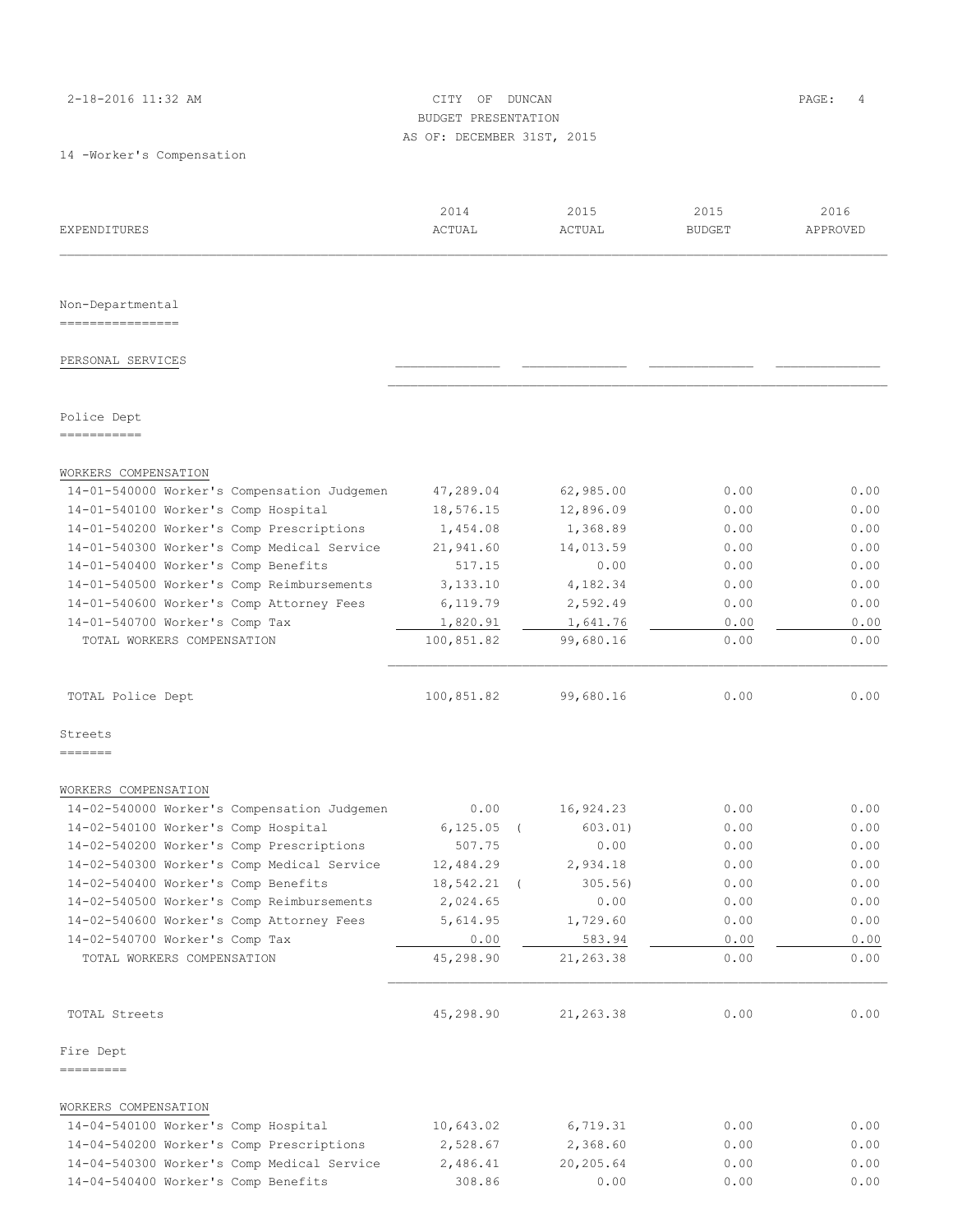## 2-18-2016 11:32 AM CITY OF DUNCAN PAGE: 5 BUDGET PRESENTATION AS OF: DECEMBER 31ST, 2015

| EXPENDITURES                               | 2014<br>ACTUAL | 2015<br>ACTUAL | 2015<br><b>BUDGET</b> | 2016<br>APPROVED |
|--------------------------------------------|----------------|----------------|-----------------------|------------------|
| 14-04-540500 Worker's Comp Reimbursements  | 235.90         | 753.77         | 0.00                  | 0.00             |
| 14-04-540600 Worker's Comp Attorney Fees   | 322.50         | 1,180.35       | 0.00                  | 0.00             |
| TOTAL WORKERS COMPENSATION                 | 16,525.36      | 31,227.67      | 0.00                  | 0.00             |
| TOTAL Fire Dept                            | 16,525.36      | 31, 227.67     | 0.00                  | 0.00             |
| Water Distribution<br>-------------------  |                |                |                       |                  |
| WORKERS COMPENSATION                       |                |                |                       |                  |
| 14-05-540100 Worker's Comp Hospital        | 0.00           | 448.36         | 0.00                  | 0.00             |
| 14-05-540200 Worker's Comp Prescriptions   | 4,439.59       | 4,922.77       | 0.00                  | 0.00             |
| 14-05-540300 Worker's Comp Medical Service | 4,920.71       | 4,984.66       | 0.00                  | 0.00             |
| 14-05-540800 Workers Comp Annuity          | 0.00           | 10,945.48      | 10,945.00             | 0.00             |
| TOTAL WORKERS COMPENSATION                 | 9,360.30       | 21,301.27      | 10,945.00             | 0.00             |
| TOTAL Water Distribution                   | 9,360.30       | 21,301.27      | 10,945.00             | 0.00             |
| Water Production                           |                |                |                       |                  |
| WORKERS COMPENSATION                       |                |                |                       |                  |
| 14-06-540100 Worker's Comp Hospital        | 1,692.88       | 7,672.83       | 0.00                  | 0.00             |
| 14-06-540300 Worker's Comp Medical Service | 1,538.20       | 3,607.28       | 0.00                  | 0.00             |
| 14-06-540400 Worker's Comp Benefits        | 0.00           | 16,917.88      | 0.00                  | 0.00             |
| 14-06-540500 Worker's Comp Reimbursements  | 0.00           | 150.36         | 0.00                  | 0.00             |
| 14-06-540600 Worker's Comp Attorney Fees   | 0.00           | 500.00         | 0.00                  | 0.00             |
| 14-06-540700 Worker's Comp Tax             | 311.29         | 248.28         | 0.00                  | 0.00             |
| 14-06-540800 Worker's Comp Annuity         | 9,027.20       | 9,027.20       | 9,027.00              | 0.00             |
| TOTAL WORKERS COMPENSATION                 | 12,569.57      | 38, 123.83     | 9,027.00              | 0.00             |
| TOTAL Water Production                     | 12,569.57      | 38,123.83      | 9,027.00              | 0.00             |
| General Government<br>-------------------  |                |                |                       |                  |
| OTHER SERVICES & CHARGES                   |                |                |                       |                  |
| 14-07-523300 General Insurance             | 53,970.00      | 77,473.00      | 58,000.00             | 75,000.00        |
| 14-07-524200 Contract Services             | 25, 245.89     | 30,560.92      | 36,000.00             | 30,000.00        |
| 14-07-524250 Other Fees                    | 12.62          | 13.19          | 21,000.00             | 100.00           |
| TOTAL OTHER SERVICES & CHARGES             | 79,228.51      | 108,047.11     | 115,000.00            | 105,100.00       |
| WORKERS COMPENSATION                       |                |                |                       |                  |
| 14-07-540400 Worker's Comp Benefits        | 0.00           | 0.00           | 0.00                  | 288,400.00       |
| 14-07-540700 Worker's Comp Tax             | 3,918.83       | 3,025.79       | 4,000.00              | 0.00             |
| 14-07-540800 Worker's Comp Annuity         | 0.00           | 22,612.25      | 0.00                  | 0.00             |
| 14-07-540950 Workers Comp Allowance        | 0.00           | 0.00           | 267,491.00            | 0.00             |
| TOTAL WORKERS COMPENSATION                 | 3,918.83       | 25,638.04      | 271,491.00            | 288,400.00       |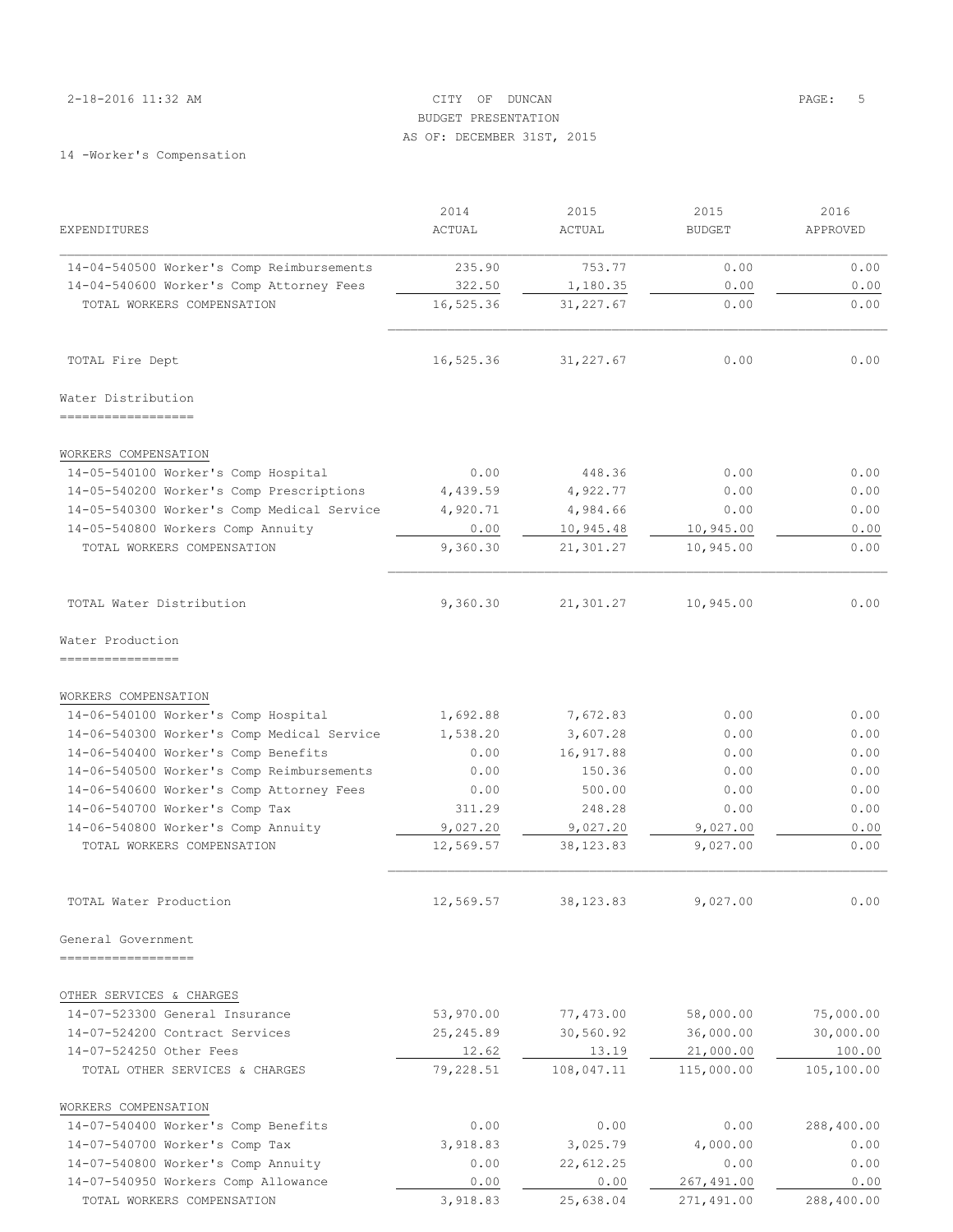| 2-18-2016 11:32 AM        | CITY OF DUNCAN             | PAGE: | - 6 |
|---------------------------|----------------------------|-------|-----|
|                           | BUDGET PRESENTATION        |       |     |
|                           | AS OF: DECEMBER 31ST, 2015 |       |     |
| 14 -Worker's Compensation |                            |       |     |

| EXPENDITURES              | 2014<br>ACTUAL | 2015<br>ACTUAL | 2015<br><b>BUDGET</b> | 2016<br>APPROVED |
|---------------------------|----------------|----------------|-----------------------|------------------|
|                           |                |                |                       |                  |
| ADMINISTRATION            |                |                |                       |                  |
| 14-07-552500 Bank Charges | 149.82         | 0.00           | 0.00                  | 0.00             |
| TOTAL ADMINISTRATION      | 149.82         | 0.00           | 0.00                  | 0.00             |
| EXP CATG 559-999          |                |                |                       |                  |
| TOTAL General Government  | 83,297.16      | 133,685.15     | 386,491.00            | 393,500.00       |

Cemetery

========

#### WORKERS COMPENSATION \_\_\_\_\_\_\_\_\_\_\_\_\_\_ \_\_\_\_\_\_\_\_\_\_\_\_\_\_ \_\_\_\_\_\_\_\_\_\_\_\_\_\_ \_\_\_\_\_\_\_\_\_\_\_\_\_\_

Pollution Control

=================

#### WORKERS COMPENSATION

| 14-10-540300 Worker's Comp Medical Service | 0.00      | 295.39    | 0.00      | 0.00 |
|--------------------------------------------|-----------|-----------|-----------|------|
| TOTAL WORKERS COMPENSATION                 | 0.00      | 295.39    | 0.00      | 0.00 |
| TOTAL Pollution Control                    | 0.00      | 295.39    | 0.00      | 0.00 |
| Library                                    |           |           |           |      |
| =======                                    |           |           |           |      |
| WORKERS COMPENSATION                       |           |           |           |      |
| 14-11-540300 Worker's Comp Medical Service | 504.76    | 1,736.39  | 0.00      | 0.00 |
| 14-11-540500 Worker's Comp Reimbursements  | 25.76     | 0.00      | 0.00      | 0.00 |
| TOTAL WORKERS COMPENSATION                 | 530.52    | 1,736.39  | 0.00      | 0.00 |
| TOTAL Library                              | 530.52    | 1,736.39  | 0.00      | 0.00 |
| Parks                                      |           |           |           |      |
| =====                                      |           |           |           |      |
| WORKERS COMPENSATION                       |           |           |           |      |
| 14-12-540200 Worker's Comp Prescriptions   | 1,554.68  | 2,750.40  | 0.00      | 0.00 |
| 14-12-540300 Worker's Comp Medical Service | 6, 166.95 | 6,242.24  | 0.00      | 0.00 |
| 14-12-540500 Worker's Comp Reimbursements  | 371.96    | 304.99    | 0.00      | 0.00 |
| 14-12-540800 Workers Comp Annuity          | 11,651.64 | 11,651.64 | 11,652.00 | 0.00 |
| TOTAL WORKERS COMPENSATION                 | 19,745.23 | 20,949.27 | 11,652.00 | 0.00 |
|                                            |           |           |           |      |

 $\mathcal{L}_\text{max}$ 

TOTAL Parks 19,745.23 20,949.27 11,652.00 0.00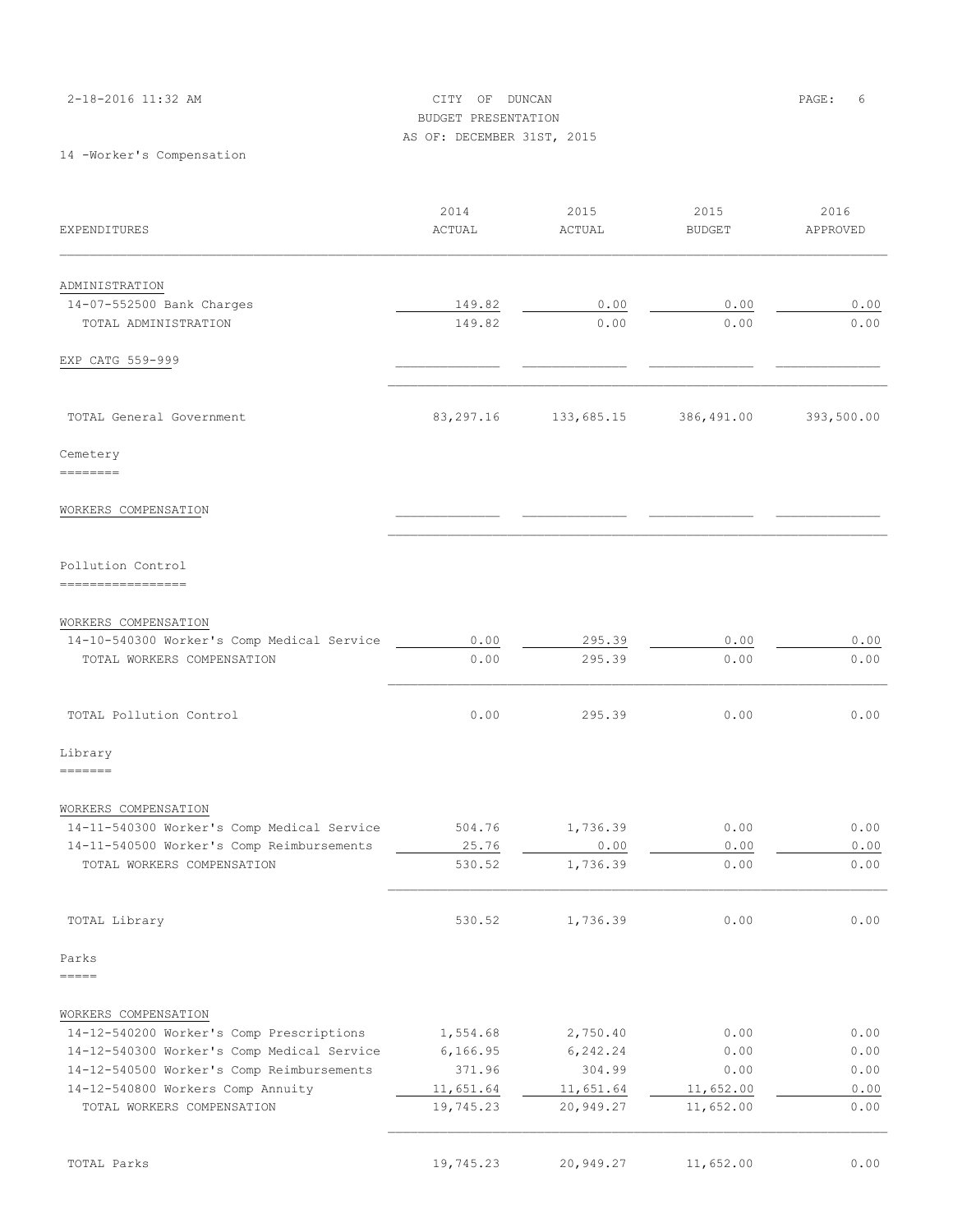# 2-18-2016 11:32 AM CITY OF DUNCAN PAGE: 7 BUDGET PRESENTATION AS OF: DECEMBER 31ST, 2015

| EXPENDITURES                                | 2014<br>ACTUAL | 2015<br>ACTUAL | 2015<br><b>BUDGET</b> | 2016<br>APPROVED |
|---------------------------------------------|----------------|----------------|-----------------------|------------------|
|                                             |                |                |                       |                  |
| Code Enforcement<br>________________        |                |                |                       |                  |
|                                             |                |                |                       |                  |
| WORKERS COMPENSATION                        |                |                |                       |                  |
| 14-15-540100 Worker's Comp Hospital         | 382.63         | 6,445.78       | 0.00                  | 0.00             |
| 14-15-540300 Worker's Comp Medical Service  | 1,479.08       | 3,699.47       | 0.00                  | 0.00             |
| 14-15-540400 Worker's Comp Benefits         | 0.00           | 4,867.46       | 0.00                  | 0.00             |
| TOTAL WORKERS COMPENSATION                  | 1,861.71       | 15,012.71      | 0.00                  | 0.00             |
| TOTAL Code Enforcement                      | 1,861.71       | 15,012.71      | 0.00                  | 0.00             |
| Equipment Services                          |                |                |                       |                  |
| ------------------                          |                |                |                       |                  |
| WORKERS COMPENSATION                        |                |                |                       |                  |
| 14-18-540100 Worker's Comp Hospital         | 6, 156.20      | 0.00           | 0.00                  | 0.00             |
| 14-18-540200 Worker's Comp Prescriptions    | 190.78         | 34.95          | 0.00                  | 0.00             |
| 14-18-540300 Worker's Comp Medical Service  | 5,146.02       | 2,409.67       | 0.00                  | 0.00             |
| 14-18-540400 Worker's Comp Benefits         | 6,722.95       | 3,413.19       | 0.00                  | 0.00             |
| 14-18-540500 Worker's Comp Reimbursements   | 666.75         | 0.00           | 0.00                  | 0.00             |
| 14-18-540700 Worker's Comp Tax              | 753.48         | 593.65         | 0.00                  | 0.00             |
| 14-18-540800 Worker's Comp Annuity          | 830.17         | 6,580.34       | 13,570.00             | 0.00             |
| TOTAL WORKERS COMPENSATION                  | 20,466.35      | 13,031.80      | 13,570.00             | 0.00             |
| TOTAL Equipment Services                    | 20,466.35      | 13,031.80      | 13,570.00             | 0.00             |
| Lakes                                       |                |                |                       |                  |
| =====                                       |                |                |                       |                  |
| WORKERS COMPENSATION                        |                |                |                       |                  |
| 14-20-540400 Worker's Comp Benefits         | 305.56         | 0.00           | 0.00                  | 0.00             |
| TOTAL WORKERS COMPENSATION                  | 305.56         | 0.00           | 0.00                  | 0.00             |
| TOTAL Lakes                                 | 305.56         | 0.00           | 0.00                  | 0.00             |
| Electric                                    |                |                |                       |                  |
| ========                                    |                |                |                       |                  |
| WORKERS COMPENSATION                        |                |                |                       |                  |
| 14-21-540000 Worker's Compensation Judgemen | 982.60         | 17,558.97      | 0.00                  | 0.00             |
| 14-21-540100 Worker's Comp Hospital         | 18,426.61      | 44, 213.43     | 0.00                  | 0.00             |
| 14-21-540200 Worker's Comp Prescriptions    | 1,551.07       | 6,003.01       | 0.00                  | 0.00             |
| 14-21-540300 Worker's Comp Medical Service  | 53,842.90      | 48, 171.29     | 0.00                  | 0.00             |
| 14-21-540400 Worker's Comp Benefits         | 6,742.80       | 16,047.78      | 0.00                  | 0.00             |
| 14-21-540500 Worker's Comp Reimbursements   | 1,425.67       | 3,352.91       | 0.00                  | 0.00             |
| 14-21-540600 Worker's Comp Attorney Fees    | 2,867.51       | 3,365.67       | 0.00                  | 0.00             |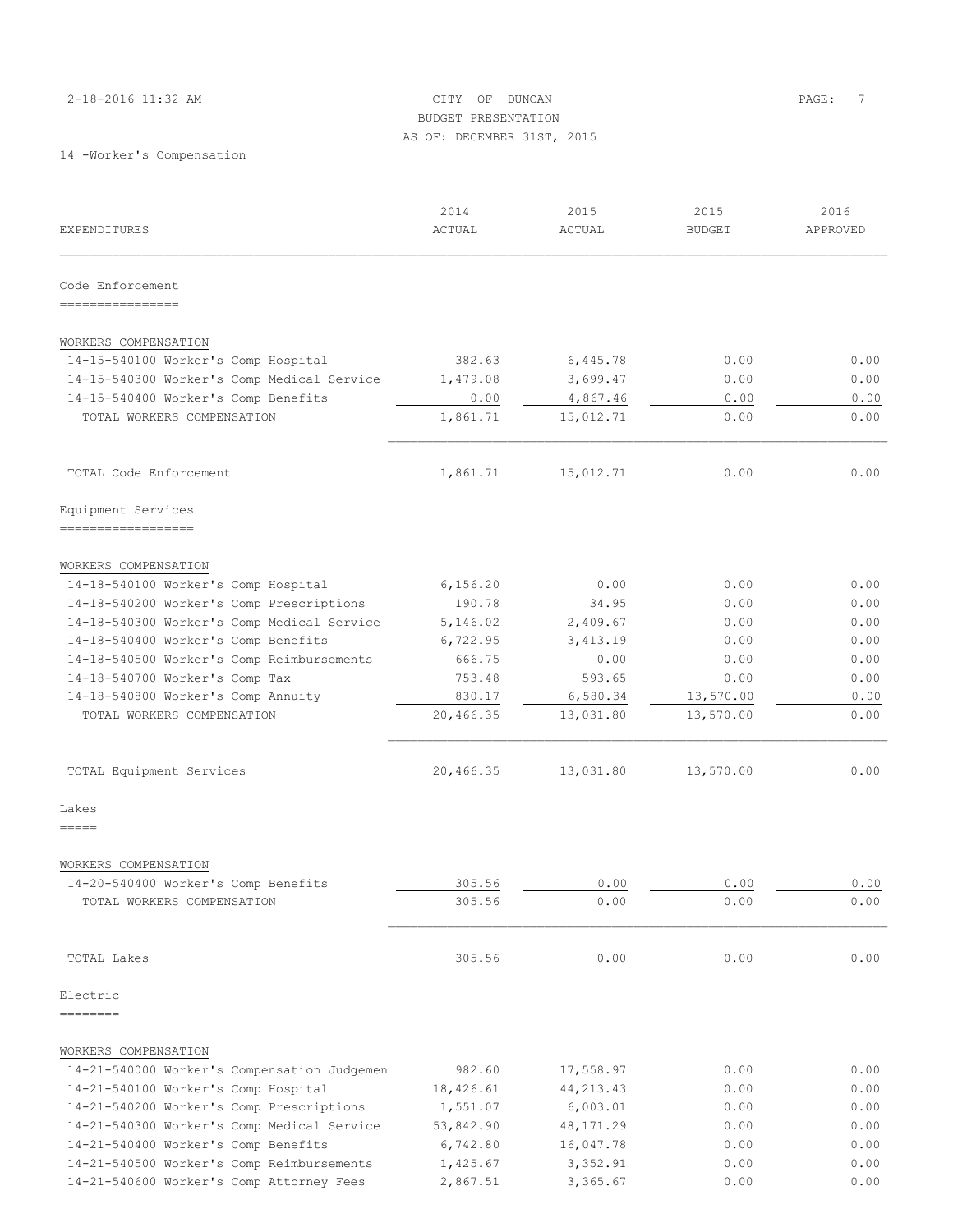#### 2-18-2016 11:32 AM CITY OF DUNCAN PAGE: 8 BUDGET PRESENTATION AS OF: DECEMBER 31ST, 2015

|                                             | 2014               | 2015       | 2015          | 2016     |
|---------------------------------------------|--------------------|------------|---------------|----------|
| EXPENDITURES                                | <b>ACTUAL</b>      | ACTUAL     | <b>BUDGET</b> | APPROVED |
| 14-21-540700 Worker's Comp Tax              | 0.00               | 453.75     | 0.00          | 0.00     |
| 14-21-540800 Workers Comp Annuity           | 19,403.80          | 19,403.80  | 19,405.00     | 0.00     |
| TOTAL WORKERS COMPENSATION                  | 105,242.96         | 158,570.61 | 19,405.00     | 0.00     |
| TOTAL Electric                              | 105,242.96         | 158,570.61 | 19,405.00     | 0.00     |
| Community Labor                             |                    |            |               |          |
| WORKERS COMPENSATION                        |                    |            |               |          |
| 14-22-540000 Worker's Compensation Judgemen | 0.00               | 27,740.00  | 0.00          | 0.00     |
| 14-22-540200 Worker's Comp Prescriptions    | 67.83              | 20.38      | 0.00          | 0.00     |
| 14-22-540300 Worker's Comp Medical Service  | 1,323.91           | 887.70     | 0.00          | 0.00     |
| 14-22-540400 Worker's Comp Benefits         | 0.00<br>$\sqrt{2}$ | 285.00     | 0.00          | 0.00     |
| 14-22-540600 Workers Comp Attorney Fees     | 0.00               | 784.80     | 0.00          | 0.00     |
| 14-22-540700 Taxes- special WC              | 0.00               | 755.04     | 0.00          | 0.00     |
| TOTAL WORKERS COMPENSATION                  | 1,391.74           | 29,902.92  | 0.00          | 0.00     |
| TOTAL Community Labor                       | 1,391.74           | 29,902.92  | 0.00          | 0.00     |
| Utility Billinq<br>----------------         |                    |            |               |          |
| WORKERS COMPENSATION                        |                    |            |               |          |
| 14-28-540200 Worker's Comp Prescriptions    | 0.00               | 31.50      | 0.00          | 0.00     |
| 14-28-540300 Worker's Comp Medical Service  | 0.00               | 306.48     | 0.00          | 0.00     |
| TOTAL WORKERS COMPENSATION                  | 0.00               | 337.98     | 0.00          | 0.00     |
| TOTAL Utility Billing                       | 0.00               | 337.98     | 0.00          | 0.00     |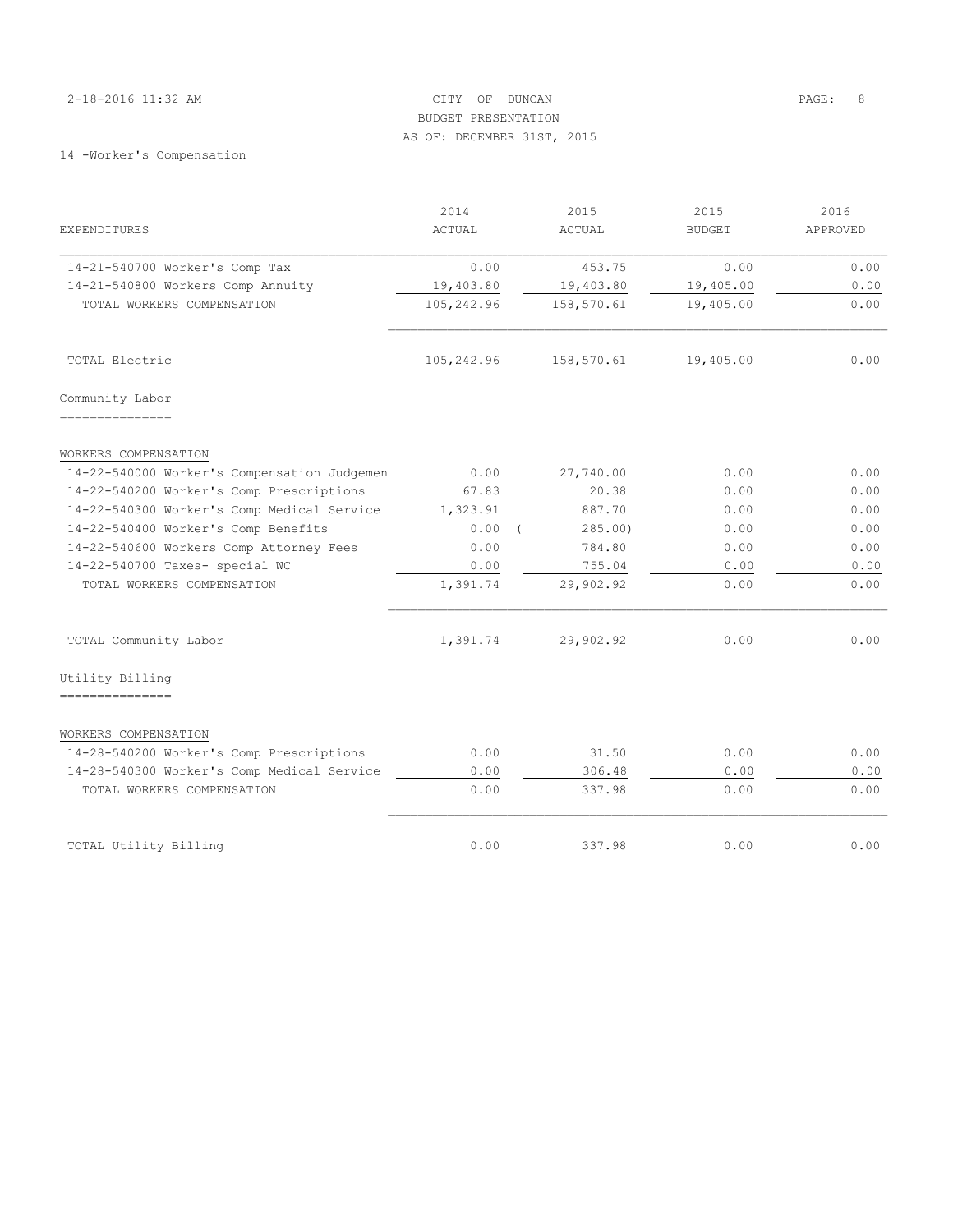14 -Worker's Compensation

|                                                                    | 2014<br>ACTUAL | 2015<br>ACTUAL                                     | 2015<br><b>BUDGET</b> | 2016<br>APPROVED |
|--------------------------------------------------------------------|----------------|----------------------------------------------------|-----------------------|------------------|
|                                                                    |                |                                                    |                       |                  |
| FUND TOTAL REVENUE                                                 |                | 24,429.34 13,194.59                                | 32,340.00             | 20,000.00        |
| FUND TOTAL EXPENDITURES                                            | 417,447.18     | 585,118.53                                         | 451,090.00            | 393,500.00       |
| REVENUE OVER/(UNDER) EXPENDITURES                                  |                | 393,017.84) (571,923.94) (418,750.00) (373,500.00) |                       |                  |
| OTHER FINANCING SOURCES & USES<br>========================         |                |                                                    |                       |                  |
| OTHER FINANCING SOURCES                                            |                |                                                    |                       |                  |
| OTHER FINANCING USES                                               |                |                                                    |                       |                  |
|                                                                    |                |                                                    |                       |                  |
| REVENUES & OTHER SOURCES OVER/(UNDER)<br>EXPENDITURES & OTHER USES |                | 393,017.84) (571,923.94) (418,750.00) (373,500.00) |                       |                  |

============== ============== ============== ==============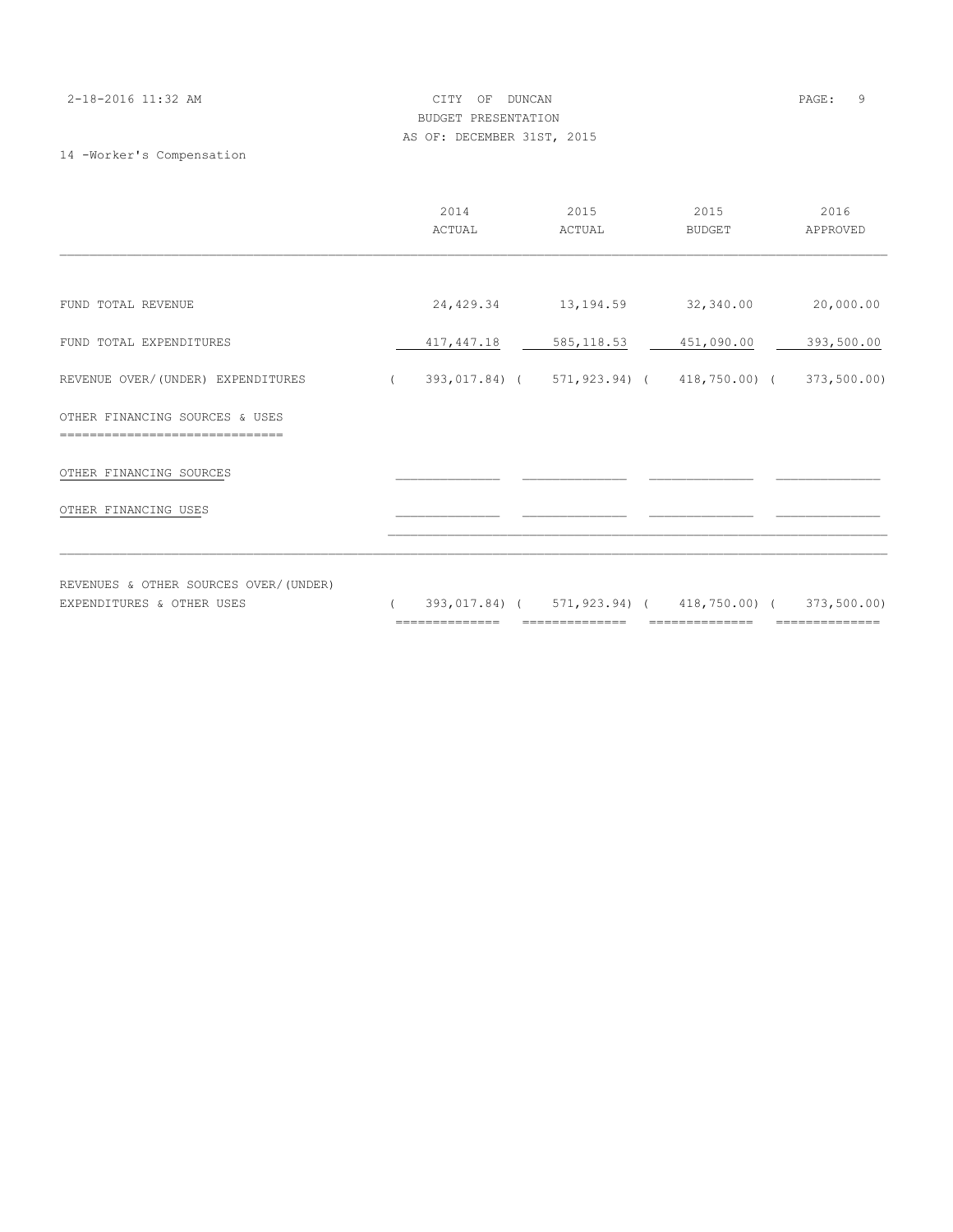| 2-18-2016 11:32 AM                           | CITY OF DUNCAN<br>BUDGET PRESENTATION | PAGE:<br>$\mathbf{1}$ |                       |                  |  |
|----------------------------------------------|---------------------------------------|-----------------------|-----------------------|------------------|--|
|                                              | AS OF: DECEMBER 31ST, 2015            |                       |                       |                  |  |
| 15 -Capital Improvement<br>FINANCIAL SUMMARY |                                       |                       |                       |                  |  |
| ACCT#<br>ACCOUNT NAME                        | 2014<br>ACTUAL                        | 2015<br>ACTUAL        | 2015<br><b>BUDGET</b> | 2016<br>APPROVED |  |
| REVENUE SUMMARY                              |                                       |                       |                       |                  |  |
| Non-Departmental                             | 4,705,765.33                          | 4,520,813.25          | 4,010,000.00          | 4,500,000.00     |  |
| TOTAL REVENUES                               | 4,705,765.33                          | 4,520,813.25          | 4,010,000.00          | 4,500,000.00     |  |
| EXPENDITURE SUMMARY                          |                                       |                       |                       |                  |  |
| Police Dept                                  |                                       |                       |                       |                  |  |
| CAPITAL OUTLAY                               | 222, 435.17                           | 164,300.08            | 187, 116.00           | 217,350.00       |  |
| TOTAL Police Dept                            | 222, 435.17                           | 164,300.08            | 187, 116.00           | 217,350.00       |  |
| Streets                                      |                                       |                       |                       |                  |  |
| CAPITAL OUTLAY                               | 293, 444.29                           | 632,761.78            | 950,040.00            | 644,500.00       |  |
| TOTAL Streets                                | 293,444.29                            | 632,761.78            | 950,040.00            | 644,500.00       |  |
| Fire Dept                                    |                                       |                       |                       |                  |  |
| CAPITAL OUTLAY                               | 174,874.03                            | 333, 452.64           | 442,765.00            | 553,050.00       |  |
| TOTAL Fire Dept                              | 174,874.03                            | 333, 452.64           | 442,765.00            | 553,050.00       |  |
| Water Distribution                           |                                       |                       |                       |                  |  |
| CAPITAL OUTLAY                               | 92, 157.62                            | 52, 142.34            | 990,000.00            | 698,000.00       |  |
| TOTAL Water Distribution                     | 92, 157.62                            | 52, 142.34            | 990,000.00            | 698,000.00       |  |
| Water Production                             |                                       |                       |                       |                  |  |
| CAPITAL OUTLAY                               | 115,216.17                            | 152, 214.99           | 656,000.00            | 1,329,200.00     |  |
| TOTAL Water Production                       | 115,216.17                            | 152,214.99            | 656,000.00            | 1,329,200.00     |  |
| General Government                           |                                       |                       |                       |                  |  |
| CAPITAL OUTLAY                               | 58,649.55                             | 0.00                  | 0.00                  | 75,000.00        |  |
| ADMINISTRATION                               | 5,122.03                              | 5, 352.06             | 5,400.00              | 0.00             |  |
| TOTAL General Government                     | 63,771.58                             | 5,352.06              | 5,400.00              | 75,000.00        |  |
| Finance Dept                                 |                                       |                       |                       |                  |  |
| CAPITAL OUTLAY                               | 20,788.60                             | 2,056.00              | 3,000.00              | 5,000.00         |  |
| TOTAL Finance Dept                           | 20,788.60                             | 2,056.00              | 3,000.00              | 5,000.00         |  |
| Cemetery                                     |                                       |                       |                       |                  |  |
| CAPITAL OUTLAY                               | 53,995.00                             | 0.00                  | 2,850.00              | 228,500.00       |  |
| TOTAL Cemetery                               | 53,995.00                             | 0.00                  | 2,850.00              | 228,500.00       |  |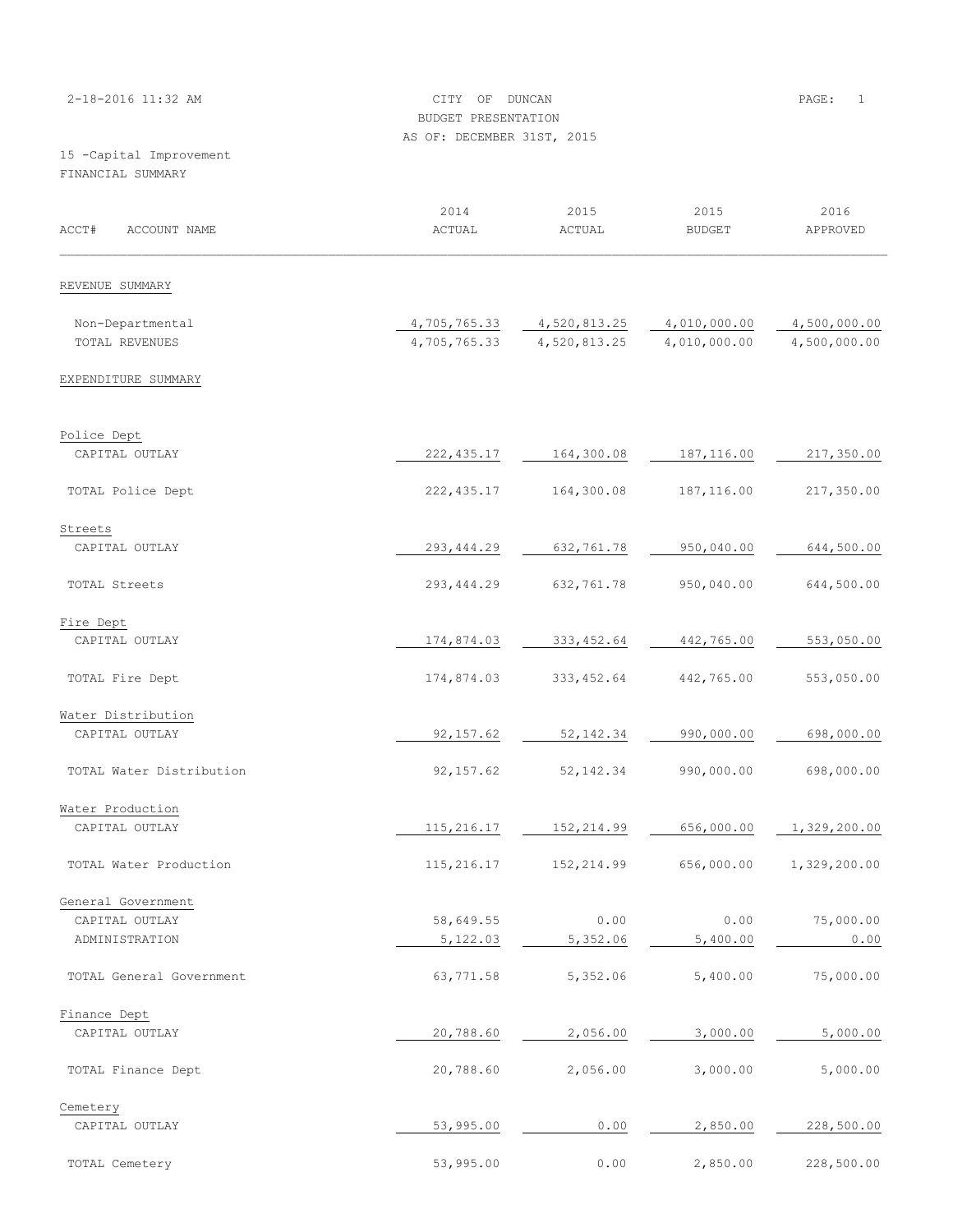2-18-2016 11:32 AM CITY OF DUNCAN PAGE: 2 BUDGET PRESENTATION AS OF: DECEMBER 31ST, 2015

15 -Capital Improvement FINANCIAL SUMMARY

| ACCT#<br>ACCOUNT NAME    | 2014<br>ACTUAL | 2015<br>ACTUAL | 2015<br><b>BUDGET</b> | 2016<br>APPROVED |
|--------------------------|----------------|----------------|-----------------------|------------------|
| Pollution Control        |                |                |                       |                  |
| CAPITAL OUTLAY           | 261,570.79     | 2,656.96       | 354,000.00            | 523,000.00       |
| TOTAL Pollution Control  | 261,570.79     | 2,656.96       | 354,000.00            | 523,000.00       |
| Library                  |                |                |                       |                  |
| CAPITAL OUTLAY           | 112,520.14     | 100,681.01     | 139,733.00            | 135,400.00       |
| TOTAL Library            | 112,520.14     | 100,681.01     | 139,733.00            | 135,400.00       |
| Parks                    |                |                |                       |                  |
| CAPITAL OUTLAY           | 3,220.00       | 77,267.71      | 130,000.00            | 140, 315.00      |
| TOTAL Parks              | 3,220.00       | 77,267.71      | 130,000.00            | 140, 315.00      |
| City Engineer            |                |                |                       |                  |
| CAPITAL OUTLAY           | 24,843.92      | 8,936.67       | 19,000.00             | 37,500.00        |
| TOTAL City Engineer      | 24,843.92      | 8,936.67       | 19,000.00             | 37,500.00        |
| Municipal Court          |                |                |                       |                  |
| CAPITAL OUTLAY           | 23,804.44      | 59,952.65      | 59,960.00             | 30,000.00        |
| TOTAL Municipal Court    | 23,804.44      | 59,952.65      | 59,960.00             | 30,000.00        |
| Equipment Services       |                |                |                       |                  |
| CAPITAL OUTLAY           | 3,628.03       | 0.00           | 0.00                  | 43,000.00        |
| TOTAL Equipment Services | 3,628.03       | 0.00           | 0.00                  | 43,000.00        |
| Swimming Pools           |                |                |                       |                  |
| CAPITAL OUTLAY           | 176,500.00     | 0.00           | 5,600.00              | 14,500.00        |
| TOTAL Swimming Pools     | 176,500.00     | 0.00           | 5,600.00              | 14,500.00        |
| Lakes                    |                |                |                       |                  |
| CAPITAL OUTLAY           | 33, 433.04     | 8,051.93       | 8,482.00              | 191,900.00       |
| TOTAL Lakes              | 33,433.04      | 8,051.93       | 8,482.00              | 191,900.00       |
| Electric                 |                |                |                       |                  |
| CAPITAL OUTLAY           | 205, 215.75    | 573,784.79     | 851,500.00            | 911,400.00       |
| TOTAL Electric           | 205, 215.75    | 573,784.79     | 851,500.00            | 911,400.00       |
| Community Labor          |                |                |                       |                  |
| CAPITAL OUTLAY           | 8,047.11       | 13,793.81      | 13,865.00             | 11,500.00        |
| TOTAL Community Labor    | 8,047.11       | 13,793.81      | 13,865.00             | 11,500.00        |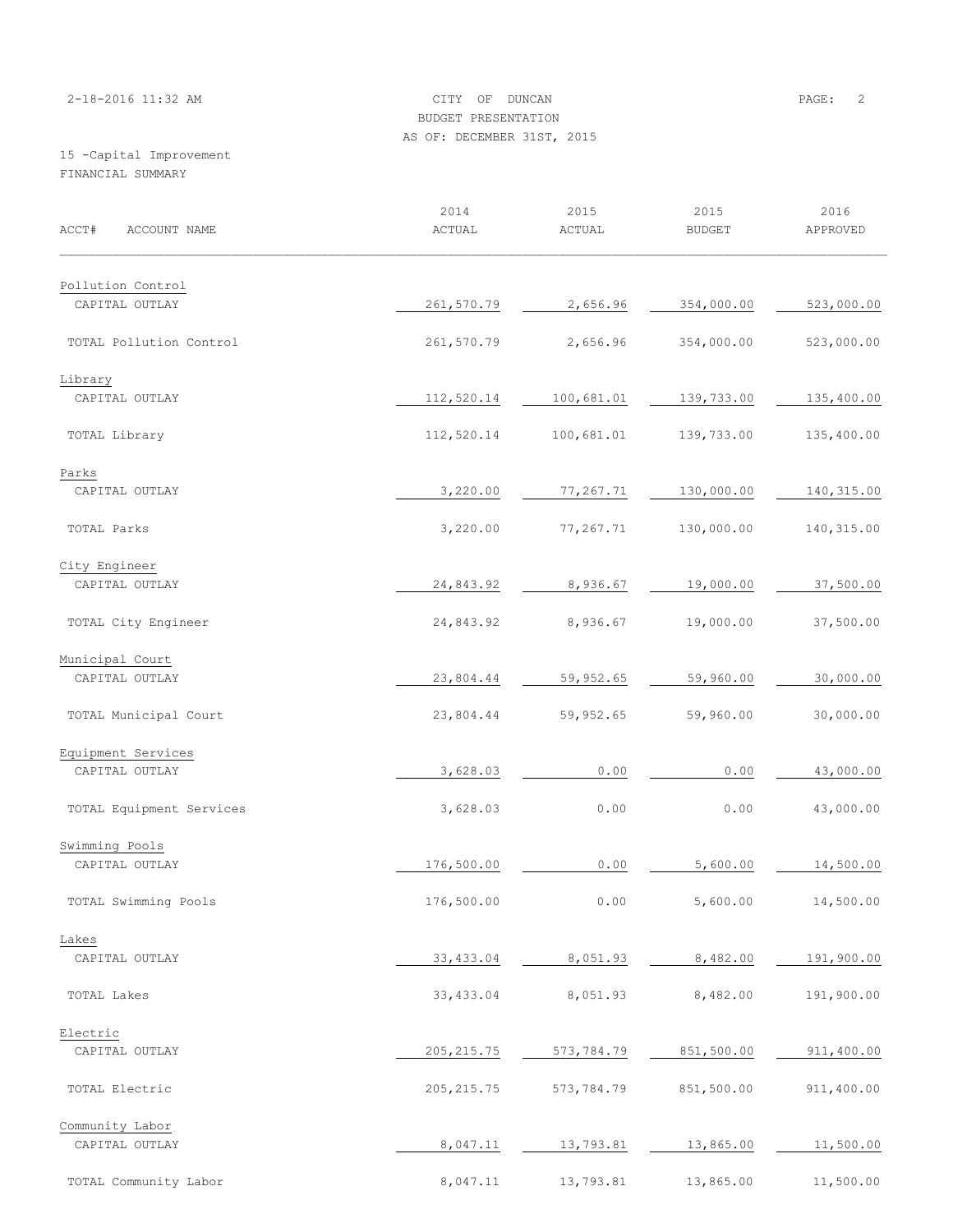# 2-18-2016 11:32 AM CITY OF DUNCAN PAGE: 3 BUDGET PRESENTATION AS OF: DECEMBER 31ST, 2015

15 -Capital Improvement FINANCIAL SUMMARY

| ACCT#<br>ACCOUNT NAME                | 2014<br>ACTUAL                   | 2015<br>ACTUAL | 2015<br><b>BUDGET</b>                              | 2016<br>APPROVED |
|--------------------------------------|----------------------------------|----------------|----------------------------------------------------|------------------|
| Community Development                |                                  |                |                                                    |                  |
| CAPITAL OUTLAY                       | 28,591.64                        | 21,629.00      | 21,800.00                                          | 155,000.00       |
| TOTAL Community Development          | 28,591.64                        | 21,629.00      | 21,800.00                                          | 155,000.00       |
| Senior Citizen's Ctr                 |                                  |                |                                                    |                  |
| CAPITAL OUTLAY                       | 432.25                           | 0.00           | 0.00                                               | 27,000.00        |
| TOTAL Senior Citizen's Ctr           | 432.25                           | 0.00           | 0.00                                               | 27,000.00        |
| Customer Service                     |                                  |                |                                                    |                  |
| CAPITAL OUTLAY                       | 20,788.60                        | 0.00           | 0.00                                               | 0.00             |
| TOTAL Customer Service               | 20,788.60                        | 0.00           | 0.00                                               | 0.00             |
| Airport                              |                                  |                |                                                    |                  |
| CAPITAL OUTLAY                       | 19,555.00                        | 43,719.55      | 86,500.00                                          | 255,000.00       |
| TOTAL Airport                        | 19,555.00                        | 43,719.55      | 86,500.00                                          | 255,000.00       |
| Information Technology               |                                  |                |                                                    |                  |
| CAPITAL OUTLAY                       | 26,269.94                        | 60,433.40      | 222,500.00                                         | 206,000.00       |
| TOTAL Information Technology         | 26,269.94                        | 60,433.40      | 222,500.00                                         | 206,000.00       |
| Personnel                            |                                  |                |                                                    |                  |
| CAPITAL OUTLAY                       | 991.55                           | 0.00           | 0.00                                               | 0.00             |
| TOTAL Personnel                      | 991.55                           | 0.00           | 0.00                                               | 0.00             |
| 911 Dispatch                         |                                  |                |                                                    |                  |
| CAPITAL OUTLAY                       | 56,606.20                        | 60,507.04      | 79,400.00                                          | 60,000.00        |
| TOTAL 911 Dispatch                   | 56,606.20                        | 60,507.04      | 79,400.00                                          | 60,000.00        |
| Animal Control                       |                                  |                |                                                    |                  |
| CAPITAL OUTLAY                       | 23,937.94                        | 0.00           | 0.00                                               | 50,000.00        |
| TOTAL Animal Control                 | 23,937.94                        | 0.00           | 0.00                                               | 50,000.00        |
| TOTAL EXPENDITURES                   | 2,066,638.80                     |                | 2, 373, 694.41 5, 229, 511.00                      | 6,542,115.00     |
|                                      |                                  |                |                                                    |                  |
| REVENUES OVER/(UNDER) EXPENDITURES   | 2,639,126.53                     |                | 2, 147, 118.84 ( 1, 219, 511.00) ( 2, 042, 115.00) |                  |
| OTHER FINANCING SOURCES              | 0.00                             | 0.00           | 2,537,566.00                                       | 4,682,115.00     |
| OTHER FINANCING USES                 | 1,583,825.61                     | 953,308.46     | 953,308.46                                         | 2,640,000.00     |
| NET OTHER SOURCES & USES             | $(1, 583, 825.61)$ (953, 308.46) |                | 1,584,257.54                                       | 2,042,115.00     |
| REVENUE & OTHER SOURCES OVER/(UNDER) |                                  |                |                                                    |                  |
| EXPENDITURES & OTHER USES            | 1,055,300.92                     | 1, 193, 810.38 | 364,746.54                                         | 0.00             |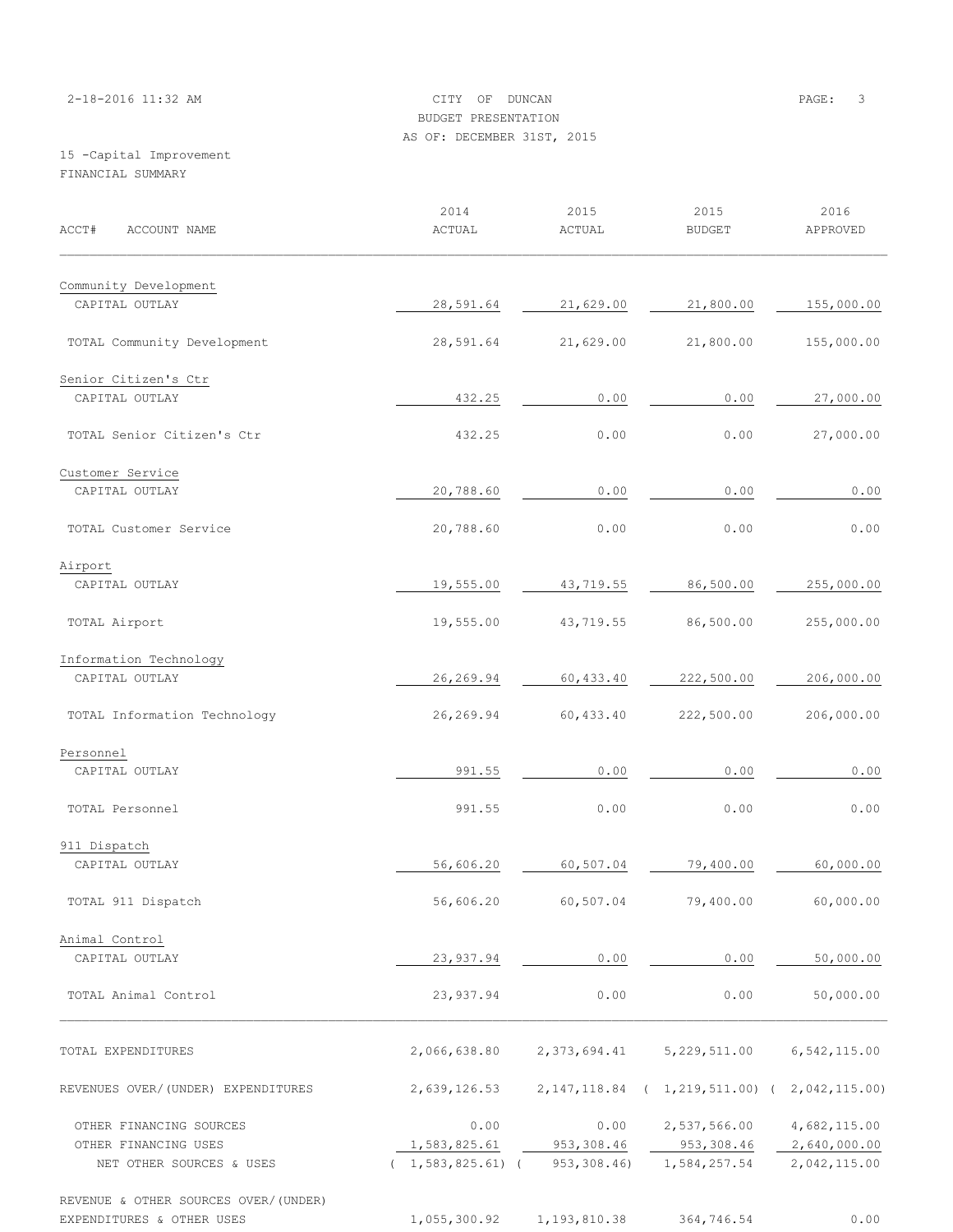| 2-18-2016 11:32 AM |
|--------------------|
|--------------------|

## CITY OF DUNCAN PAGE: 4 BUDGET PRESENTATION AS OF: DECEMBER 31ST, 2015

| <b>REVENUES</b>                             | 2014<br>ACTUAL | 2015<br>ACTUAL | 2015<br><b>BUDGET</b> | 2016<br>APPROVED |
|---------------------------------------------|----------------|----------------|-----------------------|------------------|
|                                             |                |                |                       |                  |
| Non-Departmental                            |                |                |                       |                  |
| ----------------                            |                |                |                       |                  |
| TAXES                                       |                |                |                       |                  |
| 15-00-451300 Taxes - Sales                  | 4,387,627.01   | 4,209,863.12   | 4,000,000.00          | 4,300,000.00     |
| TOTAL TAXES                                 | 4,387,627.01   | 4,209,863.12   | 4,000,000.00          | 4,300,000.00     |
| INTEREST                                    |                |                |                       |                  |
| 15-00-470100 Interest - Investments         | 263, 335.19    | 308,764.68     | 10,000.00             | 200,000.00       |
| 15-00-470200 Interest - Bank Account        | 0.00           | 2,185.45       | 0.00                  | 0.00             |
| 15-00-471600 Gain/loss chq mkt value invest | 23,890.13      | 0.00           | 0.00                  | 0.00             |
| TOTAL INTEREST                              | 287, 225.32    | 310,950.13     | 10,000.00             | 200,000.00       |
| CAPITAL LEASES                              |                |                |                       |                  |
| 15-00-485000 Proceeds - Capital Leases      | 30, 913.00     | 0.00           | 0.00                  | 0.00             |
| TOTAL CAPITAL LEASES                        | 30,913.00      | 0.00           | 0.00                  | 0.00             |
| OTHER REVENUE                               |                |                |                       |                  |
| TOTAL Non-Departmental                      | 4,705,765.33   | 4,520,813.25   | 4,010,000.00          | 4,500,000.00     |
| TOTAL REVENUE                               | 4,705,765.33   | 4,520,813.25   | 4,010,000.00          | 4,500,000.00     |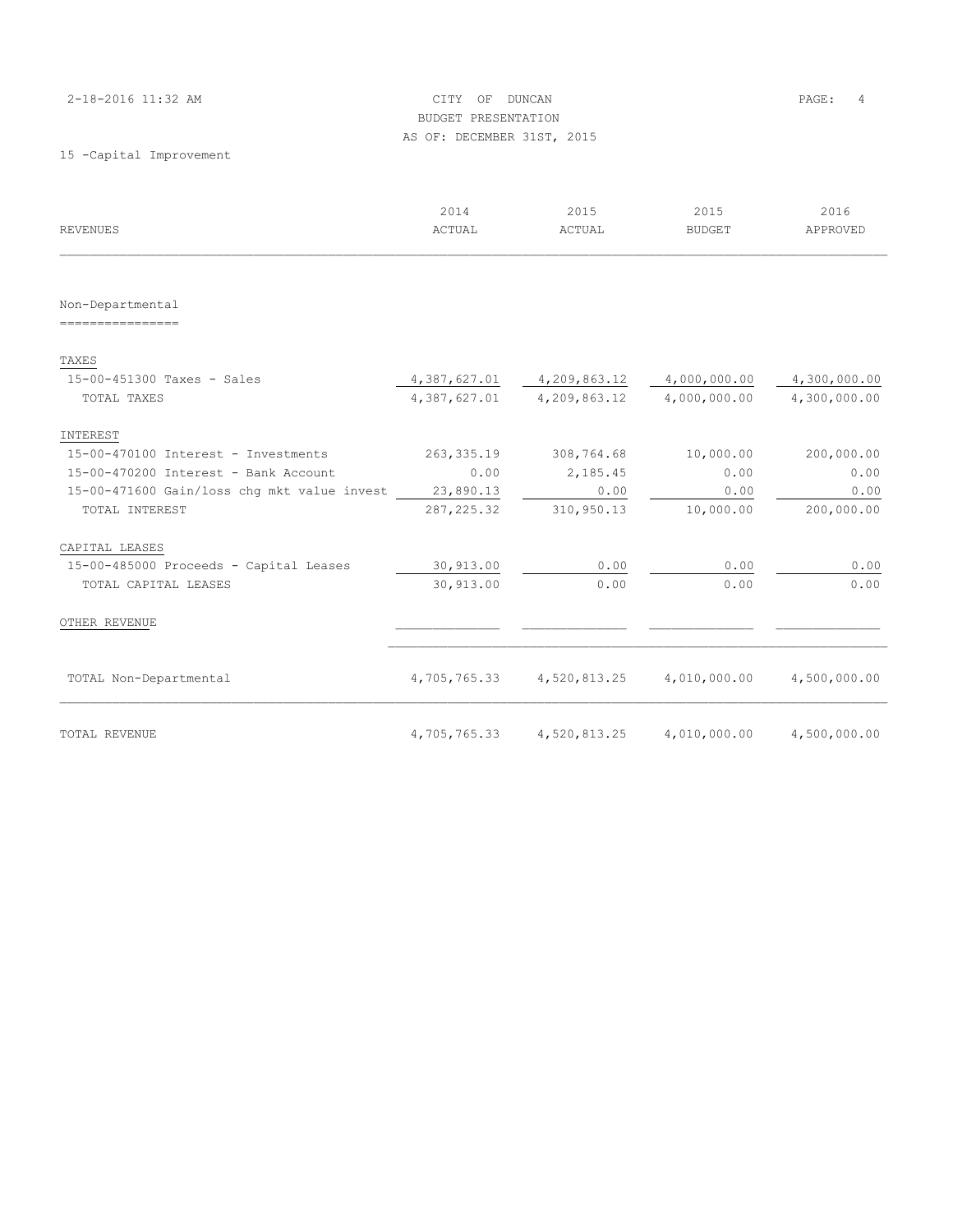## 2-18-2016 11:32 AM CITY OF DUNCAN PAGE: 5 BUDGET PRESENTATION AS OF: DECEMBER 31ST, 2015

| EXPENDITURES                                | 2014<br><b>ACTUAL</b> | 2015<br>ACTUAL | 2015<br><b>BUDGET</b> | 2016<br>APPROVED |
|---------------------------------------------|-----------------------|----------------|-----------------------|------------------|
|                                             |                       |                |                       |                  |
| Police Dept                                 |                       |                |                       |                  |
| ===========                                 |                       |                |                       |                  |
| CAPITAL OUTLAY                              |                       |                |                       |                  |
| 15-01-530003 Pistols                        | 0.00                  | 0.00           | 0.00                  | 2,000.00         |
| 15-01-530004 Tazors Less Lethal Weapons     | 8,921.44              | 1,396.94       | 10,000.00             | 10,000.00        |
| 15-01-530005 Vehicles - Capital Lease Pymts | 83, 357.39            | 90,715.92      | 90,616.00             | 100,000.00       |
| 15-01-530006 Patrol Unit Cameras            | 0.00                  | 1,167.85       | 1,500.00              | 20,000.00        |
| 15-01-530008 Polygraph Machine              | 0.00                  | 0.00           | 0.00                  | 5,000.00         |
| 15-01-530009 Emergency Equipment            | 0.00                  | 0.00           | 0.00                  | 17,250.00        |
| 15-01-530123 Portable Radios                | 2,215.00              | 0.00           | 0.00                  | 5,500.00         |
| 15-01-530126 Patrol Unit Computers          | 16,993.20             | 18,000.00      | 18,000.00             | 18,000.00        |
| 15-01-530802 Building Improvements          | 41,322.58             | 33,047.21      | 30,000.00             | 15,000.00        |
| 15-01-530805 Special RespTeam (SRT)         | 4,376.40              | 0.00           | 0.00                  | 0.00             |
| 15-01-530810 Forensic Phone Analyzer        | 10,584.00             | 0.00           | 0.00                  | 5,000.00         |
| 15-01-530812 Criminal Justice Complex Remod | 33,039.16             | 2,771.71       | 15,000.00             | 15,000.00        |
| 15-01-530814 Crash Data Retrieval           | 11,088.00             | 2,964.00       | 3,000.00              | 0.00             |
| 15-01-530816 Defibrillator                  | 1,880.00              | 1,413.95       | 2,500.00              | 0.00             |
| 15-01-530818 Radar/Portable Breath Test     | 6, 162.00             | 6, 285.00      | 9,500.00              | 0.00             |
| 15-01-530906 Body Armor Protective Equip    | 2,496.00              | 6,537.50       | 7,000.00              | 4,600.00         |
| TOTAL CAPITAL OUTLAY                        | 222,435.17            | 164,300.08     | 187,116.00            | 217,350.00       |
| TOTAL Police Dept                           | 222, 435.17           | 164,300.08     | 187,116.00            | 217,350.00       |
| Streets                                     |                       |                |                       |                  |
| =======                                     |                       |                |                       |                  |
| CAPITAL OUTLAY                              |                       |                |                       |                  |
| 15-02-530010 Trucks - Distributor           | 64,601.49             | 0.00           | 0.00                  | 0.00             |
| 15-02-530013 Street Improvements            | 50,263.15             | 632,761.78     | 940,040.00            | 600,000.00       |
| 15-02-530119 One Ton Truck                  | 11,862.23             | 0.00           | 0.00                  | 40,000.00        |
| 15-02-530142 (2) Jack Hammers               | 2,924.00              | 0.00           | 0.00                  | 4,500.00         |
| 15-02-530144 Excavator Bucket               | 7,063.24              | 0.00           | 0.00                  | 0.00             |
| 15-02-530146 Concrete Screed Extensions     | 2,970.00              | 0.00           | 0.00                  | 0.00             |
| 15-02-530400 Dozer/Repair                   | 0.00                  | 0.00           | 10,000.00             | 0.00             |
| 15-02-530919 Street Striping                | 153,760.18            | 0.00           | 0.00                  | 0.00             |
| TOTAL CAPITAL OUTLAY                        | 293, 444.29           | 632,761.78     | 950,040.00            | 644,500.00       |
| TOTAL Streets                               | 293,444.29            | 632,761.78     | 950,040.00            | 644,500.00       |
| Fire Dept                                   |                       |                |                       |                  |
| =========                                   |                       |                |                       |                  |
| CAPITAL OUTLAY                              |                       |                |                       |                  |
| 15-04-530015 Furniture/Appliances FS #2     | 0.00                  | 0.00           | 20,000.00             | 50,000.00        |
| 15-04-530016 Fire Engine Pumper Lease       | 128,600.00            | 151,743.70     | 132,265.00            | 128,600.00       |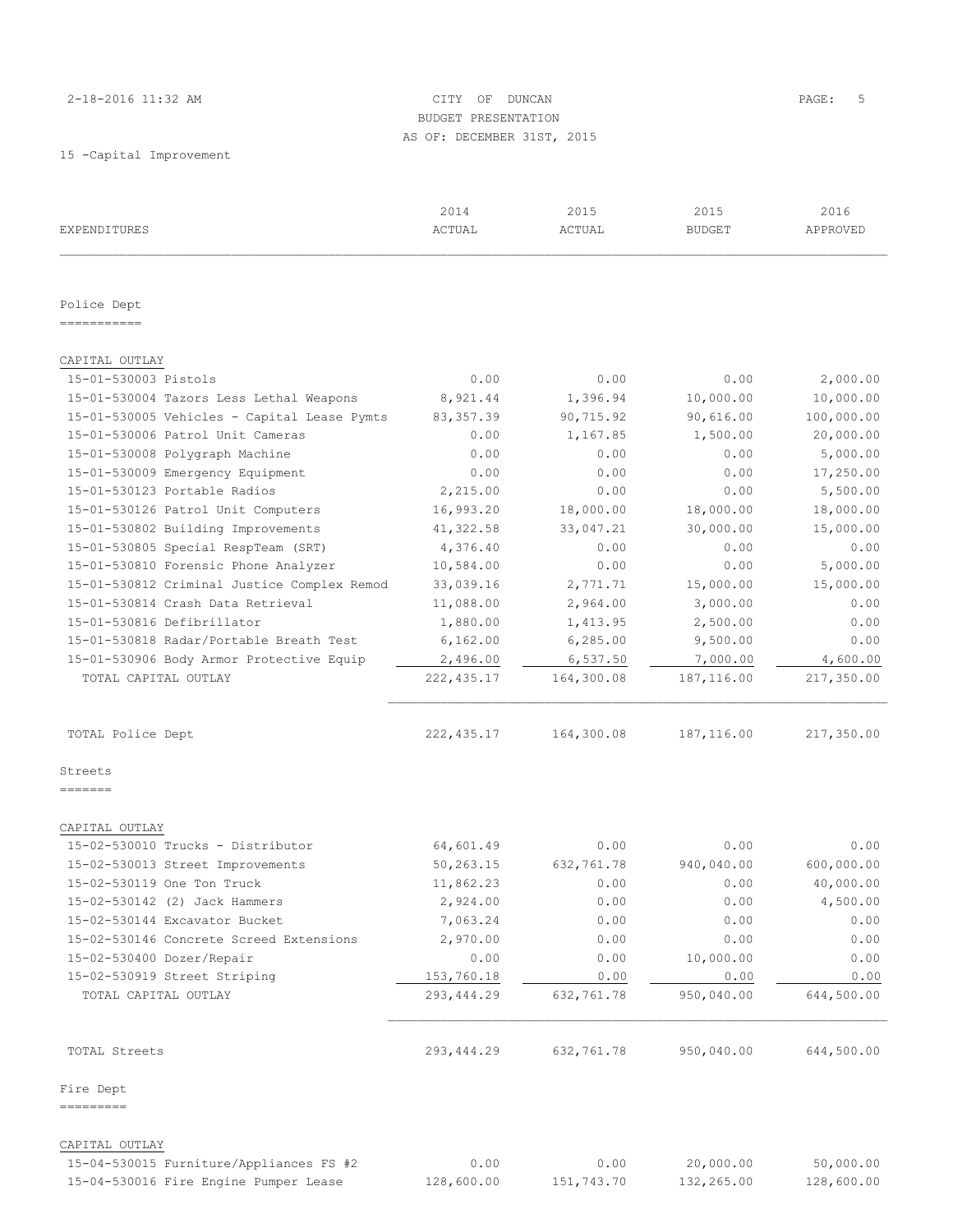## 2-18-2016 11:32 AM CITY OF DUNCAN PAGE: 6 BUDGET PRESENTATION AS OF: DECEMBER 31ST, 2015

15 -Capital Improvement

|                                                                           | 2014               | 2015               | 2015                  | 2016                   |
|---------------------------------------------------------------------------|--------------------|--------------------|-----------------------|------------------------|
| EXPENDITURES                                                              | ACTUAL             | ACTUAL             | <b>BUDGET</b>         | APPROVED               |
| 15-04-530019 New Substation                                               | 0.00               | 0.00               | 0.00                  | 300,000.00             |
| 15-04-530020 Command Unit Equipment                                       | 0.00               | 0.00               | 30,000.00             | 0.00                   |
| 15-04-530026 Concrete Aprons                                              | 8,753.87           | 0.00               | 0.00                  | 0.00                   |
| 15-04-530109 Command Vehicle-Lease Purchase                               | 12,169.66          | 0.00               | 11,500.00             | 11,500.00              |
| 15-04-530113 Attack Fire Hoses                                            | 0.00               | 0.00               | 0.00                  | 11,950.00              |
| 15-04-530135 Apparatus Equip Tools Applianc                               | 0.00               | 0.00               | 65,000.00             | 35,000.00              |
| 15-04-530610 SCBA-Self Con Breath Apparatus                               | 0.00               | 178,148.00         | 178,200.00            | 0.00                   |
| 15-04-530619 PA System Main Station                                       | 0.00               | 0.00               | 0.00                  | 6,000.00               |
| 15-04-530812 Criminal Justice Complex-Remod                               | 25,350.50          | 3,560.94           | 5,800.00              | 10,000.00              |
| TOTAL CAPITAL OUTLAY                                                      | 174,874.03         | 333, 452.64        | 442,765.00            | 553,050.00             |
| TOTAL Fire Dept                                                           | 174,874.03         | 333, 452.64        | 442,765.00            | 553,050.00             |
| Water Distribution                                                        |                    |                    |                       |                        |
|                                                                           |                    |                    |                       |                        |
| CAPITAL OUTLAY<br>15-05-530010 Honeywell Svc Agreement                    | 49,968.36          | 0.00               | 0.00                  | 0.00                   |
| 15-05-530026 Safety Equipment                                             | 0.00               | 0.00               | 2,000.00              | 2,000.00               |
| 15-05-530027 Water Meters                                                 | 38,279.26          | 0.00               | 20,000.00             | 30,000.00              |
| 15-05-530028 Meter Boxes                                                  | 0.00               | 2,990.00           | 3,000.00              | 10,000.00              |
| 15-05-530030 3/4 Ton PU Trucks<br>(2)                                     | 0.00               | 43,864.00          | 120,000.00            | 32,000.00              |
| 15-05-530034 Water Line Extension/Replaceme                               | 3,910.00           | 0.00               | 700,000.00            | 600,000.00             |
| 15-05-530097 Hydraulic saw/w diamond blade                                | 0.00               | 0.00               | 0.00                  | 4,000.00               |
|                                                                           |                    | 0.00               | 100,000.00            |                        |
| 15-05-530098 Generator (Portable)                                         | 0.00               | 0.00               | 0.00                  | 0.00                   |
| 15-05-530100 Hydraulic Shoring Equipment                                  | 0.00               |                    |                       | 3,000.00               |
| 15-05-530205 Warehouse Blding Improv<br>15-05-530210 Portable Light Plant | 0.00<br>0.00       | 5,288.34<br>0.00   | 40,000.00<br>5,000.00 | 0.00<br>0.00           |
| 15-05-530627 Locating Equipment                                           | 0.00               | 0.00               | 0.00                  | 2,000.00               |
| 15-05-530902 (2) 3" pumps w/suction hose                                  |                    | 0.00               |                       |                        |
|                                                                           | 0.00               |                    | 0.00<br>0.00          | 8,000.00               |
| 15-05-530978 Small equipment <\$10,000<br>TOTAL CAPITAL OUTLAY            | 0.00<br>92, 157.62 | 0.00<br>52, 142.34 | 990,000.00            | 7,000.00<br>698,000.00 |
| TOTAL Water Distribution                                                  | 92, 157.62         | 52, 142.34         | 990,000.00            | 698,000.00             |
| Water Production                                                          |                    |                    |                       |                        |
| ================                                                          |                    |                    |                       |                        |
| CAPITAL OUTLAY                                                            |                    |                    |                       |                        |
| 15-06-530000 HW-Pump Stations                                             | 0.00               | 0.00               | 0.00                  | 5,000.00               |
| 15-06-530041 Hach CL - 17 Chlorine Analyzer                               | 3,464.07           | 0.00               | 0.00                  | 3,600.00               |
| 15-06-530042 Hach 1720E Low Range Turbidity                               | 2,578.95           | 0.00               | 0.00                  | 0.00                   |
| 15-06-530045 Distribution Pumps                                           | 35,000.00          | 0.00               | 50,000.00             | 0.00                   |
| 15-06-530046 Riding Mower-Zero Turn                                       | 0.00               | 0.00               | 0.00                  | 3,500.00               |
| 15-06-530048 Chlorine Hoist 3 ton 480 volt                                | 18,943.80          | 0.00               | 0.00                  | 0.00                   |
| 15-06-530050 Hach 2100 AN Lab Turbidimeter                                | 3,403.73           | 0.00               | 0.00                  | 5,600.00               |
| 15-06-530052 Hach Immersion PH Diff Sensors                               | 1,952.28           | 0.00               | 0.00                  | 1,500.00               |

15-06-530054 Clear Well Repairs 24,600.00 0.00 0.00 0.00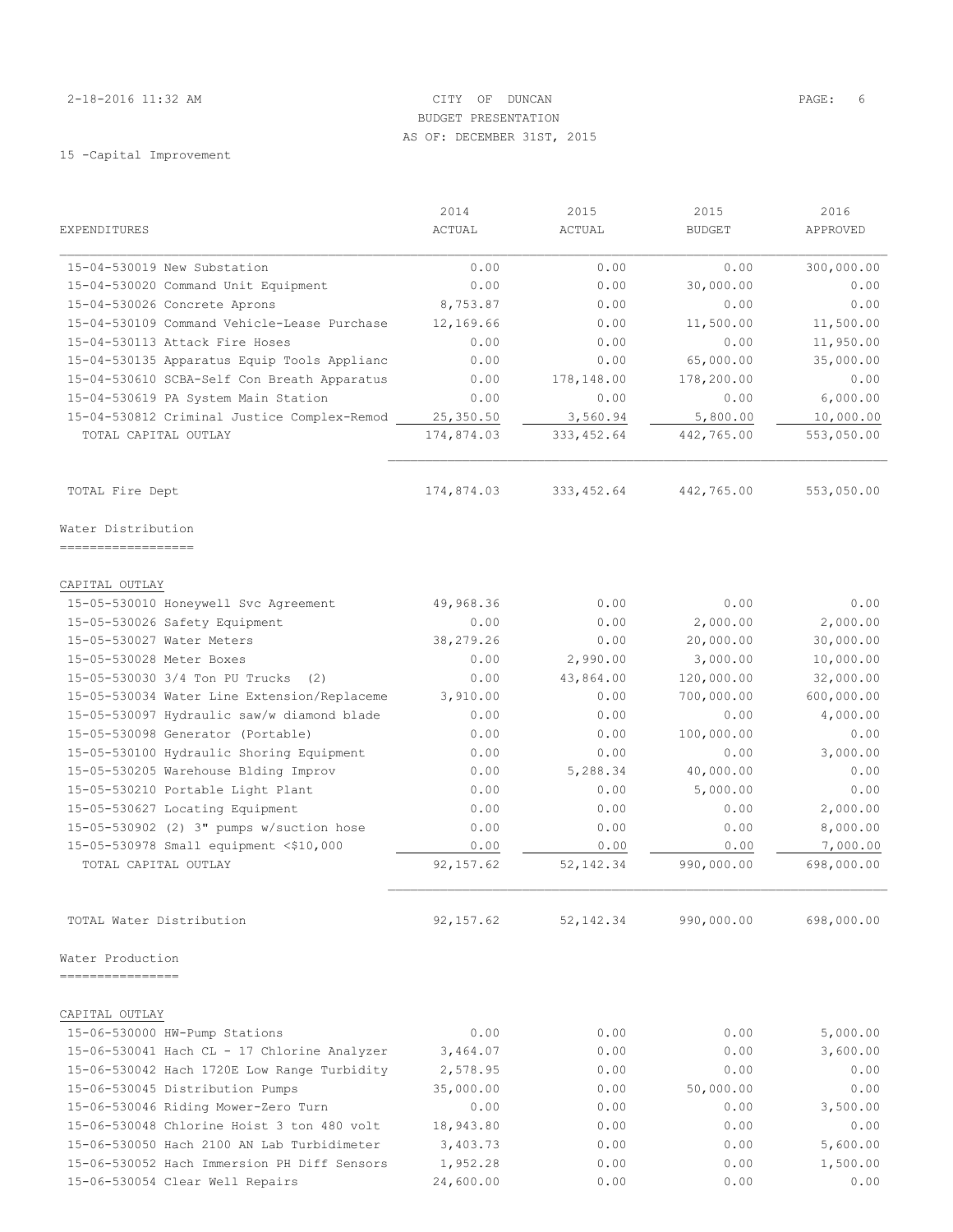# 2-18-2016 11:32 AM CITY OF DUNCAN PAGE: 7 BUDGET PRESENTATION AS OF: DECEMBER 31ST, 2015

|                                              | 2014       | 2015       | 2015          | 2016         |
|----------------------------------------------|------------|------------|---------------|--------------|
| EXPENDITURES                                 | ACTUAL     | ACTUAL     | <b>BUDGET</b> | APPROVED     |
| 15-06-530056 Water-Pumping (Lake Humphrey Pr | 273.34     | 102,600.00 | 606,000.00    | 500,000.00   |
| 15-06-530058 Engineering Study THML          | 25,000.00  | 0.00       | 0.00          | 250,000.00   |
| 15-06-530060 Engineering Cost/Clear Creek    | 0.00       | 49,614.99  | 0.00          | 300,000.00   |
| 15-06-530172 Water Tower Inspection          | 0.00       | 0.00       | 0.00          | 60,000.00    |
| 15-06-530822 Water Treatment Plant Phase II  | 0.00       | 0.00       | 0.00          | 200,000.00   |
| TOTAL CAPITAL OUTLAY                         | 115,216.17 | 152,214.99 | 656,000.00    | 1,329,200.00 |
| TOTAL Water Production                       | 115,216.17 | 152,214.99 | 656,000.00    | 1,329,200.00 |
| General Government                           |            |            |               |              |
| -------------------                          |            |            |               |              |
| CAPITAL OUTLAY                               |            |            |               |              |
| 15-07-530010 Honeywell Svc Agreement         | 58,649.55  | 0.00       | 0.00          | 0.00         |
| 15-07-530178 City Hall Bldg Improvements     | 0.00       | 0.00       | 0.00          | 50,000.00    |
| 15-07-530300 Capital Plant & Equipment       | 0.00       | 0.00       | 0.00          | 15,000.00    |
| 15-07-530642 Furniture/Flooring/at CH        | 0.00       | 0.00       | 0.00          | 10,000.00    |
| TOTAL CAPITAL OUTLAY                         | 58,649.55  | 0.00       | 0.00          | 75,000.00    |
| ADMINISTRATION                               |            |            |               |              |
| 15-07-552500 Bank/Investment fees            | 5,122.03   | 5,352.06   | 5,400.00      | 0.00         |
| TOTAL ADMINISTRATION                         | 5,122.03   | 5,352.06   | 5,400.00      | 0.00         |
| EXP CATG 559-999                             |            |            |               |              |
| TOTAL General Government                     | 63,771.58  | 5,352.06   | 5,400.00      | 75,000.00    |
| Finance Dept<br>------------                 |            |            |               |              |
| CAPITAL OUTLAY                               |            |            |               |              |
| 15-08-530010 Honeywell Svc Agreement         | 20,788.60  | 0.00       | 0.00          | 0.00         |
| 15-08-530300 Office Furniture & Equipment    | 0.00       | 2,056.00   | 3,000.00      | 5,000.00     |
| TOTAL CAPITAL OUTLAY                         | 20,788.60  | 2,056.00   | 3,000.00      | 5,000.00     |
| TOTAL Finance Dept                           | 20,788.60  | 2,056.00   | 3,000.00      | 5,000.00     |
| Cemetery                                     |            |            |               |              |
| ========                                     |            |            |               |              |
| CAPITAL OUTLAY                               |            |            |               |              |
| 15-09-530049 Road Improvements               | 0.00       | 0.00       | 0.00          | 50,000.00    |
| 15-09-530050 New Backhoe                     | 0.00       | 0.00       | 0.00          | 75,000.00    |
| 15-09-530110 Hydraulic Lifting Dirt Wagon    | 0.00       | 0.00       | 0.00          | 8,500.00     |
| 15-09-530642 Building Improvements           | 1,995.00   | 0.00       | 0.00          | 20,000.00    |
| 15-09-530643 New Road & Survey               | 0.00       | 0.00       | 0.00          | 75,000.00    |
| 15-09-530644 Mower - Wide Area               | 52,000.00  | 0.00       | 0.00          | 0.00         |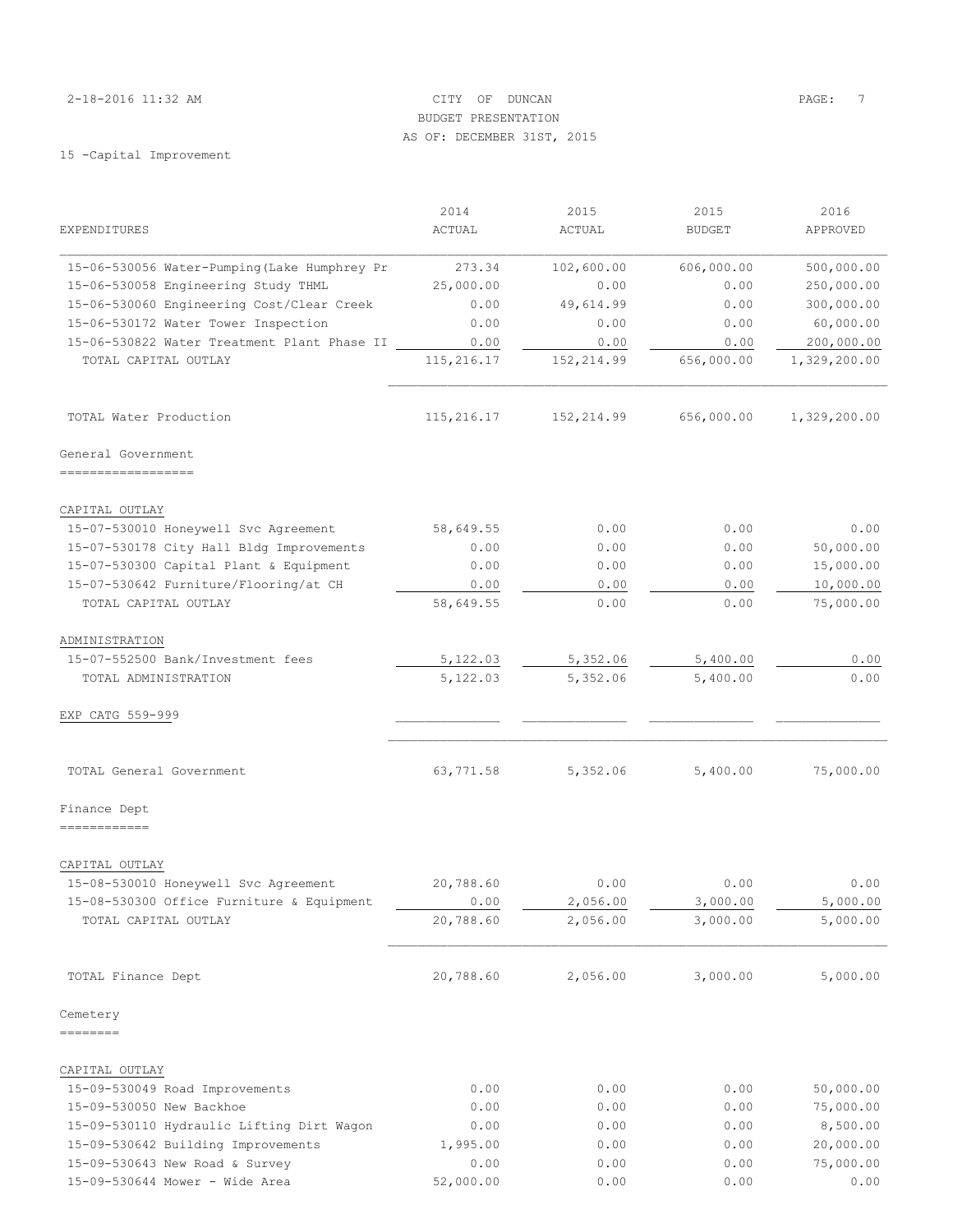| 2-18-2016 11:32 AM |  |  |  |  |  |  |
|--------------------|--|--|--|--|--|--|
|--------------------|--|--|--|--|--|--|

## CITY OF DUNCAN PAGE: 8 BUDGET PRESENTATION AS OF: DECEMBER 31ST, 2015

| EXPENDITURES                                | 2014<br><b>ACTUAL</b> | 2015<br>ACTUAL         | 2015<br><b>BUDGET</b> | 2016<br>APPROVED |
|---------------------------------------------|-----------------------|------------------------|-----------------------|------------------|
| 15-09-530646 Water Lines/Hydrants           | 0.00                  | 0.00                   | 2,850.00              | 0.00             |
| TOTAL CAPITAL OUTLAY                        | 53,995.00             | 0.00                   | 2,850.00              | 228,500.00       |
| TOTAL Cemetery                              | 53,995.00             | 0.00                   | 2,850.00              | 228,500.00       |
|                                             |                       |                        |                       |                  |
| Pollution Control<br>------------------     |                       |                        |                       |                  |
|                                             |                       |                        |                       |                  |
| CAPITAL OUTLAY                              |                       |                        |                       |                  |
| 15-10-530001 Effluent Store Lagoon #5       | 0.00                  | 2,656.96               | 350,000.00            | 87,000.00        |
| 15-10-530002 Grit Classifier Replace        | 92,510.00             | 0.00                   | 0.00                  | 0.00             |
| 15-10-530034 WW Improv - Treatment          | 0.00                  | 0.00                   | 4,000.00              | 100,000.00       |
| 15-10-530093 Sewer Main/Manhole Repl - 2012 | 0.00                  | 0.00                   | 0.00                  | 50,000.00        |
| 15-10-530150 CMOM Equipment                 | 1,640.00              | 0.00                   | 0.00                  | 0.00             |
| 15-10-530165 Pickup Truck                   | 0.00                  | 0.00                   | 0.00                  | 26,000.00        |
| 15-10-530170 Force Main Replace/Relocation  | 160,205.00            | 0.00                   | 0.00                  | 0.00             |
| 15-10-530172 Jet Truck Hoses/Equip          | 4,920.00              | 0.00                   | 0.00                  | 6,000.00         |
| 15-10-530174 Locating Equip                 | 2,295.79              | 0.00                   | 0.00                  | 3,000.00         |
| 15-10-530176 Sewer Camera/Cables            | 0.00                  | 0.00                   | 0.00                  | 3,000.00         |
| 15-10-530902 Digester Repairs               | 0.00                  | 0.00                   | 0.00                  | 146,000.00       |
| 15-10-530903 Grit Chamber Aerators          | 0.00                  | 0.00                   | 0.00                  | 102,000.00       |
| TOTAL CAPITAL OUTLAY                        | 261,570.79            | 2,656.96               | 354,000.00            | 523,000.00       |
| TOTAL Pollution Control                     | 261,570.79            | 2,656.96               | 354,000.00            | 523,000.00       |
| Library                                     |                       |                        |                       |                  |
| =======                                     |                       |                        |                       |                  |
| CAPITAL OUTLAY                              |                       |                        |                       |                  |
| 15-11-530049 Books                          | 71,148.95             | 55,232.80              | 59,700.00             | 60,000.00        |
| 15-11-530052 (2) Servers                    | 0.00                  | 0.00                   | 0.00                  | 12,000.00        |
| 15-11-530053 Improvements - Security        | 1,953.00              | 0.00                   | 0.00                  | 11,000.00        |
| 15-11-530054 Improvements - Flooring        | 0.00                  | 0.00                   | 0.00                  | 5,200.00         |
| 15-11-530055 (6) Computers                  | 0.00                  | 0.00                   | 0.00                  | 5,200.00         |
| 15-11-530056 Improvements - Roof            | 0.00                  | 0.00                   | 0.00                  | 42,000.00        |
| 15-11-530100 Heating/HVAC System            | 0.00                  | 25, 327.26             | 56,250.00             | 0.00             |
| 15-11-530102 Data Base - (Circulation Desk) | 29,258.94             | 19,018.72              | 23,033.00             | 0.00             |
| 15-11-530601 Furniture & Fixtures           | 2,143.25              | 1,102.23               | 750.00                | 0.00             |
| 15-11-530649 Improvements - Carpet          | 8,016.00              | ${\tt 0}$ . ${\tt 00}$ | 0.00                  | 0.00             |
| TOTAL CAPITAL OUTLAY                        | 112,520.14            | 100,681.01             | 139,733.00            | 135,400.00       |
| TOTAL Library                               | 112,520.14            | 100,681.01             | 139,733.00            | 135,400.00       |
|                                             |                       |                        |                       |                  |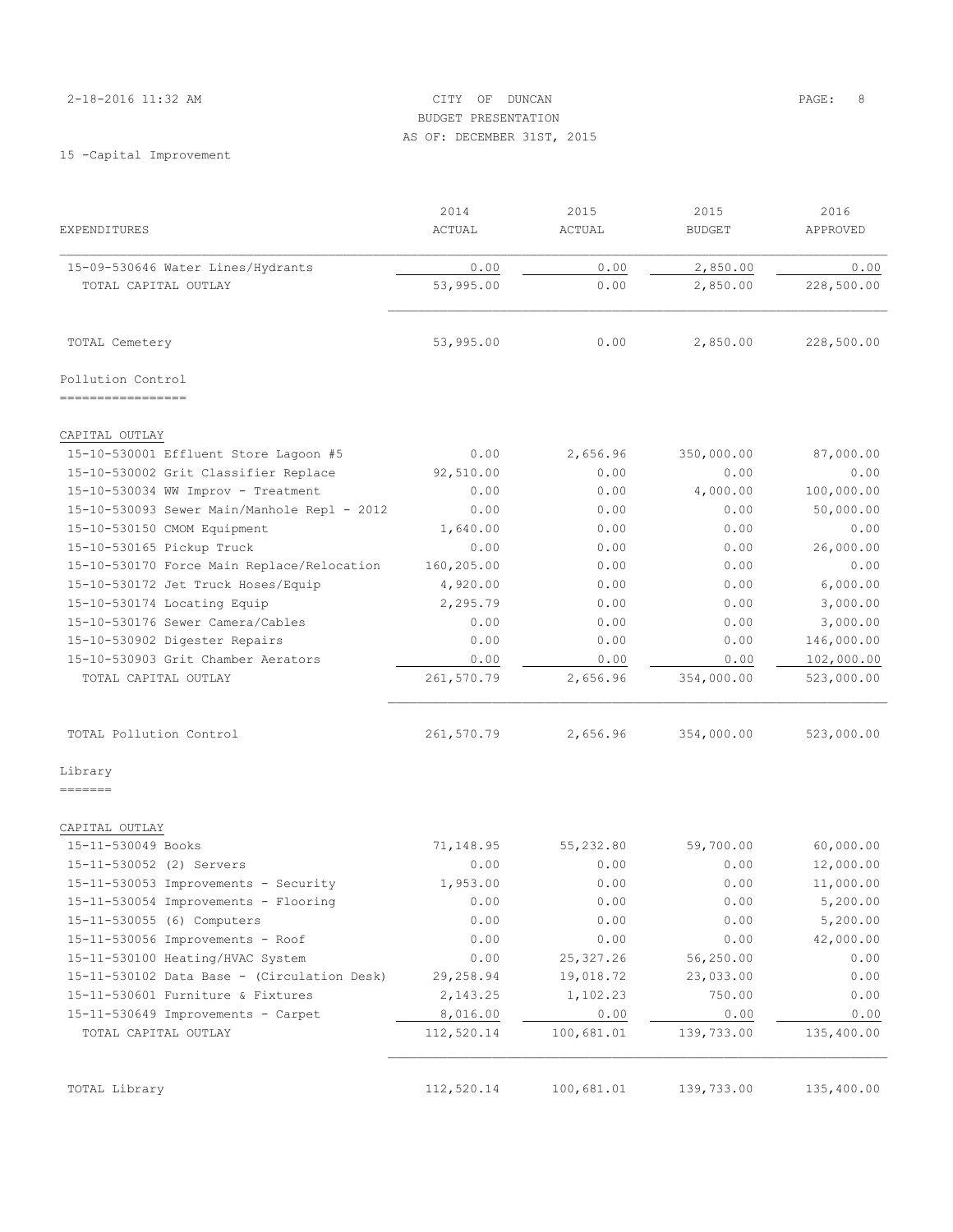# 2-18-2016 11:32 AM CITY OF DUNCAN PAGE: 9 BUDGET PRESENTATION AS OF: DECEMBER 31ST, 2015

| EXPENDITURES                               | 2014<br>ACTUAL | 2015<br>ACTUAL | 2015<br><b>BUDGET</b> | 2016<br>APPROVED |
|--------------------------------------------|----------------|----------------|-----------------------|------------------|
| Parks<br>=====                             |                |                |                       |                  |
| CAPITAL OUTLAY                             |                |                |                       |                  |
| 15-12-530052 ARP - Improvements            | 0.00           | 3,206.21       | 15,000.00             | 4,000.00         |
| 15-12-530054 Re-lamp Lights (ARP)          | 0.00           | 0.00           | 0.00                  | 8,500.00         |
| 15-12-530055 Motor Vehicles                | 0.00           | 26,127.00      | 45,000.00             | 0.00             |
| 15-12-530056 Improvements - Memorial Park  | 0.00           | 0.00           | 6,000.00              | 17,500.00        |
| 15-12-530058 Motor Vehicles (ARP)          | 0.00           | 0.00           | 0.00                  | 10,965.00        |
| 15-12-530059 Tractor - 4 Wheel Dr 85 hp    | 0.00           | 47,097.50      | 62,000.00             | 0.00             |
| 15-12-530060 Tire Machine                  | 3,220.00       | 0.00           | 0.00                  | 0.00             |
| 15-12-530105 Improvements - Hillcrest Park | 0.00           | 0.00           | 0.00                  | 25,000.00        |
| 15-12-530106 Heritage Trails Project       | 0.00           | 0.00           | 0.00                  | 32,000.00        |
| 15-12-530107 Mowing Equipment              | 0.00           | 0.00           | 0.00                  | 17,500.00        |
| 15-12-530111 Improvements - Trees          | 0.00           | 0.00           | 0.00                  | 7,500.00         |
| 15-12-530901 Improve - Museum              | 0.00           | 0.00           | 0.00                  | 15,000.00        |
| 15-12-530911 Machinery & Equip <\$10k      | 0.00           | 837.00         | 2,000.00              | 2,350.00         |
| TOTAL CAPITAL OUTLAY                       | 3,220.00       | 77,267.71      | 130,000.00            | 140,315.00       |
| TOTAL Parks                                | 3,220.00       | 77,267.71      | 130,000.00            | 140,315.00       |
| City Engineer                              |                |                |                       |                  |
| -------------                              |                |                |                       |                  |
| CAPITAL OUTLAY                             |                |                |                       |                  |
| 15-14-530010 Honeywell Svc Agreement       | 24,843.92      | 0.00           | 0.00                  | 0.00             |
| 15-14-530109 Public Works Complex          | 0.00           | 0.00           | 0.00                  | 20,000.00        |
| 15-14-530969 Office Equipment              | 0.00           | 0.00           | 0.00                  | 10,000.00        |
| 15-14-530970 Computer Equipment            | 0.00           | 8,936.67       | 19,000.00             | 7,500.00         |
| TOTAL CAPITAL OUTLAY                       | 24,843.92      | 8,936.67       | 19,000.00             | 37,500.00        |
| TOTAL City Engineer                        | 24,843.92      | 8,936.67       | 19,000.00             | 37,500.00        |
| Municipal Court                            |                |                |                       |                  |
| ===============                            |                |                |                       |                  |
| CAPITAL OUTLAY                             |                |                |                       |                  |
| 15-17-530065 Teleconference Unit           | 0.00           | 0.00           | 0.00                  | 25,000.00        |
| 15-17-530070 Building Improvements         | 23,804.44      | 55,051.65      | 55,060.00             | 0.00             |
| 15-17-530108 Furniture                     | 0.00           | 4,901.00       | 4,900.00              | 5,000.00         |
| TOTAL CAPITAL OUTLAY                       | 23,804.44      | 59,952.65      | 59,960.00             | 30,000.00        |
| TOTAL Municipal Court                      | 23,804.44      | 59,952.65      | 59,960.00             | 30,000.00        |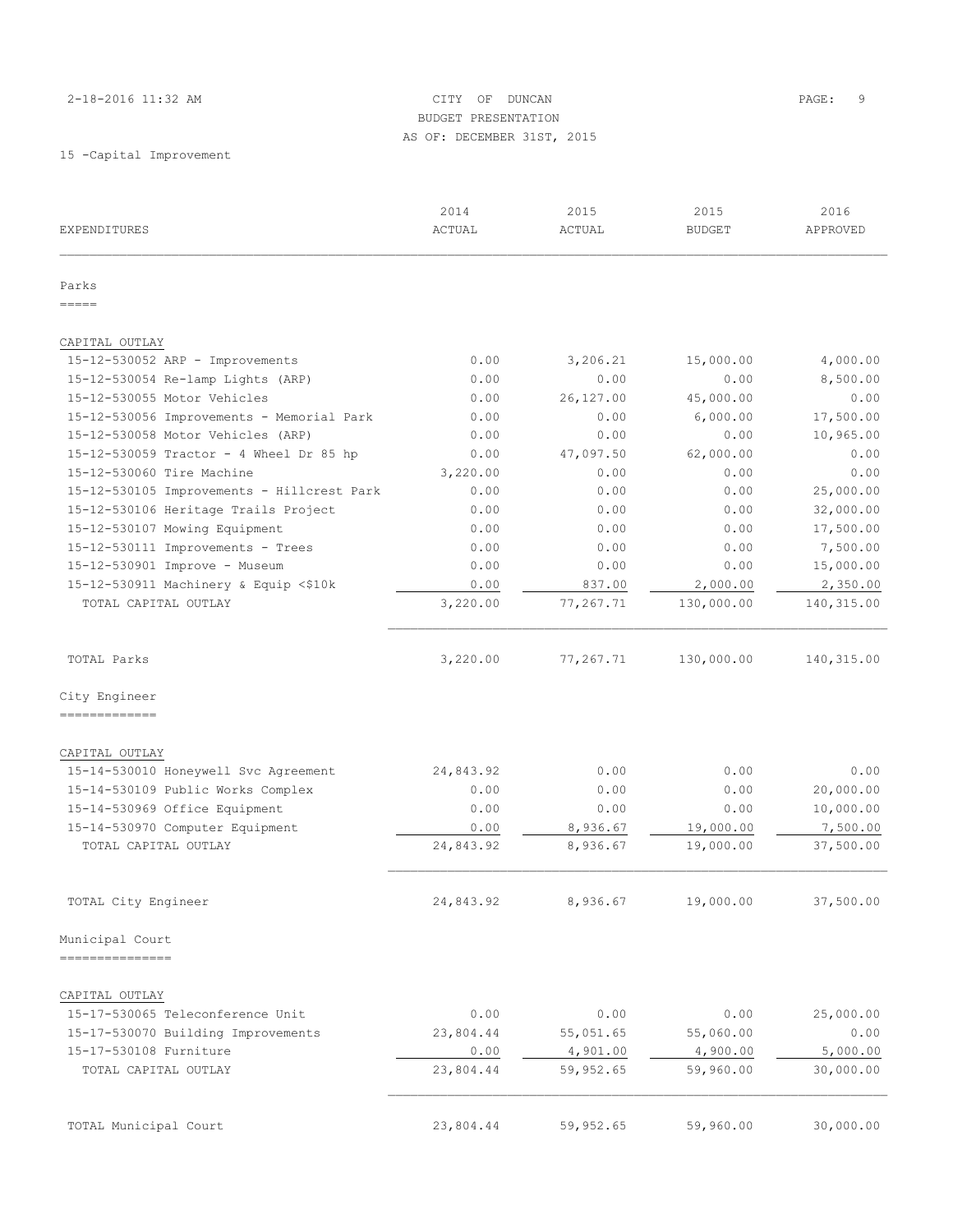# 2-18-2016 11:32 AM CITY OF DUNCAN PAGE: 10 BUDGET PRESENTATION AS OF: DECEMBER 31ST, 2015

| EXPENDITURES                              | 2014<br><b>ACTUAL</b> | 2015<br>ACTUAL | 2015<br><b>BUDGET</b> | 2016<br>APPROVED |
|-------------------------------------------|-----------------------|----------------|-----------------------|------------------|
| Equipment Services                        |                       |                |                       |                  |
| ==================                        |                       |                |                       |                  |
| CAPITAL OUTLAY                            |                       |                |                       |                  |
| 15-18-530120 8-ton Winch                  | 0.00                  | 0.00           | 0.00                  | 10,000.00        |
| 15-18-530662 Service Truck 3/4 ton        | 0.00                  | 0.00           | 0.00                  | 28,000.00        |
| 15-18-530664 Speciality Tools             | 3,628.03              | 0.00           | 0.00                  | 5,000.00         |
| TOTAL CAPITAL OUTLAY                      | 3,628.03              | 0.00           | 0.00                  | 43,000.00        |
| TOTAL Equipment Services                  | 3,628.03              | 0.00           | 0.00                  | 43,000.00        |
| Swimming Pools                            |                       |                |                       |                  |
| --------------                            |                       |                |                       |                  |
| CAPITAL OUTLAY                            |                       |                |                       |                  |
| 15-19-530114 Fuqua Pool - Repairs & Maint | 0.00                  | 0.00           | 2,500.00              | 14,500.00        |
| 15-19-530190 Douglas Splash Pad           | 176,500.00            | 0.00           | 3,100.00              | 0.00             |
| TOTAL CAPITAL OUTLAY                      | 176,500.00            | 0.00           | 5,600.00              | 14,500.00        |
| TOTAL Swimming Pools                      | 176,500.00            | 0.00           | 5,600.00              | 14,500.00        |
| Lakes                                     |                       |                |                       |                  |
| $=$ $=$ $=$ $=$                           |                       |                |                       |                  |
| CAPITAL OUTLAY                            |                       |                |                       |                  |
| 15-20-530000 Boat Ramps & Docks           | 0.00                  | 0.00           | 0.00                  | 7,000.00         |
| 15-20-530001 Pickup Truck                 | 27,820.41             | 8,051.93       | 8,482.00              | 0.00             |
| 15-20-530002 Clear Creek - Fish House     | 0.00                  | 0.00           | 0.00                  | 60,000.00        |
| 15-20-530015 Campsite Improvements        | 5,612.63              | 0.00           | 0.00                  | 20,000.00        |
| 15-20-530103 Tractors & Mowers            | 0.00                  | 0.00           | 0.00                  | 18,000.00        |
| 15-20-530104 Grass Mowers                 | 0.00                  | 0.00           | 0.00                  | 1,300.00         |
| 15-20-530109 Signs                        | 0.00                  | 0.00           | 0.00                  | 85,600.00        |
| TOTAL CAPITAL OUTLAY                      | 33, 433.04            | 8,051.93       | 8,482.00              | 191,900.00       |
| TOTAL Lakes                               | 33, 433.04            | 8,051.93       | 8,482.00              | 191,900.00       |
| Electric                                  |                       |                |                       |                  |
| --------                                  |                       |                |                       |                  |
| CAPITAL OUTLAY                            |                       |                |                       |                  |
| 15-21-530000 Electric Department Requests | 15,981.77             | 42,354.05      | 53,500.00             | 0.00             |
| 15-21-530010 Honeywell Svc Agreement      | 46,204.22             | 0.00           | 0.00                  | 0.00             |
| 15-21-530101 Plato Sub Vacuum Breakers    | 74,156.88             | 15,640.00      | 38,000.00             | 252,000.00       |
| 15-21-530214 Transformers                 | 19,601.37             | 81,804.60      | 100,000.00            | 60,000.00        |
| 15-21-530215 Wood Poles                   | 11, 424.25            | 8,908.00       | 10,000.00             | 30,000.00        |
| 15-21-530216 Traffic Signals              | 0.00                  | 0.00           | 0.00                  | 47,400.00        |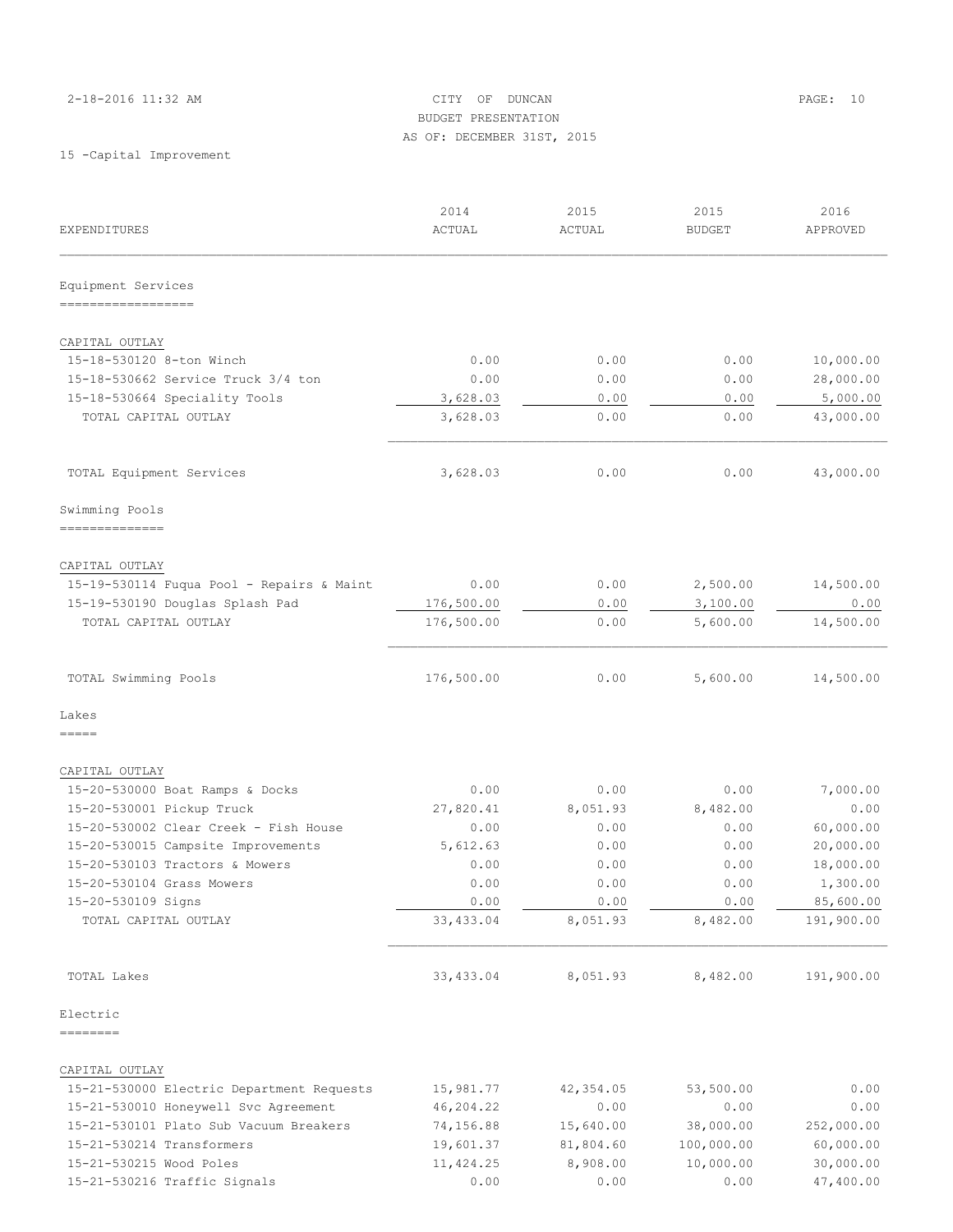| 2-18-2016 11:32 AM       | PAGE: 11<br>CITY OF DUNCAN |  |
|--------------------------|----------------------------|--|
|                          | BUDGET PRESENTATION        |  |
|                          | AS OF: DECEMBER 31ST, 2015 |  |
| 15 - Capital Improvement |                            |  |

|                                             | 2014        | 2015       | 2015          | 2016       |
|---------------------------------------------|-------------|------------|---------------|------------|
| EXPENDITURES                                | ACTUAL      | ACTUAL     | <b>BUDGET</b> | APPROVED   |
|                                             |             |            |               |            |
| 15-21-530300 Traffic Cabinet/Controller     | 18,756.45   | 46,908.00  | 55,000.00     | 0.00       |
| 15-21-530305 Transmission Pole Replacements | 0.00        | 19,282.00  | 50,000.00     | 50,000.00  |
| 15-21-530310 Reconstruct Foundation Pole    | 0.00        | 24,049.69  | 70,000.00     | 72,000.00  |
| 15-21-530664 Trans Line 27/Bois D'Arc       | 19,090.81   | 244,744.44 | 400,000.00    | 400,000.00 |
| 15-21-530665 Svc Center Improvements        | 0.00        | 90,094.01  | 75,000.00     | 0.00       |
| TOTAL CAPITAL OUTLAY                        | 205, 215.75 | 573,784.79 | 851,500.00    | 911,400.00 |
| TOTAL Electric                              | 205, 215.75 | 573,784.79 | 851,500.00    | 911,400.00 |
| Community Labor                             |             |            |               |            |
| ---------------                             |             |            |               |            |
| CAPITAL OUTLAY                              |             |            |               |            |
| 15-22-530070 Repairs - Major                | 0.00        | 0.00       | 0.00          | 3,500.00   |
| 15-22-530071 Weed Eaters                    | 0.00        | 5,741.89   | 5,800.00      | 8,000.00   |
| 15-22-530073 3/4 Ton Passenger Van          | 8,047.11    | 8,051.92   | 8,065.00      | 0.00       |
| TOTAL CAPITAL OUTLAY                        | 8,047.11    | 13,793.81  | 13,865.00     | 11,500.00  |
| TOTAL Community Labor                       | 8,047.11    | 13,793.81  | 13,865.00     | 11,500.00  |
| Community Development                       |             |            |               |            |
| ----------------------                      |             |            |               |            |
| CAPITAL OUTLAY                              |             |            |               |            |
| 15-25-530010 Honeywell Svc Agreement        | 24,843.92   | 0.00       | 0.00          | 25,000.00  |
| 15-25-530055 Motor Vehicles                 | 0.00        | 21,629.00  | 21,800.00     | 0.00       |
| 15-25-530103 Furniture & Fixtures           | 1,559.96    | 0.00       | 0.00          | 0.00       |
| 15-25-530110 Remodeling Project             | 2,187.76    | 0.00       | 0.00          | 0.00       |
| 15-25-530805 CDBG Program Grant Match       | 0.00        | 0.00       | 0.00          | 70,000.00  |
| 15-25-530918 Land Development Code-Update   | 0.00        | 0.00       | 0.00          | 60,000.00  |
| TOTAL CAPITAL OUTLAY                        | 28,591.64   | 21,629.00  | 21,800.00     | 155,000.00 |
| TOTAL Community Development                 | 28,591.64   | 21,629.00  | 21,800.00     | 155,000.00 |
| Senior Citizen's Ctr                        |             |            |               |            |
| ---------------------                       |             |            |               |            |
| CAPITAL OUTLAY                              |             |            |               |            |
| 15-27-530100 Improvements-Heating/Air       | 0.00        | 0.00       | 0.00          | 21,000.00  |
| 15-27-530300 Building Improvements          | 0.00        | 0.00       | 0.00          | 6,000.00   |
| 15-27-530301 Improvements-Sidewalks/Parking | 432.25      | 0.00       | 0.00          | 0.00       |
| TOTAL CAPITAL OUTLAY                        | 432.25      | 0.00       | 0.00          | 27,000.00  |
| TOTAL Senior Citizen's Ctr                  | 432.25      | 0.00       | 0.00          | 27,000.00  |
|                                             |             |            |               |            |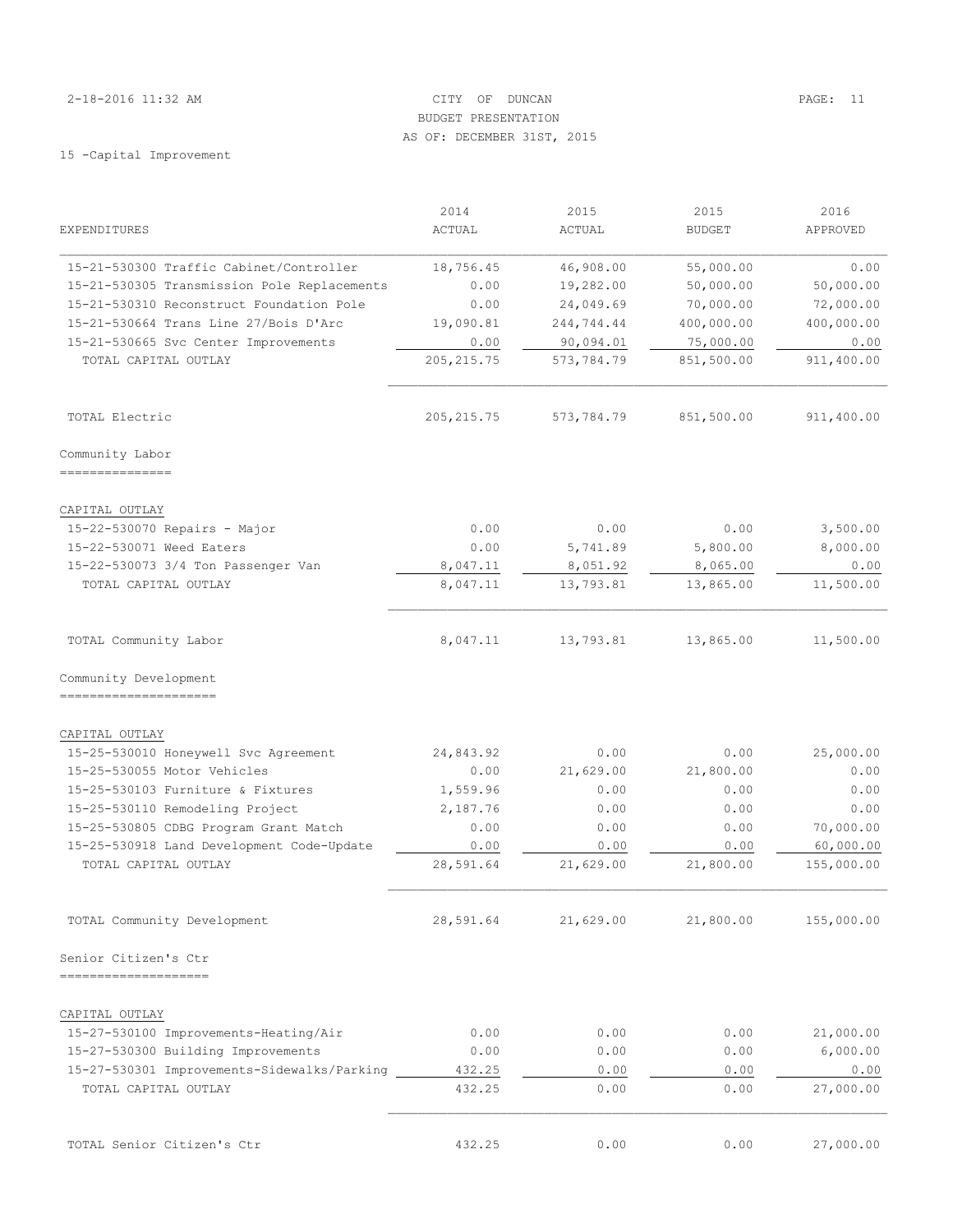#### 2-18-2016 11:32 AM CITY OF DUNCAN PAGE: 12 BUDGET PRESENTATION AS OF: DECEMBER 31ST, 2015

| EXPENDITURES                                                             | 2014<br>ACTUAL | 2015<br>ACTUAL | 2015<br><b>BUDGET</b> | 2016<br>APPROVED  |
|--------------------------------------------------------------------------|----------------|----------------|-----------------------|-------------------|
| Customer Service<br>================                                     |                |                |                       |                   |
| CAPITAL OUTLAY                                                           |                |                |                       |                   |
| 15-28-530010 Honeywell Svc Agreement                                     | 20,788.60      | 0.00           | 0.00                  | 0.00              |
| TOTAL CAPITAL OUTLAY                                                     | 20,788.60      | 0.00           | 0.00                  | 0.00              |
| TOTAL Customer Service                                                   | 20,788.60      | 0.00           | 0.00                  | 0.00              |
| Airport                                                                  |                |                |                       |                   |
| =======                                                                  |                |                |                       |                   |
| CAPITAL OUTLAY                                                           |                |                |                       |                   |
| 15-30-530001 Locolizer                                                   | 0.00           | 0.00           | 0.00                  | 100,000.00        |
| 15-30-530100 Runway Pavement                                             | 0.00           | 0.00           | 0.00                  | 65,000.00         |
| 15-30-530101 NPE Project Matching Funds                                  | 19,555.00      | 43,719.55      | 86,500.00             | 0.00              |
| 15-30-530164 AWOS Repairs                                                | 0.00           | 0.00           | 0.00                  | 90,000.00         |
| TOTAL CAPITAL OUTLAY                                                     | 19,555.00      | 43,719.55      | 86,500.00             | 255,000.00        |
| TOTAL Airport                                                            | 19,555.00      | 43,719.55      | 86,500.00             | 255,000.00        |
| Information Technology<br>_______________________                        |                |                |                       |                   |
|                                                                          |                |                |                       |                   |
| CAPITAL OUTLAY                                                           |                |                |                       |                   |
| 15-35-530005 E-Mail Security/Main                                        | 29.95          | 0.00<br>266.12 | 0.00                  | 0.00              |
| 15-35-530015 Server Storage - City Hall<br>15-35-530020 Network Security | 0.00<br>0.00   | 24,973.55      | 7,500.00<br>25,000.00 | 0.00<br>15,000.00 |
| 15-35-530030 Battery Backups                                             | 0.00           | 0.00           | 0.00                  | 21,000.00         |
| 15-35-530035 Network Infrastructure                                      | 25, 259.73     | 34,790.04      | 50,000.00             | 25,000.00         |
| 15-35-530040 Network Switches & Routers                                  | 0.00           | 0.00           | 0.00                  | 10,000.00         |
| 15-35-530050 Server Operating Systems                                    | 0.00           | 0.00           | 0.00                  | 15,000.00         |
| 15-35-530065 PC Upgrades                                                 | 0.00           | 0.00           | 0.00                  | 10,000.00         |
| 15-35-530070 Conference/Presentation Equip                               | 0.00           | 0.00           | 0.00                  | 5,000.00          |
| 15-35-530075 Phones                                                      | 980.26         | 0.00           | 0.00                  | 15,000.00         |
| 15-35-530500 Computer Lease Purchase                                     | 0.00           | 0.00           | 80,000.00             | 30,000.00         |
| 15-35-530560 Tools & Equipment<br>(Camera Sys                            | 0.00           | 403.69         | 60,000.00             | 60,000.00         |
| TOTAL CAPITAL OUTLAY                                                     | 26,269.94      | 60,433.40      | 222,500.00            | 206,000.00        |
|                                                                          |                |                |                       |                   |
| TOTAL Information Technology                                             | 26,269.94      | 60,433.40      | 222,500.00            | 206,000.00        |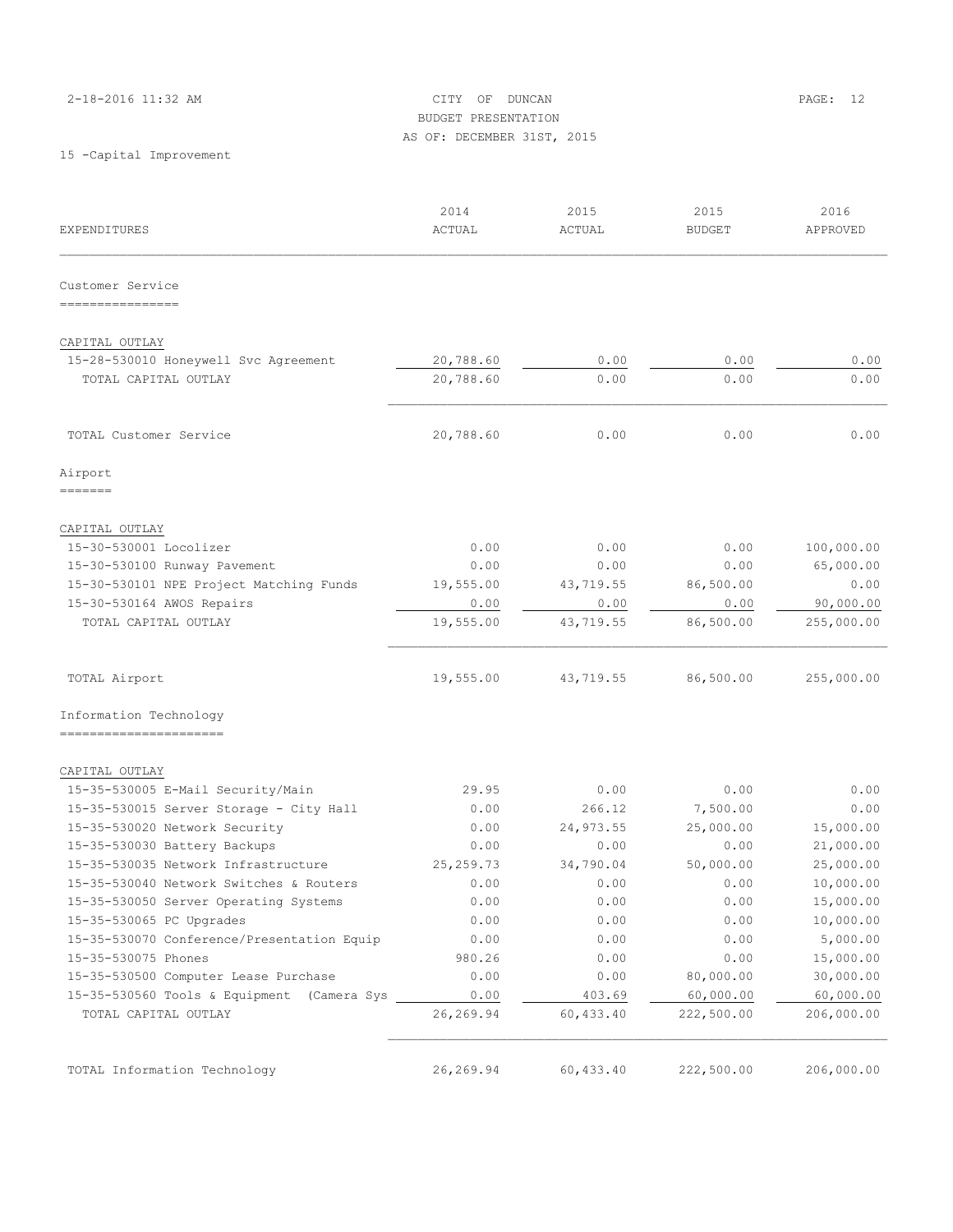# 2-18-2016 11:32 AM CITY OF DUNCAN PAGE: 13 BUDGET PRESENTATION AS OF: DECEMBER 31ST, 2015

| EXPENDITURES                             | 2014<br><b>ACTUAL</b> | 2015<br>ACTUAL | 2015<br><b>BUDGET</b> | 2016<br>APPROVED |
|------------------------------------------|-----------------------|----------------|-----------------------|------------------|
| Personnel<br>=========                   |                       |                |                       |                  |
| CAPITAL OUTLAY                           |                       |                |                       |                  |
| 15-38-530300 Office Furniture & Equip    | 991.55                | 0.00           | 0.00                  | 0.00             |
| TOTAL CAPITAL OUTLAY                     | 991.55                | 0.00           | 0.00                  | 0.00             |
| TOTAL Personnel                          | 991.55                | 0.00           | 0.00                  | 0.00             |
| 911 Dispatch<br>------------             |                       |                |                       |                  |
| CAPITAL OUTLAY                           |                       |                |                       |                  |
| 15-39-530100 Equipment - Storm Sirens    | 39,452.61             | 43, 321.91     | 53,000.00             | 55,000.00        |
| 15-39-530105 Blackboard Connect for Govt | 16,243.13             | 16,243.13      | 17,000.00             | 0.00             |
| 15-39-530300 Office Furniture & Equip    | 910.46                | 942.00         | 9,400.00              | 5,000.00         |
| TOTAL CAPITAL OUTLAY                     | 56,606.20             | 60,507.04      | 79,400.00             | 60,000.00        |
| TOTAL 911 Dispatch                       | 56,606.20             | 60,507.04      | 79,400.00             | 60,000.00        |
| Animal Control                           |                       |                |                       |                  |
| ---------------                          |                       |                |                       |                  |
| CAPITAL OUTLAY                           |                       |                |                       |                  |
| 15-41-530074 Vehicles-Capital Lease Pymt | 7,279.36              | 0.00           | 0.00                  | 0.00             |
| 15-41-530075 Building Improv/Fixtures    | 0.00                  | 0.00           | 0.00                  | 50,000.00        |
| 15-41-530076 Dog Box for Truck           | 14,512.55             | 0.00           | 0.00                  | 0.00             |
| 15-41-530078 Tasers                      | 2,146.03              | 0.00           | 0.00                  | 0.00             |
| TOTAL CAPITAL OUTLAY                     | 23,937.94             | 0.00           | 0.00                  | 50,000.00        |
| TOTAL Animal Control                     | 23,937.94             | 0.00           | 0.00                  | 50,000.00        |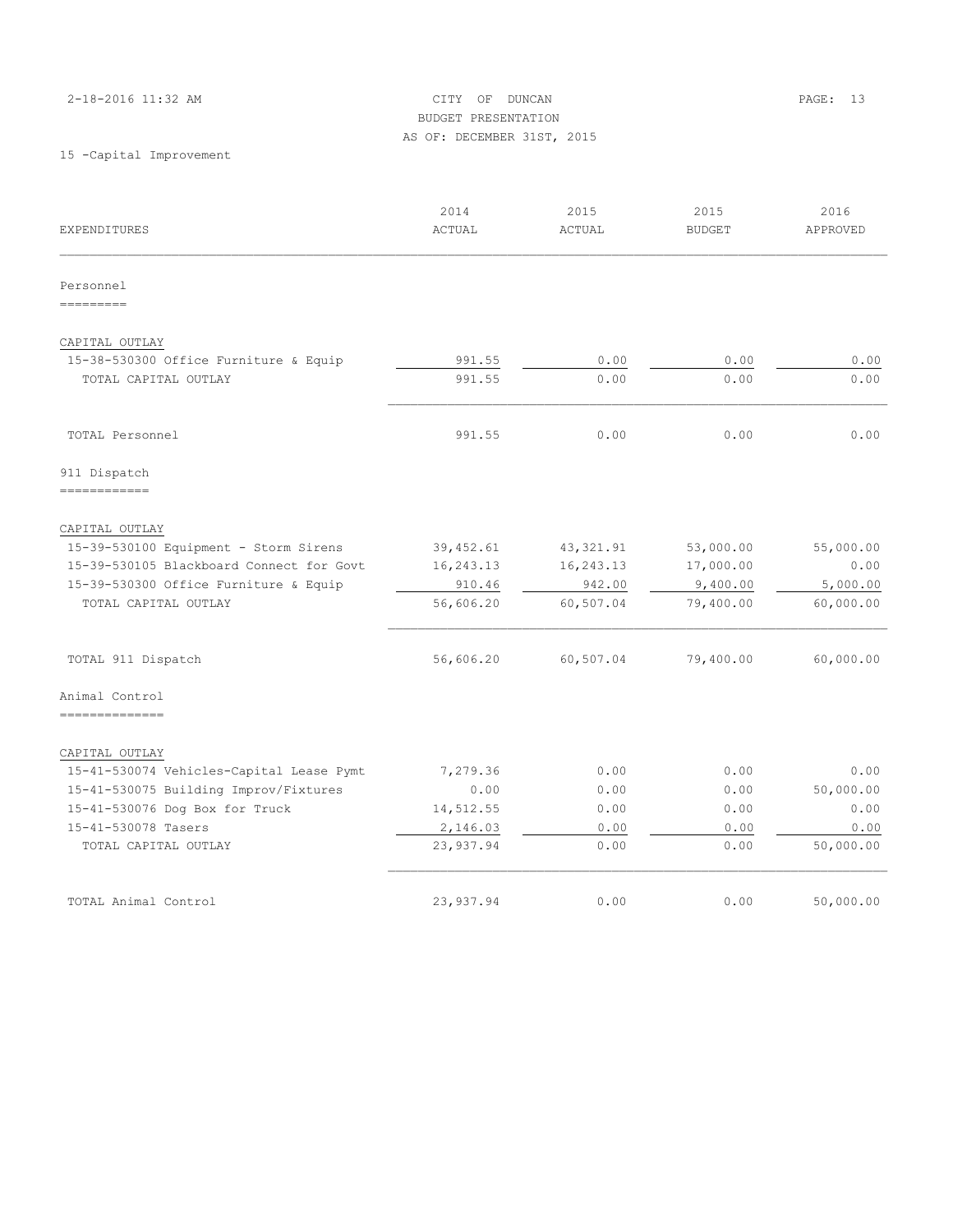#### 2-18-2016 11:32 AM CITY OF DUNCAN PAGE: 14 BUDGET PRESENTATION AS OF: DECEMBER 31ST, 2015

|                                          | 2014<br>ACTUAL                                 | 2015<br>ACTUAL | 2015<br><b>BUDGET</b>                  | 2016<br>APPROVED                                   |
|------------------------------------------|------------------------------------------------|----------------|----------------------------------------|----------------------------------------------------|
|                                          |                                                |                |                                        |                                                    |
| FUND TOTAL REVENUE                       |                                                |                | 4,705,765.33 4,520,813.25 4,010,000.00 | 4,500,000.00                                       |
| FUND TOTAL EXPENDITURES                  | 2,066,638.80                                   | 2,373,694.41   | 5, 229, 511.00                         | 6,542,115.00                                       |
| REVENUE OVER/(UNDER) EXPENDITURES        | 2,639,126.53                                   |                |                                        | 2, 147, 118.84 ( 1, 219, 511.00) ( 2, 042, 115.00) |
| OTHER FINANCING SOURCES & USES           |                                                |                |                                        |                                                    |
| OTHER FINANCING SOURCES                  |                                                |                |                                        |                                                    |
| 15-00-487201 Transfer From General       | 0.00                                           | 0.00           | 0.00                                   | 1,320,000.00                                       |
| 15-00-487210 Transfer From Cemetery Care | 0.00                                           | 0.00           | 402,000.00                             | 0.00                                               |
| 15-00-487900 2013 Budget Designations    | 0.00                                           | 0.00           | 606,000.00                             | 600,000.00                                         |
| 15-00-487998 Restricted Reserve Funds    | 0.00                                           | 0.00           | 1,529,566.00                           | 2,762,115.00                                       |
| OTHER FINANCING SOURCES                  | 0.00                                           | 0.00           | 2,537,566.00                           | 4,682,115.00                                       |
| OTHER FINANCING USES                     |                                                |                |                                        |                                                    |
| 15-07-554301Transfer to General Fund     | 0.00                                           | 0.00           | 0.00                                   | 1,320,000.00                                       |
| 15-07-554361Transfer To Other Utilities  | 1,583,825.61                                   | 953,308.46     | 953,308.46                             | 1,320,000.00                                       |
| OTHER FINANCING USES                     | 1,583,825.61                                   | 953,308.46     | 953,308.46                             | 2,640,000.00                                       |
| NET OTHER SOURCES & USES                 | $(1, 583, 825.61)$ (953, 308.46)               |                | 1,584,257.54                           | 2,042,115.00                                       |
| REVENUES & OTHER SOURCES OVER/(UNDER)    |                                                |                |                                        |                                                    |
| EXPENDITURES & OTHER USES                | 1,055,300.92    1,193,810.38<br>============== | ============== | 364,746.54<br>==============           | 0.00<br>==============                             |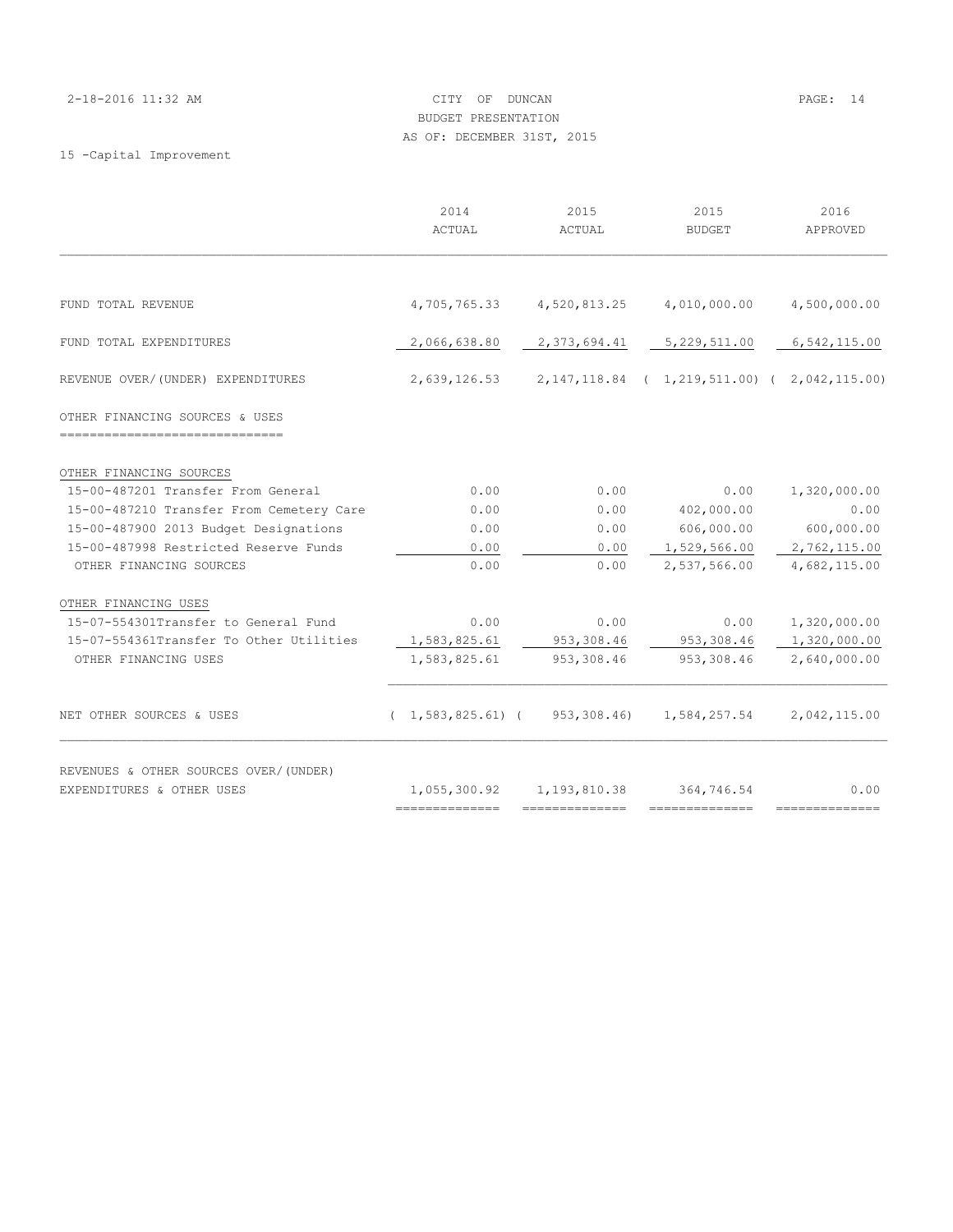| 2-18-2016 11:33 AM                    |            |                            | PAGE:<br>1 |                          |            |
|---------------------------------------|------------|----------------------------|------------|--------------------------|------------|
|                                       |            |                            |            |                          |            |
|                                       |            | AS OF: DECEMBER 31ST, 2015 |            |                          |            |
| 36 -Uniform Allowance/Fire            |            |                            |            |                          |            |
| FINANCIAL SUMMARY                     |            |                            |            |                          |            |
|                                       |            |                            |            |                          |            |
|                                       |            | 2014                       | 2015       | 2015                     | 2016       |
| ACCT#<br>ACCOUNT NAME                 |            | ACTUAL                     | ACTUAL     | BUDGET                   | APPROVED   |
| REVENUE SUMMARY                       |            |                            |            |                          |            |
| EXPENDITURE SUMMARY                   |            |                            |            |                          |            |
| Non-Departmental                      |            |                            |            |                          |            |
| Fire Dept                             |            |                            |            |                          |            |
| OTHER SERVICES & CHARGES              |            | 20,263.36                  | 29,176.78  | 42,913.07                | 26,766.46  |
| TOTAL Fire Dept                       |            | 20,263.36                  | 29,176.78  | 42,913.07                | 26,766.46  |
| TOTAL EXPENDITURES                    |            | 20, 263.36                 |            | 29,176.78 42,913.07      | 26,766.46  |
|                                       |            |                            |            |                          |            |
| REVENUES OVER/(UNDER) EXPENDITURES    | $\sqrt{2}$ | $20, 263.36$ (             |            | 29,176.78) (42,913.07) ( | 26, 766.46 |
| OTHER FINANCING SOURCES               |            | 0.00                       |            | 29,075.04 ( 29,075.00)   | 28,266.00  |
| NET OTHER SOURCES & USES              |            | 0.00                       |            | 29,075.04 ( 29,075.00)   | 28,266.00  |
| REVENUE & OTHER SOURCES OVER/ (UNDER) |            |                            |            |                          |            |
| EXPENDITURES & OTHER USES             | $\left($   | $20, 263.36$ (             | 101.74) (  | 71,988.07)               | 1,499.54   |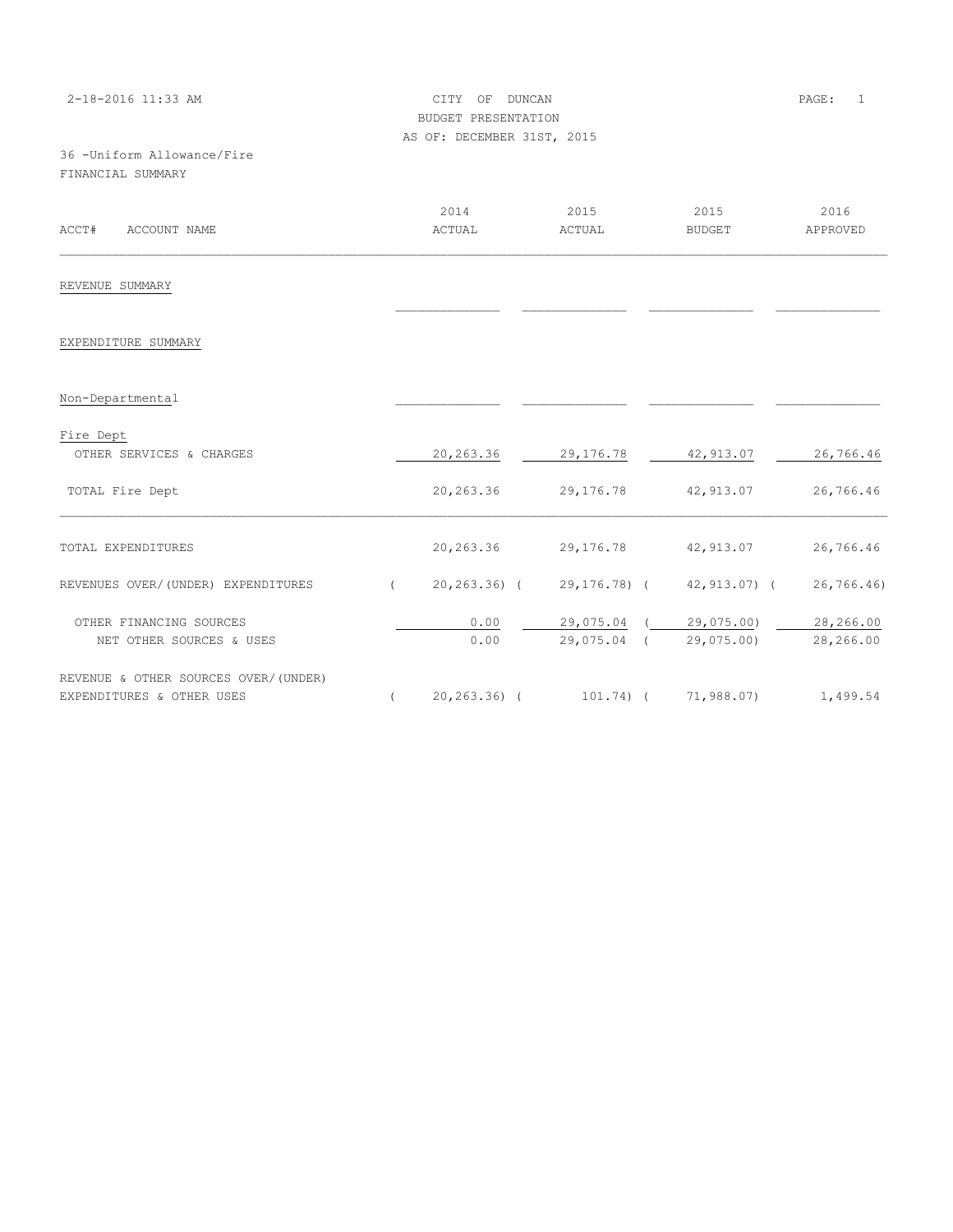| 2-18-2016 11:33 AM         | CITY<br>ΟF                 | DUNCAN |               | 2<br>PAGE: |
|----------------------------|----------------------------|--------|---------------|------------|
|                            | BUDGET PRESENTATION        |        |               |            |
|                            | AS OF: DECEMBER 31ST, 2015 |        |               |            |
| 36 -Uniform Allowance/Fire |                            |        |               |            |
|                            |                            |        |               |            |
|                            | 2014                       | 2015   | 2015          | 2016       |
| REVENUES                   | ACTUAL                     | ACTUAL | <b>BUDGET</b> | APPROVED   |
|                            |                            |        |               |            |
| Non-Departmental           |                            |        |               |            |
|                            |                            |        |               |            |
| OTHER REVENUE              |                            |        |               |            |
|                            |                            |        |               |            |

 $\mathcal{L}_\text{max} = \mathcal{L}_\text{max} = \mathcal{L}_\text{max} = \mathcal{L}_\text{max} = \mathcal{L}_\text{max} = \mathcal{L}_\text{max} = \mathcal{L}_\text{max} = \mathcal{L}_\text{max} = \mathcal{L}_\text{max} = \mathcal{L}_\text{max} = \mathcal{L}_\text{max} = \mathcal{L}_\text{max} = \mathcal{L}_\text{max} = \mathcal{L}_\text{max} = \mathcal{L}_\text{max} = \mathcal{L}_\text{max} = \mathcal{L}_\text{max} = \mathcal{L}_\text{max} = \mathcal{$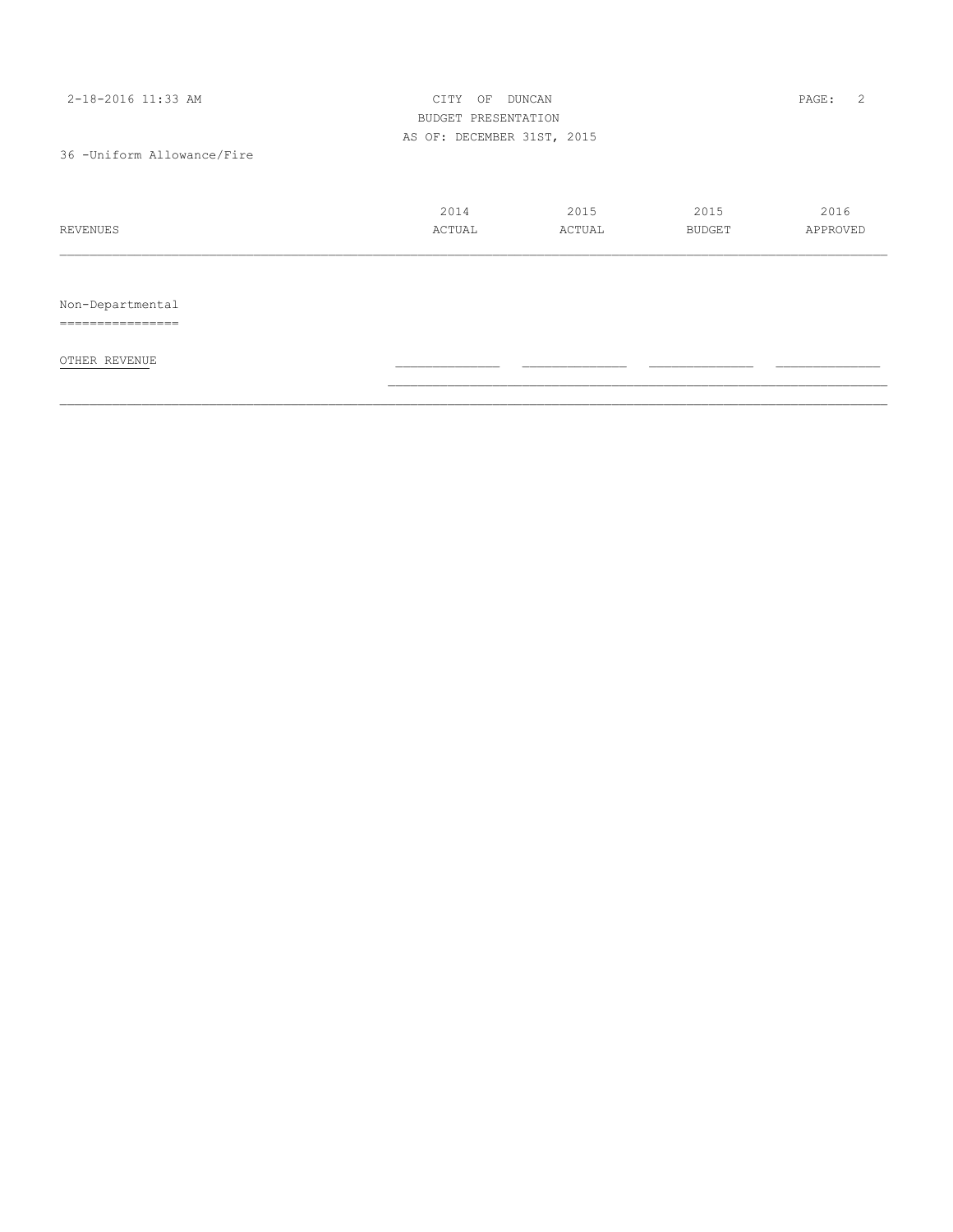2-18-2016 11:33 AM CITY OF DUNCAN PAGE: 3 BUDGET PRESENTATION AS OF: DECEMBER 31ST, 2015

36 -Uniform Allowance/Fire

| EXPENDITURES                       | 2014<br>ACTUAL | 2015<br>ACTUAL | 2015<br><b>BUDGET</b> | 2016<br>APPROVED |
|------------------------------------|----------------|----------------|-----------------------|------------------|
|                                    |                |                |                       |                  |
| Non-Departmental                   |                |                |                       |                  |
| ================                   |                |                |                       |                  |
| PERSONAL SERVICES                  |                |                |                       |                  |
|                                    |                |                |                       |                  |
| Fire Dept                          |                |                |                       |                  |
| =========                          |                |                |                       |                  |
| OTHER SERVICES & CHARGES           |                |                |                       |                  |
| 36-04-522500 Uniforms - New Hires  | 0.00           | 6,713.96       | 5,000.00              | 7,266.46         |
| 36-04-522502 Beck, Bobby           | 676.65         | 0.00           | 1,145.65              | 500.00           |
| 36-04-522503 Loafman, Rob          | 294.59         | 888.62         | 1,079.39              | 500.00           |
| 36-04-522507 Biffle, Bobby         | 235.00         | 811.45         | 905.44                | 500.00           |
| 36-04-522508 Bleer, Randy          | 630.52         | 424.25         | 605.48                | 500.00           |
| 36-04-522511 Bruehl, Jeff          | 268.50         | 684.22         | 976.15                | 500.00           |
| 36-04-522514 Brosh, Stephen        | 541.60         | 437.26         | 631.78                | 500.00           |
| 36-04-522515 Wainscott, Donnie     | 608.87         | 437.76         | 529.95                | 500.00           |
| 36-04-522516 Boyles, Tyler         | 470.68         | 459.21         | 1,352.21              | 500.00           |
| 36-04-522517 Hammack, Kevin        | 479.20         | 282.20         | 757.51                | 500.00           |
| 36-04-522521 Howell, Tony          | 495.50         | 0.00           | 175.22                | 500.00           |
| 36-04-522523 Thorton, Scott        | 374.65         | 720.00         | 818.11                | 500.00           |
| 36-04-522524 Austin, George        | 59.00          | 140.00         | 1,461.78              | 500.00           |
| 36-04-522526 Martin, Rodney        | 583.50         | 491.85         | 874.06                | 500.00           |
| 36-04-522529 Norman, Tommy         | 0.00           | 30.44          | 535.00                | 500.00           |
| 36-04-522532 Pemberton, Keith      | 271.70         | 874.63         | 1,351.01              | 500.00           |
| 36-04-522536 Fish, Cody            | 1,018.21       | 497.99         | 532.00                | 500.00           |
| 36-04-522538 White, Charles (Rann) | 373.09         | 848.88         | 1,794.16              | 500.00           |
| 36-04-522541 Justin, Evans         | 827.53         | 565.00         | 413.72                | 500.00           |
| 36-04-522542 Tim Golden            | 184.09         | 761.79         | 988.41                | 500.00           |
| 36-04-522543 Brown, Chris          | 325.28         | 875.16         | 1,137.40              | 500.00           |
| 36-04-522544 Shawn Elroy           | 518.48         | 564.50         | 793.30                | 500.00           |
| 36-04-522545 Josh Wilson           | 499.92         | 518.49         | 651.43                | 500.00           |
| 36-04-522546 Doughty, Derek        | 0.00           | 0.00           | 535.00                | 500.00           |
| 36-04-522547 Eberhart, Brandon     | 269.00         | 805.45         | 993.66                | 500.00           |
| 36-04-522548 Sorrell, Cody         | 372.88         | 514.92         | 1,014.90              | 500.00           |
| 36-04-522549 Ellis, Ryan           | 722.00         | 276.00         | 579.69                | 500.00           |
| 36-04-522550 Foraker, Josh         | 531.07         | 584.70         | 628.62                | 500.00           |
| 36-04-522551 Morris, Charles       | 410.74         | 500.93         | 850.84                | 500.00           |
| 36-04-522552 Coleman, Arron        | 628.70         | 320.99         | 581.94                | 500.00           |
| 36-04-522553 McCarley, Clay        | 817.90         | 259.00         | 827.84                | 500.00           |
| 36-04-522554 Moreno, Matthew       | 846.88         | 441.98         | 447.14                | 500.00           |
| 36-04-522555 Burnside, Dayton      | 817.81         | 216.40         | 632.47                | 500.00           |
| 36-04-522557 Sitton, Wesley        | 0.00           | 0.00           | 535.00                | 500.00           |
| 36-04-522558 Blair, Thomas         | 0.00           | 0.00           | 0.00                  | 500.00           |
| 36-04-522559 Copeland, Jesse       | 327.34         | 1,039.90       | 1,091.91              | 0.00             |
| 36-04-522561 Strong, Kristopher    | 39.98          | 860.57         | 1,307.01              | 0.00             |
| 36-04-522562 Atkinson, Carson      | 448.50         | 653.59         | 653.59                | 0.00             |
| 36-04-522563 Hodges, Lance         | 0.00           | 0.00           | 535.00                | 0.00             |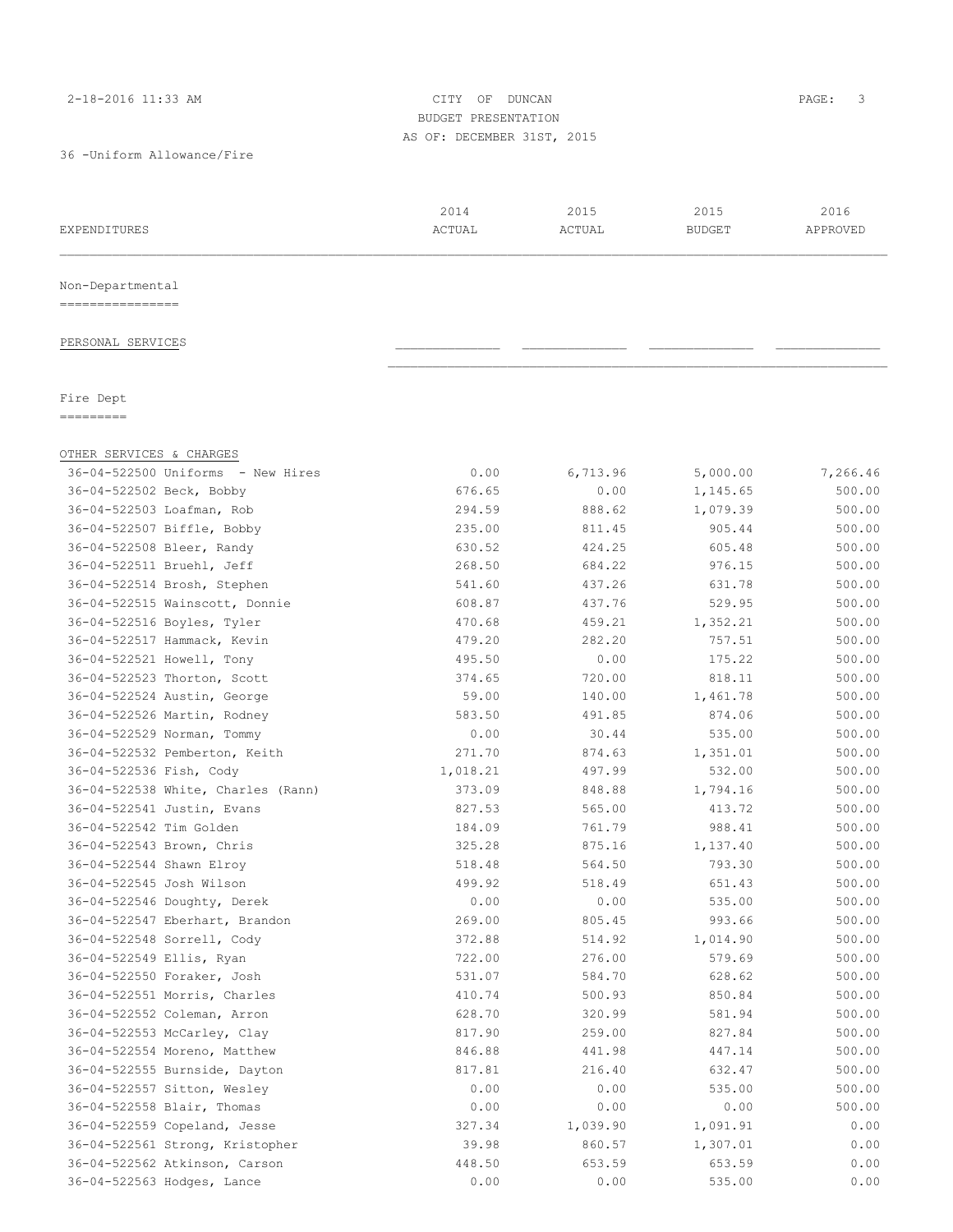# 2-18-2016 11:33 AM CITY OF DUNCAN PAGE: 4 BUDGET PRESENTATION AS OF: DECEMBER 31ST, 2015

# 36 -Uniform Allowance/Fire

|                                | 2014      | 2015      | 2015          | 2016      |
|--------------------------------|-----------|-----------|---------------|-----------|
| EXPENDITURES                   | ACTUAL    | ACTUAL    | <b>BUDGET</b> | APPROVED  |
| 36-04-522564 Hansen, Chase     | 199.70    | 344.00    | 948.08        | 0.00      |
| 36-04-522565 Burrows, Michael  | 579.47    | 533.88    | 627.54        | 0.00      |
| 36-04-522567 Neighbors, Shane  | 402.40    | 505.96    | 738.50        | 0.00      |
| 36-04-522568 Smiley, Shelby    | 558.59    | 566.00    | 691.50        | 0.00      |
| 36-04-522599 Damaged/Destroyed | 256.00    | 180.93    | 0.00          | 2,500.00  |
| 36-04-522600 Hill, Cody        | 271.90    | 627.28    | 1,046.24      | 0.00      |
| 36-04-522601 Morgan, Anthony   | 630.40    | 437.29    | 641.88        | 0.00      |
| 36-04-522602 Roth, Cade        | 383.05    | 700.00    | 1,030.30      | 0.00      |
| 36-04-522603 Tollefson, Zach   | 389.50    | 301.36    | 1,018.25      | 0.00      |
| 36-04-522604 Billings, Joshua  | 622.99    | 477.99    | 447.01        | 0.00      |
| TOTAL OTHER SERVICES & CHARGES | 20,263.36 | 29,176.78 | 42,913.07     | 26,766.46 |
|                                |           |           |               |           |
| TOTAL Fire Dept                | 20,263.36 | 29,176.78 | 42,913.07     | 26,766.46 |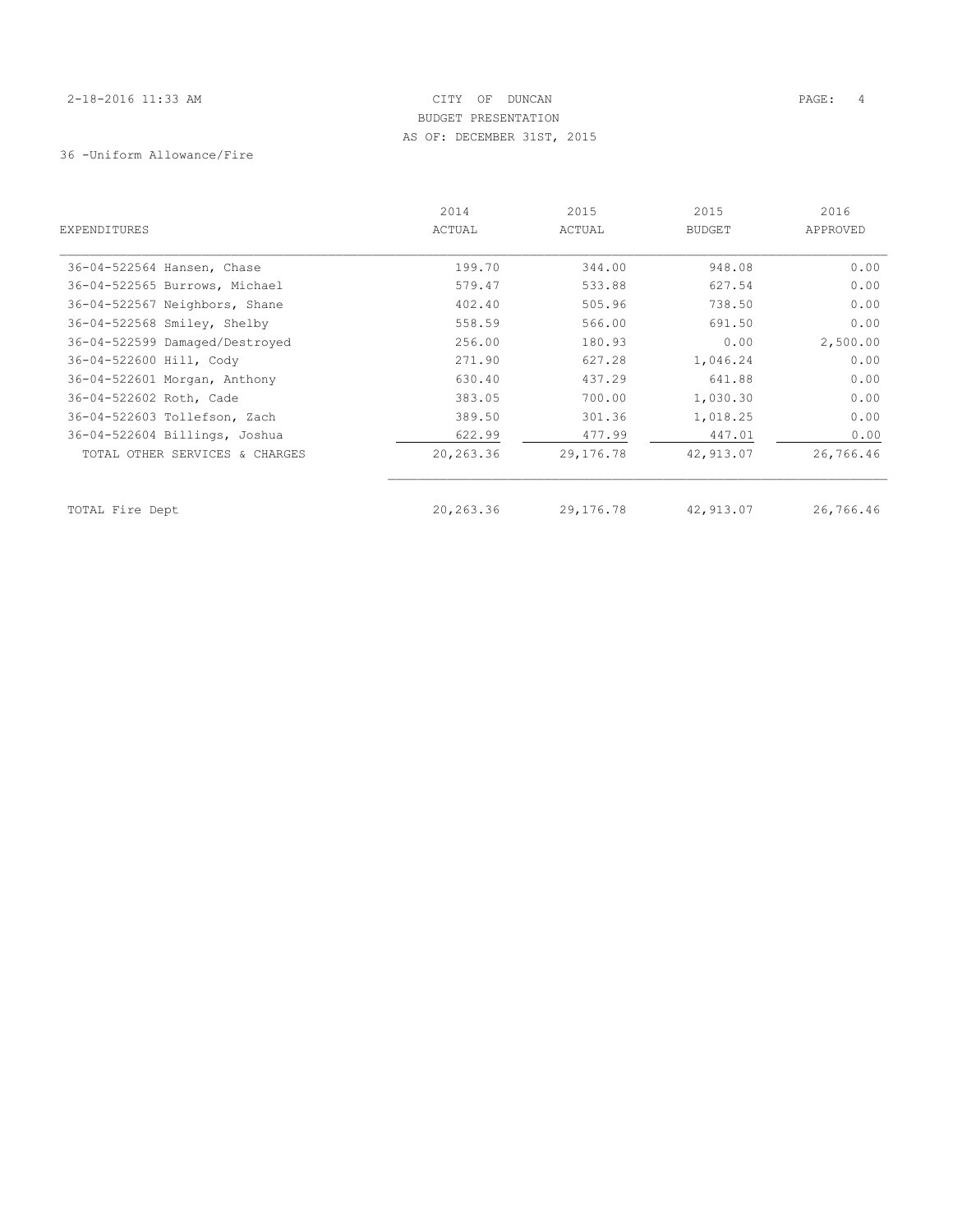# 2-18-2016 11:33 AM CITY OF DUNCAN PAGE: 5 BUDGET PRESENTATION AS OF: DECEMBER 31ST, 2015

36 -Uniform Allowance/Fire

|                                                                     |            | 2014<br>ACTUAL | 2015<br>ACTUAL                                                                                                                                                                                                                                                                                                                                                                                                                                                                         | 2015<br>BUDGET                                               | 2016<br>APPROVED       |
|---------------------------------------------------------------------|------------|----------------|----------------------------------------------------------------------------------------------------------------------------------------------------------------------------------------------------------------------------------------------------------------------------------------------------------------------------------------------------------------------------------------------------------------------------------------------------------------------------------------|--------------------------------------------------------------|------------------------|
| FUND TOTAL EXPENDITURES                                             |            | 20,263.36      | 29,176.78                                                                                                                                                                                                                                                                                                                                                                                                                                                                              | 42,913.07                                                    | 26,766.46              |
| REVENUE OVER/(UNDER) EXPENDITURES                                   | $\sqrt{2}$ |                |                                                                                                                                                                                                                                                                                                                                                                                                                                                                                        | 20,263.36) ( 29,176.78) ( 42,913.07) (                       | 26, 766.46             |
| OTHER FINANCING SOURCES & USES<br>========================          |            |                |                                                                                                                                                                                                                                                                                                                                                                                                                                                                                        |                                                              |                        |
| OTHER FINANCING SOURCES                                             |            |                |                                                                                                                                                                                                                                                                                                                                                                                                                                                                                        |                                                              |                        |
| 36-00-487201 Transfer From General Fund                             |            | 0.00           |                                                                                                                                                                                                                                                                                                                                                                                                                                                                                        | 29,075.04 ( 29,075.00)                                       | 18,000.00              |
| 36-00-487998 Restricted PY Reserve Funds<br>OTHER FINANCING SOURCES |            | 0.00<br>0.00   | 0.00                                                                                                                                                                                                                                                                                                                                                                                                                                                                                   | 0.00<br>29,075.04 ( 29,075.00)                               | 10,266.00<br>28,266.00 |
| OTHER FINANCING USES                                                |            |                |                                                                                                                                                                                                                                                                                                                                                                                                                                                                                        |                                                              |                        |
| NET OTHER SOURCES & USES                                            |            | 0.00           |                                                                                                                                                                                                                                                                                                                                                                                                                                                                                        | 29,075.04 ( 29,075.00)                                       | 28,266.00              |
| REVENUES & OTHER SOURCES OVER/(UNDER)<br>EXPENDITURES & OTHER USES  |            | -------------- | $\begin{array}{cccccccccc} \multicolumn{2}{c}{} & \multicolumn{2}{c}{} & \multicolumn{2}{c}{} & \multicolumn{2}{c}{} & \multicolumn{2}{c}{} & \multicolumn{2}{c}{} & \multicolumn{2}{c}{} & \multicolumn{2}{c}{} & \multicolumn{2}{c}{} & \multicolumn{2}{c}{} & \multicolumn{2}{c}{} & \multicolumn{2}{c}{} & \multicolumn{2}{c}{} & \multicolumn{2}{c}{} & \multicolumn{2}{c}{} & \multicolumn{2}{c}{} & \multicolumn{2}{c}{} & \multicolumn{2}{c}{} & \multicolumn{2}{c}{} & \mult$ | 20,263.36) ( 101.74) ( 71,988.07) 1,499.54<br>============== | ==============         |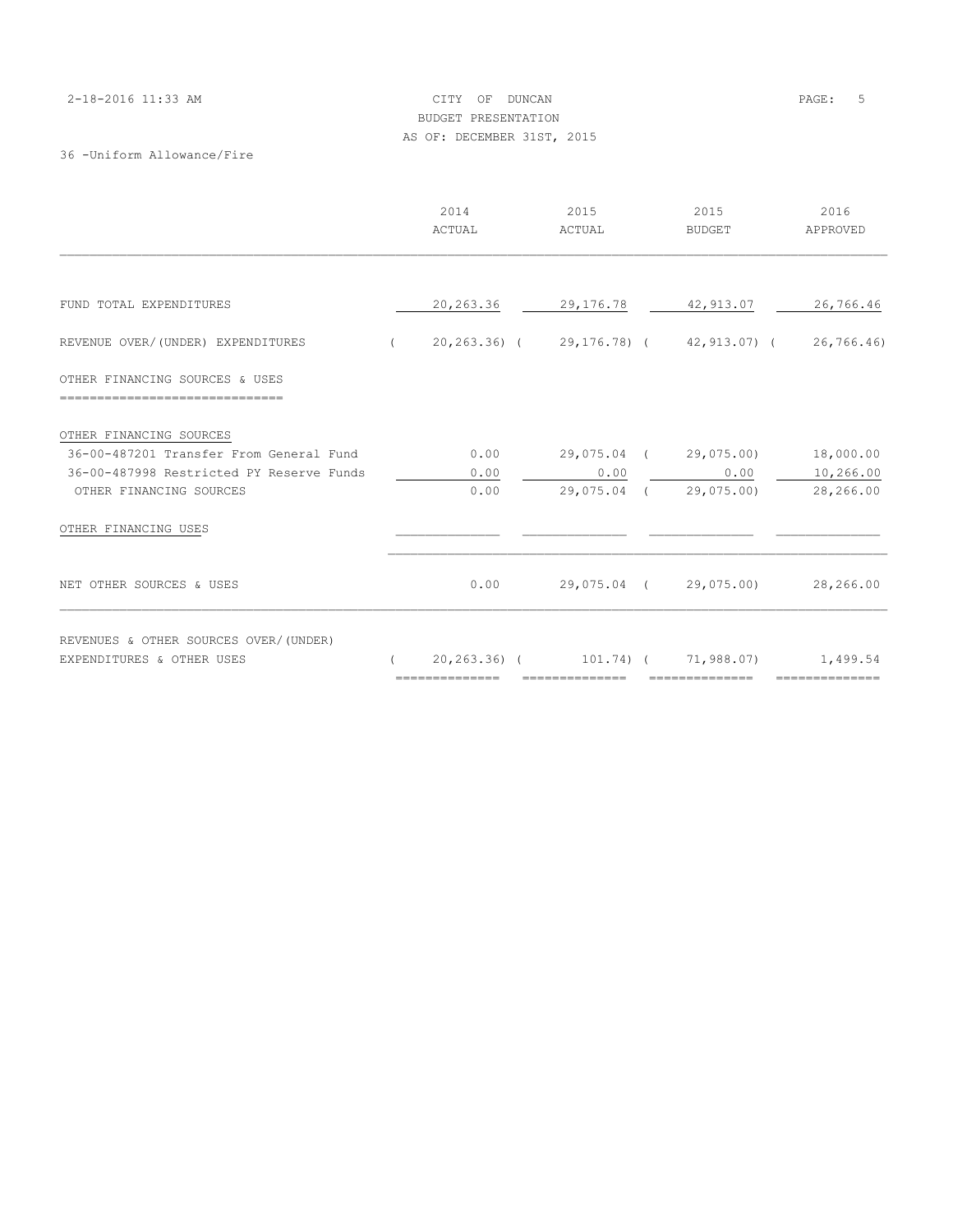| 2-18-2016 11:33 AM | CITY OF DUNCAN             | $\overline{1}$<br>PAGE: |
|--------------------|----------------------------|-------------------------|
|                    | BUDGET PRESENTATION        |                         |
|                    | AS OF: DECEMBER 31ST, 2015 |                         |
| 41 -911 Telephone  |                            |                         |
| FINANCIAL SUMMARY  |                            |                         |

| ACCT#<br>ACCOUNT NAME                 | 2014<br>ACTUAL   | 2015<br>ACTUAL | 2015<br><b>BUDGET</b> | 2016<br>APPROVED |
|---------------------------------------|------------------|----------------|-----------------------|------------------|
| REVENUE SUMMARY                       |                  |                |                       |                  |
| Non-Departmental                      | 336,850.45       | 332,601.38     | 323,000.00            | 326,000.00       |
| TOTAL REVENUES                        | 336,850.45       | 332,601.38     | 323,000.00            | 326,000.00       |
| EXPENDITURE SUMMARY                   |                  |                |                       |                  |
| E-911 Dispatch                        |                  |                |                       |                  |
| OTHER SERVICES & CHARGES              | 27,697.51        | 27,306.27      | 28,750.00             | 28,750.00        |
| CAPITAL OUTLAY                        | 70,186.84        | 68, 119.45     | 78,520.00             | 82,270.00        |
| TOTAL E-911 Dispatch                  | 97,884.35        | 95, 425.72     | 107,270.00            | 111,020.00       |
| TOTAL EXPENDITURES                    | 97,884.35        | 95, 425.72     | 107,270.00            | 111,020.00       |
| REVENUES OVER/(UNDER) EXPENDITURES    | 238,966.10       | 237, 175.66    | 215,730.00            | 214,980.00       |
| OTHER FINANCING USES                  | 193,132.50       | 215,730.00     | 215,730.00            | 215,000.00       |
| NET OTHER SOURCES & USES              | $193, 132, 50$ ( | $215,730.00$ ( | $215,730.00$ (        | 215,000.00)      |
| REVENUE & OTHER SOURCES OVER/ (UNDER) |                  |                |                       |                  |
| EXPENDITURES & OTHER USES             | 45,833.60        | 21,445.66      | $0.00$ (              | 20.00            |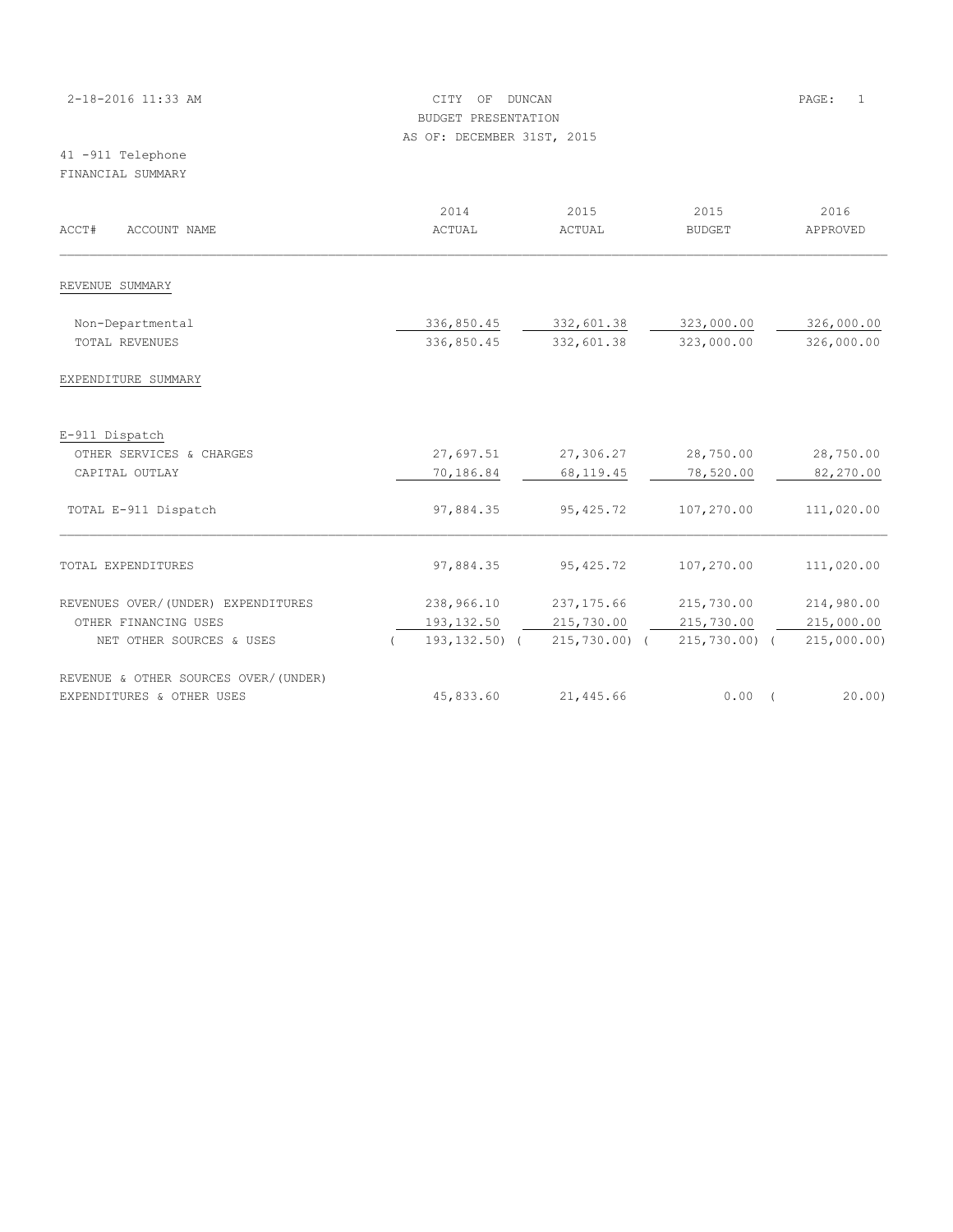# 2-18-2016 11:33 AM CITY OF DUNCAN PAGE: 2 BUDGET PRESENTATION AS OF: DECEMBER 31ST, 2015

41 -911 Telephone

|                                          | 2014       | 2015       | 2015          | 2016       |
|------------------------------------------|------------|------------|---------------|------------|
| <b>REVENUES</b>                          | ACTUAL     | ACTUAL     | <b>BUDGET</b> | APPROVED   |
|                                          |            |            |               |            |
| Non-Departmental                         |            |            |               |            |
|                                          |            |            |               |            |
| TAXES                                    |            |            |               |            |
| 41-00-451700 Taxes 911 Telephone         | 226,018.60 | 217,722.08 | 214,000.00    | 214,000.00 |
| 41-00-451705 Wireless 911 Fees<br>ASCOG  | 89,044.67  | 89,261.13  | 90,000.00     | 90,000.00  |
| 41-00-451710 Prepaid Wireless E-911 Fees | 21,787.18  | 25,618.17  | 19,000.00     | 22,000.00  |
| TOTAL TAXES                              | 336,850.45 | 332,601.38 | 323,000.00    | 326,000.00 |
|                                          |            |            |               |            |
| TOTAL Non-Departmental                   | 336,850.45 | 332,601.38 | 323,000.00    | 326,000.00 |
|                                          |            |            |               |            |
| TOTAL REVENUE                            | 336,850.45 | 332,601.38 | 323,000.00    | 326,000.00 |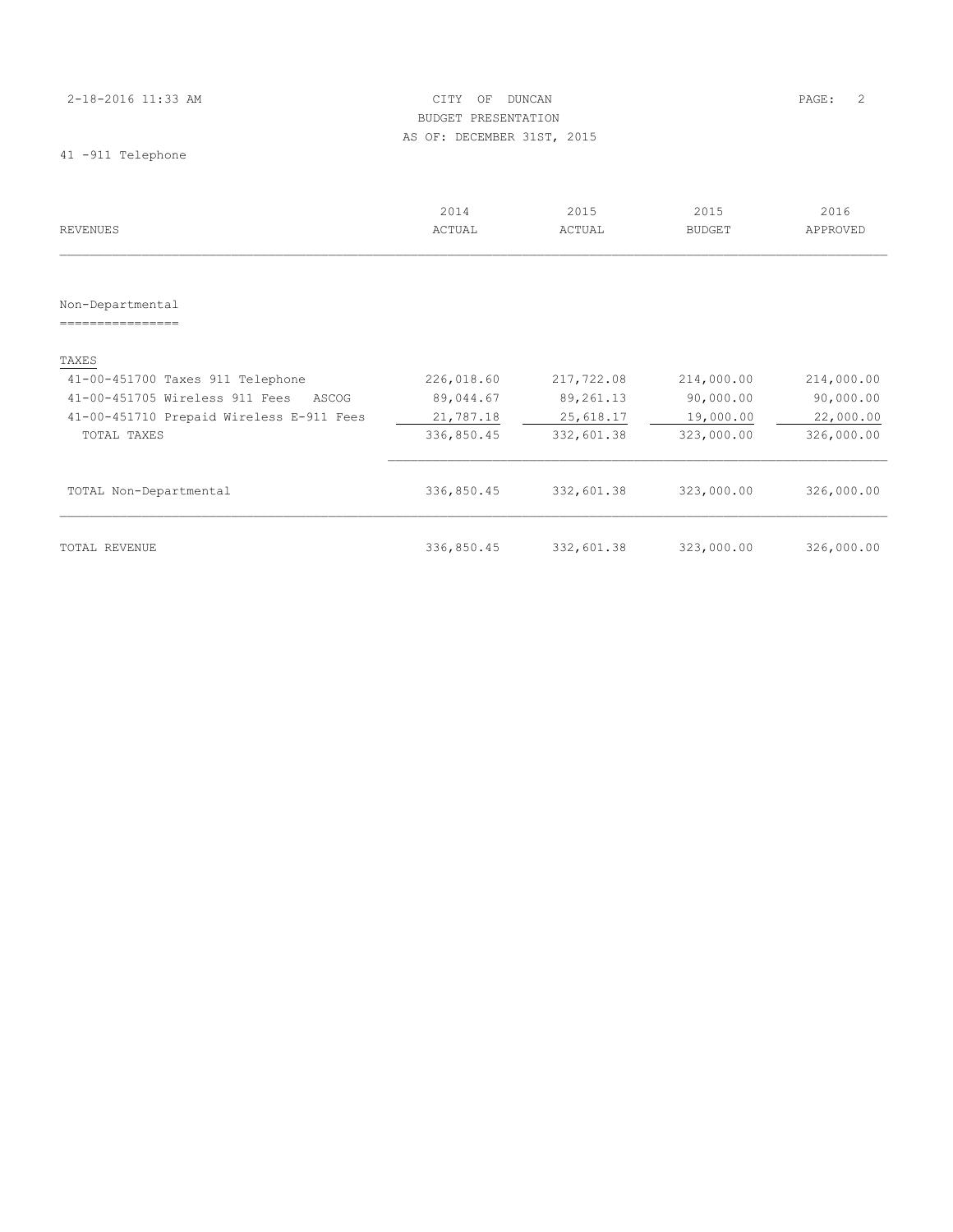| 2-18-2016 11:33 AM |  |  |
|--------------------|--|--|
|--------------------|--|--|

# CITY OF DUNCAN PAGE: 3 BUDGET PRESENTATION AS OF: DECEMBER 31ST, 2015

41 -911 Telephone

| <b>EXPENDITURES</b>                    | 2014<br>ACTUAL | 2015<br>ACTUAL | 2015<br><b>BUDGET</b> | 2016<br>APPROVED |
|----------------------------------------|----------------|----------------|-----------------------|------------------|
|                                        |                |                |                       |                  |
| E-911 Dispatch                         |                |                |                       |                  |
|                                        |                |                |                       |                  |
| OTHER SERVICES & CHARGES               |                |                |                       |                  |
| 41-39-522800 Telephone & Equipment     | 27,697.51      | 27,306.27      | 28,750.00             | 28,750.00        |
| TOTAL OTHER SERVICES & CHARGES         | 27,697.51      | 27,306.27      | 28,750.00             | 28,750.00        |
| CAPITAL OUTLAY                         |                |                |                       |                  |
| 41-39-530300 Capital Plant & Equipment | 70,186.84      | 68, 119.45     | 78,520.00             | 82,270.00        |
| TOTAL CAPITAL OUTLAY                   | 70,186.84      | 68, 119. 45    | 78,520.00             | 82,270.00        |
|                                        |                |                |                       |                  |
| TOTAL E-911 Dispatch                   | 97,884.35      | 95, 425.72     | 107,270.00            | 111,020.00       |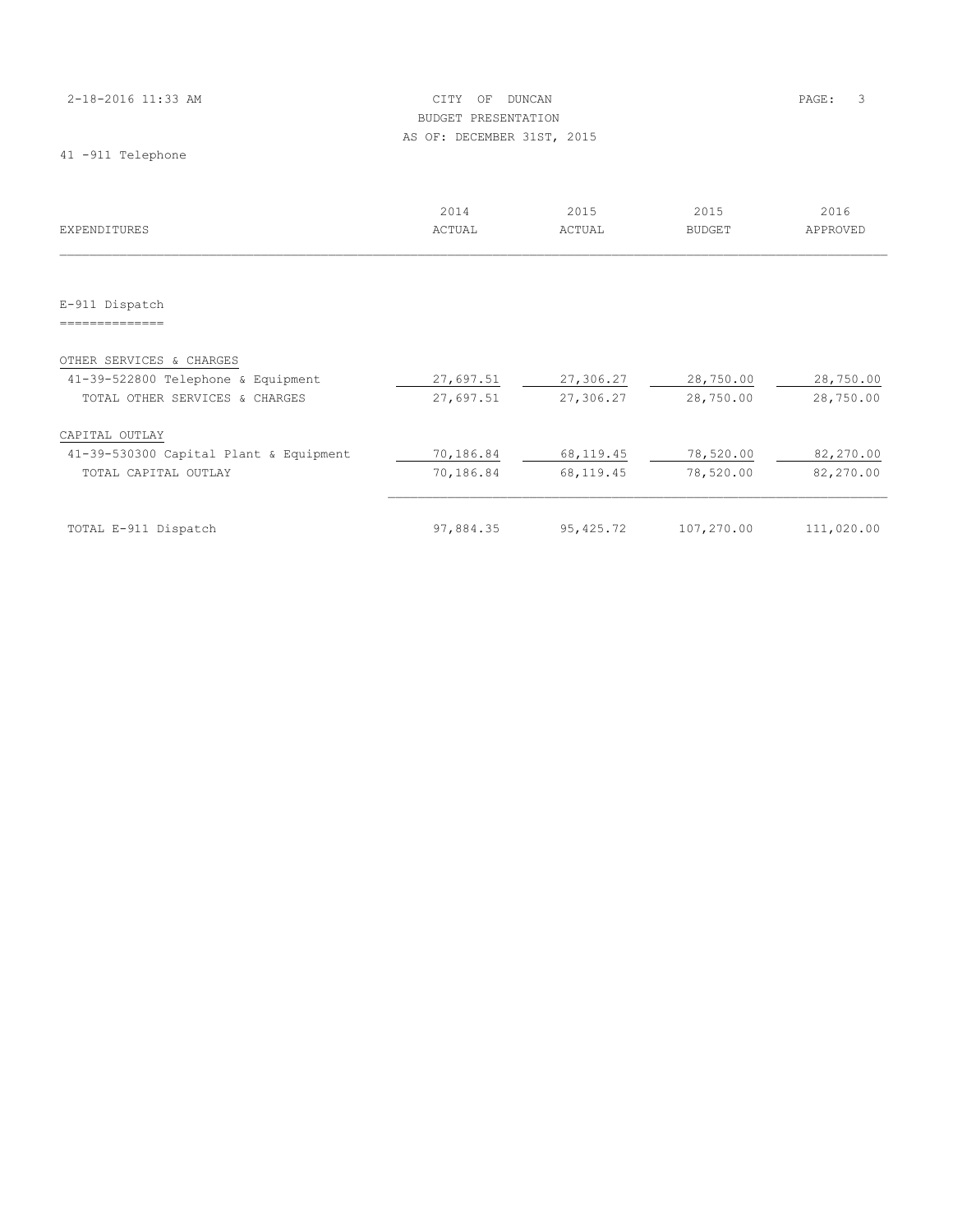| 2-18-2016 11:33 AM | CITY OF DUNCAN             | PAGE: 4 |  |
|--------------------|----------------------------|---------|--|
|                    | BUDGET PRESENTATION        |         |  |
|                    | AS OF: DECEMBER 31ST, 2015 |         |  |

41 -911 Telephone

|                                                                                      | 2014<br>ACTUAL                       | 2015<br>ACTUAL                                                  | 2015<br><b>BUDGET</b>      | 2016<br>APPROVED         |
|--------------------------------------------------------------------------------------|--------------------------------------|-----------------------------------------------------------------|----------------------------|--------------------------|
|                                                                                      |                                      |                                                                 |                            |                          |
| FUND TOTAL REVENUE                                                                   | 336,850.45                           | 332,601.38                                                      | 323,000.00                 | 326,000.00               |
| FUND TOTAL EXPENDITURES                                                              | 97,884.35                            | 95, 425.72                                                      | 107,270.00                 | 111,020.00               |
| REVENUE OVER/(UNDER) EXPENDITURES                                                    | 238,966.10                           | 237,175.66                                                      | 215,730.00                 | 214,980.00               |
| OTHER FINANCING SOURCES & USES                                                       |                                      |                                                                 |                            |                          |
| OTHER FINANCING SOURCES                                                              |                                      |                                                                 |                            |                          |
| OTHER FINANCING USES<br>41-01-554301Transfer to General Fund<br>OTHER FINANCING USES | 193,132.50 215,730.00<br>193, 132.50 | 215,730.00                                                      | 215,730.00<br>215,730.00   | 215,000.00<br>215,000.00 |
| NET OTHER SOURCES & USES                                                             |                                      | $193, 132.50$ ( $215, 730.00$ ( $215, 730.00$ ( $215, 000.00$ ) |                            |                          |
| REVENUES & OTHER SOURCES OVER/(UNDER)<br>EXPENDITURES & OTHER USES                   | 45,833.60<br>==============          | 21,445.66<br>==============                                     | $0.00$ (<br>============== | 20.001<br>============== |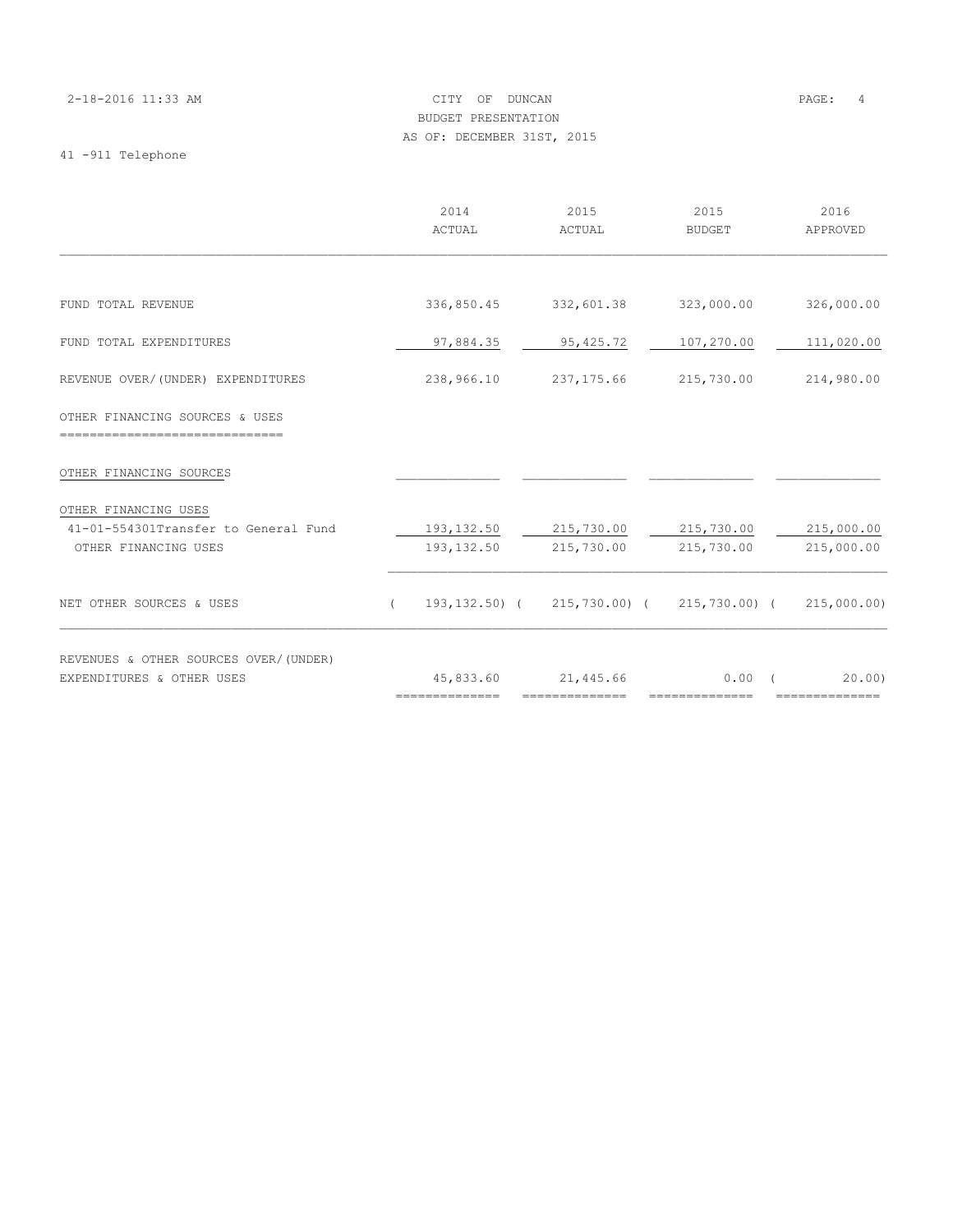| 2-18-2016 11:33 AM | CITY OF DUNCAN             | PAGE: |  |
|--------------------|----------------------------|-------|--|
|                    | BUDGET PRESENTATION        |       |  |
|                    | AS OF: DECEMBER 31ST, 2015 |       |  |

61 -Other Utilities FINANCIAL SUMMARY

| ACCT#<br>ACCOUNT NAME    | 2014<br>ACTUAL  | 2015<br>ACTUAL | 2015<br><b>BUDGET</b> | 2016<br>APPROVED |
|--------------------------|-----------------|----------------|-----------------------|------------------|
|                          |                 |                |                       |                  |
| REVENUE SUMMARY          |                 |                |                       |                  |
| Non-Departmental         | 11,318,971.74   | 11,992,601.21  | 12,078,070.00         | 12,194,533.00    |
| TOTAL REVENUES           | 11, 318, 971.74 | 11,992,601.21  | 12,078,070.00         | 12, 194, 533.00  |
| EXPENDITURE SUMMARY      |                 |                |                       |                  |
| Sanitation               |                 |                |                       |                  |
| OTHER SERVICES & CHARGES | 3,477,526.08    | 3, 472, 326.98 | 3,300,000.00          | 3,260,000.00     |
| TOTAL Sanitation         | 3,477,526.08    | 3, 472, 326.98 | 3,300,000.00          | 3,260,000.00     |
| Water Distribution       |                 |                |                       |                  |
| PERSONAL SERVICES        | 562,665.87      | 614, 910.38    | 630,500.00            | 639,395.00       |
| MATERIALS & SUPPLIES     | 148,364.10      | 149,382.54     | 190,585.00            | 185,800.00       |
| OTHER SERVICES & CHARGES | 65,401.45       | 53, 315.41     | 77,000.00             | 60,000.00        |
| CAPITAL OUTLAY           | 1,950.00        | 0.00           | 0.00                  | 2,000.00         |
| EXP CATG 559-999         | 52,088.49       | 30,000.00      | 30,000.00             | 30,000.00        |
| TOTAL Water Distribution | 830,469.91      | 847,608.33     | 928,085.00            | 917,195.00       |
| Water Production         |                 |                |                       |                  |
| PERSONAL SERVICES        | 614, 922.76     | 616,794.96     | 619,673.00            | 627,330.00       |
| MATERIALS & SUPPLIES     | 50,507.42       | 51, 453.11     | 55,500.00             | 58,500.00        |
| OTHER SERVICES & CHARGES | 1, 163, 331. 13 | 823,689.34     | 1,163,700.00          | 1,199,400.00     |
| EXP CATG 559-999         | 14,704.81       | 8,000.04       | 8,000.00              | 8,000.00         |
| TOTAL Water Production   | 1,843,466.12    | 1,499,937.45   | 1,846,873.00          | 1,893,230.00     |
| General Government       |                 |                |                       |                  |
| OTHER SERVICES & CHARGES | 0.00            | 127, 179.81    | 166,200.00            | 175,000.00       |
| TOTAL General Government | 0.00            | 127, 179.81    | 166,200.00            | 175,000.00       |
| Pollution Control        |                 |                |                       |                  |
| OTHER SERVICES & CHARGES | 871,564.16      | 784,980.78     | 798,500.00            | 830,000.00       |
| TOTAL Pollution Control  | 871,564.16      | 784,980.78     | 798,500.00            | 830,000.00       |
| Lakes                    |                 |                |                       |                  |
| PERSONAL SERVICES        | 259,302.83      | 278,748.45     | 285,040.00            | 310,172.00       |
| MATERIALS & SUPPLIES     | 32,919.85       | 38,798.32      | 46,500.00             | 49,500.00        |
| OTHER SERVICES & CHARGES | 96, 948.88      | 75,360.85      | 84, 425.00            | 77,350.00        |
| TOTAL Lakes              | 389, 171.56     | 392,907.62     | 415,965.00            | 437,022.00       |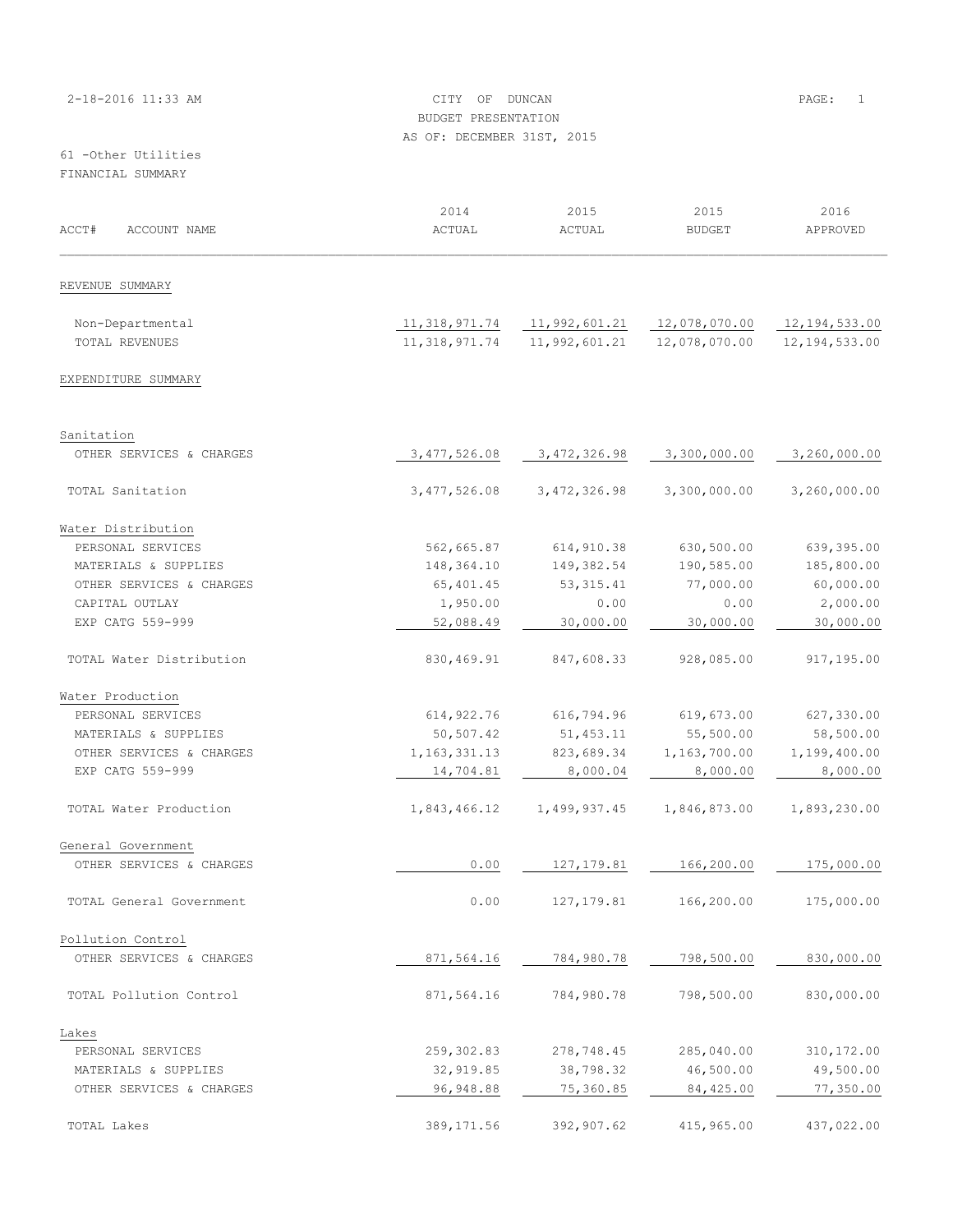# 2-18-2016 11:33 AM CITY OF DUNCAN PAGE: 2 BUDGET PRESENTATION AS OF: DECEMBER 31ST, 2015

61 -Other Utilities FINANCIAL SUMMARY

|                                      | 2014         | 2015                                                     | 2015                      | 2016                        |
|--------------------------------------|--------------|----------------------------------------------------------|---------------------------|-----------------------------|
| ACCT#<br>ACCOUNT NAME                | ACTUAL       | ACTUAL                                                   | <b>BUDGET</b>             | APPROVED                    |
|                                      |              |                                                          |                           |                             |
| Customer Service                     |              |                                                          |                           |                             |
| PERSONAL SERVICES                    | 444,556.71   | 472,770.13                                               | 474,742.00                | 499,530.00                  |
| MATERIALS & SUPPLIES                 | 6,464.84     | 1,799.57                                                 | 2,620.00                  | 5,520.00                    |
| OTHER SERVICES & CHARGES             | 105,563.98   | 120,186.77                                               | 120,565.00                | 113,700.00                  |
| EXP CATG 559-999                     | 0.00         | 260.00                                                   | 0.00                      | 0.00                        |
| DEPRECIATION & OTHER                 | 0.00         | 260.00                                                   | 0.00                      | 0.00                        |
| TOTAL Customer Service               | 556,585.53   | 595,276.47                                               | 597,927.00                | 618,750.00                  |
| Land Application                     |              |                                                          |                           |                             |
| OTHER SERVICES & CHARGES             | 649.53       | 674.12                                                   | 1,000.00                  | 1,000.00                    |
| TOTAL Land Application               | 649.53       | 674.12                                                   | 1,000.00                  | 1,000.00                    |
| Debt Service                         |              |                                                          |                           |                             |
| DEBT SERVICE                         | 4,142.00     | 4,980,162.75                                             | 4,955,967.00              | 5,081,485.00                |
| TOTAL Debt Service                   | 4,142.00     |                                                          | 4,980,162.75 4,955,967.00 | 5,081,485.00                |
| TOTAL EXPENDITURES                   | 7,973,574.89 | 12,701,054.31                                            |                           | 13,010,517.00 13,213,682.00 |
| REVENUES OVER/(UNDER) EXPENDITURES   |              | 3,345,396.85 ( 708,453.10) ( 932,447.00) ( 1,019,149.00) |                           |                             |
| OTHER FINANCING SOURCES              | 3,995,824.23 | 2, 273, 308.46                                           | 2, 273, 308.46            | 1,320,000.00                |
| OTHER FINANCING USES                 | 317,214.00   | 287,832.00                                               | 287,832.00                | 300,000.00                  |
| NET OTHER SOURCES & USES             |              | 3,678,610.23 1,985,476.46 1,985,476.46                   |                           | 1,020,000.00                |
| REVENUE & OTHER SOURCES OVER/(UNDER) |              |                                                          |                           |                             |
| EXPENDITURES & OTHER USES            | 7,024,007.08 | 1,277,023.36                                             | 1,053,029.46              | 851.00                      |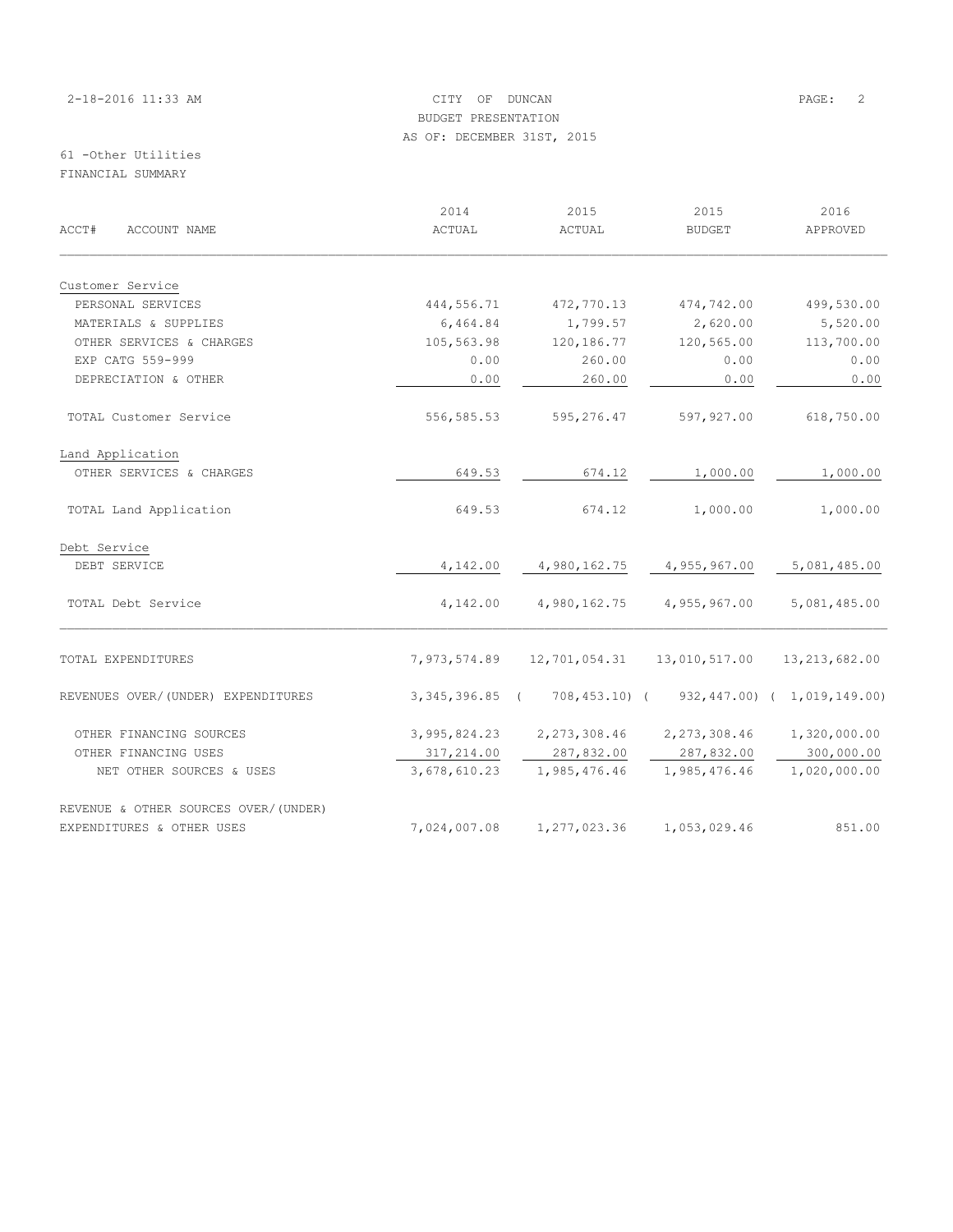# 2-18-2016 11:33 AM CITY OF DUNCAN PAGE: 3 BUDGET PRESENTATION AS OF: DECEMBER 31ST, 2015

| <b>REVENUES</b>                               | 2014<br>ACTUAL  | 2015<br>ACTUAL | 2015<br><b>BUDGET</b> | 2016<br>APPROVED |
|-----------------------------------------------|-----------------|----------------|-----------------------|------------------|
| Non-Departmental<br>----------------          |                 |                |                       |                  |
|                                               |                 |                |                       |                  |
| UTILITIES                                     |                 |                |                       |                  |
| 61-00-430100 Utilities-Water                  | 5,016,087.23    | 5,392,779.84   | 5,000,000.00          | 5,650,000.00     |
| 61-00-430102 Water-Pumping Surcharge          | 129,541.92      | 106,593.53     | 130,000.00            | 107,000.00       |
| 61-00-430200 Utilities-Sewer                  | 2,029,807.29    | 2,351,716.99   | 3,150,000.00          | 2,539,000.00     |
| 61-00-430300 Utilities-Sanitation             | 3,651,406.40    | 3, 447, 265.87 | 3,300,000.00          | 3,300,000.00     |
| $61-00-430301$ Admin - Sanitation             | 0.00            | 188, 947.84    | 0.00                  | 185,000.00       |
| 61-00-430600 Utilities-Main Tap & Drill       | 33,500.00       | 20,400.00      | 50,000.00             | 20,000.00        |
| TOTAL UTILITIES                               | 10,860,342.84   | 11,507,704.07  | 11,630,000.00         | 11,801,000.00    |
|                                               |                 |                |                       |                  |
| RENTALS<br>$61-00-460200$ Rentals - Lake Lots | 88,500.75       | 90,156.36      | 89,000.00             | 89,000.00        |
| 61-00-460205 Rentals - Lake Pavilion          | 102.50          | 102.50         | 100.00                | 100.00           |
| $61-00-460300$ Rentals - Grass Lease          | 25, 214.80      | 28, 258.40     | 27,000.00             | 28,258.00        |
| 61-00-460500 Bulk Water Sales                 | 69,824.15       | 1,195.48       | 69,000.00             | 1,000.00         |
| 61-00-460701 Late Fee - Other Utilities       | 69,713.08       | 80,596.07      | 70,000.00             | 77,000.00        |
| 61-00-460705 Lake Lot Rentals - Penalty       | 6,500.00        | 8,575.00       | 5,500.00              | 7,000.00         |
| TOTAL RENTALS                                 | 259,855.28      | 208,883.81     | 260,600.00            | 202,358.00       |
|                                               |                 |                |                       |                  |
| INTEREST                                      |                 |                |                       |                  |
| 61-00-470102 Interest Earned - Trust OWRB 9   | 0.00            | 15.13          | 20.00                 | 0.00             |
| 61-00-470103 Interest Investments - SRF       | 3,095.68)       | 62.59          | 50.00                 | 0.00             |
| TOTAL INTEREST                                | 3,095.68        | 77.72          | 70.00                 | 0.00             |
| LAKES                                         |                 |                |                       |                  |
| 61-00-484100 Permit - Boat & Ski              | 1,905.00        | 3,480.00       | 2,500.00              | 3,400.00         |
| $61-00-484102$ Permit - Duncan Lake - Boat &  | 0.00            | 75.00          | 0.00                  | 75.00            |
| 61-00-484105 Permit - Rusty - Boat & Ski      | 1,961.00        | 3,670.00       | 2,200.00              | 3,500.00         |
| $61-00-484200$ Permit - Lakes Camping         | 1,986.00        | 42.00          | 22,000.00             | 2,000.00         |
| $61-00-484205$ Permit - Rusty - Camping       | 30,679.00       | 32,561.00      | 30,000.00             | 33,000.00        |
| 61-00-484700 Permits Equestrian               | 621.00          | 965.00         | 700.00                | 1,000.00         |
| TOTAL LAKES                                   | 37,152.00       | 40,793.00      | 57,400.00             | 42,975.00        |
|                                               |                 |                |                       |                  |
| OTHER REVENUE<br>61-00-490100 Service Charges | 89,652.28       | 70,266.14      | 80,000.00             | 90,000.00        |
| 61-00-490200 New Connects/Dis/Transfers       | 41, 415.88      | 43,180.00      | 38,000.00             | 38,000.00        |
| 61-00-491700 Reimbursements                   | 34,820.29       | 130,981.42     | 10,000.00             | 15,000.00        |
| 61-00-491800 Miscellaneous Revenue            | $1,774.60$ (    | 9,482.35)      | 2,000.00              | 5,000.00         |
| 61-00-491900 Long/Short                       | 603.45          | 197.40         | 0.00                  | 200.00           |
| TOTAL OTHER REVENUE                           | 164,717.30      | 235, 142.61    | 130,000.00            | 148,200.00       |
|                                               |                 |                |                       |                  |
| TOTAL Non-Departmental                        | 11, 318, 971.74 | 11,992,601.21  | 12,078,070.00         | 12, 194, 533.00  |
|                                               |                 |                |                       |                  |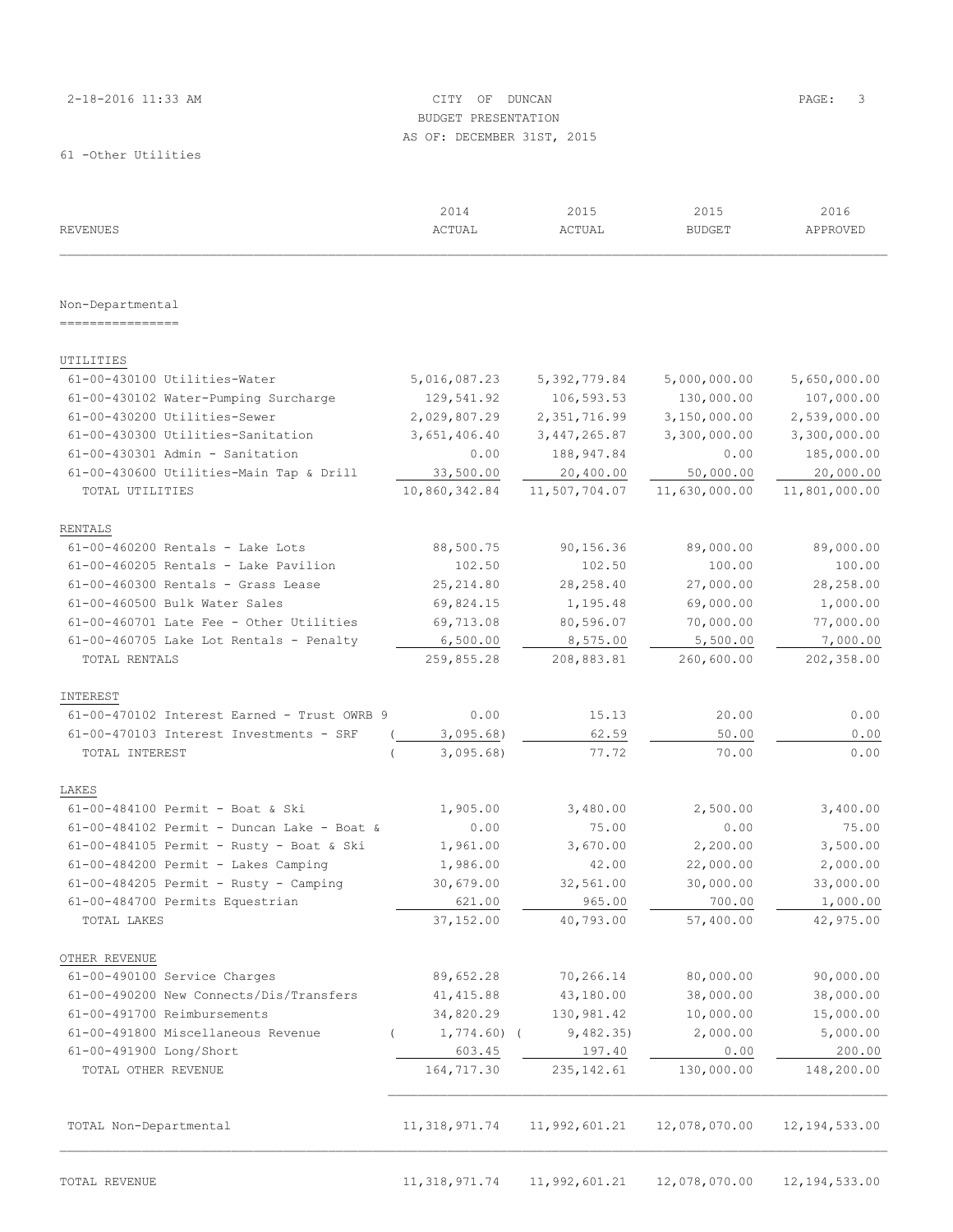|  | 2-18-2016 11:33 AM |  |  |  |  |  |  |
|--|--------------------|--|--|--|--|--|--|
|--|--------------------|--|--|--|--|--|--|

CITY OF DUNCAN PAGE: 4 BUDGET PRESENTATION AS OF: DECEMBER 31ST, 2015

| EXPENDITURES                             | 2014<br>ACTUAL | 2015<br>ACTUAL | 2015<br><b>BUDGET</b> | 2016<br>APPROVED |
|------------------------------------------|----------------|----------------|-----------------------|------------------|
| Sanitation                               |                |                |                       |                  |
| ==========                               |                |                |                       |                  |
|                                          |                |                |                       |                  |
| OTHER SERVICES & CHARGES                 |                |                |                       |                  |
| 61-03-524200 Contract Services - SCOEA   | 3,477,526.08   | 3, 472, 326.98 | 3,300,000.00          | 3,260,000.00     |
| TOTAL OTHER SERVICES & CHARGES           | 3, 477, 526.08 | 3, 472, 326.98 | 3,300,000.00          | 3,260,000.00     |
| EXP CATG 559-999                         |                |                |                       |                  |
| DEPRECIATION & OTHER                     |                |                |                       |                  |
|                                          |                |                |                       |                  |
| TOTAL Sanitation                         | 3, 477, 526.08 | 3, 472, 326.98 | 3,300,000.00          | 3,260,000.00     |
| Water Distribution                       |                |                |                       |                  |
| ------------------                       |                |                |                       |                  |
| PERSONAL SERVICES                        |                |                |                       |                  |
| 61-05-510100 Salaries & Wages            | 309,840.31     | 311,693.55     | 316,125.00            | 325,000.00       |
| 61-05-510101 Overtime                    | 38,513.18      | 38, 371.14     | 40,000.00             | 32,000.00        |
| 61-05-510102 Longevity                   | 6,840.00       | 7,548.37       | 7,140.00              | 7,000.00         |
| 61-05-510200 FICA/Medicare Employer      | 25,958.08      | 26,800.07      | 29,985.00             | 28, 415.00       |
| 61-05-510400 Employee Pension - Employer | 106, 118.10    | 141,757.97     | 145,000.00            | 150,000.00       |
| 61-05-510600 Group Insurance - Employer  | 72,200.96      | 83,676.18      | 87,045.00             | 88,900.00        |
| 61-05-510700 Life Insurance Premiums     | 170.24         | 188.10         | 230.00                | 230.00           |
| 61-05-511400 Christmas Bonus             | 0.00           | 800.00         | 900.00                | 900.00           |
| 61-05-511700 Cell Phone Allowance        | 3,025.00       | 4,075.00       | 4,075.00              | 6,950.00         |
| TOTAL PERSONAL SERVICES                  | 562,665.87     | 614, 910.38    | 630,500.00            | 639,395.00       |
| MATERIALS & SUPPLIES                     |                |                |                       |                  |
| 61-05-521100 Repair and Maintenance      | 51,623.22      | 27, 132.21     | 39,785.00             | 30,000.00        |
| 61-05-521200 Gas and Oil                 | 38,403.30      | 24,495.20      | 35,000.00             | 40,000.00        |
| 61-05-521300 Tires and Tubes             | 1,881.16       | 3,739.73       | 3,800.00              | 3,800.00         |
| 61-05-521400 Materials and Supplies      | 56,456.42      | 94,015.40      | 112,000.00            | 112,000.00       |
| TOTAL MATERIALS & SUPPLIES               | 148,364.10     | 149,382.54     | 190,585.00            | 185,800.00       |
| OTHER SERVICES & CHARGES                 |                |                |                       |                  |
| 61-05-522500 Uniform Allowance           | 4,966.68       | 3,881.95       | 5,000.00              | 5,000.00         |
| 61-05-522800 Telephone & Radio           | 5,051.35       | 5,011.47       | 7,500.00              | 0.00             |
| 61-05-523300 General Insurance           | 5,000.00       | 0.00           | 0.00                  | 0.00             |
| 61-05-523500 Publications, Legal, Audit  | 207.51         | 206.70         | 500.00                | 500.00           |
| 61-05-524200 Contract Services           | 7,621.29       | 2,595.43       | 12,000.00             | 7,500.00         |
| 61-05-526200 Utilities                   | 39, 333.42     | 38,370.36      | 45,000.00             | 40,000.00        |
| 61-05-526400 Special Fees                | 2,533.00       | 2,444.50       | 5,000.00              | 5,000.00         |
| 61-05-527700 Training & Materials        | 372.00         | 243.00         | 1,500.00              | 1,500.00         |
| 61-05-527900 Protective Clothing         | 316.20         | 562.00         | 500.00                | 500.00           |
| TOTAL OTHER SERVICES & CHARGES           | 65,401.45      | 53, 315.41     | 77,000.00             | 60,000.00        |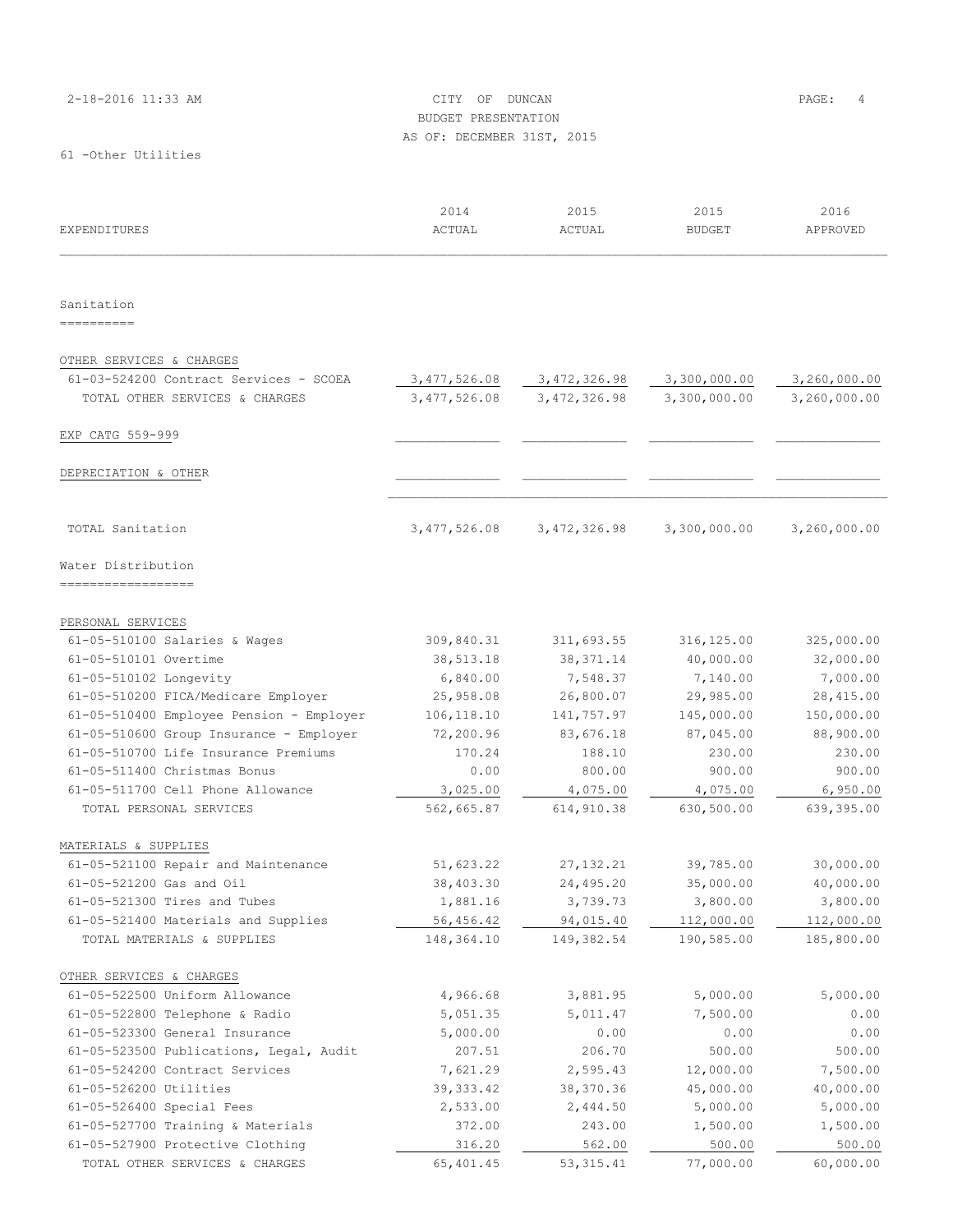|  |  |  | 2-18-2016 11:33 AM |  |  |  |
|--|--|--|--------------------|--|--|--|
|--|--|--|--------------------|--|--|--|

# 2018 CITY OF DUNCAN PAGE: 5 BUDGET PRESENTATION AS OF: DECEMBER 31ST, 2015

|                                                 | 2014          | 2015       | 2015          | 2016       |
|-------------------------------------------------|---------------|------------|---------------|------------|
| EXPENDITURES                                    | <b>ACTUAL</b> | ACTUAL     | <b>BUDGET</b> | APPROVED   |
|                                                 |               |            |               |            |
| CAPITAL OUTLAY<br>61-05-530110 Safety Equipment | 1,950.00      | 0.00       | 0.00          | 2,000.00   |
| TOTAL CAPITAL OUTLAY                            | 1,950.00      | 0.00       | 0.00          | 2,000.00   |
|                                                 |               |            |               |            |
| EXP CATG 559-999                                |               |            |               |            |
| 61-05-558314 Payments-Workers Comp              | 52,088.49     | 30,000.00  | 30,000.00     | 30,000.00  |
| TOTAL EXP CATG 559-999                          | 52,088.49     | 30,000.00  | 30,000.00     | 30,000.00  |
| DEPRECIATION & OTHER                            |               |            |               |            |
| TOTAL Water Distribution                        | 830,469.91    | 847,608.33 | 928,085.00    | 917,195.00 |
|                                                 |               |            |               |            |
| Water Production<br>________________            |               |            |               |            |
| PERSONAL SERVICES                               |               |            |               |            |
| 61-06-510100 Salaries & Wages                   | 381,516.28    | 348,999.82 | 366, 365.00   | 362,000.00 |
| 61-06-510101 Overtime                           | 12,619.70     | 11,555.60  | 10,200.00     | 12,000.00  |
| 61-06-510102 Longevity                          | 5,040.00      | 5,640.00   | 5,640.00      | 5,600.00   |
| 61-06-510200 FICA/Medicare Employer             | 28,540.57     | 27,130.00  | 29,470.00     | 30,415.00  |
| 61-06-510400 Employee Pension - Employer        | 106,909.39    | 139,510.42 | 120,000.00    | 145,000.00 |
| 61-06-510600 Group Insurance - Employer         | 78,891.62     | 81,653.92  | 85,693.00     | 70,000.00  |
| 61-06-510700 Life Insurance Premiums            | 205.20        | 205.20     | 205.00        | 215.00     |
| 61-06-511400 Christmas Bonus                    | 0.00          | 900.00     | 900.00        | 900.00     |
| 61-06-511700 Cell Phone Allowance               | 1,200.00      | 1,200.00   | 1,200.00      | 1,200.00   |
| TOTAL PERSONAL SERVICES                         | 614, 922.76   | 616,794.96 | 619,673.00    | 627,330.00 |
| MATERIALS & SUPPLIES                            |               |            |               |            |
| 61-06-521100 Repair and Maintenance             | 23,659.34     | 25,658.14  | 25,000.00     | 25,000.00  |
| 61-06-521200 Gas and Oil                        | 4,752.40      | 3,318.96   | 5,000.00      | 5,000.00   |
| 61-06-521300 Tires and Tubes                    | 636.72        | 234.50     | 500.00        | 500.00     |
| 61-06-521400 Materials and Supplies             | 21,458.96     | 22, 241.51 | 25,000.00     | 28,000.00  |
| TOTAL MATERIALS & SUPPLIES                      | 50,507.42     | 51,453.11  | 55,500.00     | 58,500.00  |
| OTHER SERVICES & CHARGES                        |               |            |               |            |
| 61-06-521500 Travel                             | 50.35         | 77.05      | 200.00        | 200.00     |
| 61-06-522100 Equipment Rental                   | 1,252.67      | 1,163.97   | 1,200.00      | 1,200.00   |
| 61-06-522500 Uniform Allowance                  | 4,247.57      | 3,368.29   | 4,000.00      | 4,000.00   |
| 61-06-522800 Telephone & Radio                  | 1,915.20      | 1,935.41   | 2,000.00      | 2,000.00   |
| 61-06-522900 Chemicals                          | 324,066.86    | 177,516.17 | 293,000.00    | 300,000.00 |
| 61-06-523300 General Insurance                  | 0.00          | 0.00       | 17,000.00     | 0.00       |
| 61-06-523500 Publications, Legal, Audit         | 0.00          | 0.00       | 500.00        | 0.00       |
| 61-06-523800 Postage                            | 183.75        | 67.80      | 250.00        | 500.00     |
| 61-06-524200 Contract Services                  | 25, 137.62    | 30,492.64  | 30,000.00     | 42,000.00  |
| 61-06-526200 Utilities                          | 233, 120.07   | 95, 949.15 | 205,000.00    | 240,000.00 |
| 61-06-526400 Special Fees                       | 7,920.00      | 828.00     | 8,000.00      | 8,000.00   |
| 61-06-527700 Training & Materials               | 0.00          | 568.00     | 1,500.00      | 1,500.00   |
| 61-06-527900 Protective Clothing                | 75.56         | 0.00       | 400.00        | 0.00       |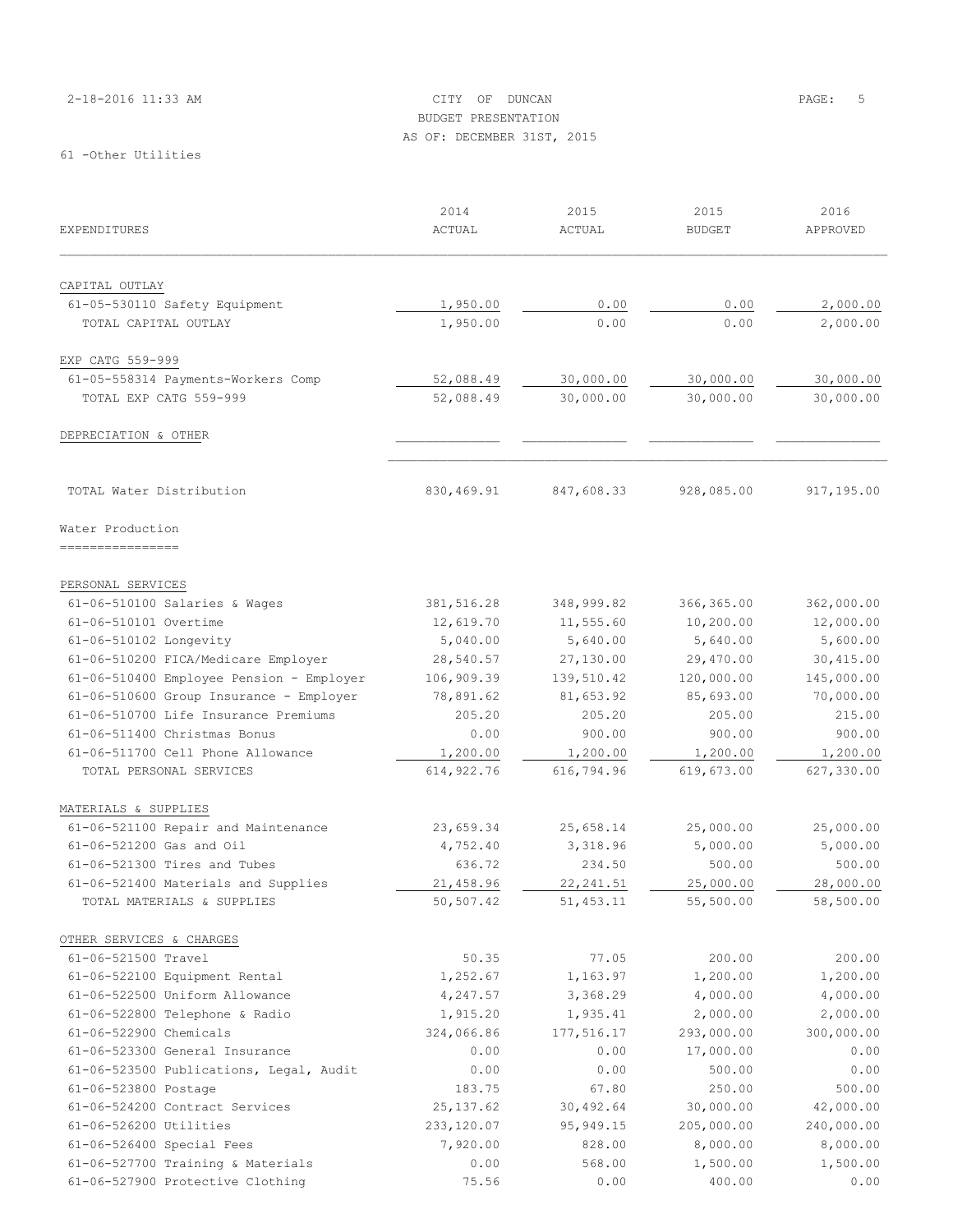| 2-18-2016 11:33 AM  | CITY OF DUNCAN             | PAGE: 6 |  |
|---------------------|----------------------------|---------|--|
|                     | BUDGET PRESENTATION        |         |  |
|                     | AS OF: DECEMBER 31ST, 2015 |         |  |
| 61 -Other Utilities |                            |         |  |

|                                                                                | 2014            | 2015                | 2015               | 2016                     |
|--------------------------------------------------------------------------------|-----------------|---------------------|--------------------|--------------------------|
| EXPENDITURES                                                                   | ACTUAL          | ACTUAL              | <b>BUDGET</b>      | APPROVED                 |
|                                                                                |                 |                     |                    |                          |
| 61-06-528200 Memberships & Dues<br>61-06-529300 Books, Materials & Subscriptio | 0.00<br>145.00  | 0.00<br>120.00      | 500.00<br>150.00   | 0.00<br>0.00             |
| 61-06-529500 Waurika Water Operations                                          | 565,216.48      | 511,602.86          | 600,000.00         | 600,000.00               |
| TOTAL OTHER SERVICES & CHARGES                                                 | 1, 163, 331. 13 | 823,689.34          | 1,163,700.00       | 1,199,400.00             |
| EXP CATG 559-999                                                               |                 |                     |                    |                          |
| 61-06-558314 Payments-Workers Comp                                             | 14,704.81       | 8,000.04            | 8,000.00           | 8,000.00                 |
| TOTAL EXP CATG 559-999                                                         | 14,704.81       | 8,000.04            | 8,000.00           | 8,000.00                 |
| DEPRECIATION & OTHER                                                           |                 |                     |                    |                          |
| TOTAL Water Production                                                         | 1,843,466.12    | 1,499,937.45        | 1,846,873.00       | 1,893,230.00             |
| General Government<br>------------------                                       |                 |                     |                    |                          |
|                                                                                |                 |                     |                    |                          |
| OTHER SERVICES & CHARGES                                                       |                 |                     |                    |                          |
| 61-07-523300 General Insurance                                                 | 0.00<br>0.00    | 0.00<br>127, 179.81 | 166,200.00<br>0.00 | 50,000.00                |
| 61-07-523350 Honeywell<br>TOTAL OTHER SERVICES & CHARGES                       | 0.00            | 127, 179.81         | 166,200.00         | 125,000.00<br>175,000.00 |
| ADMINISTRATION                                                                 |                 |                     |                    |                          |
| EXP CATG 559-999                                                               |                 |                     |                    |                          |
| TOTAL General Government                                                       | 0.00            | 127, 179.81         | 166,200.00         | 175,000.00               |
| Pollution Control                                                              |                 |                     |                    |                          |
| =================                                                              |                 |                     |                    |                          |
| PERSONAL SERVICES                                                              |                 |                     |                    |                          |
| MATERIALS & SUPPLIES                                                           |                 |                     |                    |                          |
| OTHER SERVICES & CHARGES                                                       |                 |                     |                    |                          |
| 61-10-523300 General Insurance                                                 | 0.00            | 0.00                | 5,000.00           | 0.00                     |
| 61-10-523500 Publications, Legal, Audit                                        | 0.00            | 115.60              | 0.00               | 0.00                     |
| 61-10-524200 Contract Services                                                 | 714,856.51      | 610, 365.75         | 630,000.00         | 660,000.00               |
| 61-10-526200 Utilities                                                         | 141,093.50      | 156,942.22          | 145,000.00         | 150,000.00               |
| 61-10-526400 Special Fees                                                      | 15,614.15       | 17,557.21           | 18,500.00          | 20,000.00                |
| TOTAL OTHER SERVICES & CHARGES                                                 | 871,564.16      | 784,980.78          | 798,500.00         | 830,000.00               |
| EXP CATG 559-999                                                               |                 |                     |                    |                          |
| DEPRECIATION & OTHER                                                           |                 |                     |                    |                          |
| TOTAL Pollution Control                                                        | 871,564.16      | 784,980.78          | 798,500.00         | 830,000.00               |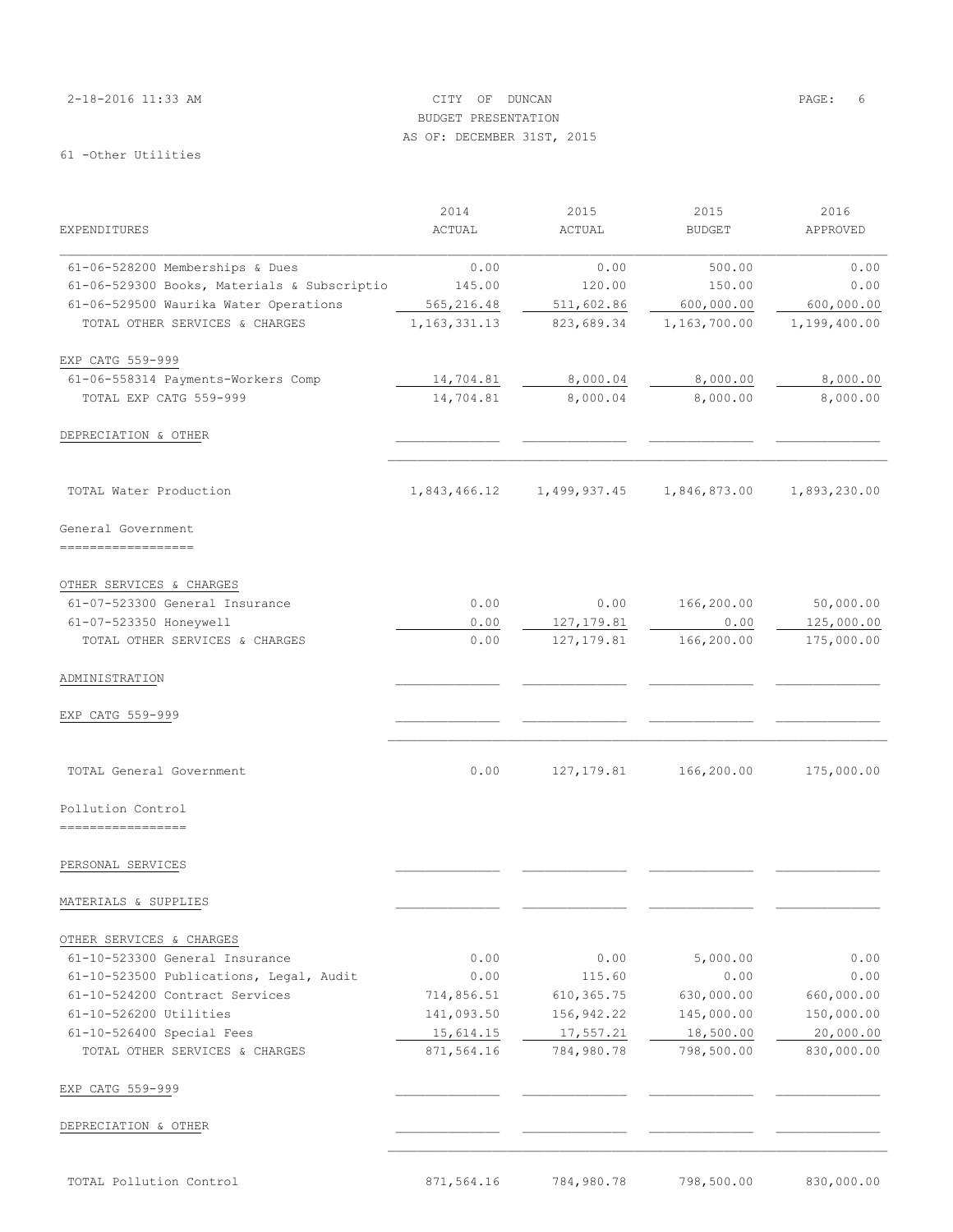# 2-18-2016 11:33 AM CITY OF DUNCAN PAGE: 7 BUDGET PRESENTATION AS OF: DECEMBER 31ST, 2015

|                                          | 2014         | 2015        | 2015          | 2016        |
|------------------------------------------|--------------|-------------|---------------|-------------|
| <b>EXPENDITURES</b>                      | ACTUAL       | ACTUAL      | <b>BUDGET</b> | APPROVED    |
| Lakes                                    |              |             |               |             |
| $=$ $=$ $=$ $=$                          |              |             |               |             |
| PERSONAL SERVICES                        |              |             |               |             |
| 61-20-510100 Salaries & Wages            | 153, 184. 76 | 151,669.22  | 151,760.00    | 165,000.00  |
| 61-20-510101 Overtime                    | 799.50       | 544.60      | 450.00        | 1,000.00    |
| 61-20-510102 Longevity                   | 3,720.00     | 3,960.00    | 3,960.00      | 4,200.00    |
| 61-20-510200 FICA/Medicare Employer      | 11, 412.26   | 11,404.48   | 25,000.00     | 14,132.00   |
| 61-20-510400 Employee Pension - Employer | 46,843.57    | 62, 437.12  | 55,000.00     | 70,000.00   |
| 61-20-510600 Group Insurance - Employer  | 42,028.74    | 47,025.68   | 47,030.00     | 54,000.00   |
| 61-20-510700 Life Insurance Premiums     | 114.00       | 107.35      | 140.00        | 140.00      |
| 61-20-511400 Christmas Bonus             | 0.00         | 400.00      | 500.00        | 500.00      |
| 61-20-511700 Cell Phone Allowance        | 1,200.00     | 1,200.00    | 1,200.00      | 1,200.00    |
| TOTAL PERSONAL SERVICES                  | 259,302.83   | 278,748.45  | 285,040.00    | 310, 172.00 |
| MATERIALS & SUPPLIES                     |              |             |               |             |
| 61-20-521100 Repair and Maintenance      | 13, 374.51   | 22, 119.16  | 25,000.00     | 25,000.00   |
| 61-20-521200 Gas and Oil                 | 13, 417.06   | 12, 193. 14 | 15,000.00     | 15,000.00   |
| 61-20-521300 Tires and Tubes             | 1,676.75     | 1,578.96    | 1,500.00      | 2,000.00    |
| 61-20-521400 Materials and Supplies      | 4,451.53     | 2,907.06    | 5,000.00      | 7,500.00    |
| TOTAL MATERIALS & SUPPLIES               | 32,919.85    | 38,798.32   | 46,500.00     | 49,500.00   |
| OTHER SERVICES & CHARGES                 |              |             |               |             |
| 61-20-521500 Travel                      | 0.00         | 0.00        | 25.00         | 0.00        |
| 61-20-522500 Uniform Allowance           | 1,017.41     | 912.33      | 1,200.00      | 1,200.00    |
| 61-20-522800 Telephone & Radio           | 3,467.87     | 3,721.25    | 4,000.00      | 4,000.00    |
| 61-20-523300 General Insurance           | 0.00         | 0.00        | 2,000.00      | 0.00        |
| 61-20-523500 Publications, Legal, Audit  | 0.00         | 0.00        | 250.00        | 250.00      |
| 61-20-523800 Postage                     | 0.00         | 0.00        | 150.00        | 0.00        |
| 61-20-524800 Advertising & Promotions    | 726.00       | 734.00      | 800.00        | 900.00      |
| 61-20-526200 Utilities                   | 91,737.60    | 69,993.27   | 76,000.00     | 71,000.00   |
| TOTAL OTHER SERVICES & CHARGES           | 96,948.88    | 75,360.85   | 84,425.00     | 77,350.00   |
| EXP CATG 559-999                         |              |             |               |             |
| DEPRECIATION & OTHER                     |              |             |               |             |
|                                          |              |             |               |             |
| TOTAL Lakes                              | 389,171.56   | 392,907.62  | 415,965.00    | 437,022.00  |
| Customer Service                         |              |             |               |             |
| _________________                        |              |             |               |             |
| PERSONAL SERVICES                        |              |             |               |             |
| $61 - 28 - 510100$ Salaries & Wages      | 256,090.40   | 245, 365.71 | 249,500.00    | 249,500.00  |
| 61-28-510101 Overtime                    | 13,803.76    | 14,996.78   | 15,100.00     | 15,000.00   |
| 61-28-510102 Longevity                   | 1,800.00     | 2,640.00    | 2,640.00      | 3,120.00    |
| 61-28-510200 FICA/Medicare Employer      | 19,684.80    | 19,139.83   | 20,510.00     | 19,325.00   |
| 61-28-510400 Employee Pension - Employer | 82,016.04    | 109, 441.15 | 107,000.00    | 136,100.00  |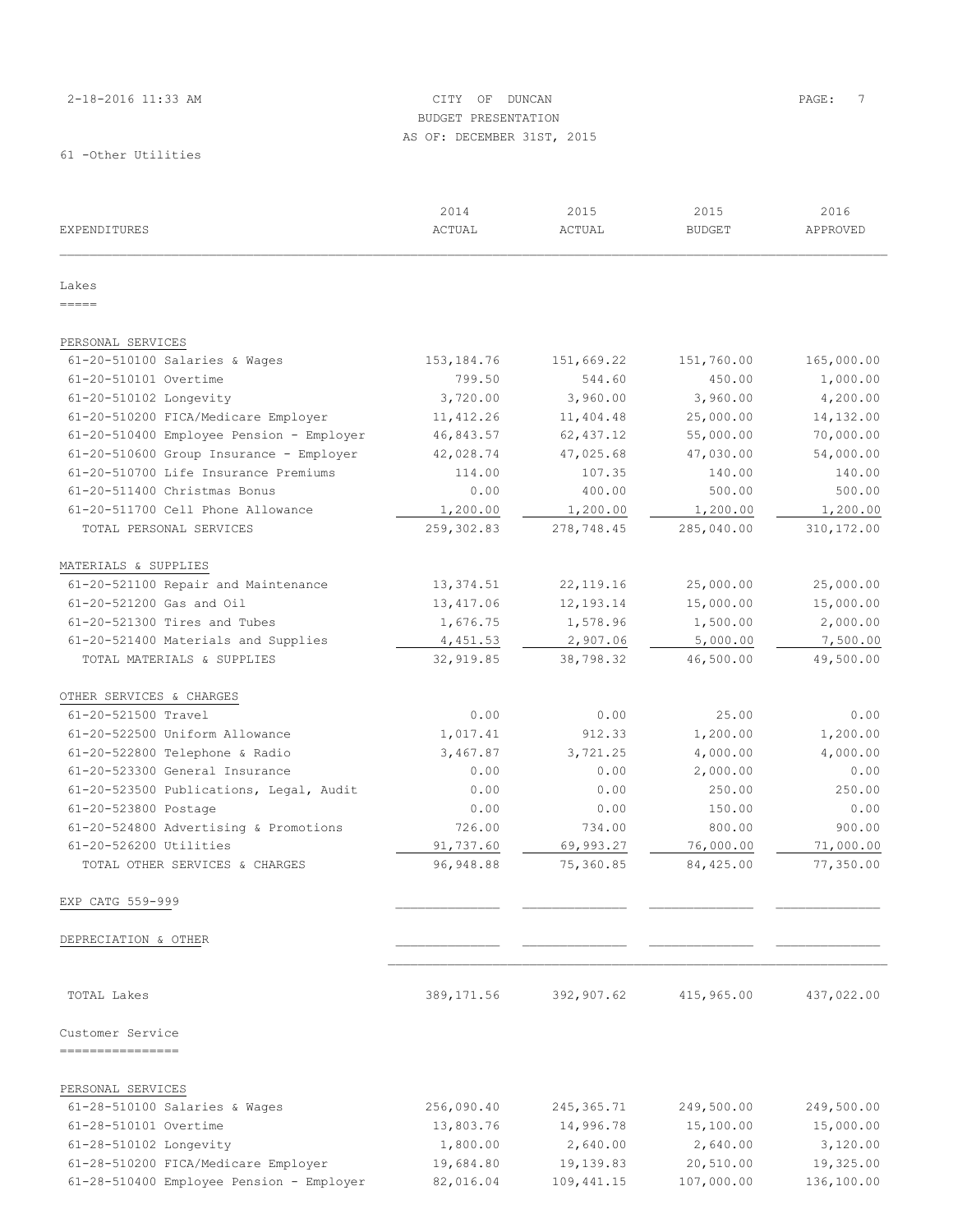# 2-18-2016 11:33 AM CITY OF DUNCAN PAGE: 8 BUDGET PRESENTATION AS OF: DECEMBER 31ST, 2015

|                                            | 2014          | 2015        | 2015          | 2016       |
|--------------------------------------------|---------------|-------------|---------------|------------|
| <b>EXPENDITURES</b>                        | <b>ACTUAL</b> | ACTUAL      | <b>BUDGET</b> | APPROVED   |
| 61-28-510600 Group Insurance - Employer    | 70,979.31     | 80,204.26   | 79,010.00     | 75,500.00  |
| 61-28-510700 Life Insurance Premiums       | 182.40        | 182.40      | 182.00        | 185.00     |
| $61 - 28 - 511400$ Christmas Bonus         | 0.00          | 800.00      | 800.00        | 800.00     |
| TOTAL PERSONAL SERVICES                    | 444,556.71    | 472,770.13  | 474,742.00    | 499,530.00 |
| MATERIALS & SUPPLIES                       |               |             |               |            |
| 61-28-521100 Repair and Maintenance        | 519.63        | 0.00        | 220.00        | 520.00     |
| 61-28-521400 Materials and Supplies        | 5,945.21      | 1,799.57    | 2,400.00      | 5,000.00   |
| TOTAL MATERIALS & SUPPLIES                 | 6,464.84      | 1,799.57    | 2,620.00      | 5,520.00   |
| OTHER SERVICES & CHARGES                   |               |             |               |            |
| 61-28-521500 Travel                        | 206.79        | 312.86      | 315.00        | 2,000.00   |
| 61-28-522100 Equipment Rental              | 1,525.11      | 1,792.71    | 1,800.00      | 1,700.00   |
| 61-28-522800 Telephone & Radio             | 11,536.18     | 14,218.67   | 14,200.00     | 12,000.00  |
| 61-28-523500 Publications, Legal, Audit    | 0.00          | 0.00        | 100.00        | 0.00       |
| 61-28-523800 Postage                       | 80,492.59     | 86, 945.66  | 86,950.00     | 80,000.00  |
| 61-28-524200 Contract Services             | 8,152.13      | 12,015.54   | 12,000.00     | 12,000.00  |
| 61-28-526200 Utilities                     | 3,308.24      | 3,838.56    | 3,900.00      | 4,000.00   |
| 61-28-526400 Special Fees                  | 0.00          | 0.00        | 300.00        | 0.00       |
| 61-28-527700 Training & Materials          | 342.94        | 1,062.77    | 1,000.00      | 2,000.00   |
| TOTAL OTHER SERVICES & CHARGES             | 105,563.98    | 120,186.77  | 120,565.00    | 113,700.00 |
| EXP CATG 559-999                           |               |             |               |            |
| 61-28-559000 Depreciation                  | 0.00          | 260.00      | 0.00          | 0.00       |
| TOTAL EXP CATG 559-999                     | 0.00          | 260.00      | 0.00          | 0.00       |
| DEPRECIATION & OTHER                       |               |             |               |            |
| 61-28-559000 Depreciation                  | 0.00          | 260.00      | 0.00          | 0.00       |
| TOTAL DEPRECIATION & OTHER                 | 0.00          | 260.00      | 0.00          | 0.00       |
| TOTAL Customer Service                     | 556,585.53    | 595,276.47  | 597,927.00    | 618,750.00 |
| Land Application                           |               |             |               |            |
|                                            |               |             |               |            |
| OTHER SERVICES & CHARGES                   |               |             |               |            |
| 61-37-526200 Utilities                     | 649.53        | 674.12      | 1,000.00      | 1,000.00   |
| TOTAL OTHER SERVICES & CHARGES             | 649.53        | 674.12      | 1,000.00      | 1,000.00   |
| TOTAL Land Application                     | 649.53        | 674.12      | 1,000.00      | 1,000.00   |
| Debt Service                               |               |             |               |            |
| ------------                               |               |             |               |            |
| DEBT SERVICE                               |               |             |               |            |
| 61-49-549100 Trustee Fees                  | 4,142.00      | 0.00        | 5,000.00      | 5,000.00   |
| 61-49-549505 Waurika Debt #2               | 0.00          | 615, 923.70 | 615,740.00    | 615,740.00 |
| 61-49-549510 Series 2002A CW SRF OWRB Loan | 0.00          | 188,905.20  | 187,695.00    | 187,695.00 |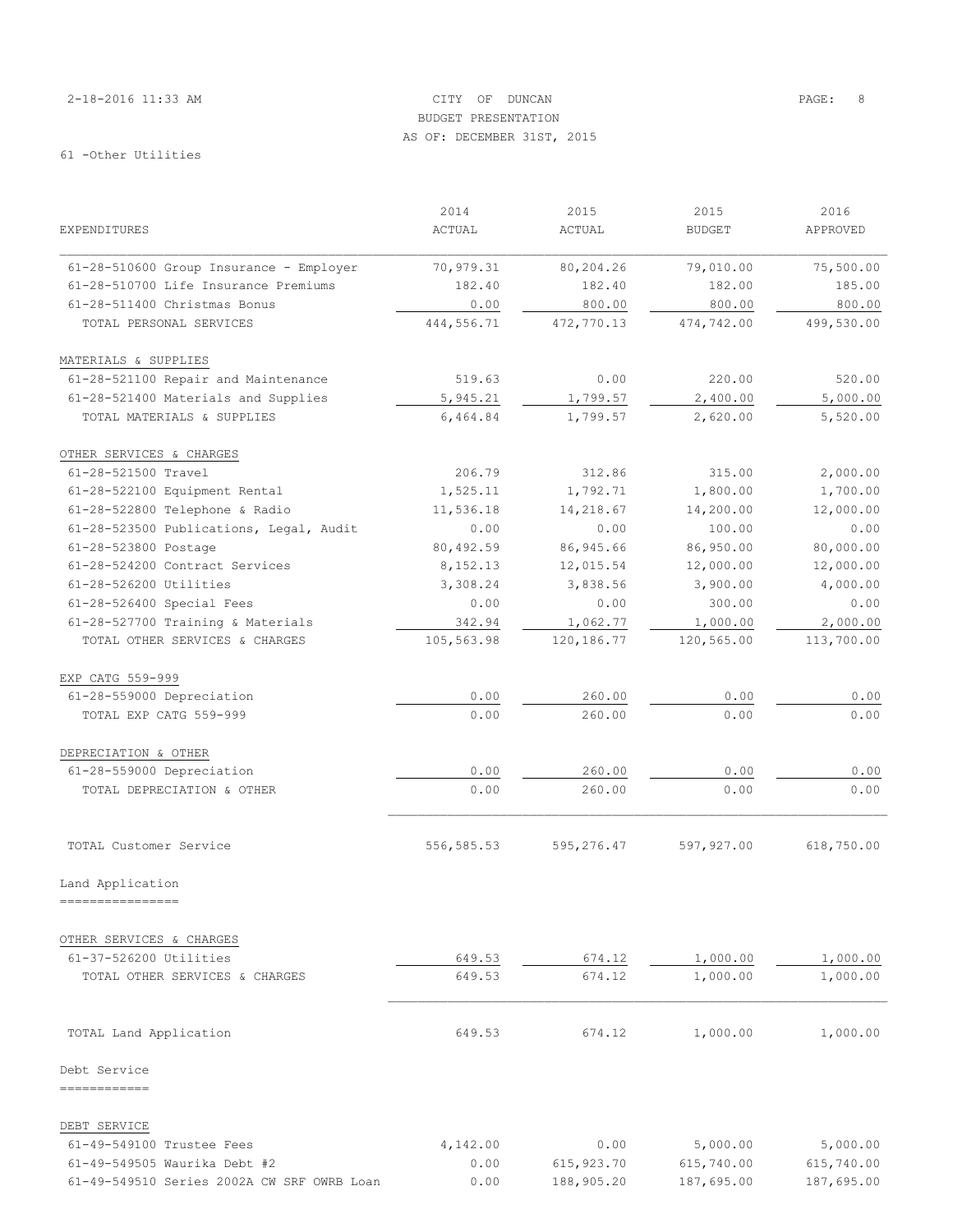# 2-18-2016 11:33 AM CITY OF DUNCAN PAGE: 9 BUDGET PRESENTATION AS OF: DECEMBER 31ST, 2015

61 -Other Utilities

|                                               | 2014     | 2015         | 2015          | 2016         |
|-----------------------------------------------|----------|--------------|---------------|--------------|
| EXPENDITURES                                  | ACTUAL   | ACTUAL       | <b>BUDGET</b> | APPROVED     |
| 61-49-549515 2005 DW SRF OWRB Loan            | 0.00     | 435,932.76   | 435,935.00    | 435,935.00   |
| 61-49-549520 Series 2007 DW SRF OWRB Loan     | 0.00     | 517,375.70   | 517,380.00    | 517,380.00   |
| 61-49-549525 Series 2009 DW SRF Loan          | 0.00     | 268,249.00   | 268,250.00    | 268,250.00   |
| 61-49-549530 Series 2009A DW SRF OWRB Loan    | 0.00     | 629,321.47   | 616,815.00    | 616,815.00   |
| 61-49-549540 Series 2012 Revenue Note         | 0.00     | 924,061.00   | 924,615.00    | 924,615.00   |
| $61-49-549550$ Sales tax revenue note - stree | 0.00     | 1,320,554.37 | 1,318,055.00  | 1,318,055.00 |
| 61-49-549560 Waurika 2015 SILT                | 0.00     | 79,839.55    | 66,482.00     | 192,000.00   |
| TOTAL DEBT SERVICE                            | 4,142.00 | 4,980,162.75 | 4,955,967.00  | 5,081,485.00 |
|                                               |          |              |               |              |
|                                               |          |              |               |              |

TOTAL Debt Service 4,142.00 4,980,162.75 4,955,967.00 5,081,485.00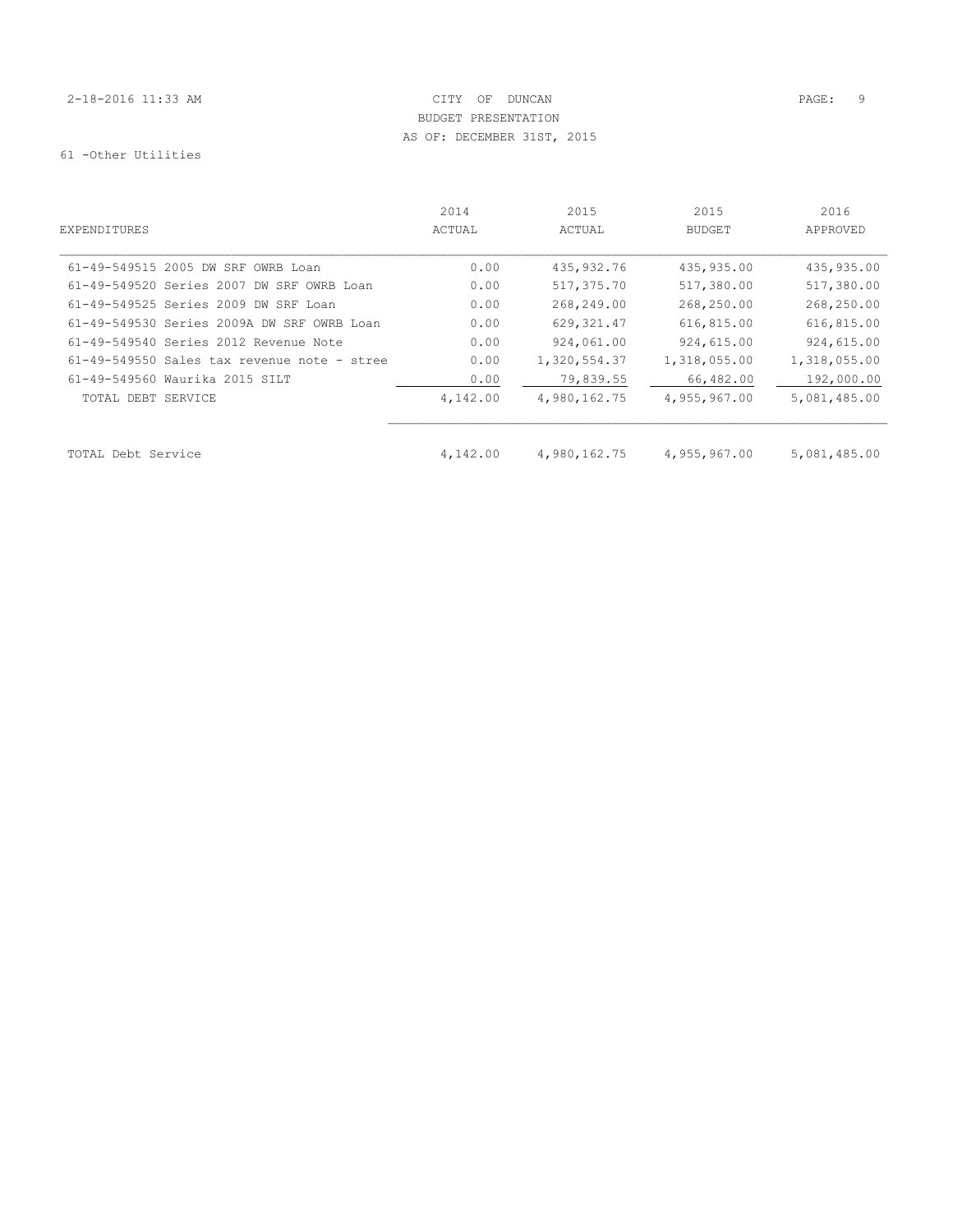### 2-18-2016 11:33 AM CITY OF DUNCAN PAGE: 10 BUDGET PRESENTATION AS OF: DECEMBER 31ST, 2015

|                                                                                    | 2014<br>ACTUAL  | 2015<br>ACTUAL                                                 | 2015<br>BUDGET                                  | 2016<br>APPROVED |
|------------------------------------------------------------------------------------|-----------------|----------------------------------------------------------------|-------------------------------------------------|------------------|
|                                                                                    |                 |                                                                |                                                 |                  |
| FUND TOTAL REVENUE                                                                 | 11,318,971.74   |                                                                | $11,992,601.21$ $12,078,070.00$ $12,194,533.00$ |                  |
| FUND TOTAL EXPENDITURES                                                            |                 | 7, 973, 574.89 12, 701, 054.31 13, 010, 517.00 13, 213, 682.00 |                                                 |                  |
| REVENUE OVER/(UNDER) EXPENDITURES                                                  |                 | 3,345,396.85 ( 708,453.10) ( 932,447.00) ( 1,019,149.00)       |                                                 |                  |
| OTHER FINANCING SOURCES & USES<br>================================                 |                 |                                                                |                                                 |                  |
| OTHER FINANCING SOURCES                                                            |                 |                                                                |                                                 |                  |
| 61-00-487201 Transfer fr 01 - Street Improv 2,411,998.62 1,320,000.00 1,320,000.00 |                 |                                                                |                                                 | 0.00             |
| 61-00-487215 Transfer From Capital Improvem 1,583,825.61                           |                 |                                                                | 953,308.46 953,308.46 1,320,000.00              |                  |
| OTHER FINANCING SOURCES                                                            |                 | 3,995,824.23 2,273,308.46 2,273,308.46 1,320,000.00            |                                                 |                  |
| OTHER FINANCING USES                                                               |                 |                                                                |                                                 |                  |
| 61-07-554374Transfer to Sewer Replace                                              | 317,214.00      |                                                                | 287,832.00 287,832.00 300,000.00                |                  |
| OTHER FINANCING USES                                                               | 317,214.00      | 287,832.00                                                     | 287,832.00                                      | 300,000.00       |
| NET OTHER SOURCES & USES                                                           |                 | 3,678,610.23 1,985,476.46 1,985,476.46 1,020,000.00            |                                                 |                  |
| REVENUES & OTHER SOURCES OVER/(UNDER)<br>EXPENDITURES & OTHER USES                 |                 | 7,024,007.08 1,277,023.36 1,053,029.46                         |                                                 | 851.00           |
|                                                                                    | --------------- | ==============                                                 | ==============                                  | ---------------  |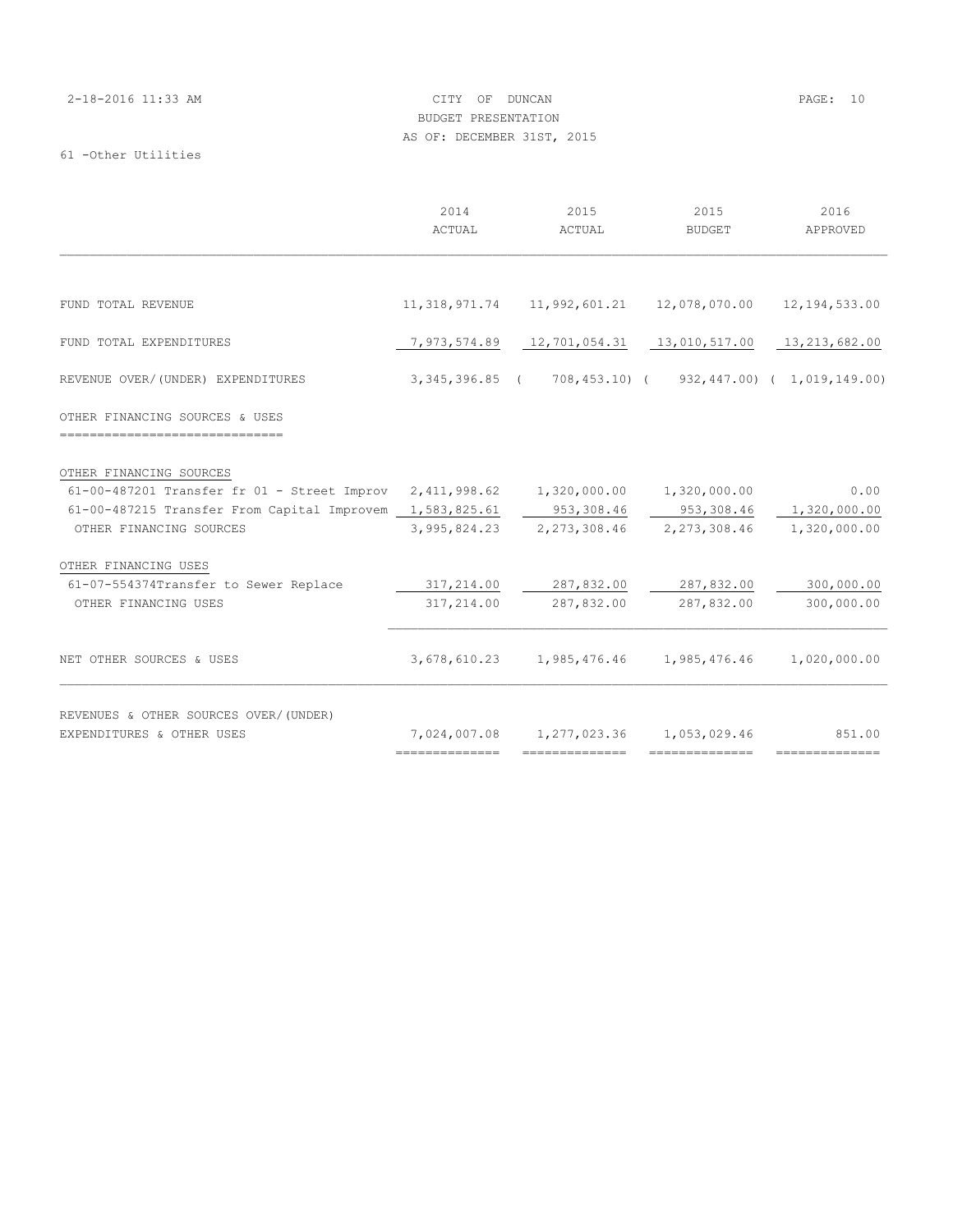| 2-18-2016 11:33 AM | CITY OF DUNCAN             | $\overline{1}$<br>PAGE: |
|--------------------|----------------------------|-------------------------|
|                    | BUDGET PRESENTATION        |                         |
|                    | AS OF: DECEMBER 31ST, 2015 |                         |
| 62 - Electric      |                            |                         |
| FINANCIAL SUMMARY  |                            |                         |

| ACCT#<br><b>ACCOUNT NAME</b>         | 2014<br>ACTUAL          | 2015<br>ACTUAL                                                              | 2015<br><b>BUDGET</b> | 2016<br>APPROVED |
|--------------------------------------|-------------------------|-----------------------------------------------------------------------------|-----------------------|------------------|
| REVENUE SUMMARY                      |                         |                                                                             |                       |                  |
| Non-Departmental                     | 19,273,780.23           | 19,399,522.84                                                               | 20,084,400.00         | 19,843,700.00    |
| TOTAL REVENUES                       | 19,273,780.23           | 19,399,522.84                                                               | 20,084,400.00         | 19,843,700.00    |
| EXPENDITURE SUMMARY                  |                         |                                                                             |                       |                  |
| General Government                   |                         |                                                                             |                       |                  |
| Electric                             |                         |                                                                             |                       |                  |
| PERSONAL SERVICES                    | 1,557,946.41            | 1,663,224.90                                                                | 1,665,345.00          | 1,768,477.00     |
| MATERIALS & SUPPLIES                 | 321,925.81              | 345, 326.63                                                                 | 383,500.00            | 394,500.00       |
| OTHER SERVICES & CHARGES             | 13, 294, 266.03         | 11,284,007.88                                                               | 13,860,140.00         | 13,307,200.00    |
| ADMINISTRATION                       | 71,592.99               | 86, 473.34                                                                  | 86,585.00             | 72,450.00        |
| EXP CATG 559-999                     | 159,437.03              | 99,999.63                                                                   | 100,000.00            | 100,000.00       |
| TOTAL Electric                       | 15, 405, 168.27         | 13, 479, 032.38                                                             | 16,095,570.00         | 15,642,627.00    |
| TOTAL EXPENDITURES                   | 15,405,168.27           | 13, 479, 032.38                                                             | 16,095,570.00         | 15,642,627.00    |
| REVENUES OVER/(UNDER) EXPENDITURES   | 3,868,611.96            | 5,920,490.46                                                                | 3,988,830.00          | 4,201,073.00     |
| OTHER FINANCING SOURCES              | 0.00                    | 0.00                                                                        | 203, 351.00           | 0.00             |
| OTHER FINANCING USES                 | 4,223,700.00            | 4,492,181.00                                                                | 4,492,181.00          | 4, 200, 000.00   |
| NET OTHER SOURCES & USES             |                         | $(4, 223, 700.00)$ $(4, 492, 181.00)$ $(4, 288, 830.00)$ $(4, 200, 000.00)$ |                       |                  |
| REVENUE & OTHER SOURCES OVER/(UNDER) |                         |                                                                             |                       |                  |
| EXPENDITURES & OTHER USES            | 355,088.04)<br>$\left($ | $1,428,309.46$ (                                                            | 300,000.00)           | 1,073.00         |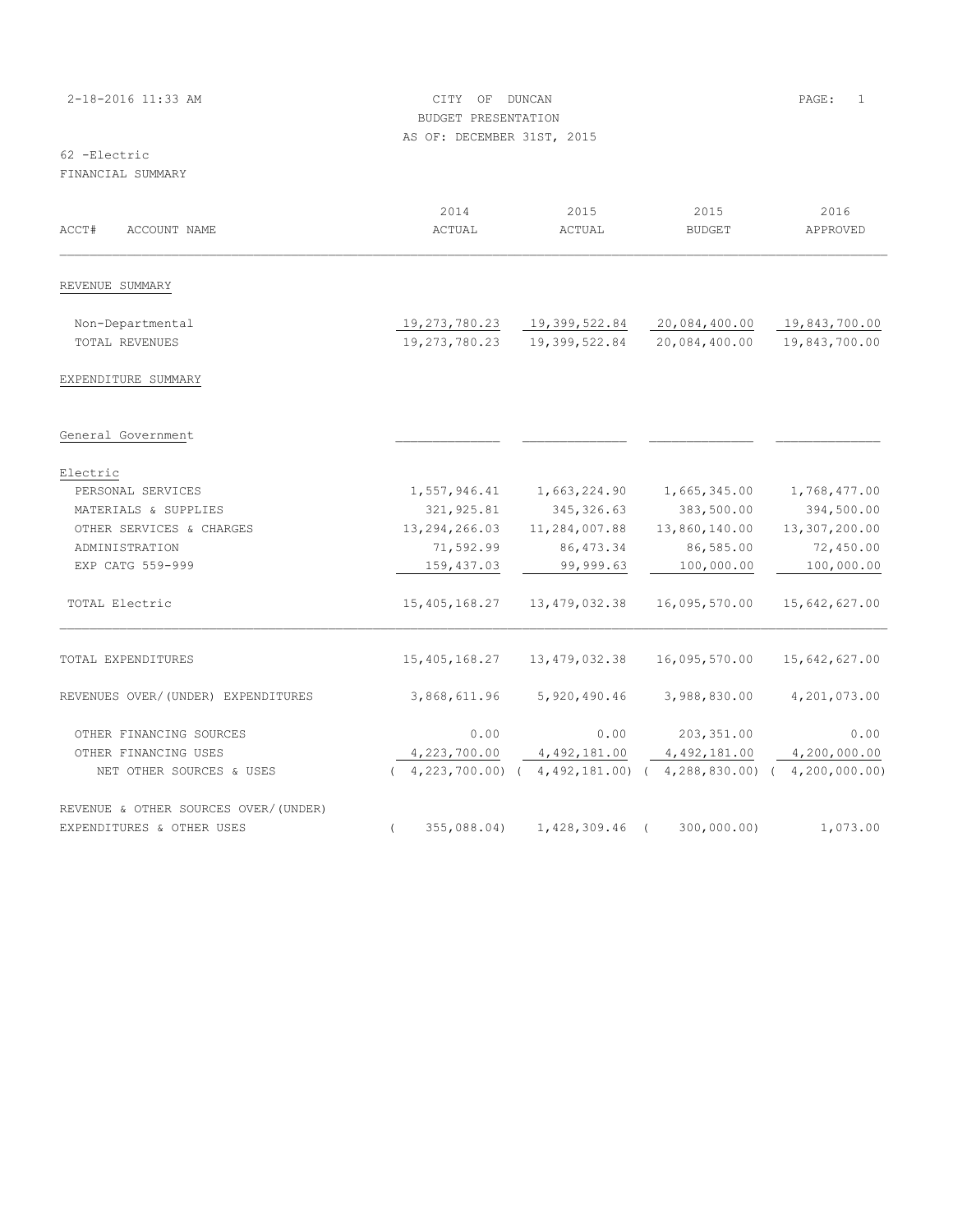# 2-18-2016 11:33 AM CITY OF DUNCAN PAGE: 2 BUDGET PRESENTATION AS OF: DECEMBER 31ST, 2015

| REVENUES                                  | 2014<br>ACTUAL                | 2015<br>ACTUAL | 2015<br><b>BUDGET</b> | 2016<br>APPROVED |
|-------------------------------------------|-------------------------------|----------------|-----------------------|------------------|
| Non-Departmental                          |                               |                |                       |                  |
| ================                          |                               |                |                       |                  |
| UTILITIES                                 |                               |                |                       |                  |
| 62-00-430400 Utilities Electric           | 14,084,114.89                 | 13,961,407.63  | 14,400,000.00         | 14,400,000.00    |
| 62-00-430403 Demand                       | 697,607.59                    | 701,559.97     | 700,000.00            | 700,000.00       |
| 62-00-430407 RCA                          | 267,739.25                    | 260,584.11     | 272,000.00            | 272,000.00       |
| 62-00-430408 Fuel Adjustment              | 3,754,484.32                  | 3,701,283.52   | 3,800,000.00          | 3,800,000.00     |
| 62-00-430409 Wind Power Rider             | 263, 362.11                   | 284, 120.74    | 255,000.00            | 255,000.00       |
| 62-00-430500 Christian Concern Donations  | 6, 259.20                     | 6,107.89       | 6, 200.00             | 6, 200.00        |
| 62-00-430700 Security Light               | 128,643.95                    | 127,807.29     | 128,100.00            | 125,000.00       |
| 62-00-430800 Discount                     | $228, 264.26$ ) (<br>$\left($ | 17, 252.62)    | 230,000.00            | 0.00             |
| 62-00-430899 Charge Off's Collected       | 0.00                          | 0.00           | 5,000.00              | 0.00             |
| 62-00-431000 Pre-Paid Legal               | 24,000.00                     | 25, 317.12     | 24,000.00             | 24,000.00        |
| TOTAL UTILITIES                           | 18,997,947.05                 | 19,050,935.65  | 19,820,300.00         | 19,582,200.00    |
|                                           |                               |                |                       |                  |
| RENTALS                                   |                               |                |                       |                  |
| 62-00-460600 Rentals Poles                | 42,517.40                     | 85,101.80      | 42,500.00             | 42,500.00        |
| $62-00-460701$ Late Fee - Electric        | 115, 144.02                   | 122,515.29     | 115,000.00            | 115,000.00       |
| TOTAL RENTALS                             | 157,661.42                    | 207,617.09     | 157,500.00            | 157,500.00       |
| INTEREST                                  |                               |                |                       |                  |
| 62-00-470100 Interest - Investments       | 0.00                          | 7,028.23       | 0.00                  | 0.00             |
| 62-00-471600 Unrealized G(L) Market Value | 13, 125. 71)                  | 0.00           | 0.00                  | 0.00             |
| TOTAL INTEREST                            | 13, 125.71)<br>$\left($       | 7,028.23       | 0.00                  | 0.00             |
|                                           |                               |                |                       |                  |
| OTHER REVENUE                             |                               |                |                       |                  |
| 62-00-490100 Services Charges             | 14,997.63                     | 15,705.00      | 15,000.00             | 15,000.00        |
| 62-00-490200 New Connects/Dis/Transfers   | 38,725.88                     | 36,730.00      | 38,000.00             | 37,000.00        |
| 62-00-491400 Damages                      | 2,109.69                      | 0.00           | 2,500.00              | 2,500.00         |
| 62-00-491500 Sale of Surplus              | 5,561.37                      | 4,461.11       | 100.00                | 2,000.00         |
| 62-00-491600 Awards and Rebates           | 26,450.95                     | 22,599.15      | 25,000.00             | 20,000.00        |
| 62-00-491700 Reimbursements               | 14, 144.64                    | 35,649.45      | 500.00                | 2,000.00         |
| 62-00-491800 Other Miscellaneous Revenue  | 29,034.84                     | 18,301.74      | 25,000.00             | 25,000.00        |
| 62-00-491802 Bad Debt Collection Fee      | 272.47                        | 495.42         | 500.00                | 500.00           |
| TOTAL OTHER REVENUE                       | 131,297.47                    | 133,941.87     | 106,600.00            | 104,000.00       |
| TOTAL Non-Departmental                    | 19,273,780.23                 | 19,399,522.84  | 20,084,400.00         | 19,843,700.00    |
| TOTAL REVENUE                             | 19,273,780.23                 | 19,399,522.84  | 20,084,400.00         | 19,843,700.00    |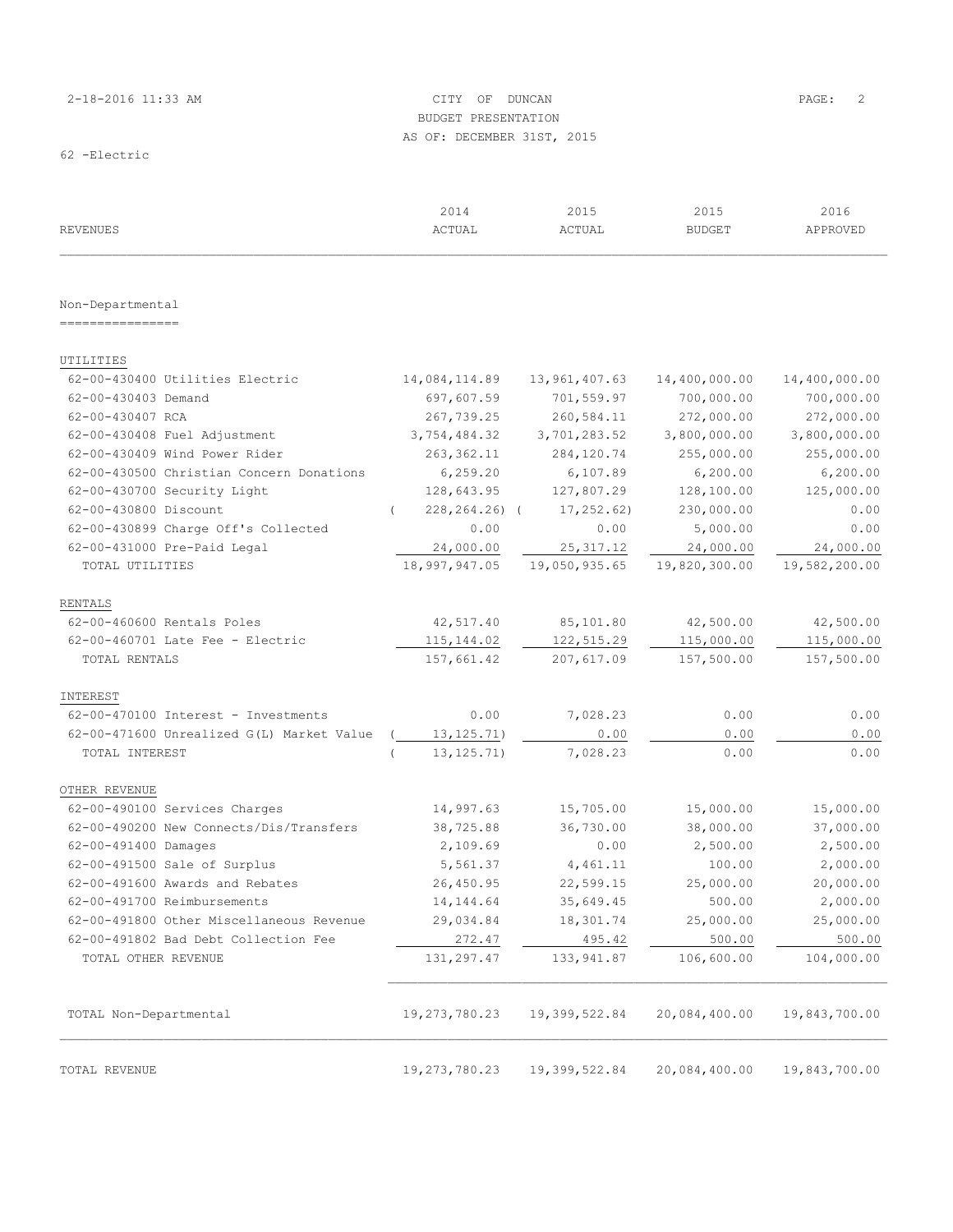# 2-18-2016 11:33 AM CITY OF DUNCAN PAGE: 3 BUDGET PRESENTATION AS OF: DECEMBER 31ST, 2015

| EXPENDITURES                                                    | 2014<br>ACTUAL        | 2015<br>ACTUAL        | 2015<br><b>BUDGET</b> | 2016<br>APPROVED      |
|-----------------------------------------------------------------|-----------------------|-----------------------|-----------------------|-----------------------|
|                                                                 |                       |                       |                       |                       |
| General Government                                              |                       |                       |                       |                       |
| ------------------                                              |                       |                       |                       |                       |
|                                                                 |                       |                       |                       |                       |
| EXP CATG 559-999                                                |                       |                       |                       |                       |
|                                                                 |                       |                       |                       |                       |
|                                                                 |                       |                       |                       |                       |
| Electric<br>========                                            |                       |                       |                       |                       |
|                                                                 |                       |                       |                       |                       |
| PERSONAL SERVICES                                               |                       |                       |                       |                       |
| 62-21-510100 Salaries & Wages                                   | 876, 253.08           | 856,726.48            | 864,500.00            | 1,000,000.00          |
| 62-21-510101 Overtime                                           | 123,301.20            | 137,190.07            | 127,500.00            | 111,500.00            |
| 62-21-510102 Longevity                                          | 8,880.00              | 9,687.31              | 9,540.00              | 9,540.00              |
| 62-21-510200 FICA/Medicare Employer                             | 75,704.60             | 75,309.01             | 76,000.00             | 7,000.00              |
| 62-21-510400 Employee Pension - Employer                        | 304,494.49            | 404, 353.81           | 405,000.00            | 449,500.00            |
| 62-21-510405 OMRF - Employer                                    | 0.00                  | 149.90                | 0.00                  | 11,837.00             |
| 62-21-510600 Group Insurance - Employer                         | 157,483.64            | 166,258.02            | 168,935.00            | 165,000.00            |
| 62-21-510700 Life Insurance Premiums                            | 429.40                | 450.30                | 570.00                | 600.00                |
| 62-21-511400 Christmas Bonus                                    | 0.00                  | 1,700.00              | 1,900.00              | 2,100.00              |
| 62-21-511500 Vehicle Allowance                                  | 6,600.00              | 6,600.00              | 6,600.00              | 6,600.00              |
| 62-21-511700 Cell Phone Allowance                               | 4,800.00              | 4,800.00              | 4,800.00              | 4,800.00              |
| TOTAL PERSONAL SERVICES                                         | 1,557,946.41          | 1,663,224.90          | 1,665,345.00          | 1,768,477.00          |
|                                                                 |                       |                       |                       |                       |
| MATERIALS & SUPPLIES                                            |                       |                       |                       |                       |
| 62-21-521100 Repair and Maintenance<br>62-21-521200 Gas and Oil | 47, 415.66            | 89,002.96             | 110,000.00            | 70,000.00             |
| 62-21-521300 Tires and Tubes                                    | 40,519.19<br>3,996.64 | 28,160.91<br>4,738.53 | 28,500.00<br>5,000.00 | 39,500.00<br>5,000.00 |
| 62-21-521400 Materials and Supplies                             | 228, 613.52           | 223, 338.23           | 235,000.00            | 275,000.00            |
| 62-21-521403 Traffic Signals                                    | 1,380.80              | 86.00                 | 5,000.00              | 5,000.00              |
| TOTAL MATERIALS & SUPPLIES                                      | 321,925.81            | 345, 326.63           | 383,500.00            | 394,500.00            |
|                                                                 |                       |                       |                       |                       |
| OTHER SERVICES & CHARGES                                        |                       |                       |                       |                       |
| 62-21-521500 Travel                                             | 4,558.58              | 1,341.09              | 9,000.00              | 11,500.00             |
| 62-21-521900 Round Up Donations                                 | 4,752.39              | 7,615.87              | 6,000.00              | 6,000.00              |
| 62-21-522100 Equipment Rental                                   | 2,324.60              | 2,542.26              | 3,500.00              | 3,000.00              |
| 62-21-522500 Uniform Allowance                                  | 13,975.55             | 14,913.31             | 15,000.00             | 15,000.00             |
| 62-21-522800 Telephone & Radio                                  | 11,484.43             | 14,685.17             | 15,000.00             | 15,000.00             |
| 62-21-523300 General Insurance                                  | 0.00                  | 0.00                  | 39,000.00             | 0.00                  |
| 62-21-523350 Honeywell                                          | 0.00                  | 127, 179.82           | 128,000.00            | 145,000.00            |
| 62-21-523400 Janitorial Services                                | 4,800.00              | 3,064.39              | 4,000.00              | 5,000.00              |
| 62-21-523500 Publications, Legal, Audit                         | 149.30                | 391.79                | 150.00                | 500.00                |
| 62-21-523800 Postage                                            | 1,759.83              | 1,692.98              | 2,000.00              | 2,000.00              |
| 62-21-524200 Contract Services                                  | 41,953.89             | 115, 177.68           | 126,000.00            | 70,000.00             |
| 62-21-524600 Tree Trimming                                      | 39,142.00             | 63,500.00             | 100,000.00            | 200,000.00            |
| 62-21-524800 Advertising & Promotions                           | 15,611.92             | 17,520.58             | 20,000.00             | 20,000.00             |
| 62-21-524900 Power For Resale                                   | 13,080,976.24         | 10,832,943.68         | 13,300,000.00         | 12,710,000.00         |
| 62-21-526200 Utilities                                          | 23,981.42             | 27,468.45             | 27,500.00             | 27,000.00             |
| 62-21-526400 Special Fees                                       | 54.50                 | 15.00                 | 200.00                | 200.00                |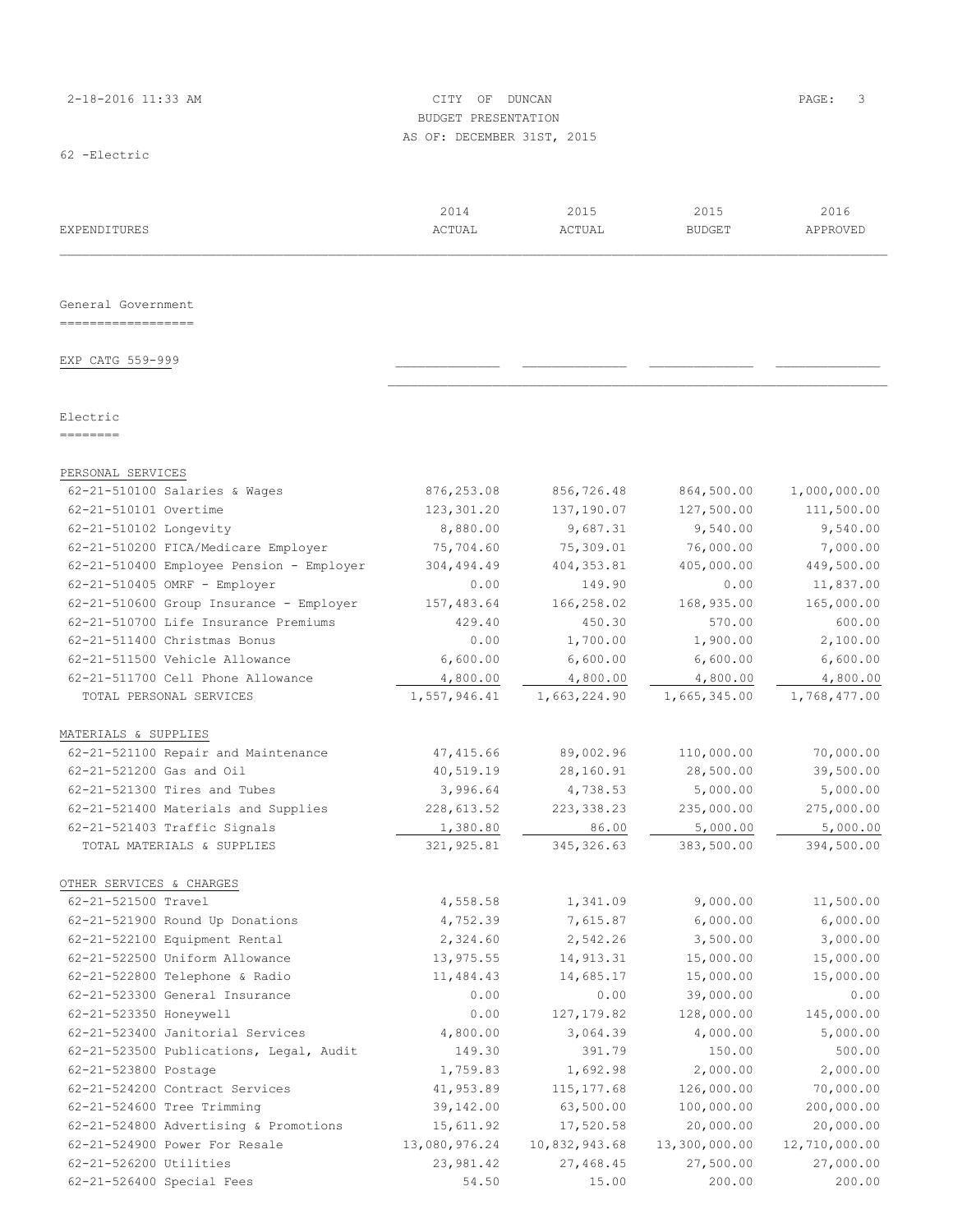# 2-18-2016 11:33 AM CITY OF DUNCAN PAGE: 4 BUDGET PRESENTATION AS OF: DECEMBER 31ST, 2015

|                                             | 2014          | 2015          | 2015          | 2016          |
|---------------------------------------------|---------------|---------------|---------------|---------------|
| <b>EXPENDITURES</b>                         | ACTUAL        | ACTUAL        | <b>BUDGET</b> | APPROVED      |
| 62-21-527700 Training & Materials           | 17,434.22     | 11,367.84     | 18,440.00     | 24,000.00     |
| 62-21-527900 Protective Clothing            | 6,243.36      | 4,746.85      | 10,000.00     | 10,000.00     |
| 62-21-528200 Memberships & Dues             | 10,268.58     | 10,228.75     | 11,000.00     | 12,500.00     |
| 62-21-529300 Books, Materials & Subscriptio | 380.22        | 1,373.65      | 350.00        | 500.00        |
| 62-21-529500 Wise Rebates                   | 14,415.00     | 26, 238.72    | 25,000.00     | 30,000.00     |
| TOTAL OTHER SERVICES & CHARGES              | 13,294,266.03 | 11,284,007.88 | 13,860,140.00 | 13,307,200.00 |
| ADMINISTRATION                              |               |               |               |               |
| 62-21-552500 Investment fees/OTHER          | 20.00         | 4,115.20      | 4,135.00      | 2,000.00      |
| 62-21-552700 Bad Debt Expense               | 3,232.45      | 625.45        | 650.00        | 450.00        |
| 62-21-553100 Credit Card Fees               | 68,340.54     | 81,732.69     | 81,800.00     | 70,000.00     |
| TOTAL ADMINISTRATION                        | 71,592.99     | 86, 473.34    | 86,585.00     | 72,450.00     |
| EXP CATG 559-999                            |               |               |               |               |
| 62-21-558314 Payments-Workers Comp          | 159,437.03    | 99,999.63     | 100,000.00    | 100,000.00    |
| TOTAL EXP CATG 559-999                      | 159,437.03    | 99,999.63     | 100,000.00    | 100,000.00    |
| DEPRECIATION & OTHER                        |               |               |               |               |
| TOTAL Electric                              | 15,405,168.27 | 13,479,032.38 | 16,095,570.00 | 15,642,627.00 |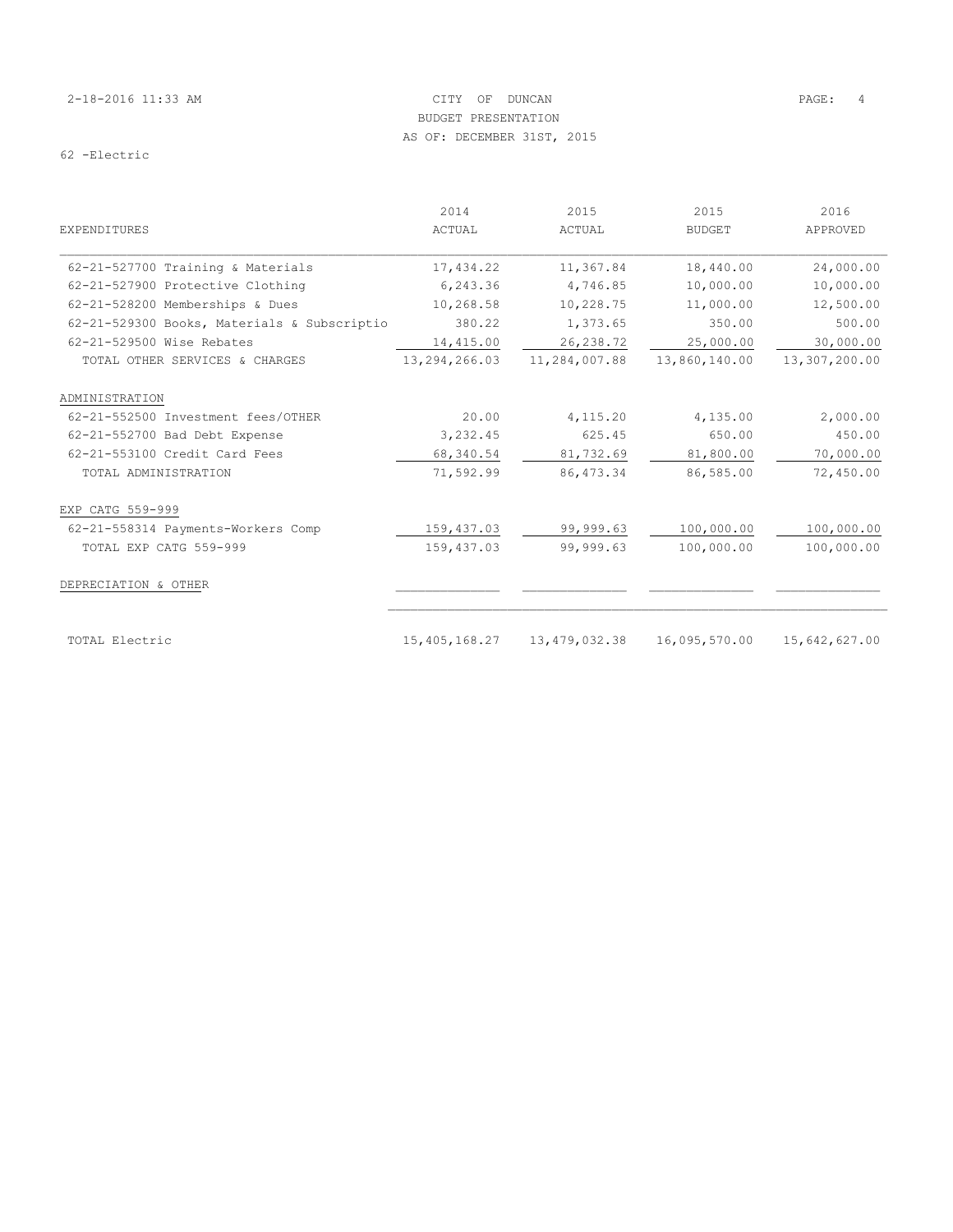# 2-18-2016 11:33 AM CITY OF DUNCAN PAGE: 5 BUDGET PRESENTATION AS OF: DECEMBER 31ST, 2015

|                                                                                          | 2014<br>ACTUAL               | 2015<br>ACTUAL                                                                                                                                                                                                                                                                                                                                                                                                                                                                         | 2015<br><b>BUDGET</b>                                                                                                                                                                                                                                                                                                                                                                                                                                                                                                                     | 2016<br>APPROVED |
|------------------------------------------------------------------------------------------|------------------------------|----------------------------------------------------------------------------------------------------------------------------------------------------------------------------------------------------------------------------------------------------------------------------------------------------------------------------------------------------------------------------------------------------------------------------------------------------------------------------------------|-------------------------------------------------------------------------------------------------------------------------------------------------------------------------------------------------------------------------------------------------------------------------------------------------------------------------------------------------------------------------------------------------------------------------------------------------------------------------------------------------------------------------------------------|------------------|
|                                                                                          |                              |                                                                                                                                                                                                                                                                                                                                                                                                                                                                                        |                                                                                                                                                                                                                                                                                                                                                                                                                                                                                                                                           |                  |
| FUND TOTAL REVENUE                                                                       |                              |                                                                                                                                                                                                                                                                                                                                                                                                                                                                                        | 19, 273, 780.23  19, 399, 522.84  20, 084, 400.00  19, 843, 700.00                                                                                                                                                                                                                                                                                                                                                                                                                                                                        |                  |
| FUND TOTAL EXPENDITURES                                                                  | 15,405,168.27                | 13,479,032.38                                                                                                                                                                                                                                                                                                                                                                                                                                                                          | 16,095,570.00                                                                                                                                                                                                                                                                                                                                                                                                                                                                                                                             | 15,642,627.00    |
| REVENUE OVER/(UNDER) EXPENDITURES                                                        |                              | 3,868,611.96 5,920,490.46 3,988,830.00                                                                                                                                                                                                                                                                                                                                                                                                                                                 |                                                                                                                                                                                                                                                                                                                                                                                                                                                                                                                                           | 4,201,073.00     |
| OTHER FINANCING SOURCES & USES<br>===========================                            |                              |                                                                                                                                                                                                                                                                                                                                                                                                                                                                                        |                                                                                                                                                                                                                                                                                                                                                                                                                                                                                                                                           |                  |
| OTHER FINANCING SOURCES                                                                  |                              |                                                                                                                                                                                                                                                                                                                                                                                                                                                                                        |                                                                                                                                                                                                                                                                                                                                                                                                                                                                                                                                           |                  |
| 62-00-487998 Restricted PY Reserve Funds<br>OTHER FINANCING SOURCES                      | 0.00<br>0.00                 | 0.00<br>0.00                                                                                                                                                                                                                                                                                                                                                                                                                                                                           | 203, 351.00<br>203, 351.00                                                                                                                                                                                                                                                                                                                                                                                                                                                                                                                | 0.00<br>0.00     |
| OTHER FINANCING USES<br>62-21-554301Transfer to General - Budget<br>OTHER FINANCING USES | 4,223,700.00<br>4,223,700.00 | 4,492,181.00                                                                                                                                                                                                                                                                                                                                                                                                                                                                           | 4,492,181.00  4,492,181.00  4,200,000.00<br>4,492,181.00                                                                                                                                                                                                                                                                                                                                                                                                                                                                                  | 4,200,000.00     |
| NET OTHER SOURCES & USES                                                                 |                              |                                                                                                                                                                                                                                                                                                                                                                                                                                                                                        | $(4, 223, 700.00)$ $(4, 492, 181.00)$ $(4, 288, 830.00)$ $(4, 200, 000.00)$                                                                                                                                                                                                                                                                                                                                                                                                                                                               |                  |
| REVENUES & OTHER SOURCES OVER/(UNDER)<br>EXPENDITURES & OTHER USES                       | 2222222222222                | $\begin{array}{cccccccccc} \multicolumn{2}{c}{} & \multicolumn{2}{c}{} & \multicolumn{2}{c}{} & \multicolumn{2}{c}{} & \multicolumn{2}{c}{} & \multicolumn{2}{c}{} & \multicolumn{2}{c}{} & \multicolumn{2}{c}{} & \multicolumn{2}{c}{} & \multicolumn{2}{c}{} & \multicolumn{2}{c}{} & \multicolumn{2}{c}{} & \multicolumn{2}{c}{} & \multicolumn{2}{c}{} & \multicolumn{2}{c}{} & \multicolumn{2}{c}{} & \multicolumn{2}{c}{} & \multicolumn{2}{c}{} & \multicolumn{2}{c}{} & \mult$ | $355,088.04$ 1,428,309.46 (300,000.00) 1,073.00<br>$\begin{array}{cccccccccc} \multicolumn{2}{c}{} & \multicolumn{2}{c}{} & \multicolumn{2}{c}{} & \multicolumn{2}{c}{} & \multicolumn{2}{c}{} & \multicolumn{2}{c}{} & \multicolumn{2}{c}{} & \multicolumn{2}{c}{} & \multicolumn{2}{c}{} & \multicolumn{2}{c}{} & \multicolumn{2}{c}{} & \multicolumn{2}{c}{} & \multicolumn{2}{c}{} & \multicolumn{2}{c}{} & \multicolumn{2}{c}{} & \multicolumn{2}{c}{} & \multicolumn{2}{c}{} & \multicolumn{2}{c}{} & \multicolumn{2}{c}{} & \mult$ | ==============   |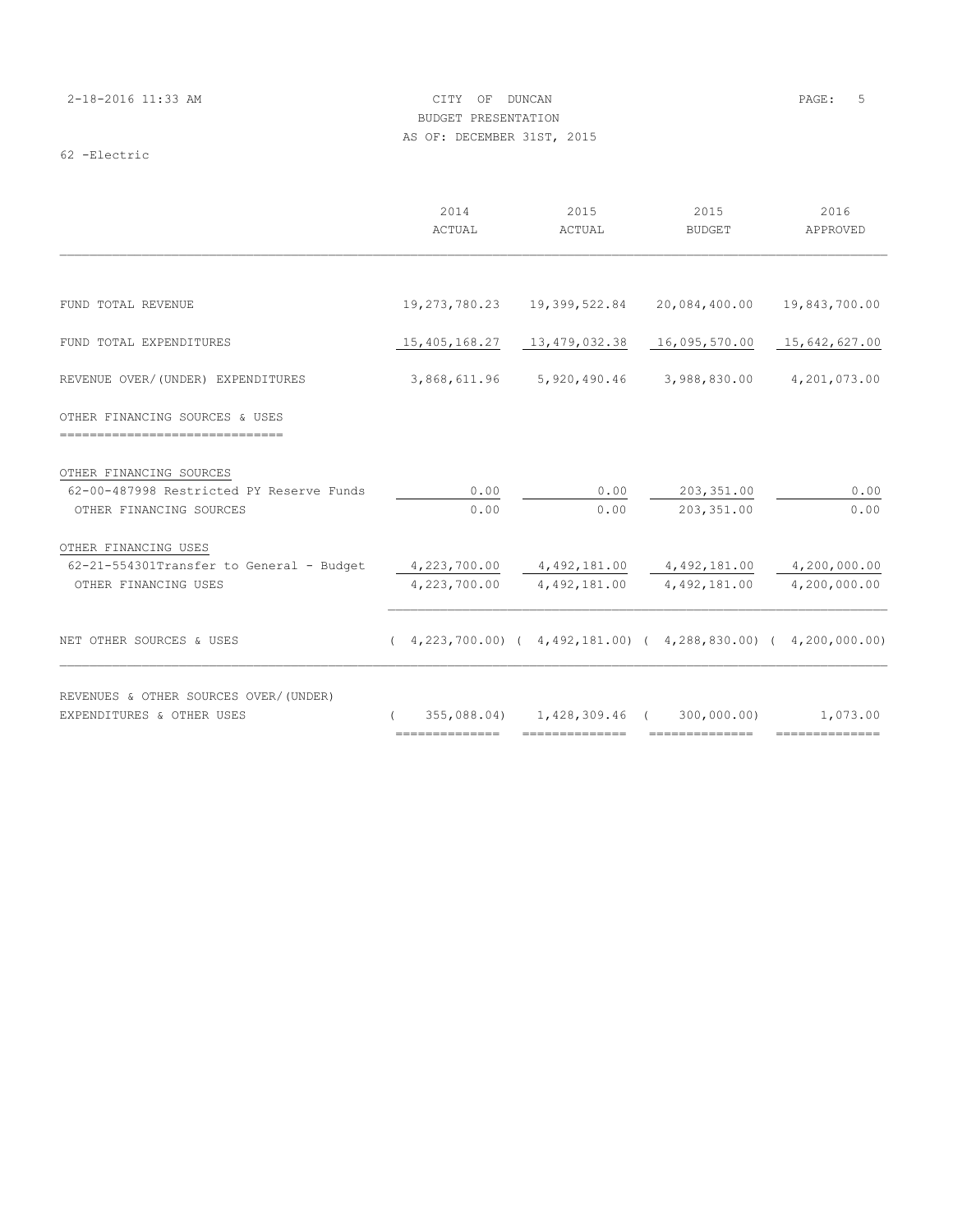|                                             | 2-18-2016 11:33 AM | DUNCAN<br>CITY<br>OF<br>BUDGET PRESENTATION<br>AS OF: DECEMBER 31ST, 2015 |                |                |                  |  |  |  |
|---------------------------------------------|--------------------|---------------------------------------------------------------------------|----------------|----------------|------------------|--|--|--|
| 63 - Hunting & Fishing<br>FINANCIAL SUMMARY |                    |                                                                           |                |                |                  |  |  |  |
| ACCT#                                       | ACCOUNT NAME       | 2014<br>ACTUAL                                                            | 2015<br>ACTUAL | 2015<br>BUDGET | 2016<br>APPROVED |  |  |  |

REVENUE SUMMARY

| Non-Department    | 295           | 785            | nnn.<br>.00 <sub>1</sub> | .000, 00  |
|-------------------|---------------|----------------|--------------------------|-----------|
| TOTAI<br>REVENUES | ס הי<br>- Q F | 70 L<br>$\sim$ | . 000.00                 | 12.000.00 |

# EXPENDITURE SUMMARY

| Non-Departmental                     |           |              |            |           |
|--------------------------------------|-----------|--------------|------------|-----------|
| Lakes                                |           |              |            |           |
| MATERIALS & SUPPLIES                 | 2,557.17  | 1,458.47     | 5,200.00   | 1,000.00  |
| OTHER SERVICES & CHARGES             | 9,433.39  | 13,610.98    | 14,300.00  | 11,000.00 |
| TOTAL Lakes                          | 11,990.56 | 15,069.45    | 19,500.00  | 12,000.00 |
| TOTAL EXPENDITURES                   | 11,990.56 | 15,069.45    | 19,500.00  | 12,000.00 |
| REVENUES OVER/(UNDER) EXPENDITURES   | 694.61)   | 284.02)      | 12,500.00) | 0.00      |
| REVENUE & OTHER SOURCES OVER/(UNDER) |           |              |            |           |
| EXPENDITURES & OTHER USES            | 694.61)   | $284.02$ ) ( | 12,500.00  | 0.00      |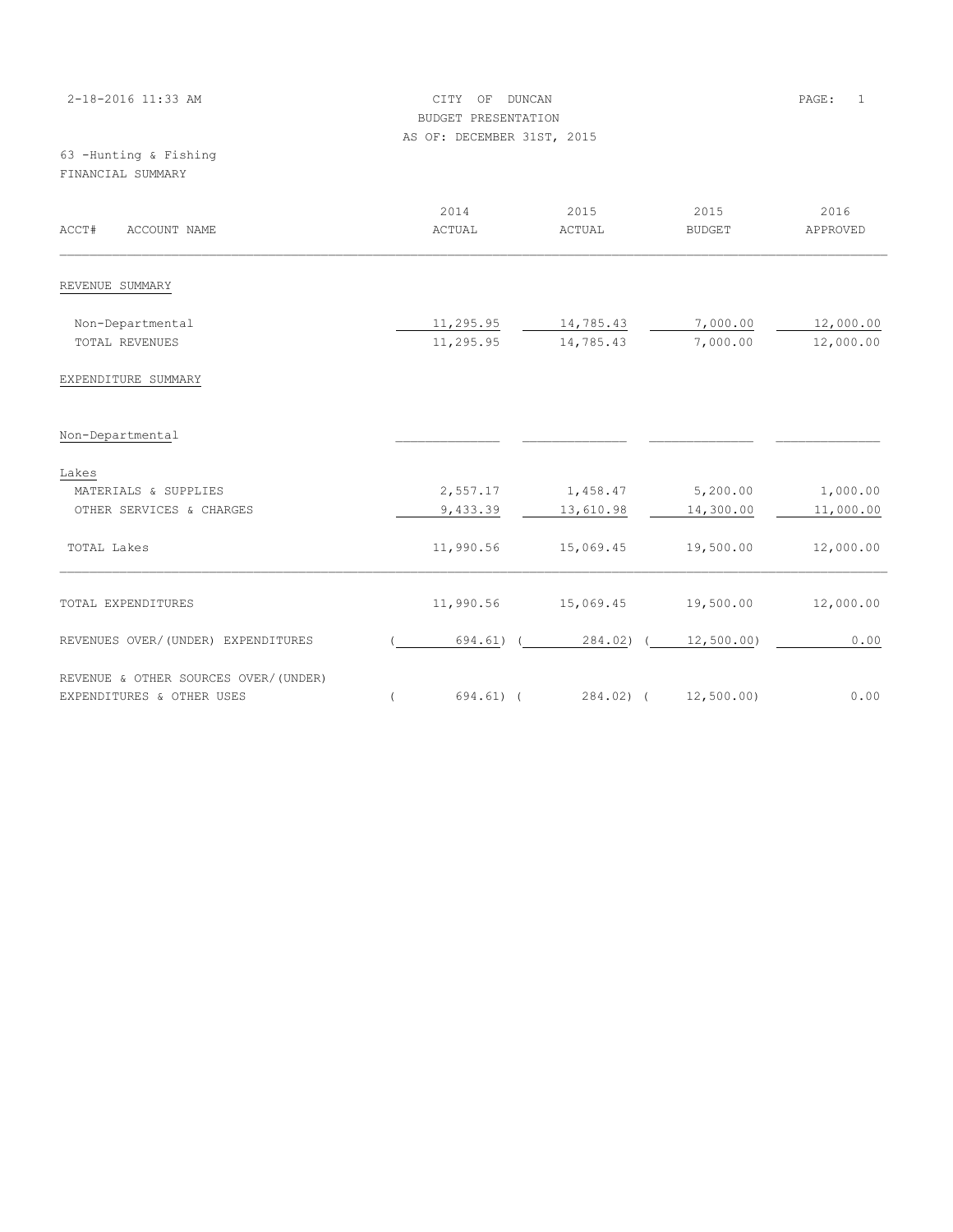# 2-18-2016 11:33 AM CITY OF DUNCAN PAGE: 2 BUDGET PRESENTATION AS OF: DECEMBER 31ST, 2015

63 -Hunting & Fishing

| <b>REVENUES</b>                             | 2014<br>ACTUAL | 2015<br>ACTUAL | 2015<br><b>BUDGET</b> | 2016<br>APPROVED |  |
|---------------------------------------------|----------------|----------------|-----------------------|------------------|--|
|                                             |                |                |                       |                  |  |
| Non-Departmental                            |                |                |                       |                  |  |
|                                             |                |                |                       |                  |  |
| LAKES                                       |                |                |                       |                  |  |
| 63-00-484300 Permit - Mountain Bikes        | 3,658.00       | 5,725.00       | 3,000.00              | 5,000.00         |  |
| 63-00-484501 Permits - Clear Creek - Fishin | 0.00           | 100.00         | 0.00                  | 0.00             |  |
| 63-00-484502 Permits - Duncan Lake - Fishin | 0.00           | 75.00          | 0.00                  | 0.00             |  |
| $63-00-484505$ Permits - Rusty - Fishing    | 6,499.00       | 7,774.25       | 4,000.00              | 6,500.00         |  |
| <b>TOTAL LAKES</b>                          | 10,157.00      | 13,674.25      | 7,000.00              | 11,500.00        |  |
| OTHER REVENUE                               |                |                |                       |                  |  |
| 63-00-491800 Miscellaneous Revenue          | 1,138.95       | 1,111.18       | 0.00                  | 500.00           |  |
| TOTAL OTHER REVENUE                         | 1,138.95       | 1,111.18       | 0.00                  | 500.00           |  |
|                                             |                |                |                       |                  |  |
| TOTAL Non-Departmental                      | 11,295.95      | 14,785.43      | 7,000.00              | 12,000.00        |  |
|                                             |                |                |                       |                  |  |
| TOTAL REVENUE                               | 11,295.95      | 14,785.43      | 7,000.00              | 12,000.00        |  |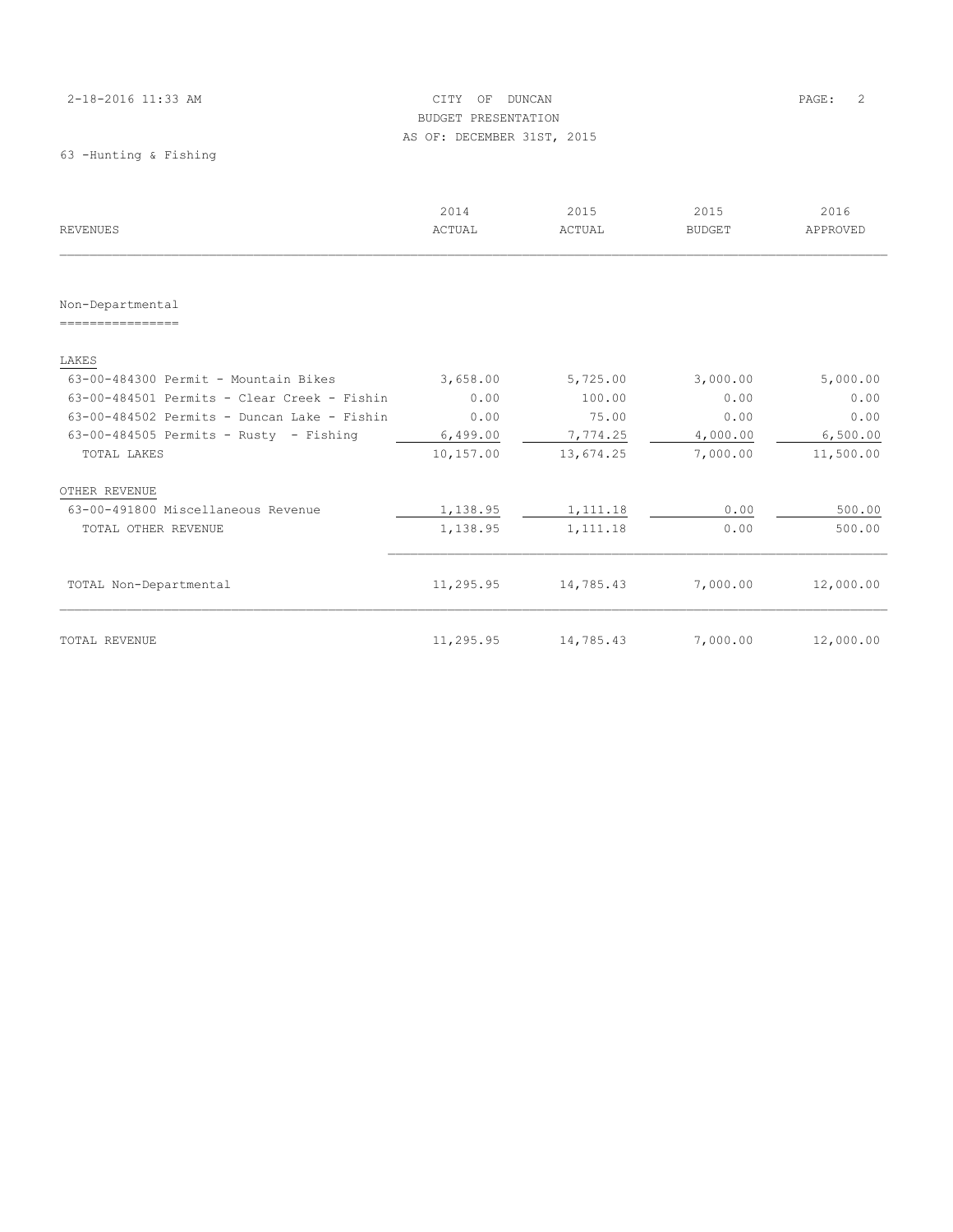### 2-18-2016 11:33 AM CITY OF DUNCAN PAGE: 3 BUDGET PRESENTATION AS OF: DECEMBER 31ST, 2015

63 -Hunting & Fishing

| <b>EXPENDITURES</b>                     | 2014<br>2015<br>2015<br>ACTUAL<br>ACTUAL<br><b>BUDGET</b> |           |           | 2016<br>APPROVED |
|-----------------------------------------|-----------------------------------------------------------|-----------|-----------|------------------|
| Non-Departmental<br>================    |                                                           |           |           |                  |
| PERSONAL SERVICES                       |                                                           |           |           |                  |
| Lakes<br>$=$ $=$ $=$ $=$                |                                                           |           |           |                  |
| MATERIALS & SUPPLIES                    |                                                           |           |           |                  |
| 63-20-521100 Repair and Maintenance     | 2,015.19                                                  | 587.18    | 2,600.00  | 500.00           |
| 63-20-521400 Materials and Supplies     | 541.98                                                    | 871.29    | 2,600.00  | 500.00           |
| TOTAL MATERIALS & SUPPLIES              | 2,557.17                                                  | 1,458.47  | 5,200.00  | 1,000.00         |
| OTHER SERVICES & CHARGES                |                                                           |           |           |                  |
| 63-20-521600 Miscellaneous              | 0.00                                                      | 0.00      | 0.00      | 500.00           |
| 63-20-522800 Telephone & Internet       | 2,239.21                                                  | 2,881.79  | 3,000.00  | 2,000.00         |
| 63-20-523500 Publications, Legal, Audit | 0.00                                                      | 0.00      | 500.00    | 500.00           |
| 63-20-524200 Contract Services          | 7,194.18                                                  | 10,729.19 | 10,800.00 | 8,000.00         |
| TOTAL OTHER SERVICES & CHARGES          | 9,433.39                                                  | 13,610.98 | 14,300.00 | 11,000.00        |
| TOTAL Lakes                             | 11,990.56                                                 | 15,069.45 | 19,500.00 | 12,000.00        |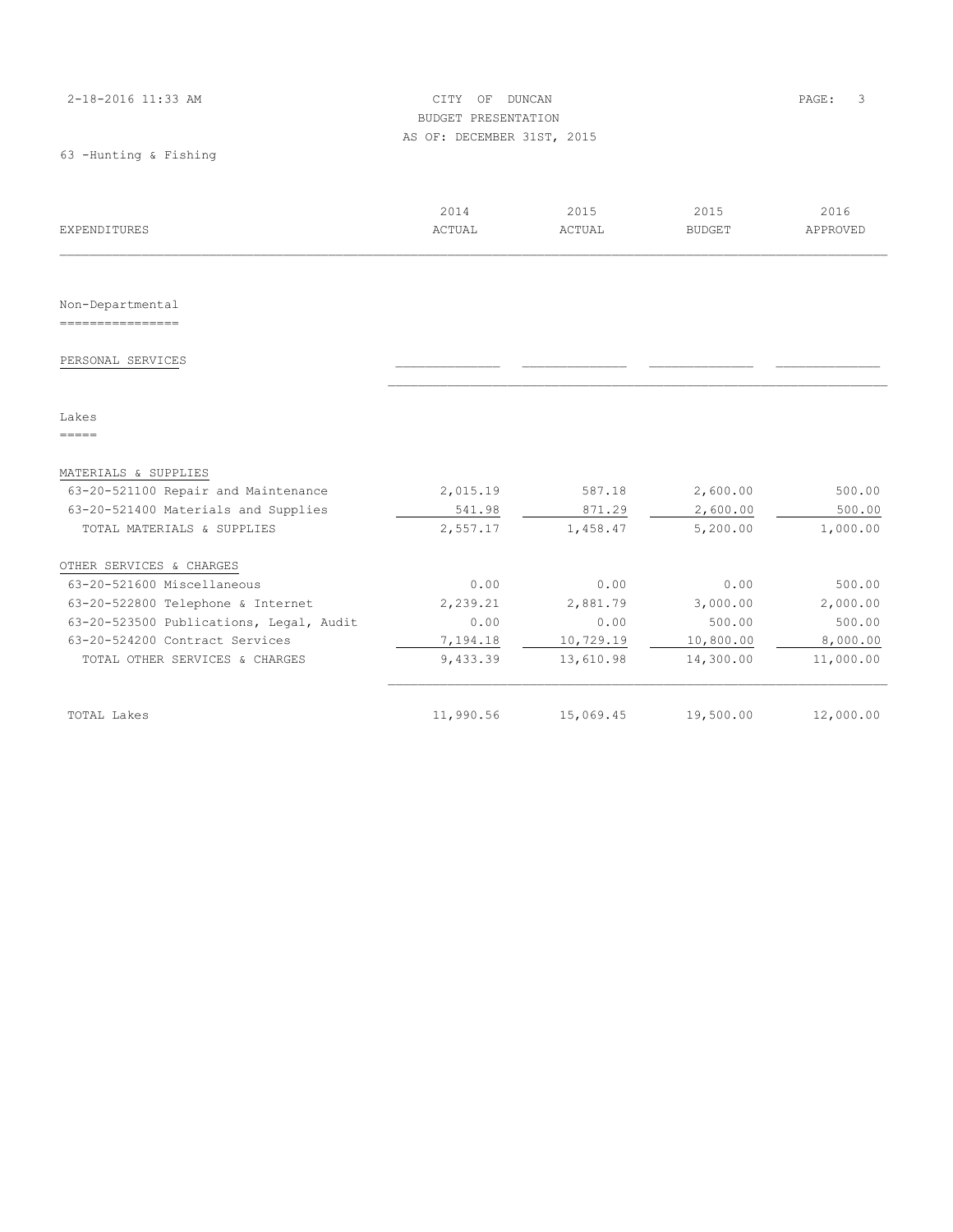| 2-18-2016 11:33 AM | CITY OF DUNCAN             | PAGE: | 4 |
|--------------------|----------------------------|-------|---|
|                    | BUDGET PRESENTATION        |       |   |
|                    | AS OF: DECEMBER 31ST, 2015 |       |   |

63 -Hunting & Fishing

|                                       | 2014<br>ACTUAL | 2015<br>ACTUAL               | 2015<br><b>BUDGET</b> | 2016<br>APPROVED |
|---------------------------------------|----------------|------------------------------|-----------------------|------------------|
|                                       |                |                              |                       |                  |
| FUND TOTAL REVENUE                    |                | 11,295.95 14,785.43 7,000.00 |                       | 12,000.00        |
| FUND TOTAL EXPENDITURES               | 11,990.56      | 15,069.45                    | 19,500.00             | 12,000.00        |
| REVENUE OVER/(UNDER) EXPENDITURES     |                | 694.61) (284.02) (12,500.00) |                       | 0.00             |
| OTHER FINANCING SOURCES & USES        |                |                              |                       |                  |
| OTHER FINANCING SOURCES               |                |                              |                       |                  |
| OTHER FINANCING USES                  |                |                              |                       |                  |
|                                       |                |                              |                       |                  |
| REVENUES & OTHER SOURCES OVER/(UNDER) |                |                              |                       |                  |
| EXPENDITURES & OTHER USES             | 694.61) (      | 284.02) (<br>-------------   | 12,500.00)            | 0.00             |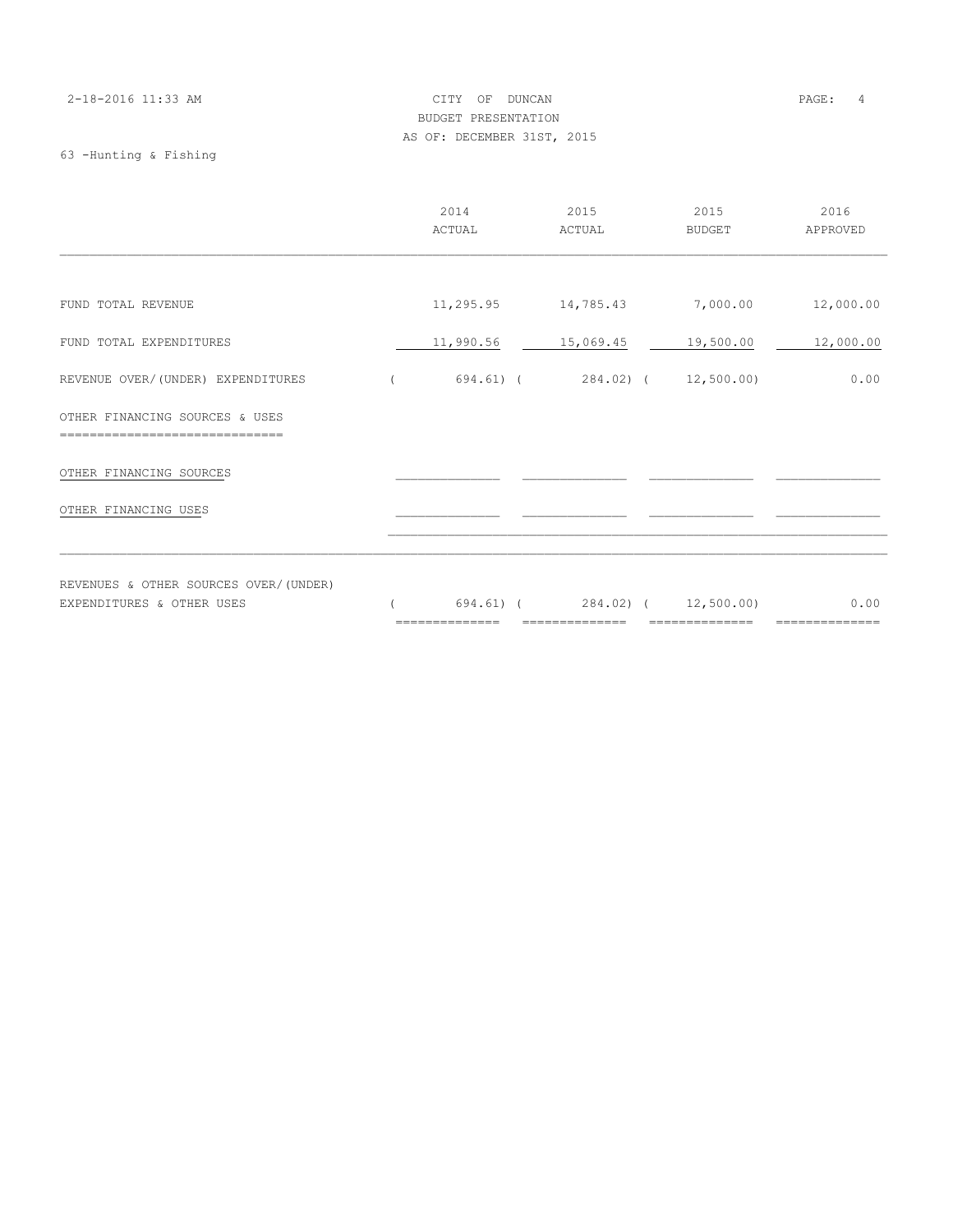| 2-18-2016 11:33 AM |  | CITY OF DUNCAN             |  | PAGE: 1 |  |
|--------------------|--|----------------------------|--|---------|--|
|                    |  | BUDGET PRESENTATION        |  |         |  |
|                    |  | AS OF: DECEMBER 31ST, 2015 |  |         |  |

# 64 -Airport

FINANCIAL SUMMARY

| ACCT#<br>ACCOUNT NAME                                             | 2014<br>ACTUAL         | 2015<br>ACTUAL         | 2015<br><b>BUDGET</b>  | 2016<br>APPROVED       |  |
|-------------------------------------------------------------------|------------------------|------------------------|------------------------|------------------------|--|
| REVENUE SUMMARY                                                   |                        |                        |                        |                        |  |
| Non-Departmental<br>TOTAL REVENUES                                | 60,636.92<br>60,636.92 | 60,107.33<br>60,107.33 | 36,103.00<br>36,103.00 | 44,100.00<br>44,100.00 |  |
| EXPENDITURE SUMMARY                                               |                        |                        |                        |                        |  |
| Airport<br>MATERIALS & SUPPLIES                                   | 3,302.16               | 2,878.41               | 3,000.00               | 4,000.00               |  |
| OTHER SERVICES & CHARGES<br>TOTAL Airport                         | 33,684.17<br>36,986.33 | 33,182.60<br>36,061.01 | 35,103.00<br>38,103.00 | 40,100.00<br>44,100.00 |  |
| TOTAL EXPENDITURES                                                | 36,986.33              | 36,061.01              | 38,103.00              | 44,100.00              |  |
| REVENUES OVER/(UNDER) EXPENDITURES                                | 23,650.59              | 24,046.32              | 2,000.00)              | 0.00                   |  |
| REVENUE & OTHER SOURCES OVER/(UNDER)<br>EXPENDITURES & OTHER USES | 23,650.59              | $24,046.32$ (          | 2,000.00)              | 0.00                   |  |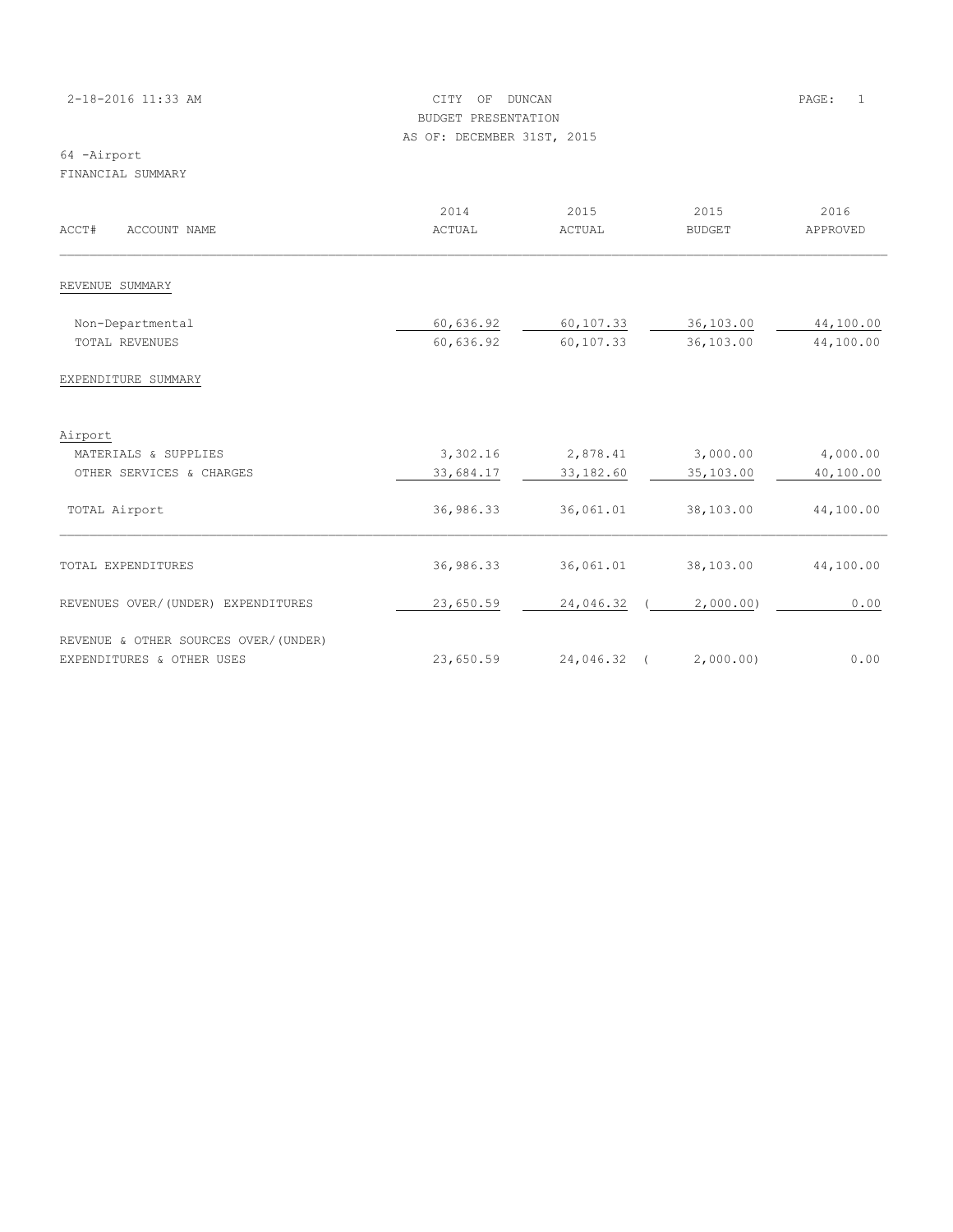# 2-18-2016 11:33 AM CITY OF DUNCAN PAGE: 2 BUDGET PRESENTATION AS OF: DECEMBER 31ST, 2015

64 -Airport

|                                      | 2014      | 2015      | 2015          | 2016      |
|--------------------------------------|-----------|-----------|---------------|-----------|
| <b>REVENUES</b>                      | ACTUAL    | ACTUAL    | <b>BUDGET</b> | APPROVED  |
|                                      |           |           |               |           |
| Non-Departmental                     |           |           |               |           |
| ================                     |           |           |               |           |
| <b>RENTALS</b>                       |           |           |               |           |
| 64-00-460400 Rentals - Miscellaneous | 2.00      | 0.00      | 3.00          | 0.00      |
| $64-00-460900$ Rentals - Hanger      | 36,784.92 | 39,110.33 | 36,100.00     | 36,100.00 |
| $64-00-460950$ Rentals - Air Force   | 0.00      | 0.00      | 0.00          | 8,000.00  |
| TOTAL RENTALS                        | 36,786.92 | 39,110.33 | 36,103.00     | 44,100.00 |
| INTEREST                             |           |           |               |           |
| OTHER REVENUE                        |           |           |               |           |
| $64-00-493600$ Grants - Federal      | 23,850.00 | 20,997.00 | 0.00          | 0.00      |
| TOTAL OTHER REVENUE                  | 23,850.00 | 20,997.00 | 0.00          | 0.00      |
|                                      |           |           |               |           |
| TOTAL Non-Departmental               | 60,636.92 | 60,107.33 | 36,103.00     | 44,100.00 |
| TOTAL REVENUE                        | 60,636.92 | 60,107.33 | 36,103.00     | 44,100.00 |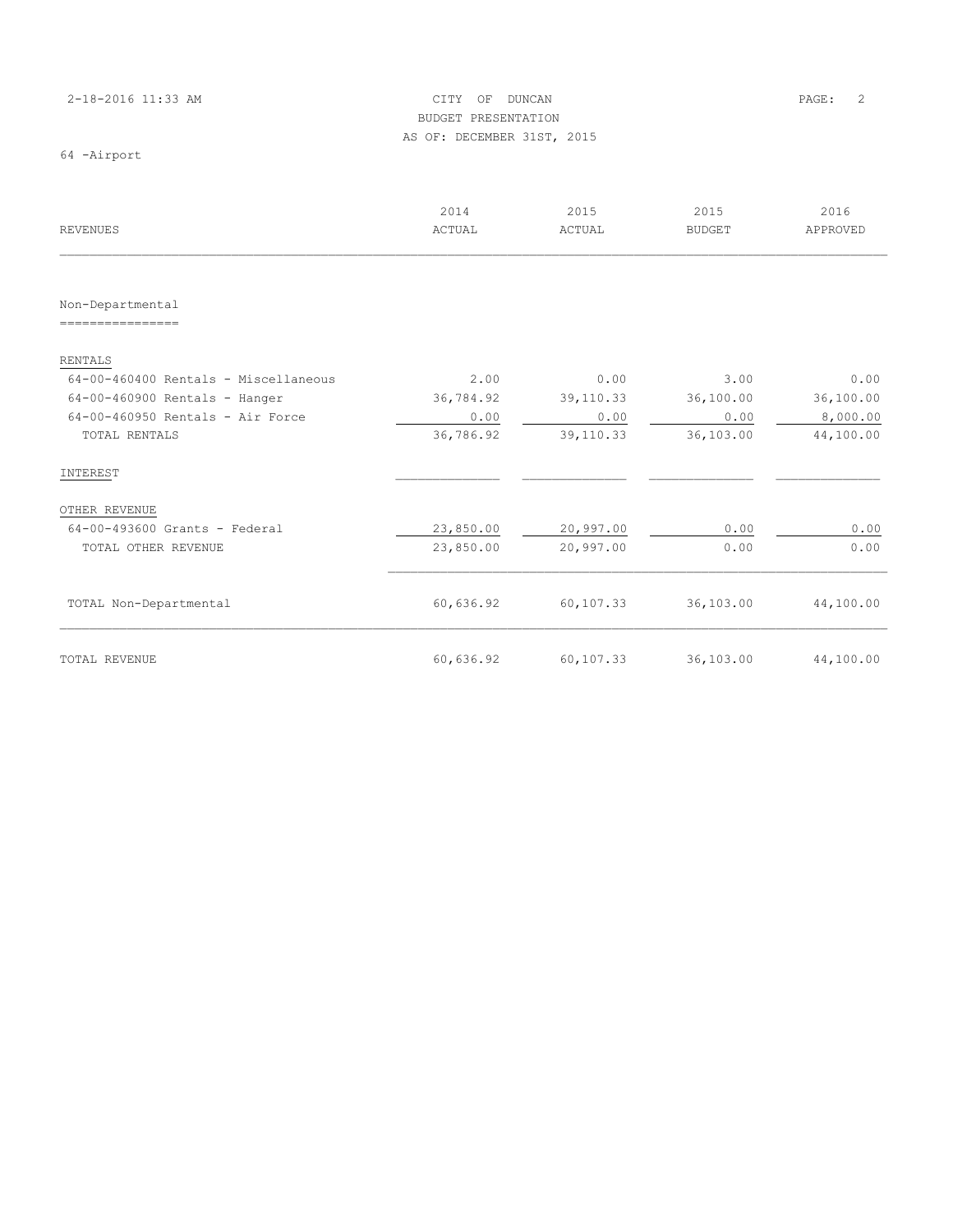# 2-18-2016 11:33 AM CITY OF DUNCAN PAGE: 3 BUDGET PRESENTATION AS OF: DECEMBER 31ST, 2015

64 -Airport

| <b>EXPENDITURES</b>                 | 2014<br>ACTUAL | 2015<br><b>ACTUAL</b> | 2015<br><b>BUDGET</b> | 2016<br>APPROVED |  |
|-------------------------------------|----------------|-----------------------|-----------------------|------------------|--|
|                                     |                |                       |                       |                  |  |
| Airport                             |                |                       |                       |                  |  |
| --------                            |                |                       |                       |                  |  |
| MATERIALS & SUPPLIES                |                |                       |                       |                  |  |
| 64-30-521100 Repair and Maintenance | 1,971.38       | 1,031.57              | 1,800.00              | 2,000.00         |  |
| 64-30-521400 Materials and Supplies | 1,330.78       | 1,846.84              | 1,200.00              | 2,000.00         |  |
| TOTAL MATERIALS & SUPPLIES          | 3,302.16       | 2,878.41              | 3,000.00              | 4,000.00         |  |
| OTHER SERVICES & CHARGES            |                |                       |                       |                  |  |
| 64-30-523300 General Insurance      | 2,090.00       | 2,090.00              | 4,603.00              | 5,100.00         |  |
| 64-30-524200 Contract Services      | 24,794.34      | 23,840.62             | 24,000.00             | 27,000.00        |  |
| 64-30-526200 Utilities              | 6,799.83       | 7,251.98              | 6,500.00              | 8,000.00         |  |
| TOTAL OTHER SERVICES & CHARGES      | 33,684.17      | 33,182.60             | 35,103.00             | 40,100.00        |  |
| EXP CATG 559-999                    |                |                       |                       |                  |  |
| DEPRECIATION & OTHER                |                |                       |                       |                  |  |
| TOTAL Airport                       | 36,986.33      | 36,061.01             | 38,103.00             | 44,100.00        |  |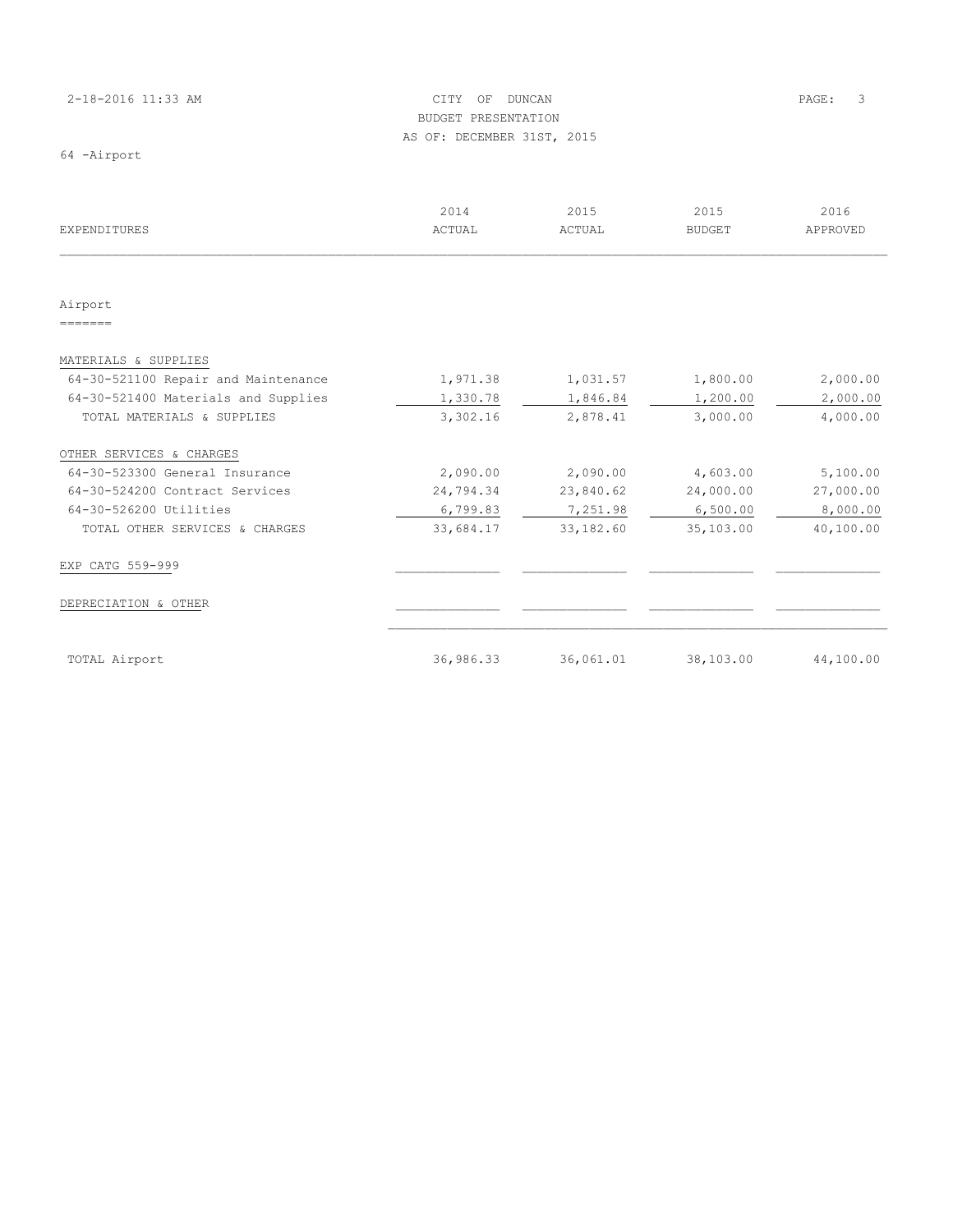| 2-18-2016 11:33 AM |  | CITY OF DUNCAN             |  | PAGE: 4 |  |
|--------------------|--|----------------------------|--|---------|--|
|                    |  | BUDGET PRESENTATION        |  |         |  |
|                    |  | AS OF: DECEMBER 31ST, 2015 |  |         |  |

64 -Airport

|                                                                    | 2014<br>ACTUAL | 2015<br>ACTUAL        | 2015<br><b>BUDGET</b> | 2016<br>APPROVED |
|--------------------------------------------------------------------|----------------|-----------------------|-----------------------|------------------|
|                                                                    |                |                       |                       |                  |
| FUND TOTAL REVENUE                                                 | 60,636.92      | 60,107.33             | 36,103.00             | 44,100.00        |
| FUND TOTAL EXPENDITURES                                            | 36,986.33      | 36,061.01             | 38,103.00             | 44,100.00        |
| REVENUE OVER/(UNDER) EXPENDITURES                                  | 23,650.59      | 24,046.32 (           | 2,000.00)             | 0.00             |
| OTHER FINANCING SOURCES & USES                                     |                |                       |                       |                  |
| OTHER FINANCING SOURCES                                            |                |                       |                       |                  |
| OTHER FINANCING USES                                               |                |                       |                       |                  |
|                                                                    |                |                       |                       |                  |
| REVENUES & OTHER SOURCES OVER/(UNDER)<br>EXPENDITURES & OTHER USES | 23,650.59      | 24,046.32 ( 2,000.00) |                       | 0.00             |

| ______________<br>______________ | ______________<br>_______________ | _______________<br>______________ | ______________<br>_______________ |
|----------------------------------|-----------------------------------|-----------------------------------|-----------------------------------|
| --                               | ----------                        |                                   | .                                 |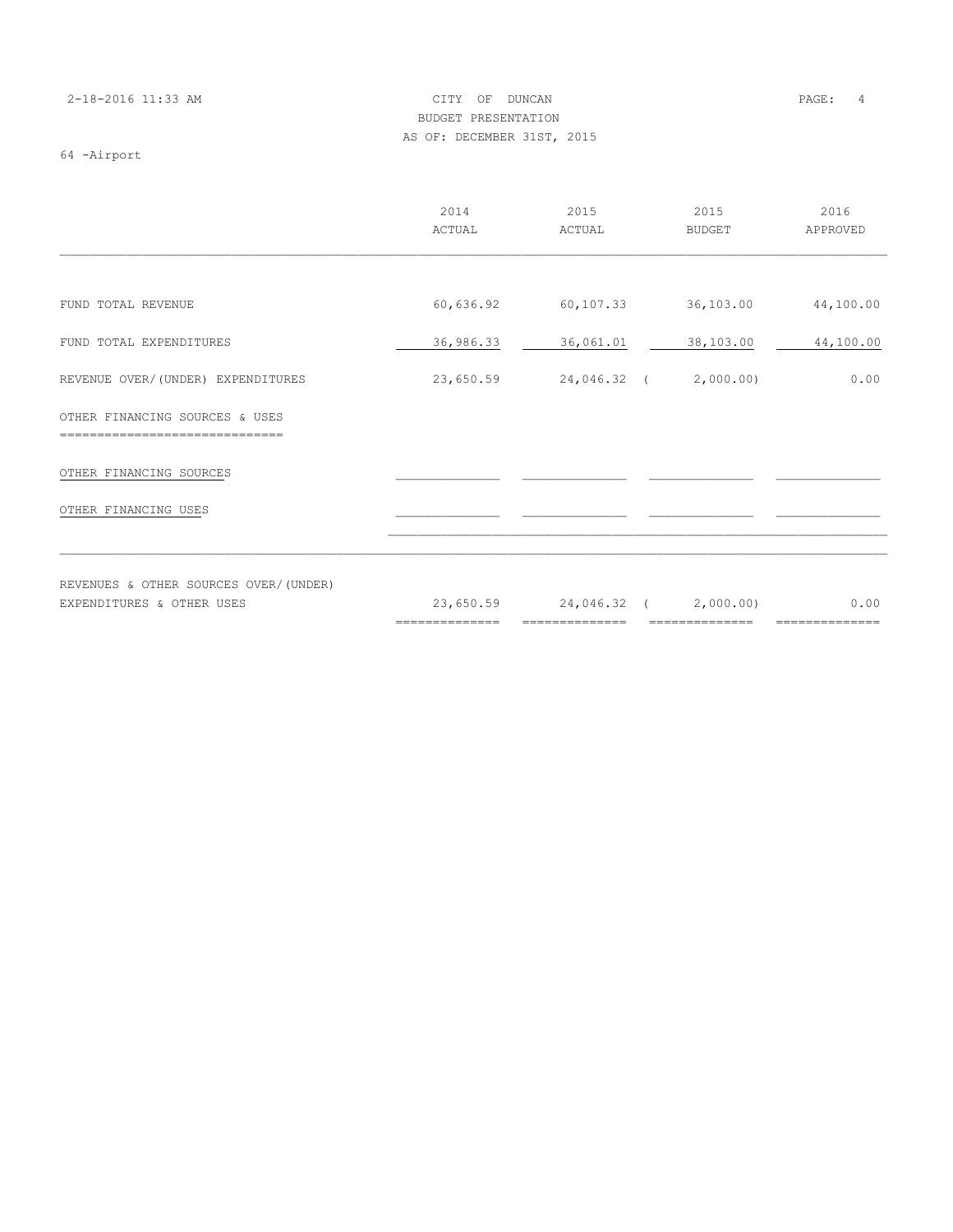|  |  |  | 2-18-2016 11:33 AM |  |  |  |
|--|--|--|--------------------|--|--|--|
|--|--|--|--------------------|--|--|--|

# CITY OF DUNCAN PAGE: 1 BUDGET PRESENTATION AS OF: DECEMBER 31ST, 2015

74 -Sewer Replacement Fund FINANCIAL SUMMARY

| ACCT#<br>ACCOUNT NAME                |          | 2014<br>ACTUAL | 2015<br>ACTUAL | 2015<br>BUDGET | 2016<br>APPROVED |
|--------------------------------------|----------|----------------|----------------|----------------|------------------|
| REVENUE SUMMARY                      |          |                |                |                |                  |
| Non-Departmental                     |          | 214.03         | 130.00         | 0.00           | 0.00             |
| TOTAL REVENUES                       |          | 214.03         | 130.00         | 0.00           | 0.00             |
| EXPENDITURE SUMMARY                  |          |                |                |                |                  |
| Pollution Control                    |          |                |                |                |                  |
| PERSONAL SERVICES                    |          | 228,631.89     | 198,341.87     | 240,359.00     | 274,125.00       |
| MATERIALS & SUPPLIES                 |          | 10,715.42      | 15,656.37      | 40,500.00      | 20,750.00        |
| OTHER SERVICES & CHARGES             |          | 2,885.73       | 3,430.12       | 5,972.00       | 4,125.00         |
| EXP CATG 559-999                     |          | 2,311.00       | 999.96         | 1,000.00       | 0.00             |
| TOTAL Pollution Control              |          | 244,544.04     | 218,428.32     | 287,831.00     | 299,000.00       |
| TOTAL EXPENDITURES                   |          | 244,544.04     | 218,428.32     | 287,831.00     | 299,000.00       |
| REVENUES OVER/(UNDER) EXPENDITURES   | $\left($ | 244,330.01) (  | 218,298.32) (  | 287,831.00) (  | 299,000.00)      |
| OTHER FINANCING SOURCES              |          | 317,214.00     | 287,832.00     | 287,831.00     | 300,000.00       |
| OTHER FINANCING USES                 |          | 0.00           | 0.00           | 0.00           | 1,000.00         |
| NET OTHER SOURCES & USES             |          | 317,214.00     | 287,832.00     | 287,831.00     | 299,000.00       |
| REVENUE & OTHER SOURCES OVER/(UNDER) |          |                |                |                |                  |
| EXPENDITURES & OTHER USES            |          | 72,883.99      | 69,533.68      | 0.00           | 0.00             |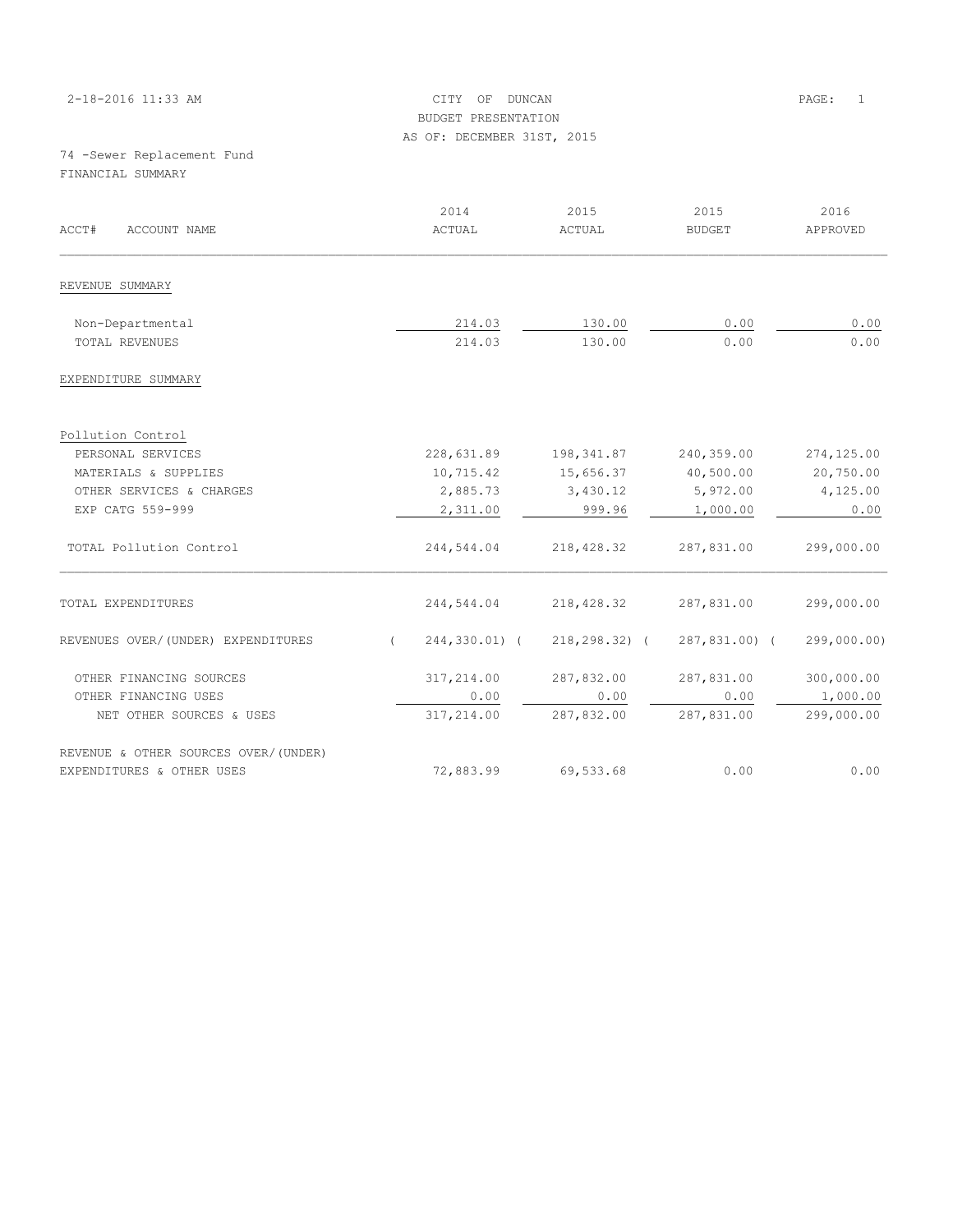| 2-18-2016 11:33 AM |  |  |  |  |  |  |  |
|--------------------|--|--|--|--|--|--|--|
|--------------------|--|--|--|--|--|--|--|

# CITY OF DUNCAN PAGE: 2 BUDGET PRESENTATION AS OF: DECEMBER 31ST, 2015

74 -Sewer Replacement Fund

| REVENUES                                                  | 2014<br>ACTUAL   | 2015<br>ACTUAL   | 2015<br><b>BUDGET</b> | 2016<br>APPROVED |
|-----------------------------------------------------------|------------------|------------------|-----------------------|------------------|
|                                                           |                  |                  |                       |                  |
| Non-Departmental                                          |                  |                  |                       |                  |
| OTHER REVENUE                                             |                  |                  |                       |                  |
| 74-00-491800 Miscellaneous Revenue<br>TOTAL OTHER REVENUE | 214.03<br>214.03 | 130.00<br>130.00 | 0.00<br>0.00          | 0.00<br>0.00     |
| TOTAL Non-Departmental                                    | 214.03           | 130.00           | 0.00                  | 0.00             |
| TOTAL REVENUE                                             | 214.03           | 130.00           | 0.00                  | 0.00             |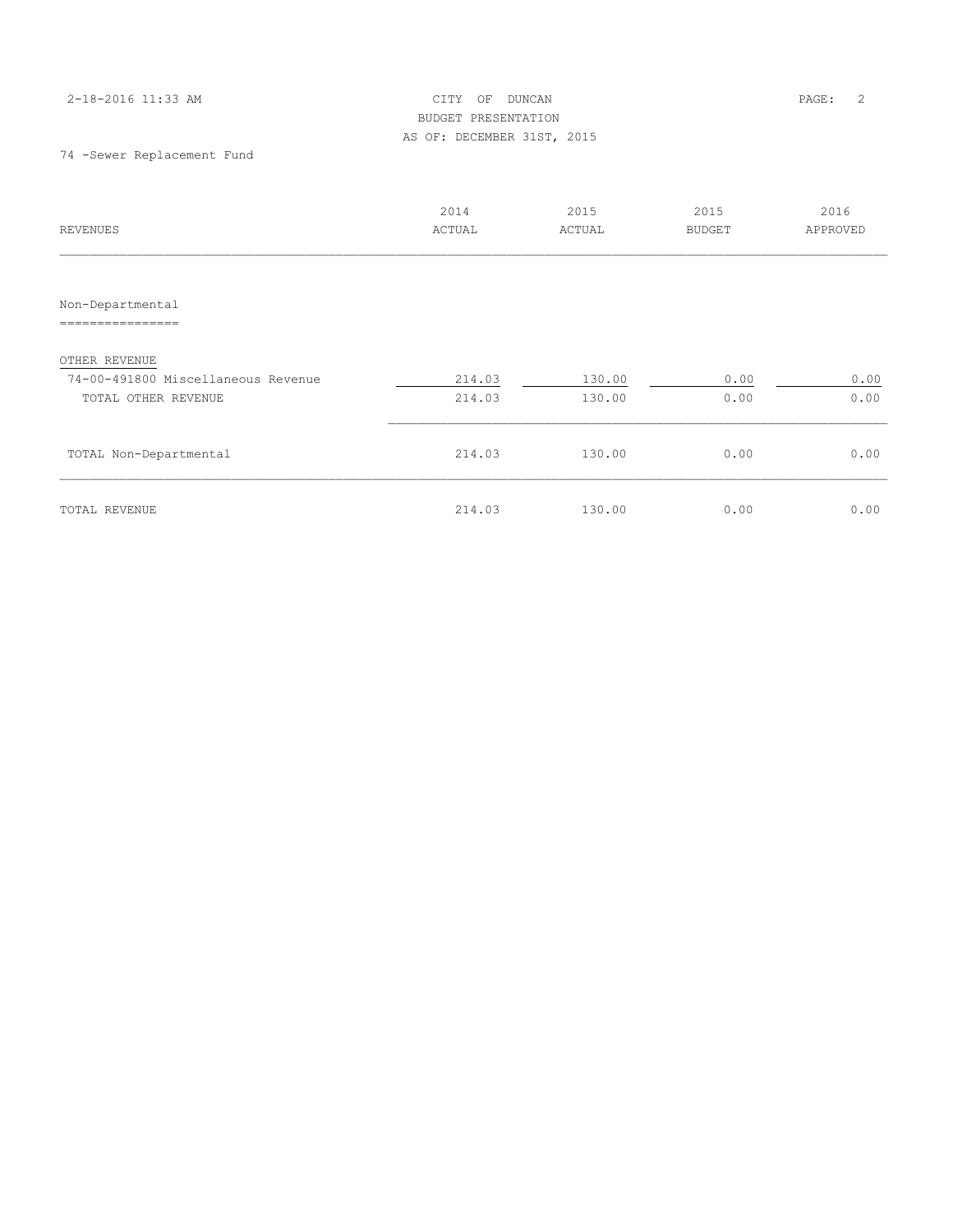# 2-18-2016 11:33 AM CITY OF DUNCAN PAGE: 3 BUDGET PRESENTATION AS OF: DECEMBER 31ST, 2015

74 -Sewer Replacement Fund

| EXPENDITURES                             | 2014<br>ACTUAL | 2015<br>ACTUAL | 2015<br><b>BUDGET</b> | 2016<br>APPROVED |
|------------------------------------------|----------------|----------------|-----------------------|------------------|
|                                          |                |                |                       |                  |
| Pollution Control                        |                |                |                       |                  |
| ------------------                       |                |                |                       |                  |
| PERSONAL SERVICES                        |                |                |                       |                  |
| 74-10-510100 Salaries & Wages            | 116, 105.35    | 109,999.21     | 131,920.00            | 130,000.00       |
| 74-10-510101 Overtime                    | 27, 357.18     | 25,409.98      | 26,200.00             | 25,000.00        |
| 74-10-510102 Longevity                   | 480.00         | 480.00         | 480.00                | 500.00           |
| 74-10-510200 FICA/Medicare Employer      | 11,101.34      | 10,259.82      | 12,209.00             | 10,500.00        |
| 74-10-510400 Employee Pension - Employer | 43, 182. 29    | 18,521.09      | 7,376.00              | 60,010.00        |
| 74-10-510405 Employer- OMRF              | 0.00           | 654.39         | 0.00                  | 2,000.00         |
| 74-10-510600 Group Insurance - Employer  | 30,039.53      | 31,178.08      | 61,560.00             | 34,500.00        |
| 74-10-510700 Life Insurance Premiums     | 91.20          | 89.30          | 114.00                | 115.00           |
| 74-10-511400 Christmas Bonus             | 0.00           | 500.00         | 500.00                | 500.00           |
| 74-10-511700 Cell Phone Allowance        | 275.00         | 1,250.00       | 0.00                  | 11,000.00        |
| TOTAL PERSONAL SERVICES                  | 228,631.89     | 198,341.87     | 240,359.00            | 274,125.00       |
| MATERIALS & SUPPLIES                     |                |                |                       |                  |
| 74-10-521100 Repair and Maintenance      | 280.18         | 12,507.90      | 25,000.00             | 12,000.00        |
| 74-10-521200 Gas and Oil                 | 3,745.99       | 3,148.47       | 5,000.00              | 3,500.00         |
| 74-10-521300 Tires and Tubes             | 0.00           | 0.00           | 500.00                | 250.00           |
| 74-10-521400 Materials and Supplies      | 6,689.25       | 0.00           | 10,000.00             | 5,000.00         |
| TOTAL MATERIALS & SUPPLIES               | 10,715.42      | 15,656.37      | 40,500.00             | 20,750.00        |
| OTHER SERVICES & CHARGES                 |                |                |                       |                  |
| 74-10-522500 Uniform Allowance           | 0.00           | 0.00           | 2,000.00              | 1,000.00         |
| 74-10-522800 Telephone & Radio           | 2,885.73       | 3,430.12       | 2,572.00              | 3,000.00         |
| 74-10-523500 Publications, Legal, Audit  | 0.00           | 0.00           | 300.00                | 0.00             |
| 74-10-527700 Training & Materials        | 0.00           | 0.00           | 800.00                | 0.00             |
| 74-10-527900 Protective Clothing         | 0.00           | 0.00           | 300.00                | 125.00           |
| TOTAL OTHER SERVICES & CHARGES           | 2,885.73       | 3,430.12       | 5,972.00              | 4,125.00         |
| CAPITAL OUTLAY                           |                |                |                       |                  |
| EXP CATG 559-999                         |                |                |                       |                  |
| 74-10-558314 Payments-Workers Comp       | 2,311.00       | 999.96         | 1,000.00              | 0.00             |
| TOTAL EXP CATG 559-999                   | 2,311.00       | 999.96         | 1,000.00              | 0.00             |
| DEPRECIATION & OTHER                     |                |                |                       |                  |
|                                          |                |                |                       |                  |
| TOTAL Pollution Control                  | 244,544.04     | 218, 428.32    | 287,831.00            | 299,000.00       |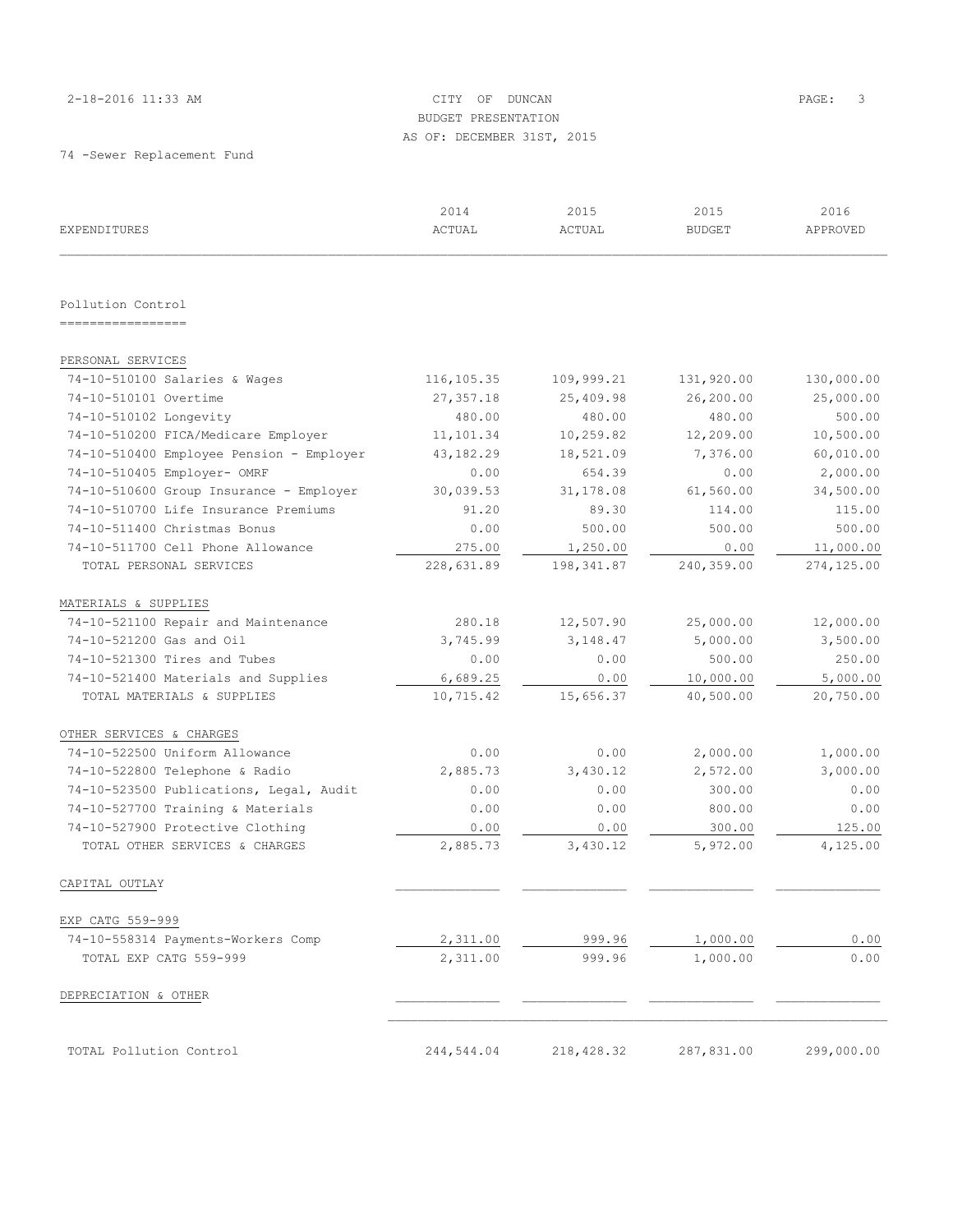### 2-18-2016 11:33 AM CITY OF DUNCAN PAGE: 4 BUDGET PRESENTATION AS OF: DECEMBER 31ST, 2015

74 -Sewer Replacement Fund

|                                                                    | 2014<br>ACTUAL | 2015<br>ACTUAL  | 2015<br><b>BUDGET</b>       | 2016<br>APPROVED |
|--------------------------------------------------------------------|----------------|-----------------|-----------------------------|------------------|
|                                                                    |                |                 |                             |                  |
| FUND TOTAL REVENUE                                                 | 214.03         | 130.00          | 0.00                        | 0.00             |
| FUND TOTAL EXPENDITURES                                            | 244,544.04     | 218,428.32      | 287,831.00                  | 299,000.00       |
| REVENUE OVER/(UNDER) EXPENDITURES<br>$\sqrt{2}$                    | 244,330.01) (  |                 | 218,298.32) ( 287,831.00) ( | 299,000.00)      |
| OTHER FINANCING SOURCES & USES                                     |                |                 |                             |                  |
| OTHER FINANCING SOURCES                                            |                |                 |                             |                  |
| 74-00-487261 Transfer From Other Utilities                         | 317,214.00     | 287,832.00      | 287,831.00                  | 300,000.00       |
| OTHER FINANCING SOURCES                                            | 317,214.00     | 287,832.00      | 287,831.00                  | 300,000.00       |
| OTHER FINANCING USES                                               |                |                 |                             |                  |
| 74-10-554314Transfer to Worker's Comp                              | 0.00           | 0.00            | 0.00                        | 1,000.00         |
| OTHER FINANCING USES                                               | 0.00           | 0.00            | 0.00                        | 1,000.00         |
| NET OTHER SOURCES & USES                                           | 317,214.00     | 287,832.00      | 287,831.00                  | 299,000.00       |
| REVENUES & OTHER SOURCES OVER/(UNDER)<br>EXPENDITURES & OTHER USES | 72,883.99      | 69,533.68       | 0.00                        | 0.00             |
|                                                                    | ============== | --------------- | --------------              | --------------   |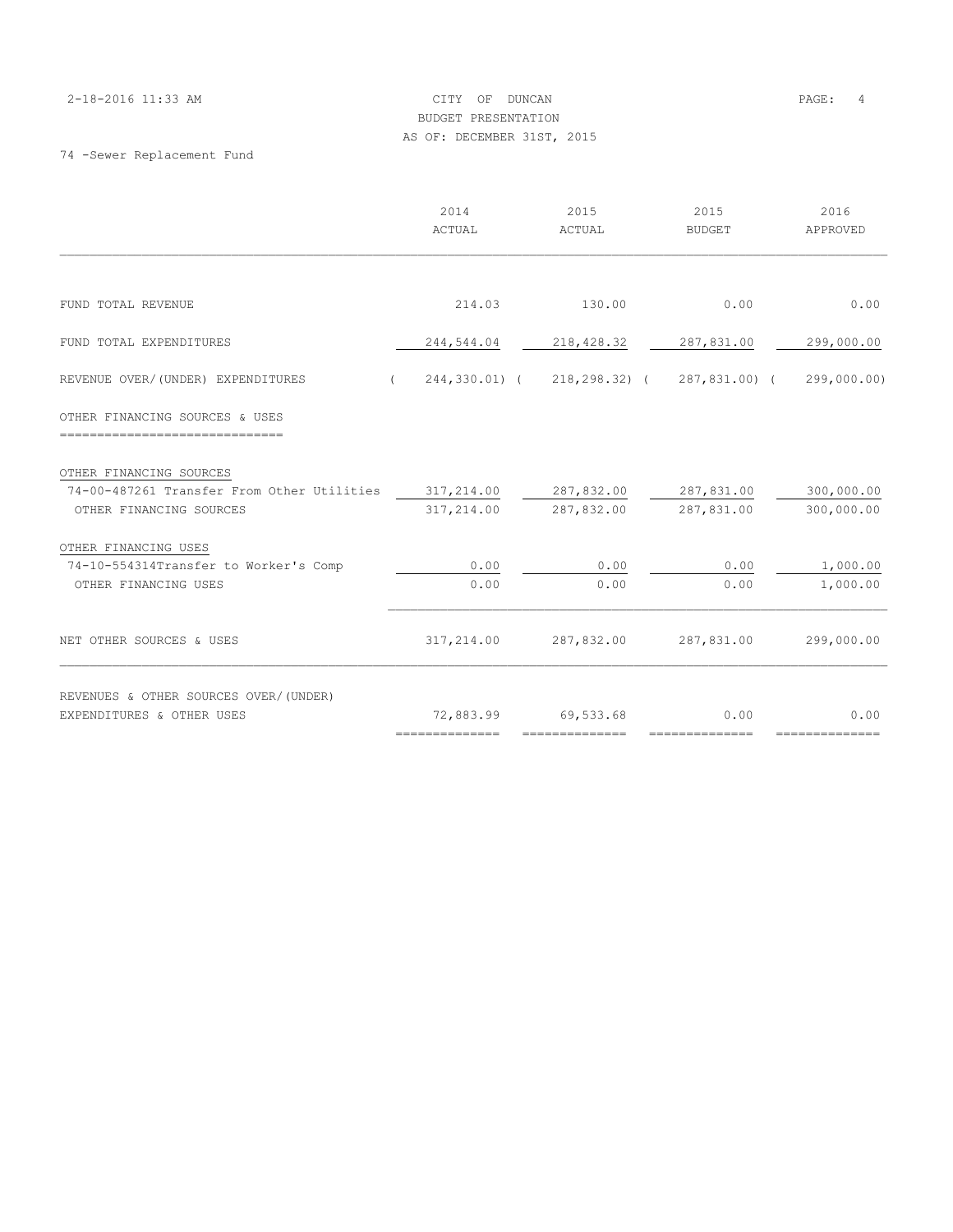| 2-18-2016 11:33 AM                                 | CITY OF DUNCAN<br>BUDGET PRESENTATION<br>AS OF: DECEMBER 31ST, 2015 | PAGE:<br>$\mathbf{1}$                        |                       |                  |
|----------------------------------------------------|---------------------------------------------------------------------|----------------------------------------------|-----------------------|------------------|
| 82 - Eco Devel Mktg Authority<br>FINANCIAL SUMMARY |                                                                     |                                              |                       |                  |
| ACCT#<br>ACCOUNT NAME                              | 2014<br>ACTUAL                                                      | 2015<br>ACTUAL                               | 2015<br><b>BUDGET</b> | 2016<br>APPROVED |
| REVENUE SUMMARY                                    |                                                                     |                                              |                       |                  |
| Non-Departmental                                   | 2,709,126.33                                                        | $2,841,914.45$ $8,063,000.00$                |                       | 4,784,396.00     |
| TOTAL REVENUES                                     | 2,709,126.33                                                        | 2,841,914.45 8,063,000.00                    |                       | 4,784,396.00     |
| EXPENDITURE SUMMARY                                |                                                                     |                                              |                       |                  |
| Water Production                                   |                                                                     |                                              |                       |                  |
| CAPITAL OUTLAY                                     | 50,231.19                                                           | 5,026.19                                     | 1,606,000.00          | 0.00             |
| TOTAL Water Production                             | 50,231.19                                                           | 5,026.19                                     | 1,606,000.00          | 0.00             |
| General Government                                 |                                                                     |                                              |                       |                  |
| OTHER SERVICES & CHARGES                           |                                                                     | 1, 155, 781.60 5, 810, 117.84 7, 383, 218.00 |                       | 3,777,396.00     |
| ADMINISTRATION                                     | 10, 325.35                                                          | 8,843.73                                     | 0.00                  | 7,000.00         |
| TOTAL General Government                           |                                                                     | 1, 166, 106.95 5, 818, 961.57 7, 383, 218.00 |                       | 3,784,396.00     |
| TOTAL EXPENDITURES                                 |                                                                     | 1, 216, 338.14 5, 823, 987.76                | 8,989,218.00          | 3,784,396.00     |
| REVENUES OVER/(UNDER) EXPENDITURES                 |                                                                     | $1,492,788.19$ ( 2,982,073.31) ( 926,218.00) |                       | 1,000,000.00     |
| OTHER FINANCING SOURCES                            | 0.00                                                                | 0.00                                         | 926,851.00            | 0.00             |
| NET OTHER SOURCES & USES                           | 0.00                                                                | 0.00                                         | 926,851.00            | 0.00             |
| REVENUE & OTHER SOURCES OVER/(UNDER)               |                                                                     |                                              |                       |                  |
| EXPENDITURES & OTHER USES                          |                                                                     | 1,492,788.19 ( 2,982,073.31)                 | 633.00                | 1,000,000.00     |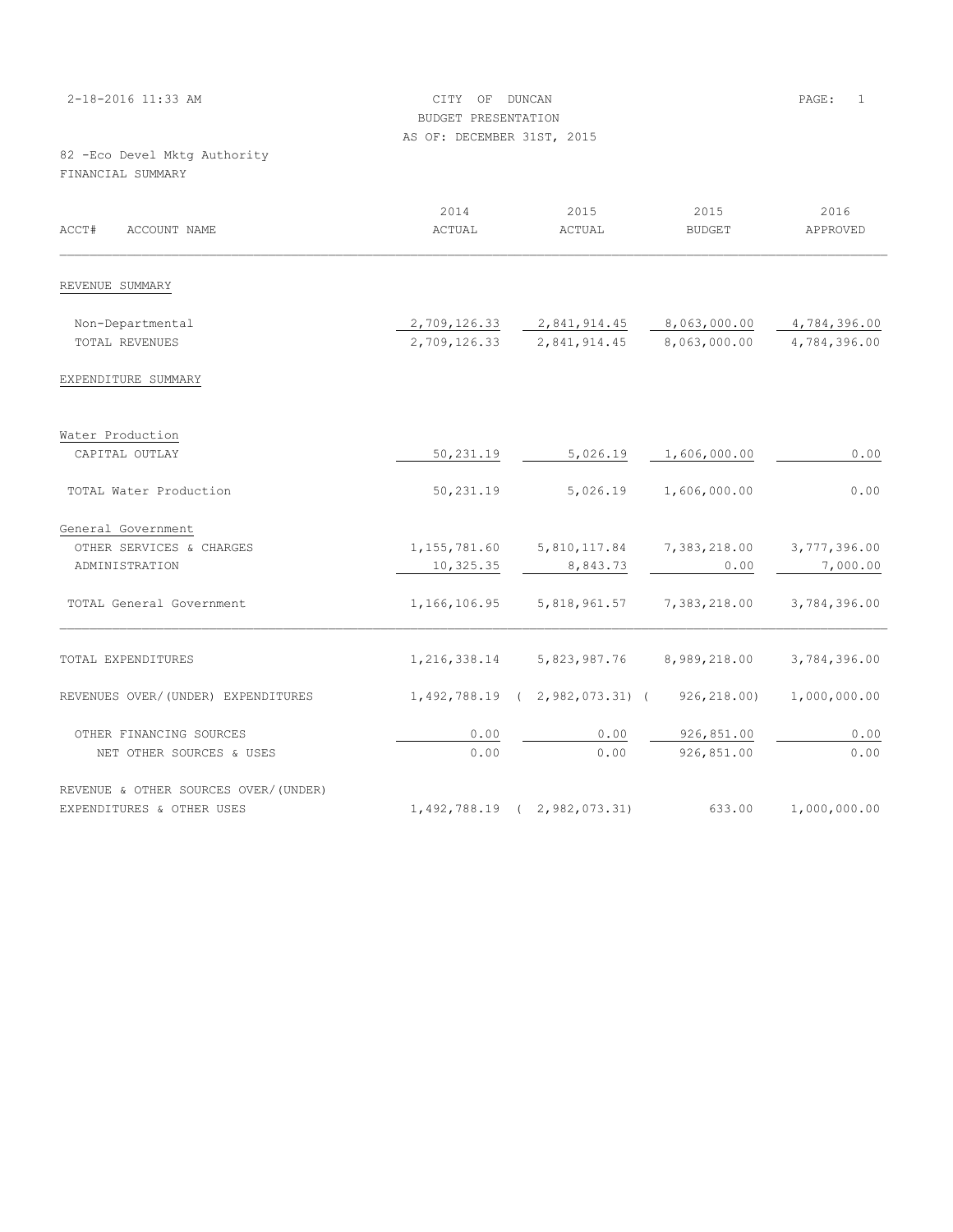# 2-18-2016 11:33 AM CITY OF DUNCAN PAGE: 2 BUDGET PRESENTATION AS OF: DECEMBER 31ST, 2015

82 -Eco Devel Mktg Authority

| <b>REVENUES</b>                           | 2014<br>ACTUAL | 2015<br>ACTUAL | 2015<br><b>BUDGET</b> | 2016<br>APPROVED |
|-------------------------------------------|----------------|----------------|-----------------------|------------------|
|                                           |                |                |                       |                  |
| Non-Departmental<br>================      |                |                |                       |                  |
|                                           |                |                |                       |                  |
| TAXES                                     |                |                |                       |                  |
| 82-00-451300 Taxes - Sales                | 1,824,012.32   | 1,052,465.78   | 1,000,000.00          | 1,000,000.00     |
| 82-00-451305 Taxes - Sales .25 Capital    | 369,802.17     | 1,052,465.73   | 1,000,000.00          | 1,000,000.00     |
| TOTAL TAXES                               | 2, 193, 814.49 | 2,104,931.51   | 2,000,000.00          | 2,000,000.00     |
| INTEREST                                  |                |                |                       |                  |
| 82-00-470100 Interest - Investments       | 377, 245.53    | 805,801.67     | 30,000.00             | 0.00             |
| 82-00-470200 Interest - Bank Account      | 0.00           | 1,596.94       | 0.00                  | 0.00             |
| 82-00-471500 Gain on Sale of Investment   | 0.00           | 29,685.52      | 0.00                  | 0.00             |
| 82-00-471600 Gain/loss on investments mkt | 129,081.31     | 114,249.19)    | 0.00                  | 0.00             |
| TOTAL INTEREST                            | 506,326.84     | 722,834.94     | 30,000.00             | 0.00             |
| OTHER REVENUE                             |                |                |                       |                  |
| 82-00-491700 Reimbursements               | 8,985.00       | 14,148.00      | 0.00                  | 0.00             |
| 82-00-491710 CARRY OVER                   | 0.00           | 0.00           | 6,033,000.00          | 2,784,396.00     |
| TOTAL OTHER REVENUE                       | 8,985.00       | 14,148.00      | 6,033,000.00          | 2,784,396.00     |
| TOTAL Non-Departmental                    | 2,709,126.33   | 2,841,914.45   | 8,063,000.00          | 4,784,396.00     |
| TOTAL REVENUE                             | 2,709,126.33   | 2,841,914.45   | 8,063,000.00          | 4,784,396.00     |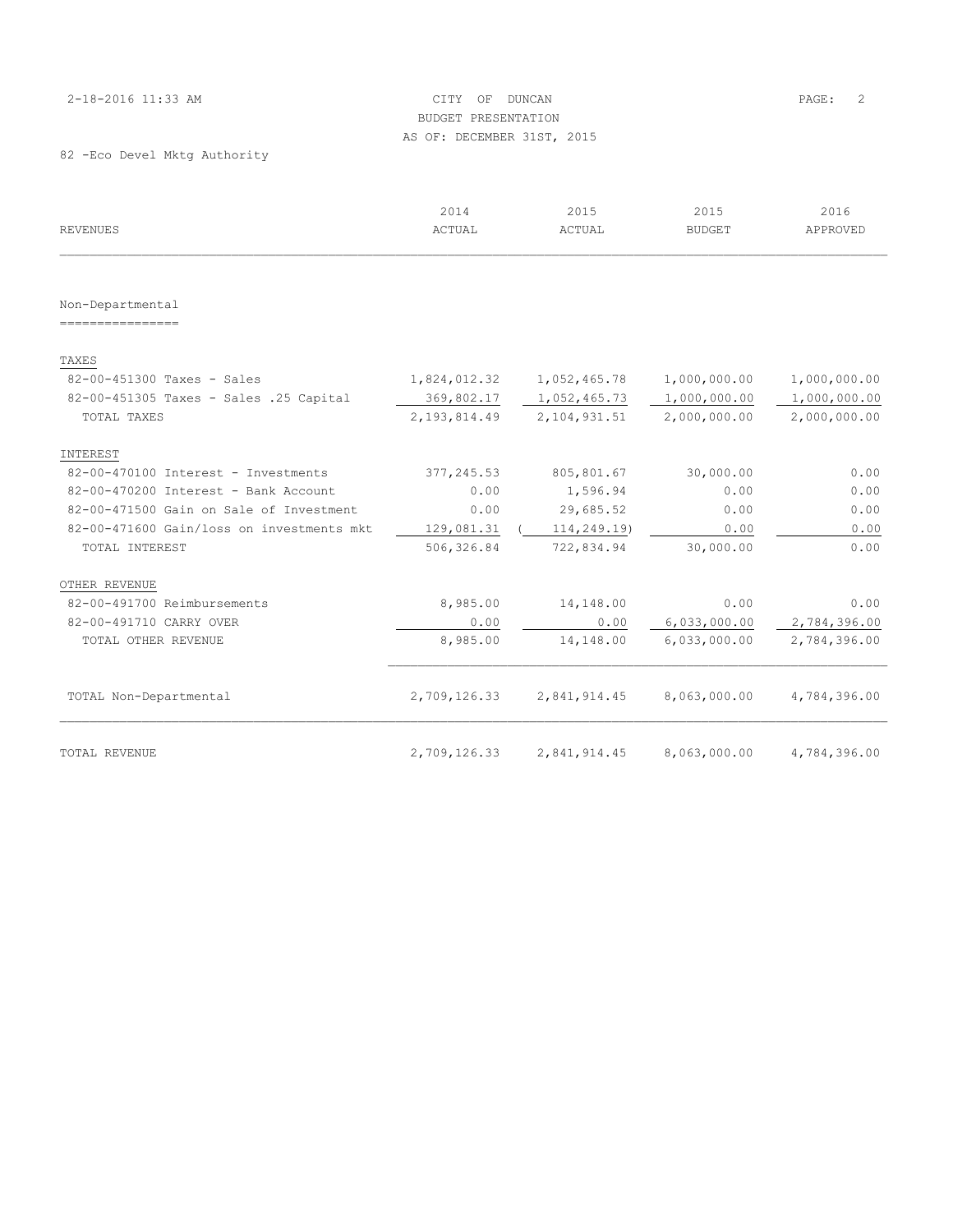### 2-18-2016 11:33 AM CITY OF DUNCAN PAGE: 3 BUDGET PRESENTATION AS OF: DECEMBER 31ST, 2015

82 -Eco Devel Mktg Authority

| <b>EXPENDITURES</b>                         | 2014<br>ACTUAL | 2015<br>ACTUAL | 2015<br><b>BUDGET</b> | 2016<br>APPROVED |
|---------------------------------------------|----------------|----------------|-----------------------|------------------|
| Water Production                            |                |                |                       |                  |
| CAPITAL OUTLAY                              |                |                |                       |                  |
| 82-06-530050 Sales tax capital expenses     | 0.00           | 0.00           | 1,000,000.00          | 0.00             |
| 82-06-530056 Water - Pumping                | 50,231.19      | 5,026.19       | 606,000.00            | 0.00             |
| TOTAL CAPITAL OUTLAY                        | 50,231.19      | 5,026.19       | 1,606,000.00          | 0.00             |
| TOTAL Water Production                      | 50,231.19      | 5,026.19       | 1,606,000.00          | 0.00             |
| General Government<br>-------------------   |                |                |                       |                  |
| OTHER SERVICES & CHARGES                    |                |                |                       |                  |
| 82-07-529500 Operating Budget - DAEDF       | 599,000.04     | 630,550.00     | 631,000.00            | 665,100.00       |
| 82-07-529600 Industrial Industry Incentives | 556,781.56     | 2,949,636.62   | 719,851.00            | 1,190,958.00     |
| 82-07-529605 Industrial- 3 Lab Bldg         | 0.00           | 2, 129, 931.22 | 1,964,147.00          | 0.00             |
| 82-07-529610 Water Projects                 | 0.00           | 100,000.00     | 100,000.00            | 0.00             |
| 82-07-529710 R2D PROJECT                    | 0.00           | 0.00           | 3,968,220.00          | 1,921,338.00     |
| TOTAL OTHER SERVICES & CHARGES              | 1, 155, 781.60 | 5,810,117.84   | 7,383,218.00          | 3,777,396.00     |
| ADMINISTRATION                              |                |                |                       |                  |
| 82-07-552500 Bank/investment fees           | 10,325.35      | 8,843.73       | 0.00                  | 7,000.00         |
| TOTAL ADMINISTRATION                        | 10,325.35      | 8,843.73       | 0.00                  | 7,000.00         |
| EXP CATG 559-999                            |                |                |                       |                  |
| TOTAL General Government                    | 1,166,106.95   | 5,818,961.57   | 7,383,218.00          | 3,784,396.00     |